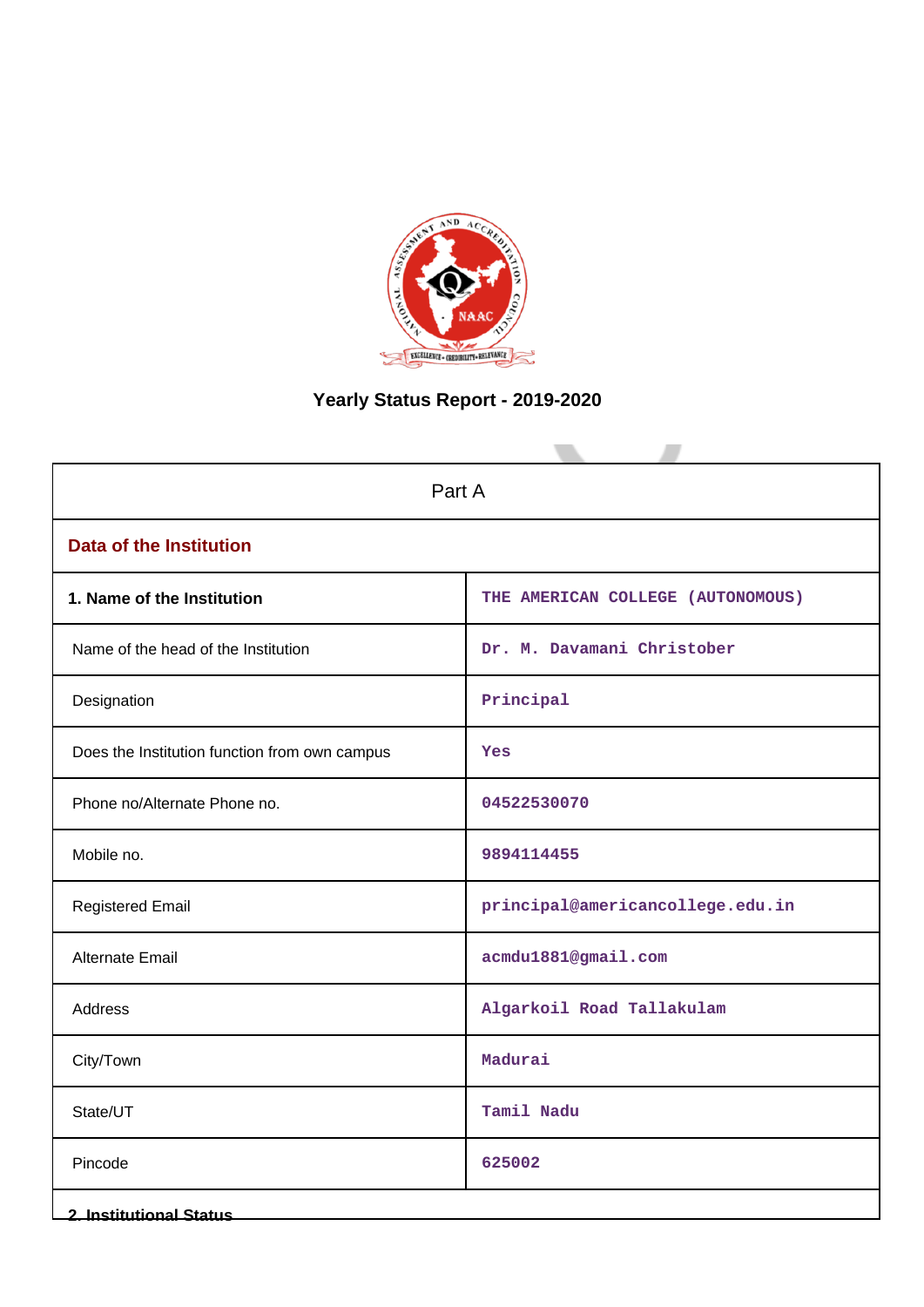| Autonomous Status (Provide date of Conformant of<br>Autonomous Status)   |             |                                                                                                            | $27 - Jul - 1978$                                                                                                                                                                                     |  |  |
|--------------------------------------------------------------------------|-------------|------------------------------------------------------------------------------------------------------------|-------------------------------------------------------------------------------------------------------------------------------------------------------------------------------------------------------|--|--|
| Type of Institution                                                      |             |                                                                                                            | Co-education                                                                                                                                                                                          |  |  |
|                                                                          | Urban       |                                                                                                            |                                                                                                                                                                                                       |  |  |
|                                                                          | state       |                                                                                                            |                                                                                                                                                                                                       |  |  |
| Name of the IQAC co-ordinator/Director                                   |             |                                                                                                            |                                                                                                                                                                                                       |  |  |
|                                                                          | 04522530070 |                                                                                                            |                                                                                                                                                                                                       |  |  |
|                                                                          | 9843234369  |                                                                                                            |                                                                                                                                                                                                       |  |  |
|                                                                          |             |                                                                                                            |                                                                                                                                                                                                       |  |  |
|                                                                          |             |                                                                                                            |                                                                                                                                                                                                       |  |  |
|                                                                          |             |                                                                                                            |                                                                                                                                                                                                       |  |  |
| Web-link of the AQAR: (Previous Academic Year)                           |             | https://americancollege.edu.in/wp-co<br>ntent/uploads/2019/09/Yearly%20Status%2<br>OReport%202018-2019.pdf |                                                                                                                                                                                                       |  |  |
| 4. Whether Academic Calendar prepared during                             | Yes         |                                                                                                            |                                                                                                                                                                                                       |  |  |
| if yes, whether it is uploaded in the institutional website:<br>Weblink: |             | https://americancollege.edu.in/wp-conte<br>nt/uploads/2019/09/Calender%202019-20ja<br>n.pdf                |                                                                                                                                                                                                       |  |  |
|                                                                          |             |                                                                                                            |                                                                                                                                                                                                       |  |  |
| Cycle<br>Grade<br><b>CGPA</b><br>$\overline{a}$<br>3.46<br>A             |             |                                                                                                            | Period To<br>$16 - Mar - 2021$                                                                                                                                                                        |  |  |
| 6. Date of Establishment of IQAC                                         |             |                                                                                                            | 24-Feb-2001                                                                                                                                                                                           |  |  |
| 7. Internal Quality Assurance System                                     |             |                                                                                                            |                                                                                                                                                                                                       |  |  |
|                                                                          |             |                                                                                                            |                                                                                                                                                                                                       |  |  |
| Item /Title of the quality initiative by<br><b>IQAC</b>                  |             |                                                                                                            | Number of participants/ beneficiaries                                                                                                                                                                 |  |  |
|                                                                          |             | Year of<br>Accrediation<br>2016<br>Date & Duration                                                         | Dr. K. Gnanasekar<br>amciqac2014@gmail.com<br>acmdu1881@gmail.com<br>Validity<br>Period From<br>$17 - \text{Mar} - 2016$<br>Quality initiatives by IQAC during the year for promoting quality culture |  |  |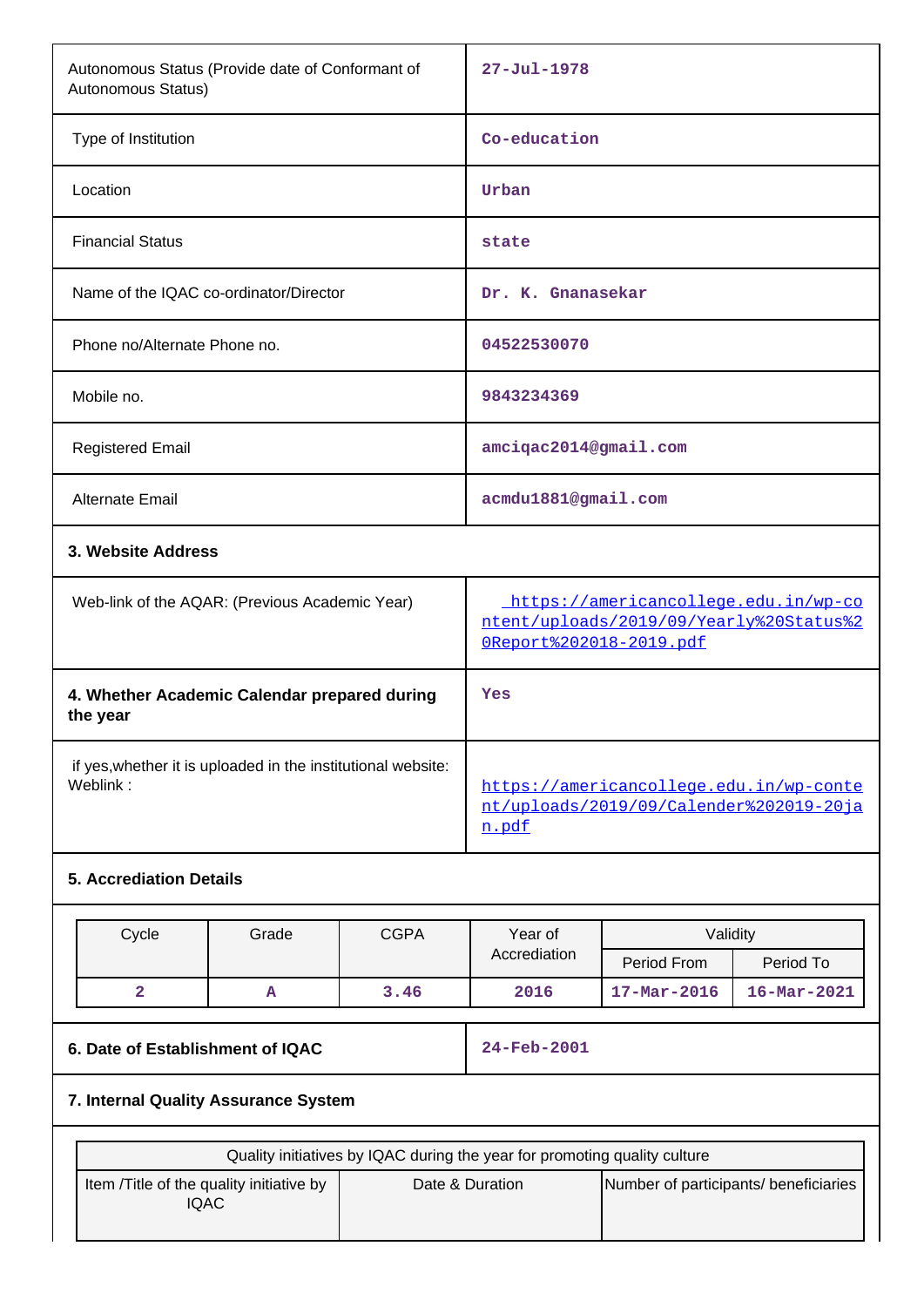| AAA and follow up                                                                                                 | $13 - Mar - 2020$                 | 68   |
|-------------------------------------------------------------------------------------------------------------------|-----------------------------------|------|
|                                                                                                                   | 1                                 |      |
| National Conference on<br>Quality Enhancement &<br>Sustenance in Higher<br>Education                              | $06 - \text{Mar} - 2020$<br>1     | 64   |
| National Workshop on<br>Service Learning Programm<br>at Kodaikanal                                                | $13 - \text{Feb} - 2020$<br>4     | 50   |
| IQAC Meeting II                                                                                                   | $11 - \text{Feb} - 2020$<br>1     | 20   |
| Participation in NIRF<br>'2020'                                                                                   | $14 - Dec - 2019$<br>1            | 68   |
| Soroptimist International<br>and Soropti Youth Club of<br>our college jointly<br>organised a workshop on          | $11 - Dec - 2019$<br>1            | 1500 |
| Submission of AQAR<br>$2018 - 19$                                                                                 | 18-Dec-2019<br>$\mathbf{1}$       | 63   |
| Faculty Orientation<br>Programme Organized by<br><b>IQAC</b>                                                      | $27 - Sep - 2019$<br>1            | 169  |
| 8th volume of the<br>International Peer<br>Reviewed Journal (ACJELL)<br>Published by the<br>Department of English | $05 - Sep - 2019$<br>1            | 41   |
| IQAC Meeting I                                                                                                    | $26 - Jul - 2019$<br>$\mathbf{1}$ | 20   |
|                                                                                                                   | View File                         |      |

**8. Provide the list of Special Status conferred by Central/ State Government-UGC/CSIR/DST/DBT/ICMR/TEQIP/World Bank/CPE of UGC etc.**

| Institution/Departmen<br>t/Faculty     | Scheme                                                                     | <b>Funding Agency</b> | Year of award with<br>duration | Amount  |
|----------------------------------------|----------------------------------------------------------------------------|-----------------------|--------------------------------|---------|
| Dr.K.Karthick<br>Kumar                 | <b>DST SERB</b>                                                            | <b>DST</b>            | 2017<br>1095                   | 1450000 |
| Dr.S.Stephen<br>Rajkumar<br>Inbanathan | CONSORTIUM<br>$\overline{\text{DAE}}$<br>FOR SCIENTIFIC<br><b>RESEARCH</b> | <b>DAE</b>            | 2018<br>730                    | 239880  |
| The American<br>College                | B.Voc                                                                      | <b>UGC</b>            | 2018<br>1095                   | 7578400 |
|                                        |                                                                            | View File             |                                |         |
| <b>NAAC</b> guidelines:                | 9. Whether composition of IQAC as per latest                               | <b>Yes</b>            |                                |         |
|                                        |                                                                            |                       |                                |         |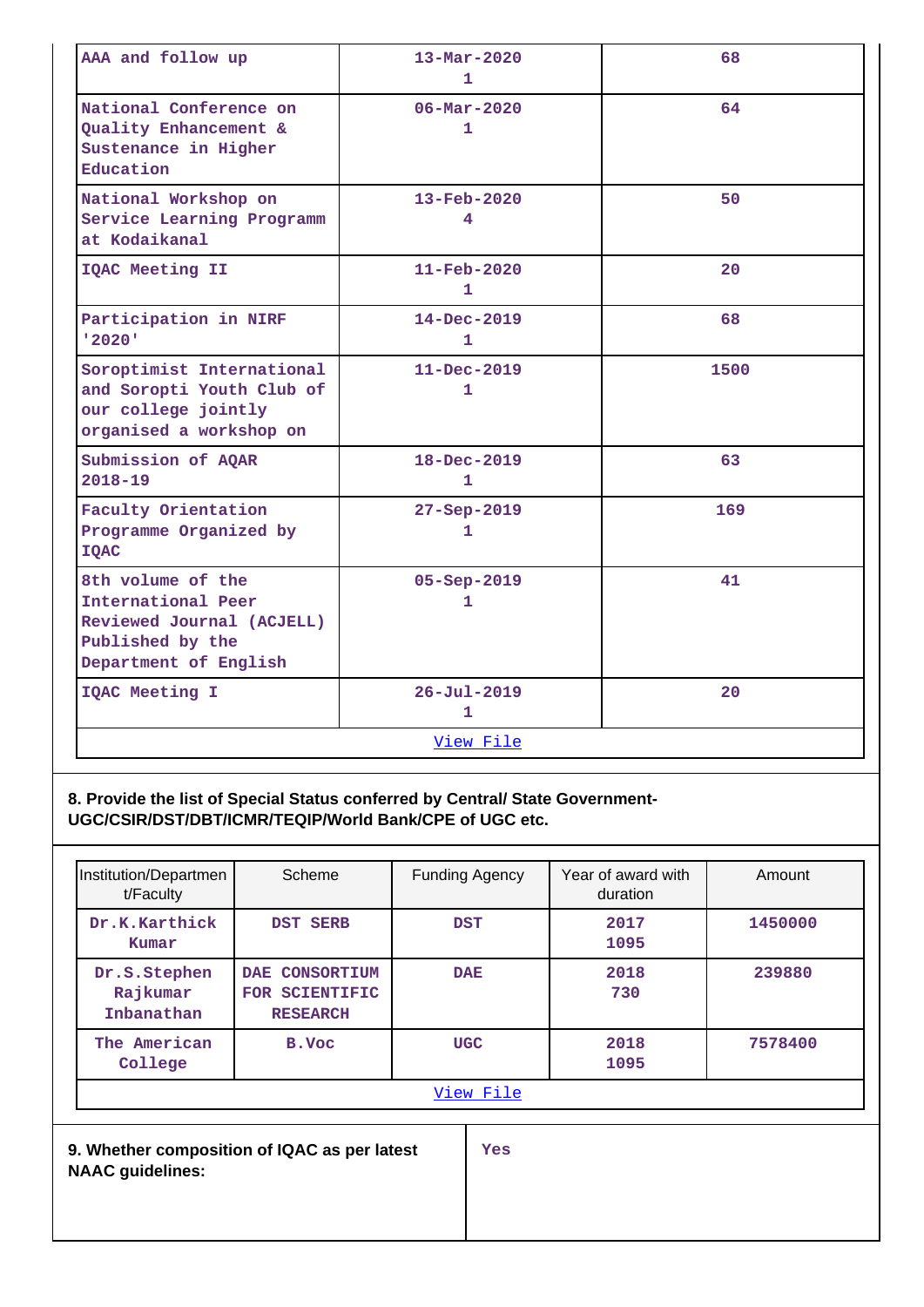| Upload latest notification of formation of IQAC                                                                                                                                                                                                                                                                                                                                                                                                                        | View File                                                                            |
|------------------------------------------------------------------------------------------------------------------------------------------------------------------------------------------------------------------------------------------------------------------------------------------------------------------------------------------------------------------------------------------------------------------------------------------------------------------------|--------------------------------------------------------------------------------------|
| 10. Number of IQAC meetings held during the<br>year :                                                                                                                                                                                                                                                                                                                                                                                                                  | 2                                                                                    |
| The minutes of IQAC meeting and compliances to the<br>decisions have been uploaded on the institutional<br>website                                                                                                                                                                                                                                                                                                                                                     | Yes                                                                                  |
| Upload the minutes of meeting and action taken report                                                                                                                                                                                                                                                                                                                                                                                                                  | View File                                                                            |
| 11. Whether IQAC received funding from any of<br>the funding agency to support its activities<br>during the year?                                                                                                                                                                                                                                                                                                                                                      | <b>No</b>                                                                            |
| 12. Significant contributions made by IQAC during the current year(maximum five bullets)                                                                                                                                                                                                                                                                                                                                                                               |                                                                                      |
| 1. University Grant Commission has selected The American College as a Mentor<br>Institution 2. Conducted DST sponsored INSPIRE Science Camp 3. Entrepreneurship<br>Cell of the College organized a two day EDIIMSME Sponsored Entrepreneurship<br>Motivation Camp 4. A nonteaching staff retreat was conducted outside India at<br>Kula Lumpur, Malaysia 5. IQAC of the College conducted a Nation Conference on<br>Quality Enhancement Sustenance in Higher Education |                                                                                      |
| View File                                                                                                                                                                                                                                                                                                                                                                                                                                                              |                                                                                      |
| 13. Plan of action chalked out by the IQAC in the beginning of the academic year towards Quality<br>Enhancement and outcome achieved by the end of the academic year                                                                                                                                                                                                                                                                                                   |                                                                                      |
| Plan of Action                                                                                                                                                                                                                                                                                                                                                                                                                                                         | Achivements/Outcomes                                                                 |
| Research Department of Zoology<br>conducted a National conference on Wild Scholars from India participated<br>life: Threats and Conservation                                                                                                                                                                                                                                                                                                                           | Conducted on 18 October 2019. Research                                               |
| Faculty Orientation Programme                                                                                                                                                                                                                                                                                                                                                                                                                                          | Conducted on 27 September 2019                                                       |
| Workshop on GST                                                                                                                                                                                                                                                                                                                                                                                                                                                        | Conducted by Department of Commerce on<br>5 July, 2019                               |
| Introducing New courses: B.Sc., Physics<br>and B.Sc., Mathematics at Satellite<br>Campus                                                                                                                                                                                                                                                                                                                                                                               | Program structure and curriculum are<br>placed & approved by the Academic<br>council |
| New Solar Panel at Dudley Hall and<br>Vermicompost Unit                                                                                                                                                                                                                                                                                                                                                                                                                | Installed                                                                            |
| Construction of third floor of Saunders Constructed & Dedicated<br>Hall, John X Miller Hall, accomodates<br>Three lectures halls for Community<br>College, Laboratories for Food Science<br>Microbiology, Food Science<br>Biotechnology, Psychology, Bio-<br>Chemistry, first floor of the Men's                                                                                                                                                                       |                                                                                      |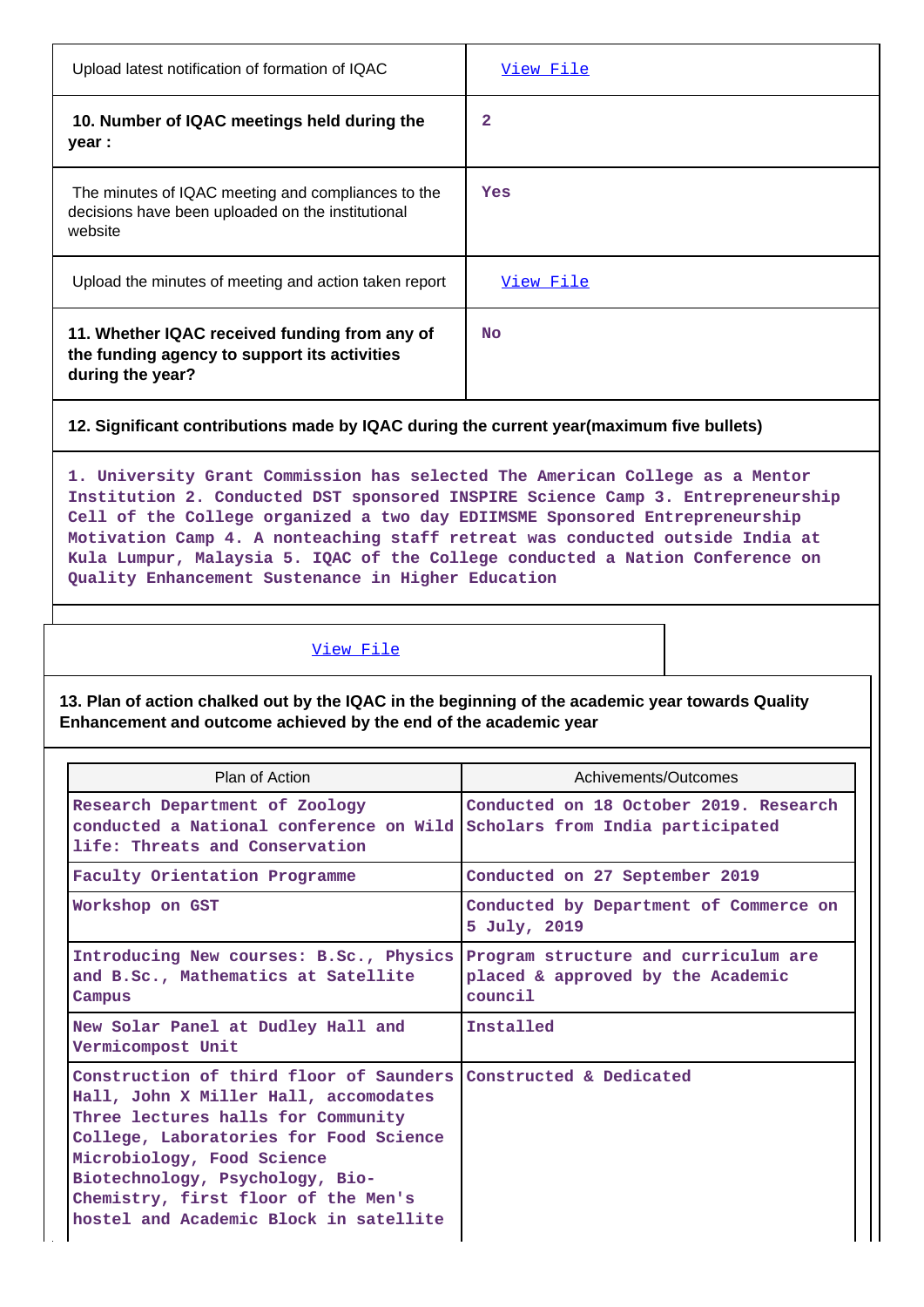| campus and Ramp to all buildings, Rain<br>water Harvesting. Additional RO Plants<br>in Main campus                   |                                                                                                                                                                                                                                                                                                                                                                                                                                                                                                                                                                                                                                                          |
|----------------------------------------------------------------------------------------------------------------------|----------------------------------------------------------------------------------------------------------------------------------------------------------------------------------------------------------------------------------------------------------------------------------------------------------------------------------------------------------------------------------------------------------------------------------------------------------------------------------------------------------------------------------------------------------------------------------------------------------------------------------------------------------|
| Restructuring of curriculum towards<br>outcome based education                                                       | Revised curriculum based on outcome<br>based education, placed and approved in<br>the Academic council                                                                                                                                                                                                                                                                                                                                                                                                                                                                                                                                                   |
| National Conference on Quality<br>Enhancement & Sustenance in Higher<br>Education                                    | Conducted                                                                                                                                                                                                                                                                                                                                                                                                                                                                                                                                                                                                                                                |
| Participate in the National<br>Institutional Ranking process of MHRD<br>under Autonomous College                     | Ranked between 100 & 150 in college<br>category under NIRF India Ranking 2020                                                                                                                                                                                                                                                                                                                                                                                                                                                                                                                                                                            |
| MoU - Mentor Status                                                                                                  | Mentor Status granted by UGC                                                                                                                                                                                                                                                                                                                                                                                                                                                                                                                                                                                                                             |
|                                                                                                                      | View File                                                                                                                                                                                                                                                                                                                                                                                                                                                                                                                                                                                                                                                |
| 14. Whether AQAR was placed before statutory<br>body?                                                                | Yes                                                                                                                                                                                                                                                                                                                                                                                                                                                                                                                                                                                                                                                      |
| Name of Statutory Body                                                                                               | <b>Meeting Date</b>                                                                                                                                                                                                                                                                                                                                                                                                                                                                                                                                                                                                                                      |
| Governing Body of The American College                                                                               | $11 - \text{Feb} - 2021$                                                                                                                                                                                                                                                                                                                                                                                                                                                                                                                                                                                                                                 |
| 15. Whether NAAC/or any other accredited<br>body(s) visited IQAC or interacted with it to<br>assess the functioning? | <b>No</b>                                                                                                                                                                                                                                                                                                                                                                                                                                                                                                                                                                                                                                                |
| 16. Whether institutional data submitted to<br>AISHE:                                                                | Yes                                                                                                                                                                                                                                                                                                                                                                                                                                                                                                                                                                                                                                                      |
| Year of Submission                                                                                                   | 2020                                                                                                                                                                                                                                                                                                                                                                                                                                                                                                                                                                                                                                                     |
| Date of Submission                                                                                                   | $18 - \text{Feb} - 2020$                                                                                                                                                                                                                                                                                                                                                                                                                                                                                                                                                                                                                                 |
| 17. Does the Institution have Management<br><b>Information System?</b>                                               | Yes                                                                                                                                                                                                                                                                                                                                                                                                                                                                                                                                                                                                                                                      |
| If yes, give a brief descripiton and a list of modules<br>currently operational (maximum 500 words)                  | Every activities of the college are<br>automated through customized software<br>modules. Start from admission process,<br>academic process, examination process<br>and all financial transactions are<br>carried out through well developed<br>software modules. Module for Admission<br>Process takes care of application<br>sales, online application along with<br>support documents, verification of<br>application, rank list preparation,<br>selection list preparation as per<br>government norms, and sending admission<br>letters. Module for Academic Process is<br>used for daily course wise attendance<br>entry, CIA marks consolidated CIA |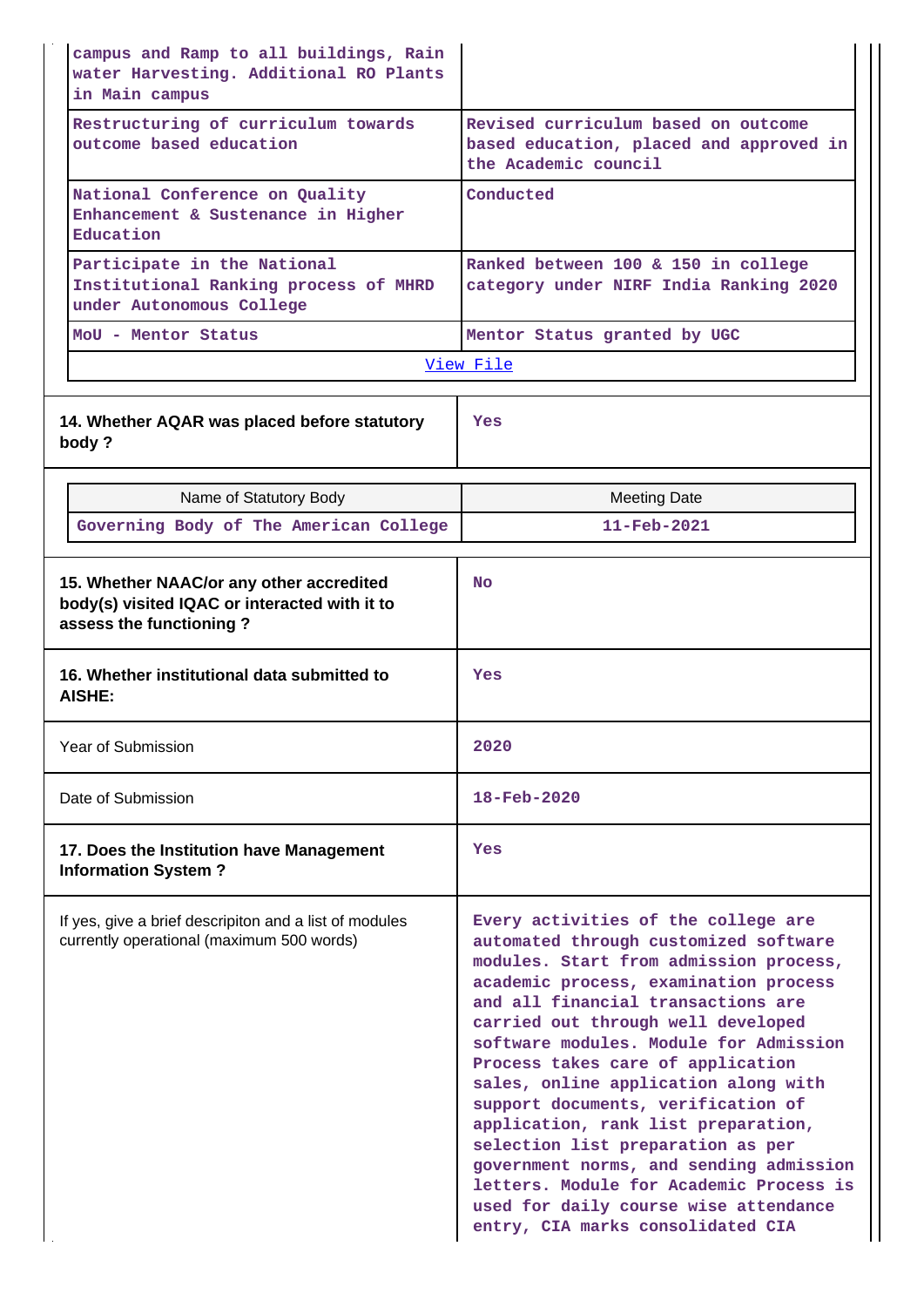**marks, EOS marks, CBCS course registration, Reassessment registration, revaluation registration with access rights to HOD, course teachers, students, parents. Module for Examination Process takes care of EOS registration, Hall ticket preparation, Examination Schedule, all communication to faculty and external examiners through emails, Awards committee report preparation, results declaration, digitized consolidated mark statements through National Academic Depository (NAD), online verification of genuine of mark statement by employers. Module for Financial Transactions for online admission fees, examination fees, all other fees paid by the students, hostel fees, and mess bill, Teaching and non teaching salary is being paid via epay roll facility provided by the Govt. of Tamilnadu.**

**Part B** 

| <b>CRITERION I - CURRICULAR ASPECTS</b>                                                                                   |                |  |                                                                 |                                                                                                                |  |  |
|---------------------------------------------------------------------------------------------------------------------------|----------------|--|-----------------------------------------------------------------|----------------------------------------------------------------------------------------------------------------|--|--|
| 1.1 - Curriculum Design and Development                                                                                   |                |  |                                                                 |                                                                                                                |  |  |
| 1.1.1 - Programmes for which syllabus revision was carried out during the Academic year                                   |                |  |                                                                 |                                                                                                                |  |  |
| Name of Programme                                                                                                         | Programme Code |  | Programme Specialization                                        | Date of Revision                                                                                               |  |  |
| <b>BA</b>                                                                                                                 | <b>HIS</b>     |  | <b>HINDI</b>                                                    | 31/05/2019                                                                                                     |  |  |
| <b>BA</b>                                                                                                                 | <b>HIN</b>     |  | <b>HINDI</b>                                                    | 31/05/2019                                                                                                     |  |  |
| <b>BA</b>                                                                                                                 | <b>FRS</b>     |  | <b>FRENCH</b>                                                   | 31/05/2019                                                                                                     |  |  |
| <b>BA</b>                                                                                                                 | <b>RPS</b>     |  | <b>RELIGION, PHILOSOPHY</b><br><b>SOCIOLOGY</b>                 | 31/05/2019                                                                                                     |  |  |
| <b>BSC</b>                                                                                                                | PHY            |  | 31/05/2019                                                      |                                                                                                                |  |  |
| <b>BSC</b>                                                                                                                | <b>ZOO</b>     |  | <b>ZOOLOGY</b>                                                  | 31/05/2019                                                                                                     |  |  |
| <b>BCom</b>                                                                                                               | <b>COM</b>     |  | <b>COMMERCE</b>                                                 | 31/05/2019                                                                                                     |  |  |
| <b>BCom</b>                                                                                                               | <b>CME</b>     |  | <b>COMMERCE</b>                                                 | 31/05/2019                                                                                                     |  |  |
| <b>BCom</b>                                                                                                               | <b>CMC</b>     |  | <b>COMMERCE WITH</b><br><b>COMPUTER</b><br><b>APPLICATION</b>   | 31/05/2019                                                                                                     |  |  |
| <b>BCom</b>                                                                                                               | <b>CIT</b>     |  | <b>COMMERCE WITH</b><br><b>INFORMATION</b><br><b>TECHNOLOGY</b> | 31/05/2019                                                                                                     |  |  |
| View File                                                                                                                 |                |  |                                                                 |                                                                                                                |  |  |
| year                                                                                                                      |                |  |                                                                 | 1.1.2 - Programmes/ courses focussed on employability/ entrepreneurship/ skill development during the Academic |  |  |
| Date of Introduction<br>Course with Code<br>Date of Introduction<br>Programme with<br>Programme<br>Specialization<br>Code |                |  |                                                                 |                                                                                                                |  |  |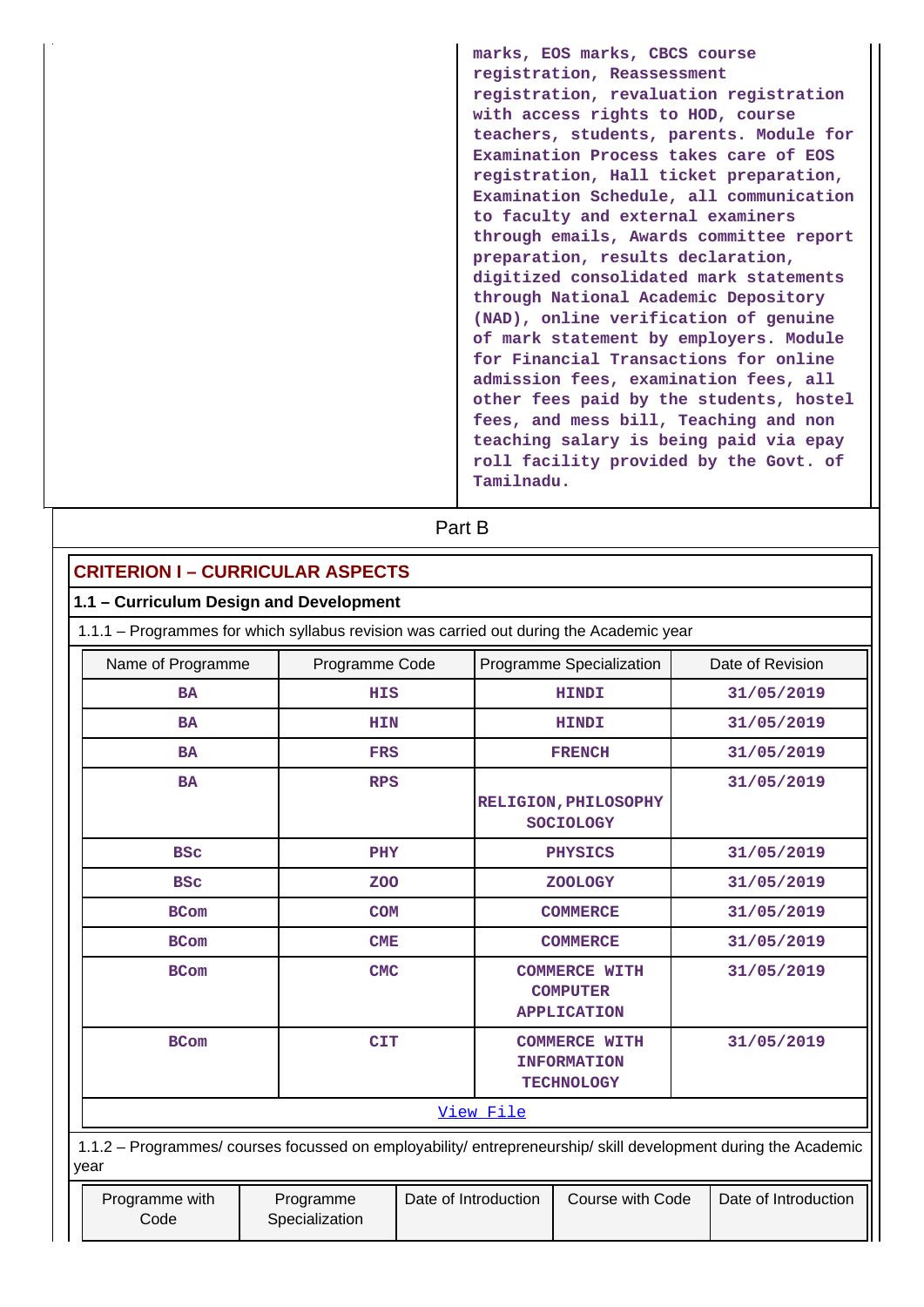| <b>BCom</b>                                                                                                                                        | Commerce     |  | 17/06/2019                                     |                                                                 | <b>COM1251</b> | 17/06/2019            |
|----------------------------------------------------------------------------------------------------------------------------------------------------|--------------|--|------------------------------------------------|-----------------------------------------------------------------|----------------|-----------------------|
| <b>BCom</b>                                                                                                                                        | Commerce     |  | 17/06/2019                                     |                                                                 | <b>COM1553</b> | 17/06/2019            |
| <b>BCom</b>                                                                                                                                        | Commerce     |  | 17/06/2019                                     |                                                                 | <b>COM1455</b> | 17/06/2019            |
| <b>BCom</b>                                                                                                                                        | Commerce     |  | 17/06/2019                                     |                                                                 | <b>COM1457</b> | 17/06/2019            |
| <b>BCom</b>                                                                                                                                        | Commerce     |  | 17/06/2019                                     |                                                                 | <b>COM1261</b> | 17/06/2019            |
| <b>BCom</b>                                                                                                                                        | Commerce     |  | 17/06/2019                                     |                                                                 | <b>COM1263</b> | 17/06/2019            |
| <b>BCom</b>                                                                                                                                        | Commerce     |  | 17/07/2019                                     |                                                                 | <b>COM1252</b> | 17/06/2019            |
| <b>BCom</b>                                                                                                                                        | Commerce     |  | 17/06/2019                                     |                                                                 | <b>COM1554</b> | 17/06/2019            |
| <b>BCom</b>                                                                                                                                        | Commerce     |  | 17/06/2019                                     |                                                                 | <b>COM1456</b> | 17/06/2019            |
| <b>BCom</b>                                                                                                                                        | Commerce     |  | 17/06/2019                                     |                                                                 | <b>COM1458</b> | 17/06/2019            |
|                                                                                                                                                    |              |  | <u>View File</u>                               |                                                                 |                |                       |
| 1.2 - Academic Flexibility                                                                                                                         |              |  |                                                |                                                                 |                |                       |
| 1.2.1 - New programmes/courses introduced during the Academic year                                                                                 |              |  |                                                |                                                                 |                |                       |
| Programme/Course                                                                                                                                   |              |  | Programme Specialization                       |                                                                 |                | Dates of Introduction |
| <b>BCom</b>                                                                                                                                        |              |  | Commerce COM/CME1457                           |                                                                 |                | 17/06/2019            |
| <b>BCom</b>                                                                                                                                        |              |  | Commerce COM/CME 1251                          |                                                                 |                | 17/06/2019            |
| <b>MSC</b>                                                                                                                                         |              |  | Chemistry PGC 5601                             |                                                                 |                | 17/06/2019            |
| <b>BA</b>                                                                                                                                          |              |  | Religion, Philosophy<br>and Sociology RPS 1233 |                                                                 | 17/06/2019     |                       |
| <b>MA</b>                                                                                                                                          |              |  | Economics PEC 5437                             |                                                                 | 17/06/2019     |                       |
| <b>MA</b>                                                                                                                                          |              |  | <b>Economics PEC 5438</b>                      |                                                                 | 17/06/2019     |                       |
| <b>MPhil</b>                                                                                                                                       |              |  | Botany MPB 6601                                |                                                                 | 17/06/2019     |                       |
| <b>MPhil</b>                                                                                                                                       |              |  | Botany MPB 6603                                |                                                                 | 17/06/2019     |                       |
| <b>BCom</b>                                                                                                                                        |              |  | Commerce(Professional<br>Accounting) CPA 2405  |                                                                 | 17/06/2019     |                       |
| <b>BSC</b>                                                                                                                                         |              |  | Computer Science<br>COS3691                    |                                                                 | 17/06/2019     |                       |
|                                                                                                                                                    |              |  | View File                                      |                                                                 |                |                       |
| 1.2.2 - Programmes in which Choice Based Credit System (CBCS)/Elective Course System implemented at the<br>College level during the Academic year. |              |  |                                                |                                                                 |                |                       |
| Name of programmes adopting<br><b>CBCS</b>                                                                                                         |              |  | Programme Specialization                       | Date of implementation of<br><b>CBCS/Elective Course System</b> |                |                       |
| <b>BA</b>                                                                                                                                          |              |  | Tamil                                          |                                                                 | 17/06/2019     |                       |
| <b>MA</b>                                                                                                                                          |              |  | Tamil                                          |                                                                 | 17/06/2019     |                       |
| <b>BA</b>                                                                                                                                          |              |  | Hindi                                          |                                                                 | 17/06/2019     |                       |
| BA                                                                                                                                                 |              |  | French                                         |                                                                 | 17/06/2019     |                       |
| <b>BA</b>                                                                                                                                          |              |  | English                                        |                                                                 | 17/06/2019     |                       |
| <b>MA</b>                                                                                                                                          |              |  | English                                        |                                                                 | 17/06/2019     |                       |
|                                                                                                                                                    | <b>MPhil</b> |  | English                                        |                                                                 |                | 17/06/2019            |
| <b>BSC</b>                                                                                                                                         |              |  | Mathematics                                    |                                                                 |                | 17/06/2019            |
| <b>MSC</b>                                                                                                                                         |              |  | Mathematics                                    |                                                                 |                | 17/06/2019            |

 $\mathsf{L}$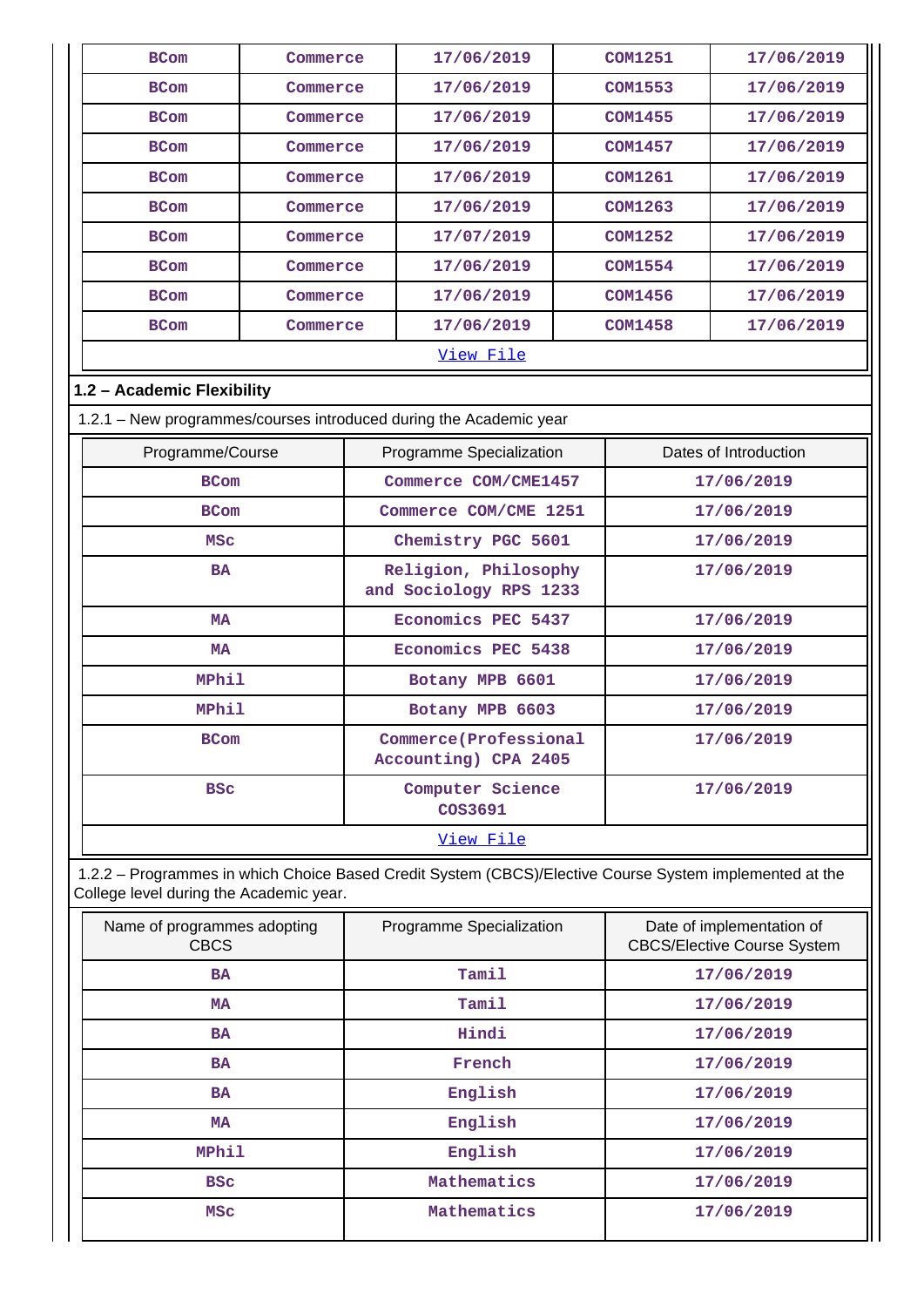| <b>MPhil</b> | Mathematics                       | 17/06/2019 |
|--------------|-----------------------------------|------------|
| <b>BSC</b>   | Physics                           | 17/06/2019 |
| <b>MSC</b>   | Physics                           | 17/06/2019 |
| <b>MPhil</b> | Physics                           | 17/06/2019 |
| <b>BSC</b>   | Chemistry                         | 17/06/2019 |
| <b>MSC</b>   | Chemistry                         | 17/06/2019 |
| <b>MPhil</b> | Chemistry                         | 17/06/2019 |
| <b>BSC</b>   | Botany                            | 17/06/2019 |
| <b>MSC</b>   | Botany                            | 17/06/2019 |
| <b>MPhil</b> | Botany                            | 17/06/2019 |
| <b>BSC</b>   | Zoology                           | 17/06/2019 |
| <b>MSC</b>   | Zoology                           | 17/06/2019 |
| <b>MPhil</b> | Zoology                           | 17/06/2019 |
| <b>BA</b>    | Economics                         | 17/06/2019 |
| <b>MA</b>    | Economics                         | 17/06/2019 |
| <b>MPhil</b> | Economics                         | 17/06/2019 |
| <b>BA</b>    | <b>RPS</b>                        | 17/06/2019 |
| <b>BCom</b>  | Commerce                          | 17/06/2019 |
| <b>BCom</b>  | Commerce (CA)                     | 17/06/2019 |
| <b>BCom</b>  | Commerce(IT)                      | 17/06/2019 |
| <b>BCom</b>  | Commerce (PA)                     | 17/06/2019 |
| <b>MCom</b>  | Commerce                          | 17/06/2019 |
| <b>MPhil</b> | Commerce                          | 17/06/2019 |
| BSC          | Physical Education                | 17/06/2019 |
| <b>BSC</b>   | Computer Science                  | 17/06/2019 |
| <b>BSC</b>   | Information Technology            | 17/06/2019 |
| <b>BCA</b>   | Computer Application              | 17/06/2019 |
| <b>BSC</b>   | Microbiology                      | 17/06/2019 |
| <b>MSC</b>   | Microbiology                      | 17/06/2019 |
| <b>BSC</b>   | Biochemistry                      | 17/06/2019 |
| <b>BBA</b>   | Business Administrtaion           | 17/06/2019 |
| <b>BSC</b>   | Psychology                        | 17/06/2019 |
| <b>BSC</b>   | Visual Communication              | 17/06/2019 |
| <b>MSC</b>   | FoodScience                       | 17/06/2019 |
| <b>BSC</b>   | FoodScience                       | 17/06/2019 |
| MPhil        | Management                        | 17/06/2019 |
| <b>MPhil</b> | Tamil                             | 17/06/2019 |
| MA           | Social Work                       | 17/06/2019 |
| <b>MCA</b>   | Master Of Computer<br>Application | 17/06/2019 |
|              |                                   |            |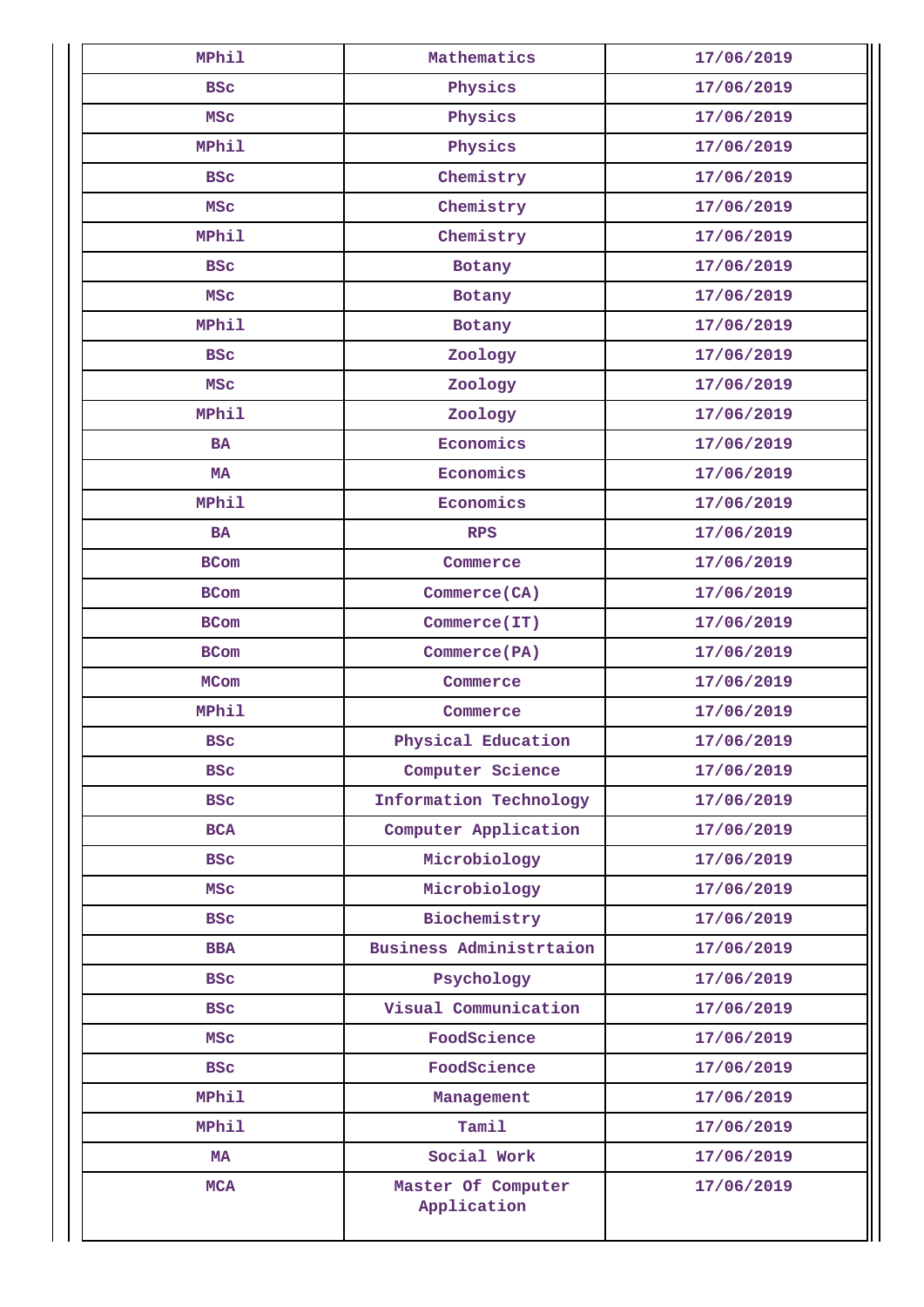| <b>MBA</b>                                                                                 | Master Of Bussiness<br>Administration                                   | 17/06/2019                                                   |
|--------------------------------------------------------------------------------------------|-------------------------------------------------------------------------|--------------------------------------------------------------|
| 1.3 - Curriculum Enrichment                                                                |                                                                         |                                                              |
| 1.3.1 - Value-added courses imparting transferable and life skills offered during the year |                                                                         |                                                              |
| <b>Value Added Courses</b>                                                                 | Date of Introduction                                                    | Number of Students Enrolled                                  |
| Diploma in medical lab<br>technology                                                       | 17/06/2019                                                              | 63                                                           |
| Advance Diploma in<br>medical lab technology                                               | 17/06/2019                                                              | 36                                                           |
| Diploma in Food<br>Processing                                                              | 17/06/2019                                                              | 51                                                           |
| Adavnce Diploma in Food<br>Processing                                                      | 17/06/2019                                                              | 13                                                           |
| Diploma in Aquaculture                                                                     | 17/06/2019                                                              | 18                                                           |
| Advance Diploma in<br>Aquaculture                                                          | 17/06/2019                                                              | 4                                                            |
| Diploma in Media<br>technology                                                             | 17/06/2019                                                              | 41                                                           |
| Advance Diploma in<br>Media Technology                                                     | 17/06/2019                                                              | 6                                                            |
| Effective Communication<br>Skills                                                          | 17/06/2019                                                              | 208                                                          |
| Certificate course in<br>Hindi                                                             | 17/06/2019                                                              | 210                                                          |
|                                                                                            | View File                                                               |                                                              |
| 1.3.2 - Field Projects / Internships under taken during the year                           |                                                                         |                                                              |
| Project/Programme Title                                                                    | Programme Specialization                                                | No. of students enrolled for Field<br>Projects / Internships |
| <b>MSC</b>                                                                                 | Botany                                                                  | 17                                                           |
| <b>BSC</b>                                                                                 | Botany                                                                  | 41                                                           |
| <b>BSC</b>                                                                                 | Food Science                                                            | 41                                                           |
| <b>MSC</b>                                                                                 | Food Science                                                            | 19                                                           |
| <b>BSC</b>                                                                                 | Zoology                                                                 | 38                                                           |
| MSC                                                                                        | Zoology                                                                 | 20                                                           |
| <b>BSC</b>                                                                                 | Visual Communication                                                    | 67                                                           |
| <b>BSC</b>                                                                                 | Physics                                                                 | 61                                                           |
| <b>MSC</b>                                                                                 | Mathematics                                                             | 70                                                           |
| <b>MA</b>                                                                                  | Economics                                                               | 15                                                           |
|                                                                                            | View File                                                               |                                                              |
| 1.4 - Feedback System                                                                      |                                                                         |                                                              |
|                                                                                            | 1.4.1 - Whether structured feedback received from all the stakeholders. |                                                              |
|                                                                                            |                                                                         |                                                              |
| <b>Students</b>                                                                            |                                                                         | Yes                                                          |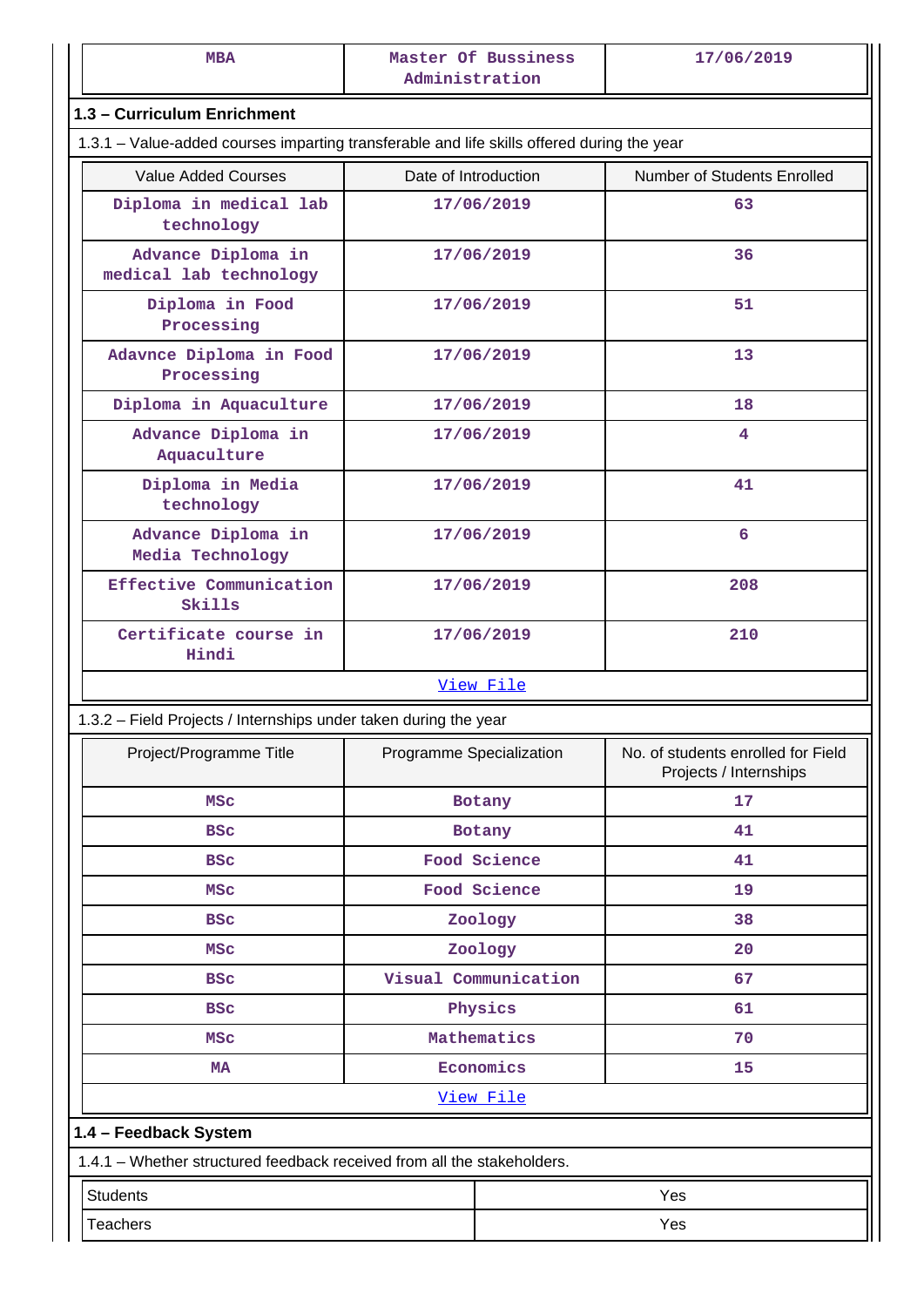| Employers | Yes |
|-----------|-----|
| Alumni    | Yes |
| Parents   | No  |

 1.4.2 – How the feedback obtained is being analyzed and utilized for overall development of the institution? (maximum 500 words)

Feedback Obtained

**FEEDBACK MANAGEMENT 1. INTRODUCTION/PREAMBLE: Self-assessment provides feedback regarding the strengths, weaknesses, opportunities and threats relevant to quality assurance within the institute. Quality assurance framework within the College involves all the administrative and teaching wings of institution. The IQAC provides useful insights for the purpose of improvement in all aspects of curricular design and development. 2. STAKEHOLDERS 1. Students 2. Alumni 3. Employers 4. Teachers 5. Peers 3.TYPES OF FEEDBACK 1. Student feedback 2. Alumni feedback 3. Employer feedback 4. Teacher Feedback 3.1 Student's Feedback: This feedback collects students input on design of curriculum, incorporation of current area of subjects and design careers. Student's evaluation of their learning experience is an integral and necessary component of any quality assurance system as adopted by universities and colleges as it allows the institution to evaluate how its service provision is viewed by its most important group of stakeholders, namely its students. 3.2 Alumni's Feedback: This feedback obtains the inputs from the alumni on the quality of the graduates at The American College, Madurai. This helps us to assess the extent of attainment of the programme outcomes. Alumni feedback was collected from all participating alumnus during Alumni meet and through e-mail. The Director of Alumni Association, had collected the feedback manually and electronically and submitting the same to the head of the institution. 3.3 Employer's Feedback: The purpose of the feedback is to obtain the employers input on the quality of the graduates at The American College, Madurai. The student's ability to handle the professional situations and knowledge acquired during their learning can also be assessed. The feedback from recruiters was collected manually and electronically. 3.4 Teacher's Feedback: The purpose of the feedback is to obtain the teachers input on the overall educational environment prevalent in the college. The feedback pertaining to curriculum design, assessment patterns, research policies, and overall working environment were collected online and manually by NAAC Criterion 1 convenor during an academic year. 4. MODE OF FEEDBACK COLLECTION: Online feed back through Google form link and offline submission through printed questionnaires. Also appreciation letters and e-mails were also analysed. 5. FEEDBACK ANALYSIS Data collected from various stakeholders will be analysed by assigned faculty and the scores to be submitted to Head of institution for compilation of data. 6. FEEDBACK REVIEW RECOMMENDATIONS On the basis of the feedback received from various stakeholders, the feedback co-ordinator will compile the final observations (includes departmental average and institutional average) and put forth for further action by respective program committee. 7. ACTION TAKEN On the basis of feedback review and recommendations given by program committee, the final action/ resolution to be taken by head of the institution. 8. APPENDICES: 1-7**

#### **CRITERION II – TEACHING- LEARNING AND EVALUATION**

#### **2.1 – Student Enrolment and Profile**

#### 2.1.1 – Demand Ratio during the year

| Name of the | Programme      | Number of seats | Number of            | <b>Students Enrolled</b> |
|-------------|----------------|-----------------|----------------------|--------------------------|
| Programme   | Specialization | available       | Application received |                          |
| <b>BSC</b>  | Physics        | 167             | 1969                 | 147                      |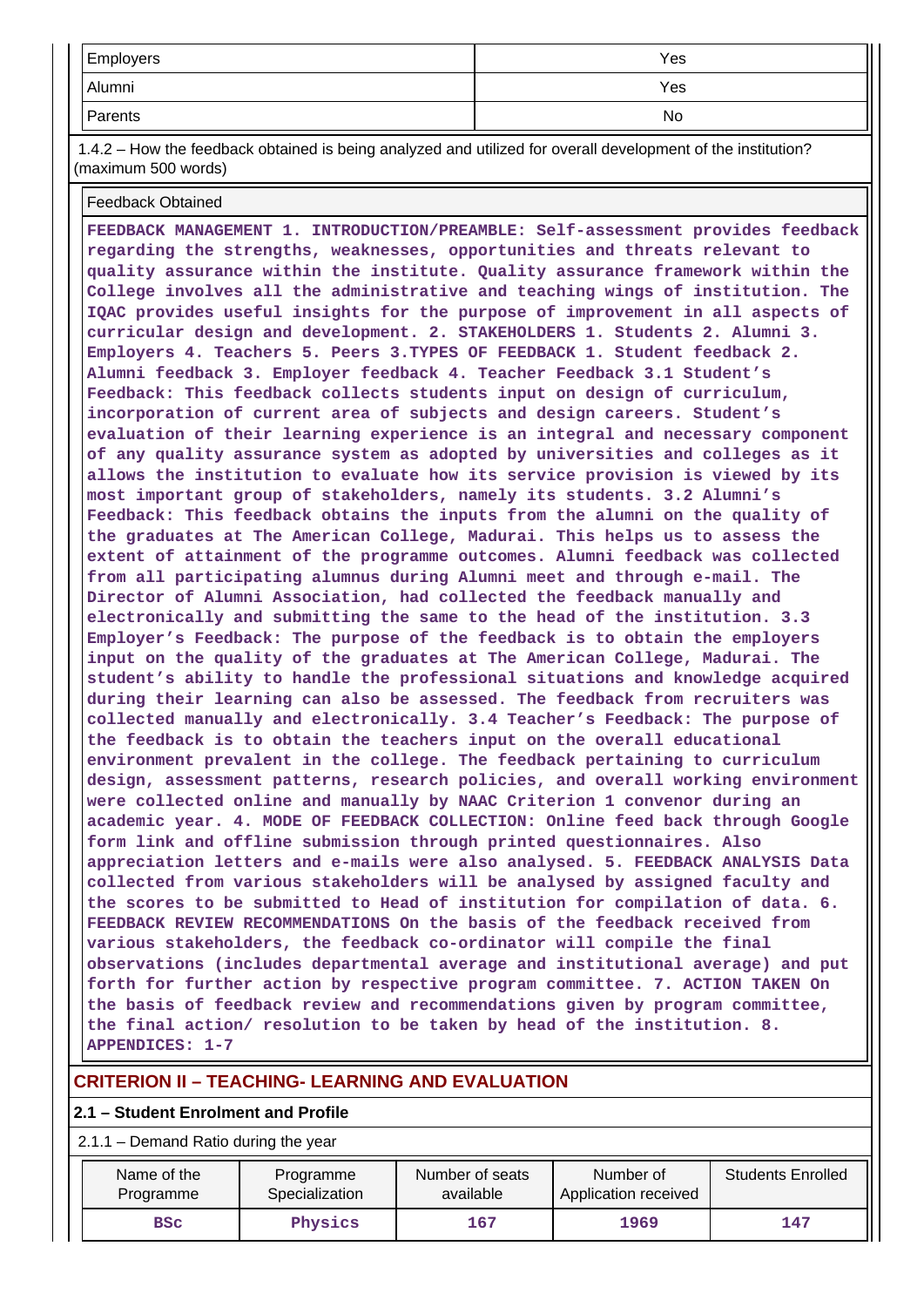| <b>BSC</b>                                                                                                                                                                                                                                                                                                                                                                                                                                                                                                                                                                                                                                                                                                                                                                                                                                                                                                                                                                                                                                                                                                                                                                                                                                                                                                                                                                     | Mathematics                                                  |  |                                                              | 207                                                                                              | 1386                                                                                             | 129                                                         |
|--------------------------------------------------------------------------------------------------------------------------------------------------------------------------------------------------------------------------------------------------------------------------------------------------------------------------------------------------------------------------------------------------------------------------------------------------------------------------------------------------------------------------------------------------------------------------------------------------------------------------------------------------------------------------------------------------------------------------------------------------------------------------------------------------------------------------------------------------------------------------------------------------------------------------------------------------------------------------------------------------------------------------------------------------------------------------------------------------------------------------------------------------------------------------------------------------------------------------------------------------------------------------------------------------------------------------------------------------------------------------------|--------------------------------------------------------------|--|--------------------------------------------------------------|--------------------------------------------------------------------------------------------------|--------------------------------------------------------------------------------------------------|-------------------------------------------------------------|
| <b>BCom</b>                                                                                                                                                                                                                                                                                                                                                                                                                                                                                                                                                                                                                                                                                                                                                                                                                                                                                                                                                                                                                                                                                                                                                                                                                                                                                                                                                                    | Commerce with<br>professional<br>accounting                  |  |                                                              | 69                                                                                               | 376                                                                                              | 71                                                          |
| <b>BCom</b>                                                                                                                                                                                                                                                                                                                                                                                                                                                                                                                                                                                                                                                                                                                                                                                                                                                                                                                                                                                                                                                                                                                                                                                                                                                                                                                                                                    | Commerce with<br>information<br>technology                   |  |                                                              | 57                                                                                               | 284                                                                                              | 73                                                          |
| <b>BA</b>                                                                                                                                                                                                                                                                                                                                                                                                                                                                                                                                                                                                                                                                                                                                                                                                                                                                                                                                                                                                                                                                                                                                                                                                                                                                                                                                                                      | <b>RPS</b>                                                   |  |                                                              | 81                                                                                               | 291                                                                                              | 62                                                          |
| <b>BA</b>                                                                                                                                                                                                                                                                                                                                                                                                                                                                                                                                                                                                                                                                                                                                                                                                                                                                                                                                                                                                                                                                                                                                                                                                                                                                                                                                                                      | Economics                                                    |  |                                                              | 162                                                                                              | 671                                                                                              | 137                                                         |
| <b>BA</b>                                                                                                                                                                                                                                                                                                                                                                                                                                                                                                                                                                                                                                                                                                                                                                                                                                                                                                                                                                                                                                                                                                                                                                                                                                                                                                                                                                      | English                                                      |  |                                                              | 309                                                                                              | 1971                                                                                             | 245                                                         |
| <b>BA</b>                                                                                                                                                                                                                                                                                                                                                                                                                                                                                                                                                                                                                                                                                                                                                                                                                                                                                                                                                                                                                                                                                                                                                                                                                                                                                                                                                                      | Tamil                                                        |  |                                                              | 81                                                                                               | 607                                                                                              | 74                                                          |
| <b>BCom</b>                                                                                                                                                                                                                                                                                                                                                                                                                                                                                                                                                                                                                                                                                                                                                                                                                                                                                                                                                                                                                                                                                                                                                                                                                                                                                                                                                                    | Commerce                                                     |  |                                                              | 343                                                                                              | 3606                                                                                             | 347                                                         |
| <b>BCom</b>                                                                                                                                                                                                                                                                                                                                                                                                                                                                                                                                                                                                                                                                                                                                                                                                                                                                                                                                                                                                                                                                                                                                                                                                                                                                                                                                                                    | Commerce with<br>computer<br>applications                    |  |                                                              | 110                                                                                              | 1093                                                                                             | 171                                                         |
|                                                                                                                                                                                                                                                                                                                                                                                                                                                                                                                                                                                                                                                                                                                                                                                                                                                                                                                                                                                                                                                                                                                                                                                                                                                                                                                                                                                |                                                              |  |                                                              | View File                                                                                        |                                                                                                  |                                                             |
| 2.2 - Catering to Student Diversity                                                                                                                                                                                                                                                                                                                                                                                                                                                                                                                                                                                                                                                                                                                                                                                                                                                                                                                                                                                                                                                                                                                                                                                                                                                                                                                                            |                                                              |  |                                                              |                                                                                                  |                                                                                                  |                                                             |
| 2.2.1 - Student - Full time teacher ratio (current year data)                                                                                                                                                                                                                                                                                                                                                                                                                                                                                                                                                                                                                                                                                                                                                                                                                                                                                                                                                                                                                                                                                                                                                                                                                                                                                                                  |                                                              |  |                                                              |                                                                                                  |                                                                                                  |                                                             |
| Year                                                                                                                                                                                                                                                                                                                                                                                                                                                                                                                                                                                                                                                                                                                                                                                                                                                                                                                                                                                                                                                                                                                                                                                                                                                                                                                                                                           | Number of<br>students enrolled<br>in the institution<br>(UG) |  | Number of<br>students enrolled<br>in the institution<br>(PG) | Number of<br>fulltime teachers<br>available in the<br>institution<br>teaching only UG<br>courses | Number of<br>fulltime teachers<br>available in the<br>institution<br>teaching only PG<br>courses | Number of<br>teachers<br>teaching both UG<br>and PG courses |
| 2019                                                                                                                                                                                                                                                                                                                                                                                                                                                                                                                                                                                                                                                                                                                                                                                                                                                                                                                                                                                                                                                                                                                                                                                                                                                                                                                                                                           | 7545                                                         |  | 1150                                                         | 124                                                                                              | 20                                                                                               | 189                                                         |
| 2.3 - Teaching - Learning Process                                                                                                                                                                                                                                                                                                                                                                                                                                                                                                                                                                                                                                                                                                                                                                                                                                                                                                                                                                                                                                                                                                                                                                                                                                                                                                                                              |                                                              |  |                                                              |                                                                                                  |                                                                                                  |                                                             |
| 2.3.1 - Percentage of teachers using ICT for effective teaching with Learning Management Systems (LMS), E-<br>learning resources etc. (current year data)                                                                                                                                                                                                                                                                                                                                                                                                                                                                                                                                                                                                                                                                                                                                                                                                                                                                                                                                                                                                                                                                                                                                                                                                                      |                                                              |  |                                                              |                                                                                                  |                                                                                                  |                                                             |
| Number of<br><b>Teachers on Roll</b>                                                                                                                                                                                                                                                                                                                                                                                                                                                                                                                                                                                                                                                                                                                                                                                                                                                                                                                                                                                                                                                                                                                                                                                                                                                                                                                                           | Number of<br>teachers using<br>ICT (LMS, e-<br>Resources)    |  | <b>ICT Tools and</b><br>resources<br>available               | Number of ICT<br>enabled<br>Classrooms                                                           | Numberof smart<br>classrooms                                                                     | E-resources and<br>techniques used                          |
| 333                                                                                                                                                                                                                                                                                                                                                                                                                                                                                                                                                                                                                                                                                                                                                                                                                                                                                                                                                                                                                                                                                                                                                                                                                                                                                                                                                                            | 333                                                          |  | 26                                                           | 81                                                                                               | 56                                                                                               | 44                                                          |
|                                                                                                                                                                                                                                                                                                                                                                                                                                                                                                                                                                                                                                                                                                                                                                                                                                                                                                                                                                                                                                                                                                                                                                                                                                                                                                                                                                                |                                                              |  |                                                              | View File of ICT Tools and resources                                                             |                                                                                                  |                                                             |
|                                                                                                                                                                                                                                                                                                                                                                                                                                                                                                                                                                                                                                                                                                                                                                                                                                                                                                                                                                                                                                                                                                                                                                                                                                                                                                                                                                                |                                                              |  |                                                              |                                                                                                  | View File of E-resources and techniques used                                                     |                                                             |
| 2.3.2 - Students mentoring system available in the institution? Give details. (maximum 500 words)                                                                                                                                                                                                                                                                                                                                                                                                                                                                                                                                                                                                                                                                                                                                                                                                                                                                                                                                                                                                                                                                                                                                                                                                                                                                              |                                                              |  |                                                              |                                                                                                  |                                                                                                  |                                                             |
| Mentoring of learners / students has always been an integral attribute of each and every faculty member of The<br>American College. Officially the mentoring is carried out in the form of students attached to 'Academic<br>Advisers'. In this method each faculty member is assigned approximately 29 students. Those faculty members<br>who become free when the students complete and leave the college will be assigned with new incumbents.<br>Many of the students of the college come from rural areas and socio-economically under privileged background.<br>The academic advisers take care of their mentee's academic, non-academic, socio-economic, emotional and<br>psychological wellbeing. The mentors / academic advisers help their wards to mitigate their socio-economic<br>problems by advocating to avail various scholarships and other funds available in the college for this purpose.<br>They frequently meet the students and discuss about their emotional and psychological problems and suggest<br>appropriate remedies including arranging for counselling. The academic advisers understand the intellectual<br>competencies of their mentees and help them design their own strategies to understand, learn and apply the field<br>of knowledge they gain in their studies, for the betterment of their own life, the society that immediately |                                                              |  |                                                              |                                                                                                  |                                                                                                  |                                                             |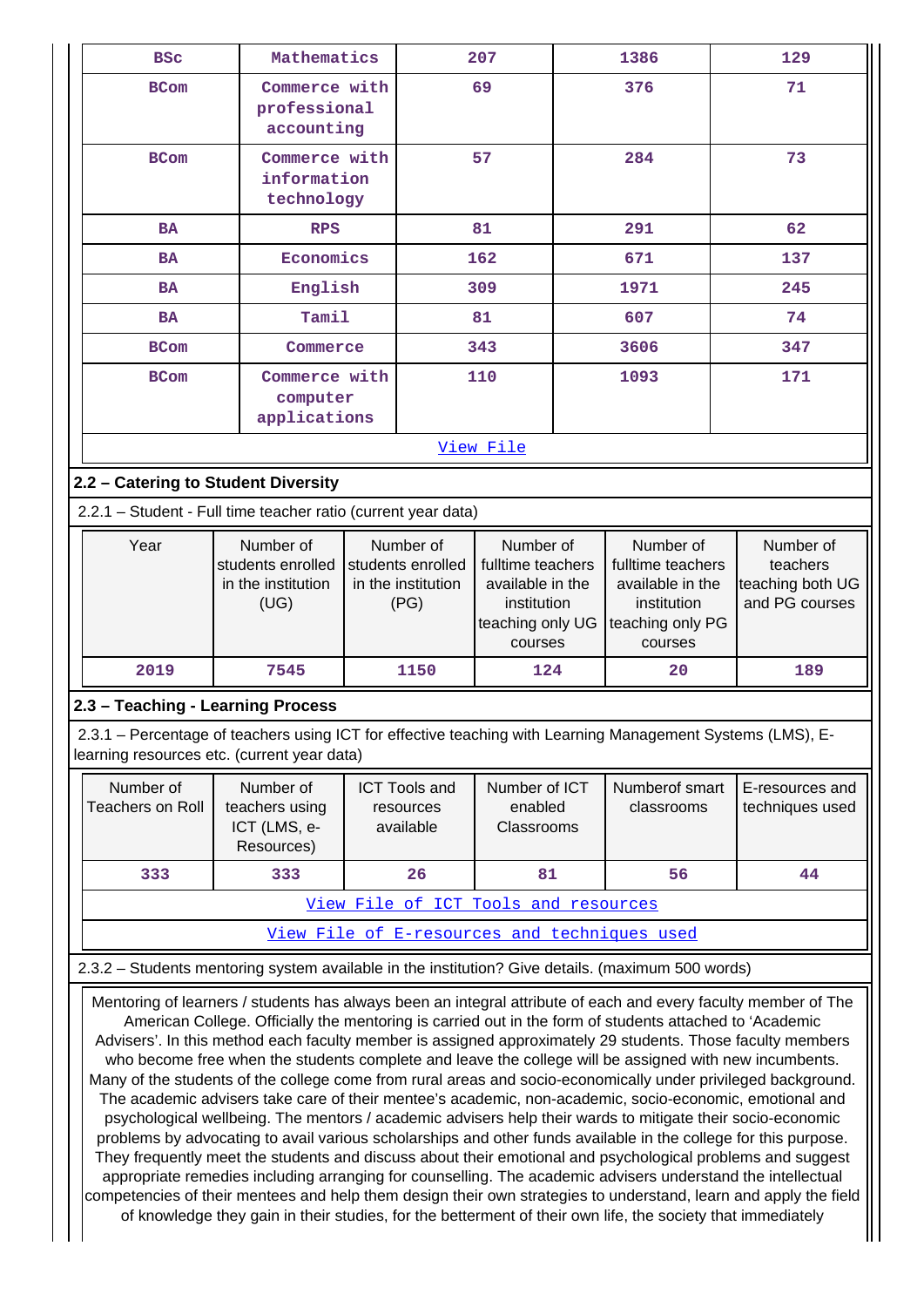surrounds them and the country as a whole. They also follow their wards' regularity in attendance to class and encourage them to achieve full attendance. The academic advisers take special care in following their mentees progress in their curricular activities by keeping track of the evaluation scores they secure in the Continuous Internal Assessments. When a student struggles to score marks, the mentor arranges for special remedial classes in the subjects concerned. The academic advisers understand their mentees' talents in co-curricular and extra-curricular activities and encourage them to join various clubs of the college and hone exhibit their talents various inter- university, -district, -state competitions and platforms. Students Service Centre helps students to showcase their talents in performing arts such as music, dance, folk arts and martial arts. Sports clubs for various events help sportspersons participate and win at various levels of the games. NSS of the college helps the people of Madurai city and district through various activities blood donation, helping police and public maintain social distancing personal hygiene during COVID-19 pandemic are few to mention. The Mentors help their wards either to get placed appropriately through the placement cell or secure seats for higher studies through proper guidance. The moderation of the academic advisers sculpts the students in such a way that they become responsible global citizens and optimum consumers leaving a legacy behind and a greener earth for the generations to come. The mentoring system in the college as a part of student centric learning makes the life at the college for the students, an enjoyable, highly productive and knowledgeable experience.

| Number of students enrolled in the<br>institution | Number of fulltime teachers | Mentor: Mentee Ratio |
|---------------------------------------------------|-----------------------------|----------------------|
| 8695                                              | 333                         | 1:26                 |

#### **2.4 – Teacher Profile and Quality**

2.4.1 – Number of full time teachers appointed during the year

| No. of sanctioned<br>positions | No. of filled positions | Vacant positions | <b>Positions filled during</b><br>the current year | No. of faculty with<br>Ph.D |
|--------------------------------|-------------------------|------------------|----------------------------------------------------|-----------------------------|
| 333                            | 333                     | Nill             | 62                                                 | 162                         |

 2.4.2 – Honours and recognition received by teachers (received awards, recognition, fellowships at State, National, International level from Government, recognised bodies during the year )

| Year of Award | Name of full time teachers<br>receiving awards from<br>state level, national level,<br>international level | Designation            | Name of the award,<br>fellowship, received from<br>Government or recognized<br>bodies                   |
|---------------|------------------------------------------------------------------------------------------------------------|------------------------|---------------------------------------------------------------------------------------------------------|
| 2020          | Dr.M.Davamani<br>Christober                                                                                | Principal              | Life Time<br>Achievement Award<br>by Science Father<br>2nd International<br>Research Awards             |
| 2020          | Dr.G.C.Abraham                                                                                             | Vice Principal         | Life Time<br>Achievement Award,<br>honoured by Pearl<br>Foundation                                      |
| 2020          | Dr.C.Dorothy<br>Sheela                                                                                     | Associate<br>Professor | Best women<br>Associate Professor<br>Award, From Pearl-A<br>foundation for<br>Educational<br>Excellence |
| 2019          | Dr. S. Jeyarani                                                                                            | Associate<br>Professor | Distinguished<br>Fellow Award in<br>Economics IMRF,<br>Goa.                                             |
| 2019          | Mr. Andrew Pradeep                                                                                         | Assistant<br>Professor | Best Assistant<br>Professor Award -<br><b>NOVEL Research</b>                                            |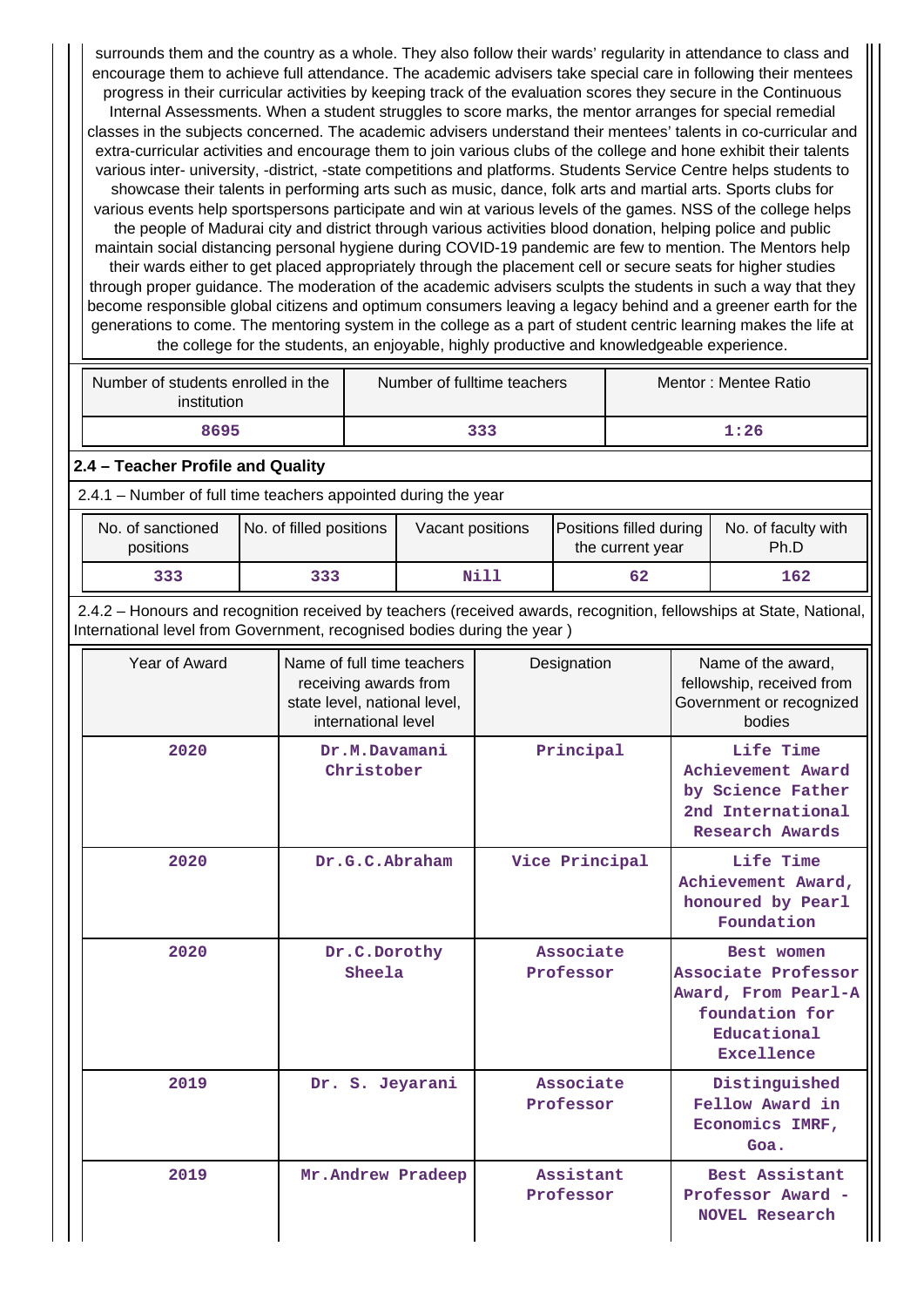|           |                                   |                        | Academy,<br>Pondicherry                                                                                                                  |  |
|-----------|-----------------------------------|------------------------|------------------------------------------------------------------------------------------------------------------------------------------|--|
| 2019      | Mr. Immanuel<br>Suresh            | Assistant<br>Professor | Best Young<br>Faculty Award -<br><b>NOVEL Research</b><br>Academy,<br>Pondicherry                                                        |  |
| 2019      | Dr.Stephen<br>Rajkumar Inbanathan | Associate<br>Professor | Fellow of The<br>Academy of<br>Sciences, Chennai                                                                                         |  |
| 2019      | Dr.Joseph<br>Thatheyus            | Associate<br>Professor | Outstanding<br>Contribution to<br>Science Award-2019<br>for contribution to<br>Environmental<br>Sciences,<br>Biotechnology<br>Toxicology |  |
| 2019      | Mr.Rajesh                         | Assistant<br>Professor | Best Young<br>Faculty Award-2019<br>by Novel research<br>academy, Puducherry<br>November, 2019                                           |  |
| View File |                                   |                        |                                                                                                                                          |  |

# **2.5 – Evaluation Process and Reforms**

 2.5.1 – Number of days from the date of semester-end/ year- end examination till the declaration of results during the year

| Programme Name | Programme Code | Semester/year   | Last date of the last<br>semester-end/year-<br>end examination | Date of declaration of<br>results of semester-<br>end/ year- end<br>examination |  |
|----------------|----------------|-----------------|----------------------------------------------------------------|---------------------------------------------------------------------------------|--|
| <b>BSC</b>     | <b>BOT</b>     | <b>SEMESTER</b> | 30/09/2020                                                     | 14/10/2020                                                                      |  |
| <b>BSC</b>     | CHE/CHS        | <b>SEMESTER</b> | 30/09/2020                                                     | 14/10/2020                                                                      |  |
| <b>BSC</b>     | PHY/PHS/PHS(S) | <b>SEMESTER</b> | 30/09/2020                                                     | 14/10/2020                                                                      |  |
| <b>BSC</b>     | MAT/MAS/MASS   | <b>SEMESTER</b> | 30/09/2020                                                     | 14/10/2020                                                                      |  |
| <b>BCom</b>    | COM/CME/CMES   | <b>SEMESTER</b> | 30/09/2020                                                     | 14/10/2020                                                                      |  |
| <b>BA</b>      | <b>TAM</b>     | <b>SEMESTER</b> | 30/09/2020                                                     | 14/10/2020                                                                      |  |
| <b>BA</b>      | <b>RPS</b>     | <b>SEMESTER</b> | 30/09/2020                                                     | 14/10/2020                                                                      |  |
| <b>BA</b>      | ECE/ECO        | <b>SEMESTER</b> | 30/09/2020                                                     | 14/10/2020                                                                      |  |
| <b>BA</b>      | ENG/ENS/ENSS   | <b>SEMESTER</b> | 30/09/2020                                                     | 14/10/2020                                                                      |  |
| <b>BSC</b>     | <b>ZOO</b>     | <b>SEMESTER</b> | 30/09/2020                                                     | 14/10/2020                                                                      |  |
| View File      |                |                 |                                                                |                                                                                 |  |

 2.5.2 – Average percentage of Student complaints/grievances about evaluation against total number appeared in the examinations during the year

| Number of complaints or grievances<br>about evaluation | Total number of students appeared<br>in the examination | Percentage |
|--------------------------------------------------------|---------------------------------------------------------|------------|
|                                                        | 8232                                                    | 0.74       |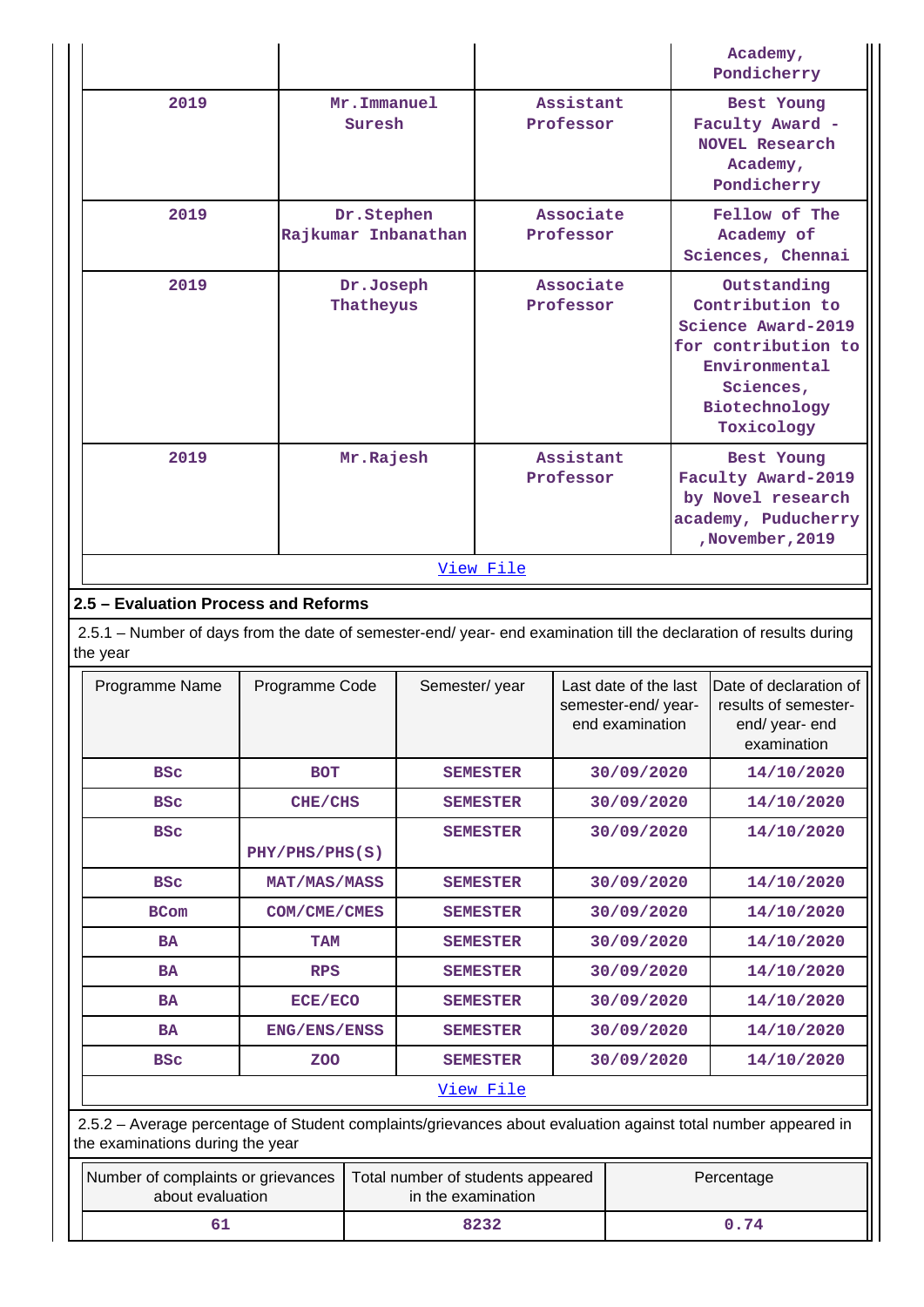## **2.6 – Student Performance and Learning Outcomes**

 2.6.1 – Program outcomes, program specific outcomes and course outcomes for all programs offered by the institution are stated and displayed in website of the institution (to provide the weblink)

<https://americancollege.edu.in/academics-3/curriculum/>

## 2.6.2 – Pass percentage of students

| Programme<br>Code  | Programme<br>Name | Programme<br>Specialization                  | Number of<br>students<br>appeared in the<br>final year<br>examination | Number of<br>students passed<br>in final year<br>examination | Pass Percentage |
|--------------------|-------------------|----------------------------------------------|-----------------------------------------------------------------------|--------------------------------------------------------------|-----------------|
| <b>CMC</b>         | <b>BCom</b>       | B.Com.<br>Computer<br>Application            | 127                                                                   | 90                                                           | 70.87           |
| <b>CIT</b>         | <b>BCom</b>       | B.Com.<br>Information<br>Technology          | 56                                                                    | 39                                                           | 69.64           |
| CHE/CHS            | <b>BSC</b>        | B.Sc.<br>Chemistry                           | 100                                                                   | 56                                                           | 56,00           |
| <b>BVC</b>         | <b>BSC</b>        | B.Sc.<br>Visual Commu<br>nication            | 52                                                                    | 27                                                           | 51.92           |
| <b>BOT</b>         | <b>BSC</b>        | B.Sc.<br><b>Botany</b>                       | 40                                                                    | 30                                                           | 75.00           |
| <b>BIT</b>         | <b>BSC</b>        | B.Sc.<br>Information<br>Technology           | 49                                                                    | 42                                                           | 85.71           |
| <b>BCH</b>         | <b>BSC</b>        | B.Sc.<br>Biochemistry                        | 53                                                                    | 47                                                           | 88.68           |
| <b>BCA</b>         | <b>BCA</b>        | B.C.A.<br>Computer<br>Application            | 136                                                                   | 97                                                           | 71.32           |
| BBA/BBA(S)         | <b>BBA</b>        | B.B.A.<br><b>Business Adm</b><br>inistration | 116                                                                   | 82                                                           | 70.69           |
| COM/CME/CM<br>E(S) | <b>BCom</b>       | B.Com.                                       | 206                                                                   | 177                                                          | 85.92           |
| View File          |                   |                                              |                                                                       |                                                              |                 |

## **2.7 – Student Satisfaction Survey**

 2.7.1 – Student Satisfaction Survey (SSS) on overall institutional performance (Institution may design the questionnaire) (results and details be provided as weblink)

[https://americancollege.edu.in/wp-](https://americancollege.edu.in/wp-content/uploads/2019/09/STUDENT%20SATISFACTION%20SURVEY.pdf)

[content/uploads/2019/09/STUDENT%20SATISFACTION%20SURVEY.pdf](https://americancollege.edu.in/wp-content/uploads/2019/09/STUDENT%20SATISFACTION%20SURVEY.pdf) 

## **CRITERION III – RESEARCH, INNOVATIONS AND EXTENSION**

## **3.1 – Promotion of Research and Facilities**

3.1.1 – The institution provides seed money to its teachers for research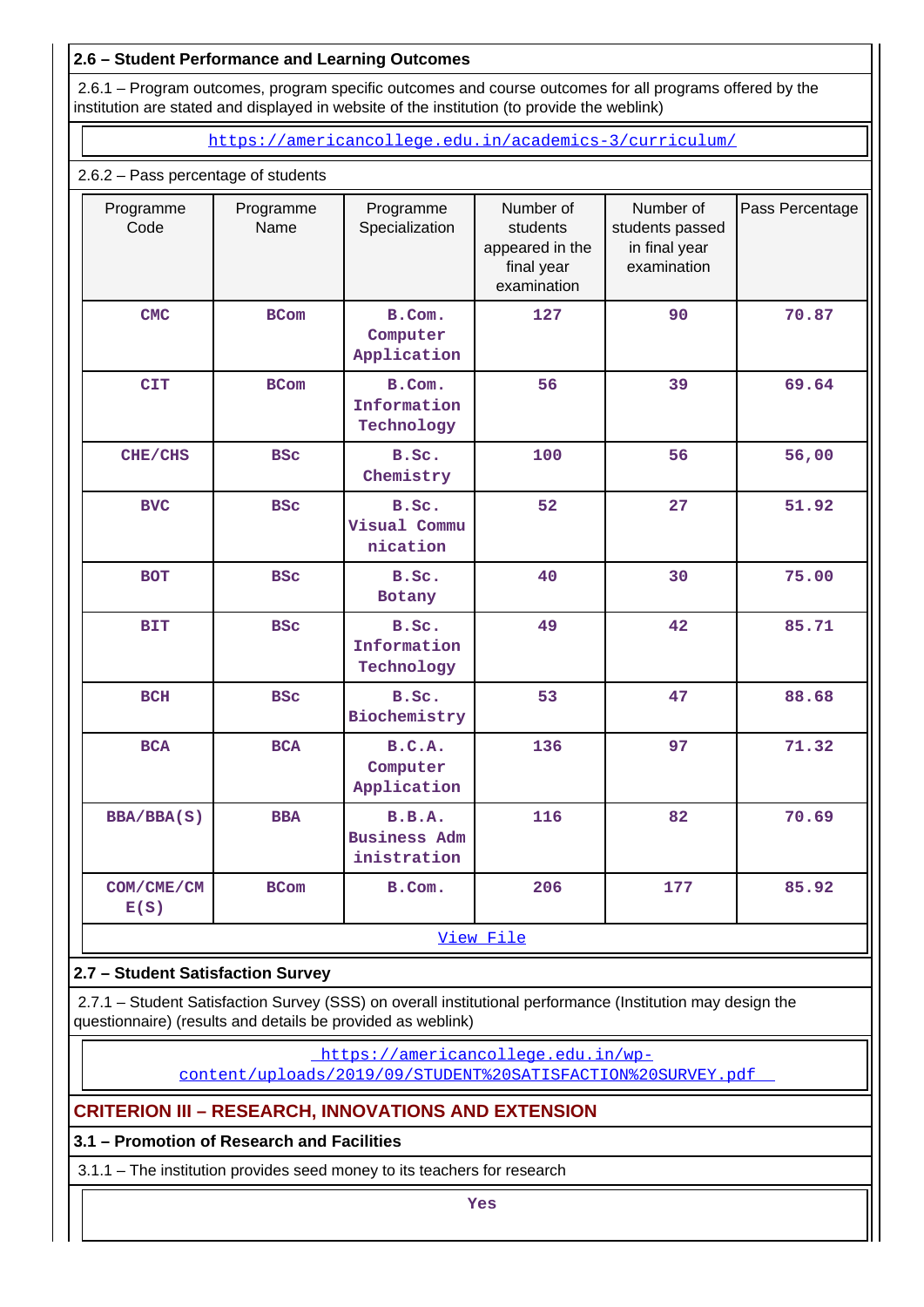| Name of the teacher getting seed money                                                                                                   |                                                                                                          |                                                                                 |  |                           |                                    |  |
|------------------------------------------------------------------------------------------------------------------------------------------|----------------------------------------------------------------------------------------------------------|---------------------------------------------------------------------------------|--|---------------------------|------------------------------------|--|
|                                                                                                                                          |                                                                                                          |                                                                                 |  |                           |                                    |  |
|                                                                                                                                          |                                                                                                          | Dr T.K. Ganesan                                                                 |  |                           |                                    |  |
|                                                                                                                                          |                                                                                                          |                                                                                 |  |                           |                                    |  |
|                                                                                                                                          |                                                                                                          | View File                                                                       |  |                           |                                    |  |
| 3.1.2 - Teachers awarded National/International fellowship for advanced studies/ research during the year                                |                                                                                                          |                                                                                 |  |                           |                                    |  |
| <b>Type</b>                                                                                                                              | Name of the teacher<br>awarded the<br>fellowship                                                         | Name of the award                                                               |  | Date of award             | Awarding agency                    |  |
| National                                                                                                                                 | <b>NA</b>                                                                                                | <b>NA</b>                                                                       |  | <b>Nill</b>               | <b>NA</b>                          |  |
| International                                                                                                                            | NA                                                                                                       | <b>NA</b>                                                                       |  | Nill                      | <b>NA</b>                          |  |
|                                                                                                                                          |                                                                                                          | View File                                                                       |  |                           |                                    |  |
| 3.2 - Resource Mobilization for Research                                                                                                 |                                                                                                          |                                                                                 |  |                           |                                    |  |
| 3.2.1 – Research funds sanctioned and received from various agencies, industry and other organisations                                   |                                                                                                          |                                                                                 |  |                           |                                    |  |
| Nature of the Project                                                                                                                    | Duration                                                                                                 | Name of the funding<br>agency                                                   |  | Total grant<br>sanctioned | Amount received<br>during the year |  |
| <b>Students</b><br>Research<br>Projects (Other<br>than compulsory<br>by the<br>University)                                               | 365                                                                                                      | <b>DST-INSPIRE</b><br><b>GRANT</b>                                              |  | 9.75                      | 8                                  |  |
| Interdiscipli<br>nary Projects                                                                                                           | 365                                                                                                      | <b>UGC-DAE</b><br><b>CONSORTIUM FOR</b><br><b>SCIENTIFIC</b><br><b>RESEARCH</b> |  | 2.4                       | 1.26                               |  |
| Interdiscipli<br>nary Projects                                                                                                           | 365                                                                                                      | <b>UGC-DAE</b><br><b>CONSORTIUM FOR</b><br><b>SCIENTIFIC</b><br><b>RESEARCH</b> |  | 2.4                       | 1.26                               |  |
| Any Other<br>(Specify)                                                                                                                   | 730                                                                                                      | TNSCST - ST                                                                     |  | 3.9                       | 1.96                               |  |
| Any Other<br>(Specify)                                                                                                                   | 730                                                                                                      | <b>TNSCST</b>                                                                   |  | 3.55                      | 2.05                               |  |
|                                                                                                                                          |                                                                                                          | View File                                                                       |  |                           |                                    |  |
| during the years                                                                                                                         | 3.2.2 - Number of ongoing research projects per teacher funded by government and non-government agencies |                                                                                 |  |                           |                                    |  |
|                                                                                                                                          |                                                                                                          | 0.021                                                                           |  |                           |                                    |  |
| 3.3 - Innovation Ecosystem                                                                                                               |                                                                                                          |                                                                                 |  |                           |                                    |  |
| 3.3.1 – Workshops/Seminars Conducted on Intellectual Property Rights (IPR) and Industry-Academia Innovative<br>practices during the year |                                                                                                          |                                                                                 |  |                           |                                    |  |
| Title of workshop/seminar<br>Date<br>Name of the Dept.                                                                                   |                                                                                                          |                                                                                 |  |                           |                                    |  |

MIND STEPS FOR HEALTHY PSYCHOLOGY 20/08/2020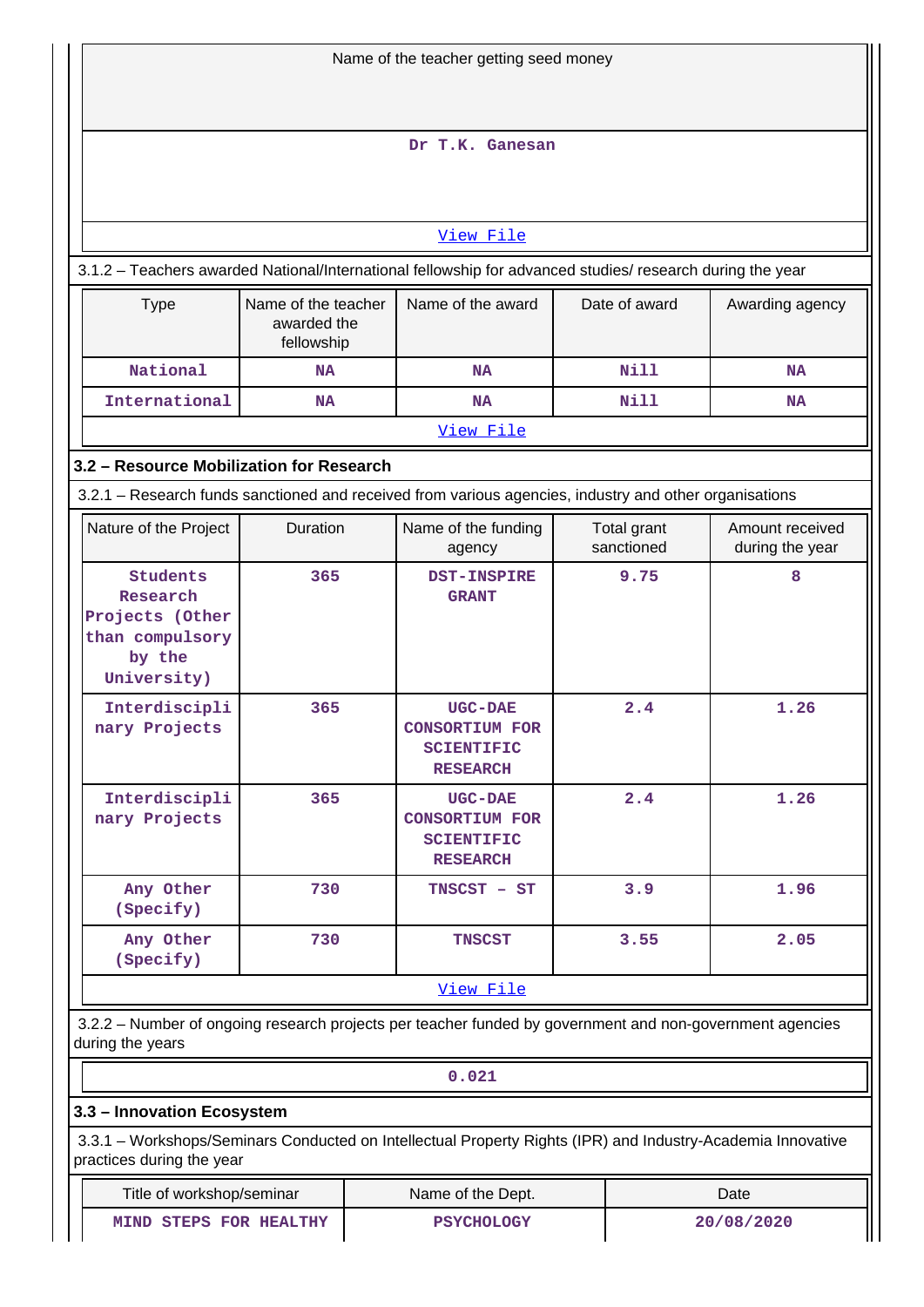| LIVING                                                                  |                   |            |
|-------------------------------------------------------------------------|-------------------|------------|
| <b>IMPORTANCE OF SLEEP</b><br><b>HYGIENE</b>                            | <b>PSYCHOLOGY</b> | 21/08/2020 |
| NEURAL OSCILLATION TO<br><b>REJUVENATE YOUR BRAIN</b>                   | <b>PSYCHOLOGY</b> | 22/08/2020 |
| <b>ANCIENT AND MODERN</b><br>RELAXATION TECHNIQUES FOR<br>MENTAL HEALTH | <b>PSYCHOLOGY</b> | 23/08/2020 |
| DEPRESSION AND COMMON<br>MANAGEMENT PRACTICES                           | <b>PSYCHOLOGY</b> | 24/08/2020 |
| NEURO LINGUISTING<br>PROGRAMMING FOR MENTAL<br><b>WELLBEING</b>         | <b>PSYCHOLOGY</b> | 25/08/2020 |
| <b>MENTAL HEALTH AND</b><br>WELLBEING OF CHILDREN                       | <b>PSYCHOLOGY</b> | 26/08/2020 |
| DEFENCE MECHANISM                                                       | <b>PSYCHOLOGY</b> | 27/08/2020 |
| <b>SENSORY ISSUES IN</b><br>CHILDREN WITH AUTISM AND<br><b>ADHD</b>     | <b>PSYCHOLOGY</b> | 28/08/2020 |
| ANGER MANAGEMENT<br>THROUGH CBT/REBT                                    | <b>PSYCHOLOGY</b> | 29/08/2020 |
| THE TRUTH ABOUT PERIODS<br>AND MENTAL HEALTH                            | <b>PSYCHOLOGY</b> | 30/08/2020 |
| POSITIVE THINKING<br>DURING THE NEW NORMAL                              | <b>PSYCHOLOGY</b> | 31/08/2020 |
| CONFLICT WITH WOMEN                                                     | <b>PSYCHOLOGY</b> | 01/09/2020 |
| TATRUMS IN CHILDREN AND<br><b>WAYS TO REDUCE</b>                        | <b>PSYCHOLOGY</b> | 02/09/2020 |
| DIGITAL DETOXIFICATION                                                  | <b>PSYCHOLOGY</b> | 03/09/2020 |
| <b>MENTAL HEALTH</b><br>TECHNIQUES FOR ADOLESCENT                       | <b>PSYCHOLOGY</b> | 04/09/2020 |
| MINDSET FOR SUCCESS                                                     | <b>PSYCHOLOGY</b> | 05/09/2020 |
| MENTAL HEALTH OF<br><b>TEACHERS</b>                                     | <b>PSYCHOLOGY</b> | 05/09/2020 |
| MENTAL HEALTH LAW AND<br><b>POLICY</b>                                  | <b>PSYCHOLOGY</b> | 06/09/2020 |
| SENSORY PROCESSING<br><b>DISORDERS</b>                                  | <b>PSYCHOLOGY</b> | 07/09/2020 |
| HAPPINESS QUOTIENT                                                      | <b>PSYCHOLOGY</b> | 08/09/2020 |
| HOW TO CONVERT NEGATIVE<br>ENVIRONMENT INTO<br>POSITIVE?                | <b>PSYCHOLOGY</b> | 09/09/2020 |
| FEMINIST THERAPY                                                        | <b>PSYCHOLOGY</b> | 10/09/2020 |
| <b>SCREEN LESS TIME</b>                                                 | <b>PSYCHOLOGY</b> | 11/09/2020 |
| BEING OPTIMISTIC -A<br>DIFFERENT PERSPECTIVE<br><b>THOUGHT</b>          | <b>PSYCHOLOGY</b> | 12/09/2020 |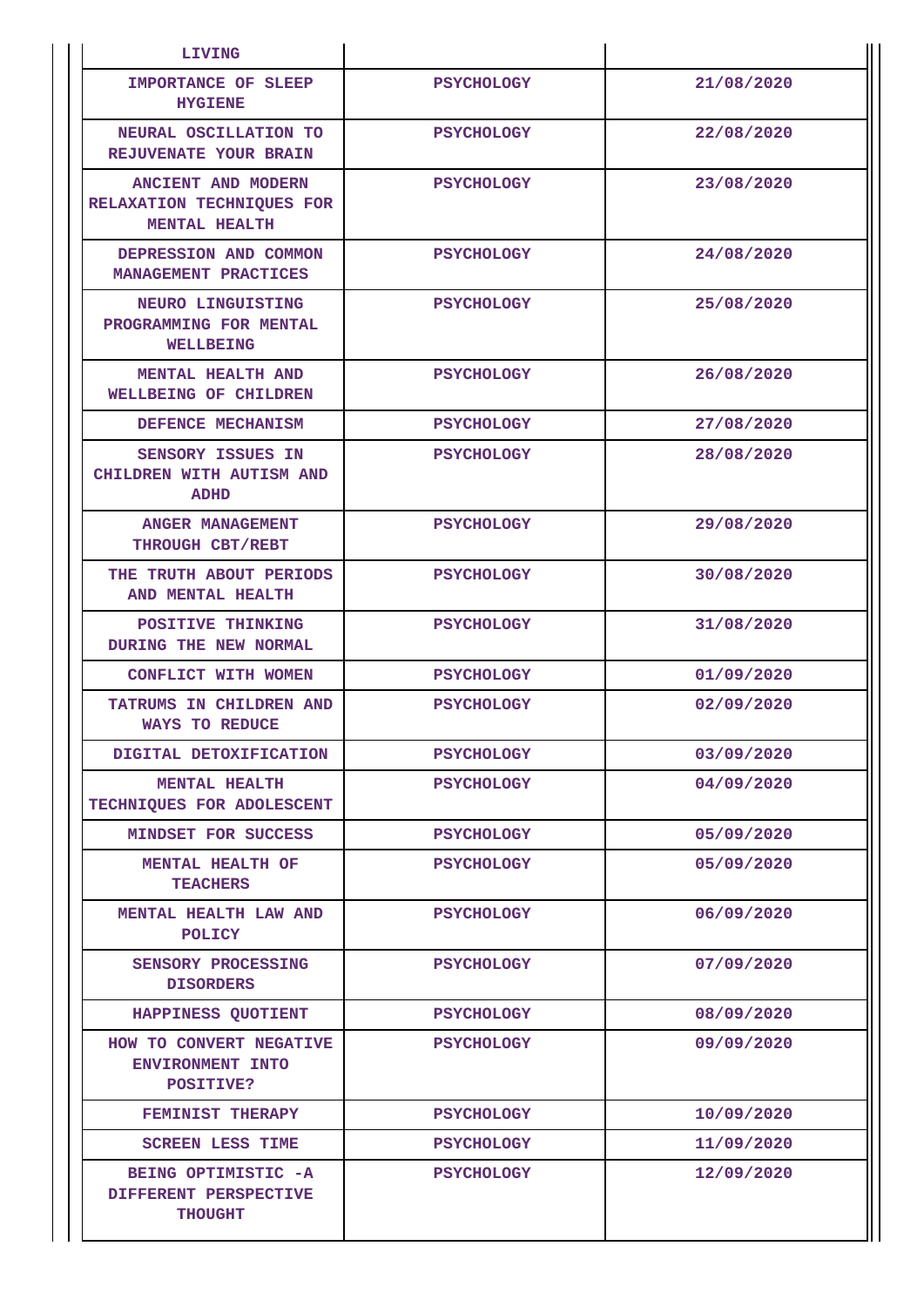| <b>UNKNOWN</b>                                                                                                                                         | <b>PSYCHOLOGY</b> | 13/09/2020 |
|--------------------------------------------------------------------------------------------------------------------------------------------------------|-------------------|------------|
| <b>BREAKING THE BARRIER-</b><br>THROUGH EFFECTIVE<br>MANAGEMENT OF<br><b>COMMUNICATION DISORDER</b><br>(SPEECH LANGUAGE AND<br><b>HEARING ASPECTS)</b> | <b>PSYCHOLOGY</b> | 14/09/2020 |
| TRAGEDY INTO TRIUMPH                                                                                                                                   | <b>PSYCHOLOGY</b> | 15/09/2020 |
| <b>CHANGES OF BEHAVIOR</b><br>THROUGH VALUES AND<br><b>BELIEFS</b>                                                                                     | <b>PSYCHOLOGY</b> | 16/09/2020 |
| MENTAL HEALTH AT THE<br><b>WORKPLACE</b>                                                                                                               | <b>PSYCHOLOGY</b> | 17/09/2020 |
| RETHINKING HOW TO HEAL<br><b>DEPRESSION</b>                                                                                                            | <b>PSYCHOLOGY</b> | 18/09/2020 |
| A DOSE OF HAPPINESS                                                                                                                                    | <b>PSYCHOLOGY</b> | 19/09/2020 |
| NUTRITION AND MENTAL<br><b>HEALTH</b>                                                                                                                  | <b>PSYCHOLOGY</b> | 20/09/2020 |
| EMOTIONAL INTELLIGENCE                                                                                                                                 | <b>PSYCHOLOGY</b> | 21/09/2020 |
| SELFIE VS PUBG! NEW AGE<br><b>ADDICTION</b>                                                                                                            | <b>PSYCHOLOGY</b> | 25/09/2020 |
| SUICIDE PREVENTION                                                                                                                                     | <b>PSYCHOLOGY</b> | 26/09/2020 |
| <b>COGNITIVE ENHANCEMENT</b><br>PROGRAM FOR CHILDREN                                                                                                   | <b>PSYCHOLOGY</b> | 27/09/2020 |
| HAPPY PARENTING                                                                                                                                        | <b>PSYCHOLOGY</b> | 28/09/2020 |
| <b>U ME- COUBLE ENRICHMENT</b>                                                                                                                         | <b>PSYCHOLOGY</b> | 29/09/2020 |
| <b>COGNITIVE BEHAVIORAL</b><br>THERAPY IN PEOPLE WITH<br><b>CANCER</b>                                                                                 | <b>PSYCHOLOGY</b> | 30/09/2020 |
| MENTAL HEALTH OF<br><b>COUPLES</b>                                                                                                                     | <b>PSYCHOLOGY</b> | 30/04/2020 |
| OPTIMISTIC FAMILY<br><b>AMIDST LOCKDOWN</b>                                                                                                            | <b>PSYCHOLOGY</b> | 30/04/2020 |
| MANAGEMENT EDUCATION:<br>THE CHALLENGES OF<br>CHANGING SCENARIO                                                                                        | <b>BBA</b>        | 09/07/2020 |
| <b>BVE</b>                                                                                                                                             | <b>BBA</b>        | 14/07/2020 |
| <b>IMPORTANCE OF RESEARCH</b><br>AND CASE STUDIES IN<br>HIGHER EDUCATION                                                                               | <b>BBA</b>        | 16/07/2020 |
| <b>MISINFORMATION IN</b><br>MEDICINE - MYTHS VS FACTS                                                                                                  | <b>BBA</b>        | 20/07/2020 |
| WEBINAR ON RECENT<br><b>TRENDS IN CAPITAL MARKET</b>                                                                                                   | <b>MBA</b>        | 15/06/2020 |
| PANEL DISCUSSION ON<br>INCLUSIVE EDUCATION<br>-EMERGING CONCERNS                                                                                       | <b>MBA</b>        | 15/07/2020 |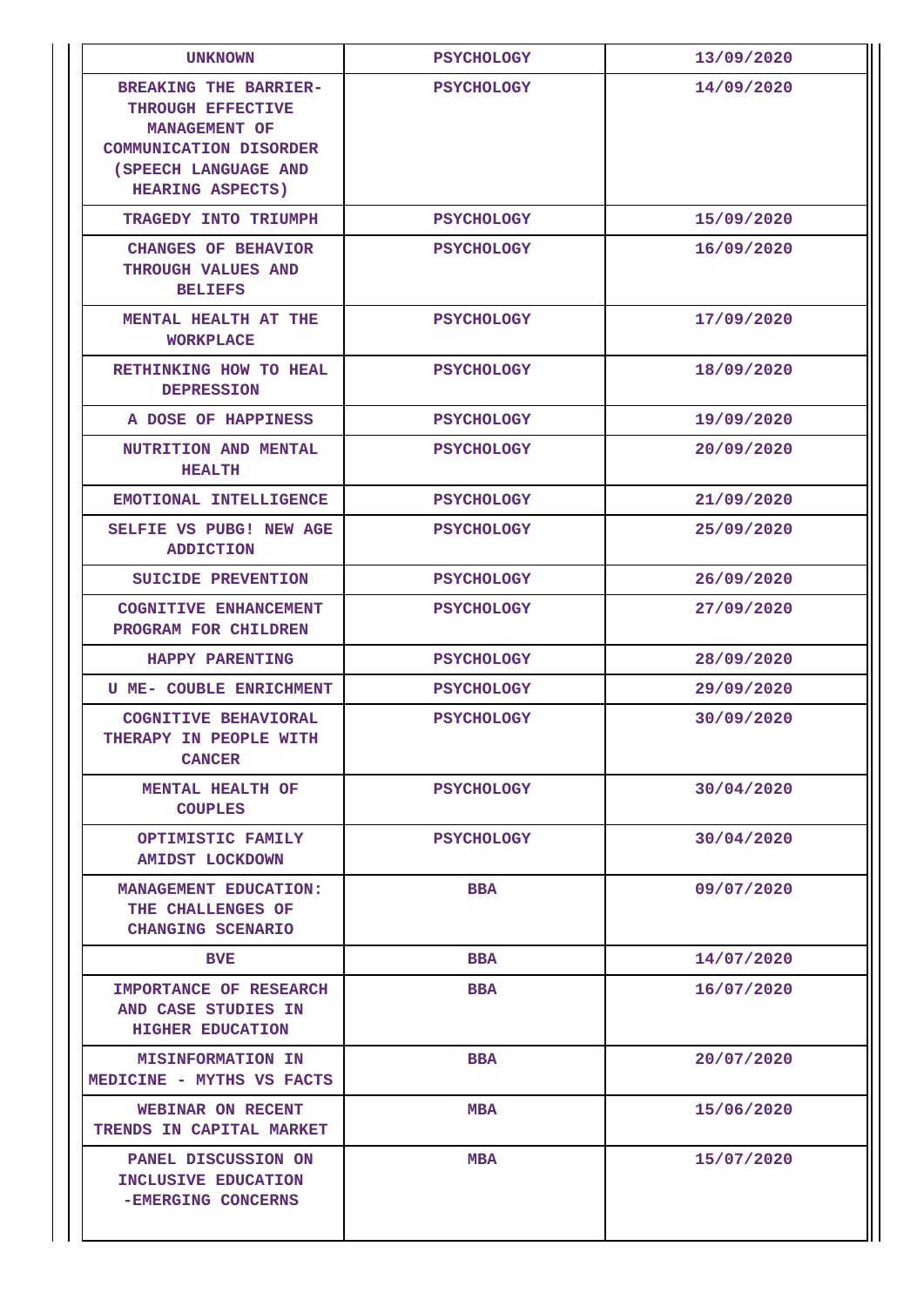| DIGITAL MARKETING                                                           | <b>MBA</b>                                  | 20/07/2020 |
|-----------------------------------------------------------------------------|---------------------------------------------|------------|
| THE POWER OF EMOTIONS                                                       | <b>MBA</b>                                  | 29/08/2020 |
| INSURANCE -PRINCIPLES<br><b>PRACTICES</b>                                   | <b>MBA</b>                                  | 19/09/2020 |
| <b>GUEST LECTURE ON BUILD</b><br>YOUR PROFILE                               | <b>MBA</b>                                  | 09/12/2020 |
| WORKSHOP ON VEGETABLE<br>FRUIT CARVING                                      | <b>FOOD SCIENCE AND</b><br><b>NUTRITION</b> | 14/12/2019 |
| SELF AWARENESS AND<br>POSITIVE RELATIONSHIP                                 | <b>PSYCHOLOGY</b>                           | 21/07/2020 |
| PSYCHOLOGICAL-ONTOLOGY<br><b>MODEL</b>                                      | <b>PSYCHOLOGY</b>                           | 22/07/2020 |
| PARENTAL STRESS                                                             | <b>PSYCHOLOGY</b>                           | 23/07/2020 |
| BEHAVIOR TECHNIQUES FOR<br><b>ADDICTIONS</b>                                | <b>PSYCHOLOGY</b>                           | 24/07/2020 |
| <b>ONLINE THREATS AND</b><br><b>MENTAL HEALTH</b>                           | <b>PSYCHOLOGY</b>                           | 25/07/2020 |
| PSYCHOIMMUNOLOGY                                                            | <b>PSYCHOLOGY</b>                           | 26/07/2020 |
| UNCERTAINITY- FUTURE OF<br>YOUTH                                            | <b>PSYCHOLOGY</b>                           | 27/07/2020 |
| <b>BELIEF SYSTEM</b>                                                        | <b>PSYCHOLOGY</b>                           | 28/07/2020 |
| <b>STRESS MANAGEMENT</b>                                                    | <b>PSYCHOLOGY</b>                           | 29/07/2020 |
| ORIENTATION ON PAST<br>LIFE REGRESSION                                      | <b>PSYCHOLOGY</b>                           | 30/07/2020 |
| <b>EXPERIENCES OF</b><br><b>COMMUNITY WORKERS DURING</b><br>PANDEMIC CRISIS | <b>PSYCHOLOGY</b>                           | 01/08/2020 |
| COPING AND RESILIENCE                                                       | <b>PSYCHOLOGY</b>                           | 02/08/2020 |
| <b>INTRODUCTION TO</b><br><b>CHILDHOOD DISORDER</b>                         | <b>PSYCHOLOGY</b>                           | 03/08/2020 |
| STRESS AND ITS<br><b>MANAGEMENT</b>                                         | <b>PSYCHOLOGY</b>                           | 04/08/2020 |
| PSYCHOSOCIAL HAZARDS IN<br>AN ORGANIZATION                                  | <b>PSYCHOLOGY</b>                           | 05/08/2020 |
| PHYSICAL EXERCISE:<br>NAVIGATING THE ANXIETY<br>AND STRESS OF COVID 19      | <b>PSYCHOLOGY</b>                           | 23/05/2020 |
| HOLISTIC WELLNESS                                                           | <b>PSYCHOLOGY</b>                           | 23/05/2020 |
| MUSIC AS A RESOURCE IN<br>UN PREDICTABLE TIMES                              | <b>PSYCHOLOGY</b>                           | 24/05/2020 |
| SCHIZOPHRENIA REMAINS<br>AN ENIGMATIC PUZZLE                                | <b>PSYCHOLOGY</b>                           | 24/05/2020 |
| YOGA THERAPY IN<br><b>PSYCHOLOGICAL</b><br><b>INTERVENTIONS</b>             | <b>PSYCHOLOGY</b>                           | 25/05/2020 |
| <b>EMOTIONS AND HEALTH-</b><br>GASTROINTESTINAL TRACT                       | <b>PSYCHOLOGY</b>                           | 25/05/2020 |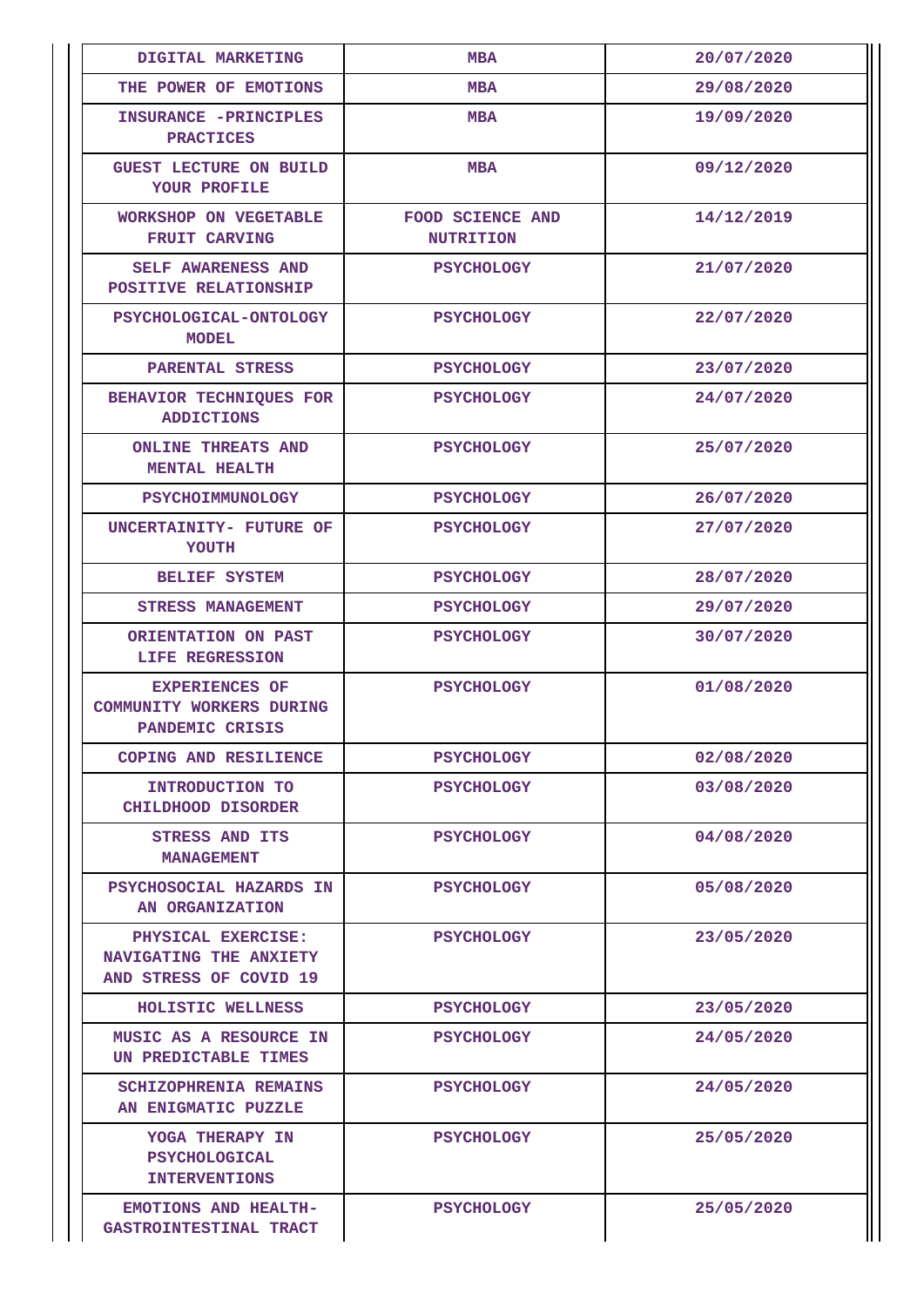| <b>AND LIVER</b>                                                                   |                   |            |
|------------------------------------------------------------------------------------|-------------------|------------|
| <b>PSYCHO- ONCOLOGY AN</b><br>AREA OF MENTAL<br><b>HEALTHPRACTICE</b>              | <b>PSYCHOLOGY</b> | 26/05/2020 |
| <b>EXERCISE AND FITNESS</b><br>IMPACT ON WORKPLACE<br><b>WELLBEING</b>             | <b>PSYCHOLOGY</b> | 22/09/2020 |
| DESIGN YOUR LIFE                                                                   | <b>PSYCHOLOGY</b> | 23/09/2020 |
| THE LAW OF UNCONSCIOUS<br><b>TELEOLOGY</b>                                         | <b>PSYCHOLOGY</b> | 24/09/2020 |
| <b>FORENSIC PSYCHOLOGY</b>                                                         | <b>PSYCHOLOGY</b> | 04/05/2020 |
| A KEY TO HAPPINESS AND<br><b>WELLBEING</b>                                         | <b>PSYCHOLOGY</b> | 05/05/2020 |
| <b>NURTURING COUPLE</b><br><b>RELATIONSHIP</b>                                     | <b>PSYCHOLOGY</b> | 05/05/2020 |
| FORENSIC PSYCHOLOGY                                                                | <b>PSYCHOLOGY</b> | 06/05/2020 |
| IMPORTANCE OF<br>MINDFULNESS BASED<br><b>PSYCHOLOGICAL</b><br><b>INTERVENTIONS</b> | <b>PSYCHOLOGY</b> | 06/05/2020 |
| EMOTIONAL WELLBEING AND<br><b>STRESS</b>                                           | <b>PSYCHOLOGY</b> | 07/05/2020 |
| <b>SIGNIFICANCES OF CAREER</b><br>COUNSELING IN INDIA                              | <b>PSYCHOLOGY</b> | 07/05/2020 |
| <b>EMPLOYEES MENTAL HEALTH</b>                                                     | <b>PSYCHOLOGY</b> | 08/05/2020 |
| PHYSIOLOGY OF EMOTION                                                              | <b>PSYCHOLOGY</b> | 08/05/2020 |
| EMOTIONAL FREEDOM<br><b>TECHNIQUE</b>                                              | <b>PSYCHOLOGY</b> | 09/05/2020 |
| THE VALUE OF HOPE                                                                  | <b>PSYCHOLOGY</b> | 09/05/2020 |
| HANDLING YOUR TEEN                                                                 | <b>PSYCHOLOGY</b> | 10/05/2020 |
| CHILD RIGHTS AND DRR                                                               | <b>PSYCHOLOGY</b> | 01/11/2020 |
| <b>ADOLESCENTS AND</b><br><b>AUTONOMY</b>                                          | <b>PSYCHOLOGY</b> | 02/11/2020 |
| NLP TECHNIQUES FOR<br><b>COUNSELLING</b>                                           | <b>PSYCHOLOGY</b> | 03/11/2020 |
| BEHAVIOUR MODIFICATION<br><b>MANAGEMENT</b>                                        | <b>PSYCHOLOGY</b> | 06/07/2020 |
| POSITIVE MENTAL HEALTH<br><b>STRATEGIES</b>                                        | <b>PSYCHOLOGY</b> | 07/07/2020 |
| A JOURNEY THROUGH<br>YOUTHHOOD                                                     | <b>PSYCHOLOGY</b> | 08/07/2020 |
| THERAPEUTIC HIKE WITH<br>HAIKU- AN EXPERIMENTAL<br>WRITING THERAPY WORKSHOP        | <b>PSYCHOLOGY</b> | 09/07/2020 |
| HAPPINESS IN PARENTING                                                             | <b>PSYCHOLOGY</b> | 09/07/2020 |
| NATIONAL SEMINAR ON<br>CHORKALIN PAGADAIYATTAM                                     | <b>TAMIL</b>      | 19/10/2019 |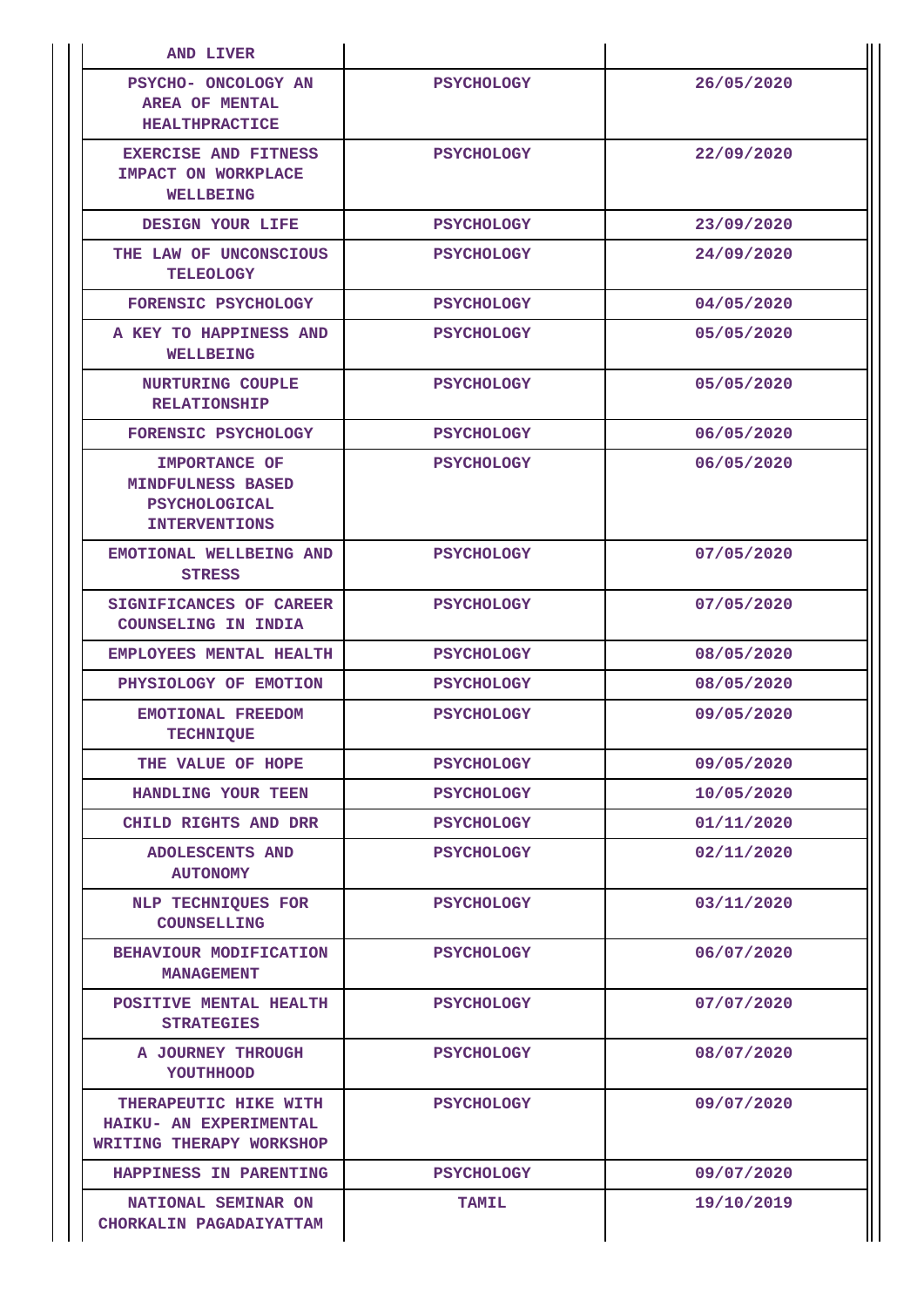| YUVAN CHANDRASEKARIN<br>PUNAIYULAGAM" (1 DAY)                                                                                                                                |                   |            |
|------------------------------------------------------------------------------------------------------------------------------------------------------------------------------|-------------------|------------|
| TAMIL ELAKIYAMUM<br><b>MARUTHUVAMUM</b>                                                                                                                                      | <b>TAMIL</b>      | 13/07/2019 |
| ENAYA VALIYIL TAMIL<br>MOLZHI KALVI                                                                                                                                          | TAMIL             | 11/09/2019 |
| <b>THEKASIYA NATUPURA</b><br>PANPATIL PANUVALAKAMUM<br><b>NIGALVAKAMUM</b>                                                                                                   | <b>TAMIL</b>      | 06/10/2020 |
| <b>GLOBALIZATION OF</b><br>ENGLISH AND CHANGING<br>DEFINITIONS OF<br><b>PROFICIENCY</b>                                                                                      | <b>ENGLISH</b>    | 30/06/2019 |
| <b>ASIAN LITERATURES IN</b><br><b>ENGLISH AS AN ASIAN</b><br><b>LANGUAGE</b>                                                                                                 | <b>ENGLISH</b>    | 23/01/2020 |
| MULTI LINGUAL COMPUTING<br><b>APPLICATION.</b>                                                                                                                               | <b>HINDI</b>      | 18/09/2019 |
| BENEFITS OF EXERCISE ON<br><b>MENTAL HEALTH</b>                                                                                                                              | <b>PSYCHOLOGY</b> | 13/10/2020 |
| <b>BROWAING PERSONALITIES</b>                                                                                                                                                | <b>PSYCHOLOGY</b> | 14/10/2020 |
| SOCIAL COMPARISON IN<br><b>EVERY DAY LIFE</b>                                                                                                                                | <b>PSYCHOLOGY</b> | 15/10/2020 |
| TECHNOLOGY AND<br><b>PSYCHOLOGY</b>                                                                                                                                          | <b>PSYCHOLOGY</b> | 16/10/2020 |
| NATIONAL LEVEL<br><b>"AMERICAN COLLEGE</b><br><b>CHEMISTRY WEBINAR SERIES-</b><br>I" ORGANIZED BY THE<br>DEPARTMENT OF CHEMISTRY,<br>THE AMERICAN COLLEGE,<br><b>MADURAI</b> | <b>CHEMISTRY</b>  | 22/05/2020 |
| NATIONAL LEVEL<br><b>"AMERICAN COLLEGE</b><br><b>CHEMISTRY WEBINAR SERIES-</b><br>II" ORGANIZED BY THE<br>DEPARTMENT OF CHEMISTRY                                            | <b>CHEMISTRY</b>  | 29/05/2020 |
| <b>INTERNATIONAL WEBINAR</b><br>ON CHEMISTRY ORGANIZED BY<br>THE DEPARTMENT OF<br>CHEMISTRY, THE AMERICAN<br>COLLEGE, MADURAI                                                | <b>CHEMISTRY</b>  | 05/06/2020 |
| <b>MENTAL HEALTH AND</b><br>WELLBEING OF SCHOOL<br><b>CHILDREN</b>                                                                                                           | <b>PSYCHOLOGY</b> | 04/05/2020 |
| NATIONAL LEVEL AMERICAN<br><b>COLLEGE CHEMISTRY WEBINAR</b><br>SERIES-III ORGANIZED BY<br>THE DEPARTMENT OF<br>CHEMISTRY, THE AMERICAN<br><b>COLLEGE</b>                     | <b>CHEMISTRY</b>  | 05/07/2019 |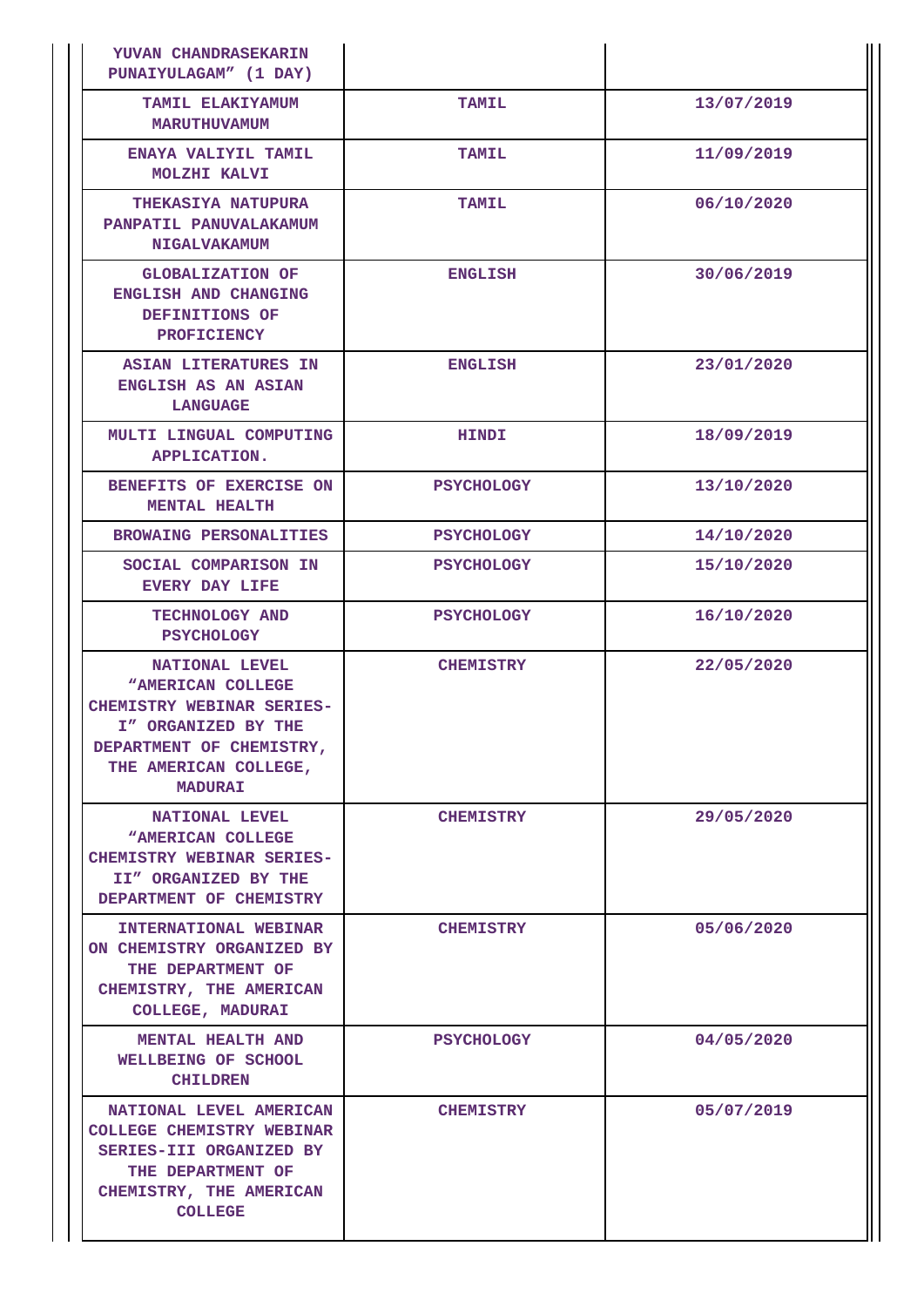| NITROGEN VACANCY CENTRE<br>IN DIAMOND AS A SENSOR                                                                                                                                                                                                   | <b>CHEMISTRY</b>        | 15/12/2020 |
|-----------------------------------------------------------------------------------------------------------------------------------------------------------------------------------------------------------------------------------------------------|-------------------------|------------|
| INAUGURAL LECTURE ON<br>LEAD TALK DELIVERED BY<br>MR.D.BOJARAJ, (COFOUNDER<br><b>EXECUTIVE DIRECTOR,</b><br>TOPKIDS CONSULTANT<br><b>COUNSELLOR</b><br><b>PSYCHOTHERAPIST)</b><br>ORGANIZED BY UG<br><b>ASSOCIATION BOTANY</b><br><b>DEPARTMENT</b> | <b>BOTANY</b>           | 01/10/2019 |
| EXPERIENCING QUANTUM<br>NATURE TALK DELIVERED BY<br>DR.K.GNANASEKAR UG HEAD,<br>DEPARTMENT OF PHYSICS,<br>THE AMERICAN COLLEGE<br>ORGANIZED BY PG<br><b>ASSOCIATION OF BOTANY</b><br><b>DEPARTMENT</b>                                              | <b>BOTANY</b>           | 12/12/2019 |
| PERSONALITY DEVELOPMENT<br>TALK DELIVERD BY<br>DR.M.LAWRENCE ASSOCIATE<br>PROFESSOR, DEPARTMENT OF<br>ENGLISH ORGANIZED BY PG<br>ASSOCIATION OF BOTANY<br><b>DEPARTMENT</b>                                                                         | <b>BOTANY</b>           | 03/02/2020 |
| WEBINAR ON TRENDS IN<br>PLANT BIOLOGY                                                                                                                                                                                                               | <b>BOTANY</b>           | 01/06/2020 |
| DIVERSITY OF JELLY FISH<br>IN ASIAN WATERS                                                                                                                                                                                                          | <b>ZOOLOGY</b>          | 22/05/2020 |
| <b>TRAINING METHODS IN</b><br>PHYSICAL EDUCATION AND<br><b>SPORTS</b>                                                                                                                                                                               | PHYSICAL EDUCATION      | 06/03/2020 |
| NATIONAL WEBINAR ON<br>MANAGEMENT IN SPORTS<br><b>SCIENCE 2020</b>                                                                                                                                                                                  | PHYSICAL EDUCATION      | 01/07/2020 |
| <b>INTERNATIONAL WEBINAR</b><br>ON MODERN TECHNOLOGY IN<br>PHYSICAL EDUCATION AND<br>SPORTS 2020                                                                                                                                                    | PHYSICAL EDUCATION      | 29/08/2020 |
| TWO DAYS INTERNATIONAL<br>CONFERENCE ON DIGITAL<br><b>TRANSFORMATION</b>                                                                                                                                                                            | <b>COMPUTER SCIENCE</b> | 05/03/2020 |
| WORKSHOP ON RESEARCH<br>METHODOLOGY                                                                                                                                                                                                                 | <b>MSW</b>              | 17/01/2020 |
| ONE DAY WORKSHOP ON<br>STREET THEATER PUPPETRY                                                                                                                                                                                                      | MSW                     | 29/02/2020 |
| NATIONAL LEVEL WEBINAR<br>ON HUMAN TRAFFICKING AND<br>COVID-19                                                                                                                                                                                      | <b>MSW</b>              | 04/06/2020 |
| ONLINE LECTURE ON SELF                                                                                                                                                                                                                              | MSW                     | 10/07/2020 |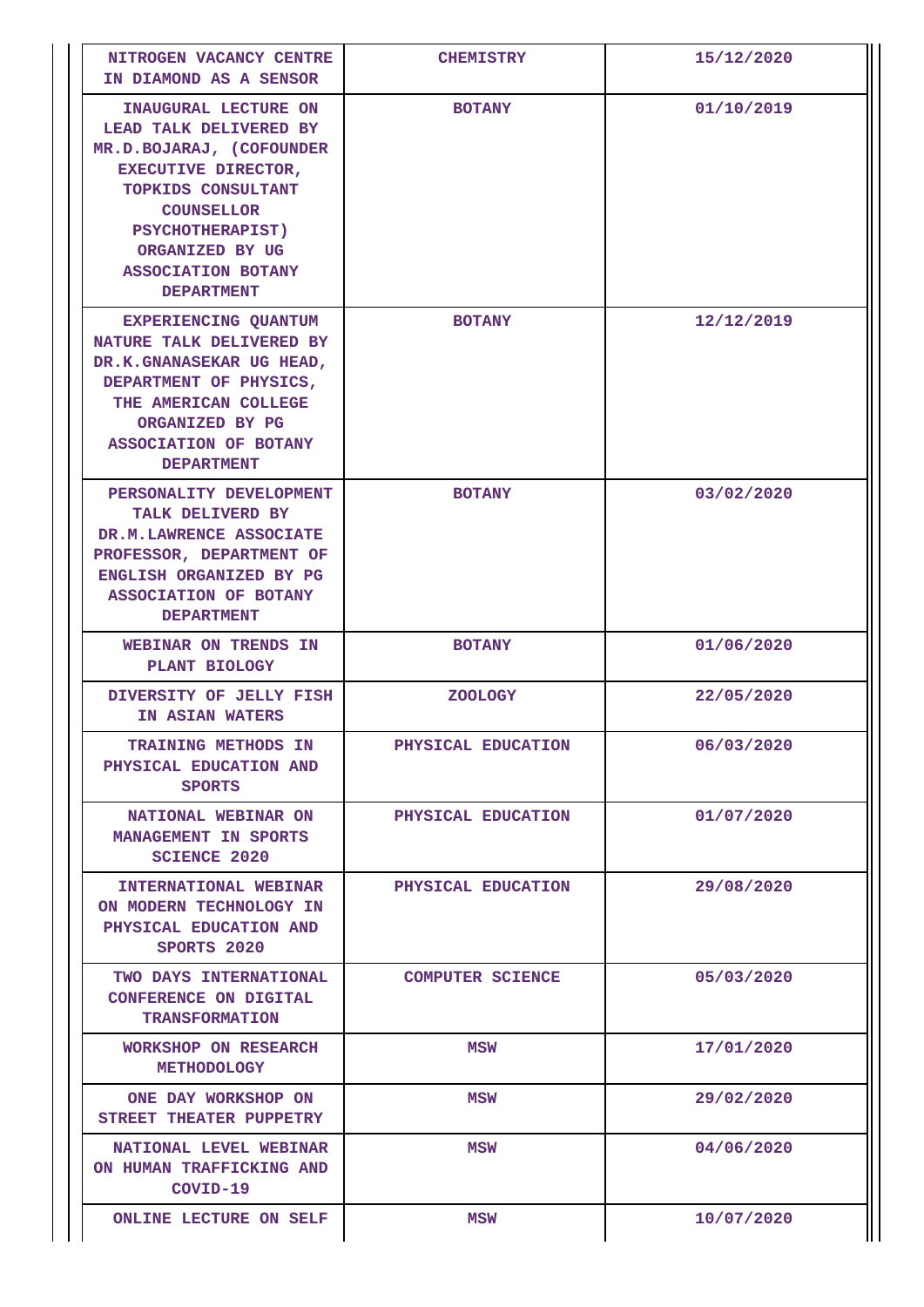| RELIANCE AND THE SCOPE OF<br>SOCIAL WORK DURING<br><b>THECRISIS</b>            |                                                                     |            |
|--------------------------------------------------------------------------------|---------------------------------------------------------------------|------------|
| AN AWARENESS PROGRAMME<br>ON DRUG ABUSE PREVENTION<br>FOR SOCIAL WORK STUDENTS | MSW                                                                 | 30/07/2020 |
| <b>GOOD GOVERNANCE AND</b><br>EFFECTIVE PARTICIPATION                          | <b>MSW</b>                                                          | 11/12/2020 |
| TRANSITION TO ONLINE<br><b>TEACHING : CHALLENGES AND</b><br><b>PREPARATION</b> | <b>BBA</b>                                                          | 30/06/2020 |
| <b>TRAINING WORKSHOP OF</b><br>LAYOUT OF TABLE SETTING                         | <b>FOOD SCIENCE AND</b><br><b>NUTRITION</b>                         | 17/12/2019 |
| <b>TRAINING WORKSHOP</b><br><b>REPORT FRENCH CUISINE</b>                       | <b>FOOD SCIENCE AND</b><br><b>NUTRITION</b>                         | 27/01/2020 |
| <b>IMMUNE BOOSTING DIET</b><br>FOR COVID-9                                     | <b>FOOD SCIENCE AND</b><br><b>NUTRITION</b>                         | 21/05/2020 |
| <b>SPECTROSCOPIC</b><br><b>TECHNIQUES</b>                                      | <b>AMERICAN COLLEGE</b><br>CENTRAL INSTRUMENTATION<br><b>CENTER</b> | 07/07/2020 |
| <b>SPECTROSCOPIC</b><br>TECHNIQUES-II                                          | <b>AMERICAN COLLEGE</b><br>CENTRAL INSTRUMENTATION<br><b>CENTER</b> | 08/07/2020 |
| ELECTROANALYTICAL<br><b>TECHNIQUES</b>                                         | <b>AMERICAN COLLEGE</b><br>CENTRAL INSTRUMENTATION<br><b>CENTER</b> | 24/07/2020 |
| POSITIVE MENTAL HEALTH<br><b>STRATEGIES</b>                                    | <b>PSYCHOLOGY</b>                                                   | 14/04/2020 |
| <b>STRATEGIES FOR BETTER</b><br>RELATIONSHIP AND MENTAL<br><b>HEALTH</b>       | <b>PSYCHOLOGY</b>                                                   | 15/04/2020 |
| PSYCHOLOGICAL WELL-<br>BEING DURING THE PANDAMIC                               | <b>PSYCHOLOGY</b>                                                   | 16/04/2020 |
| PSYCHOLOGICAL WELL-<br>BEING AND MENTAL HEALTH<br>OF WOMEN                     | <b>PSYCHOLOGY</b>                                                   | 16/04/2020 |
| UNDERSTANDING TELE-<br>COUNSELLING                                             | <b>PSYCHOLOGY</b>                                                   | 17/04/2020 |
| REBOOT EMOTIONAL HEALTH                                                        | <b>PSYCHOLOGY</b>                                                   | 17/04/2020 |
| <b>STRATEGIES FOR CHILDREN</b><br><b>MENTAL HEALTH</b>                         | <b>PSYCHOLOGY</b>                                                   | 18/04/2020 |
| MENTAL HEALTH OF                                                               | <b>PSYCHOLOGY</b>                                                   | 18/04/2020 |
| CHILDREN DURING CRISIS                                                         |                                                                     |            |
| GERIATRIC MENTAL HEALTH                                                        | <b>PSYCHOLOGY</b>                                                   | 19/04/2020 |
| <b>STRATEGIES FOR</b><br>PSYCHOLOGICAL WELL-BEING<br>OF WOMEN                  | <b>PSYCHOLOGY</b>                                                   | 20/04/2020 |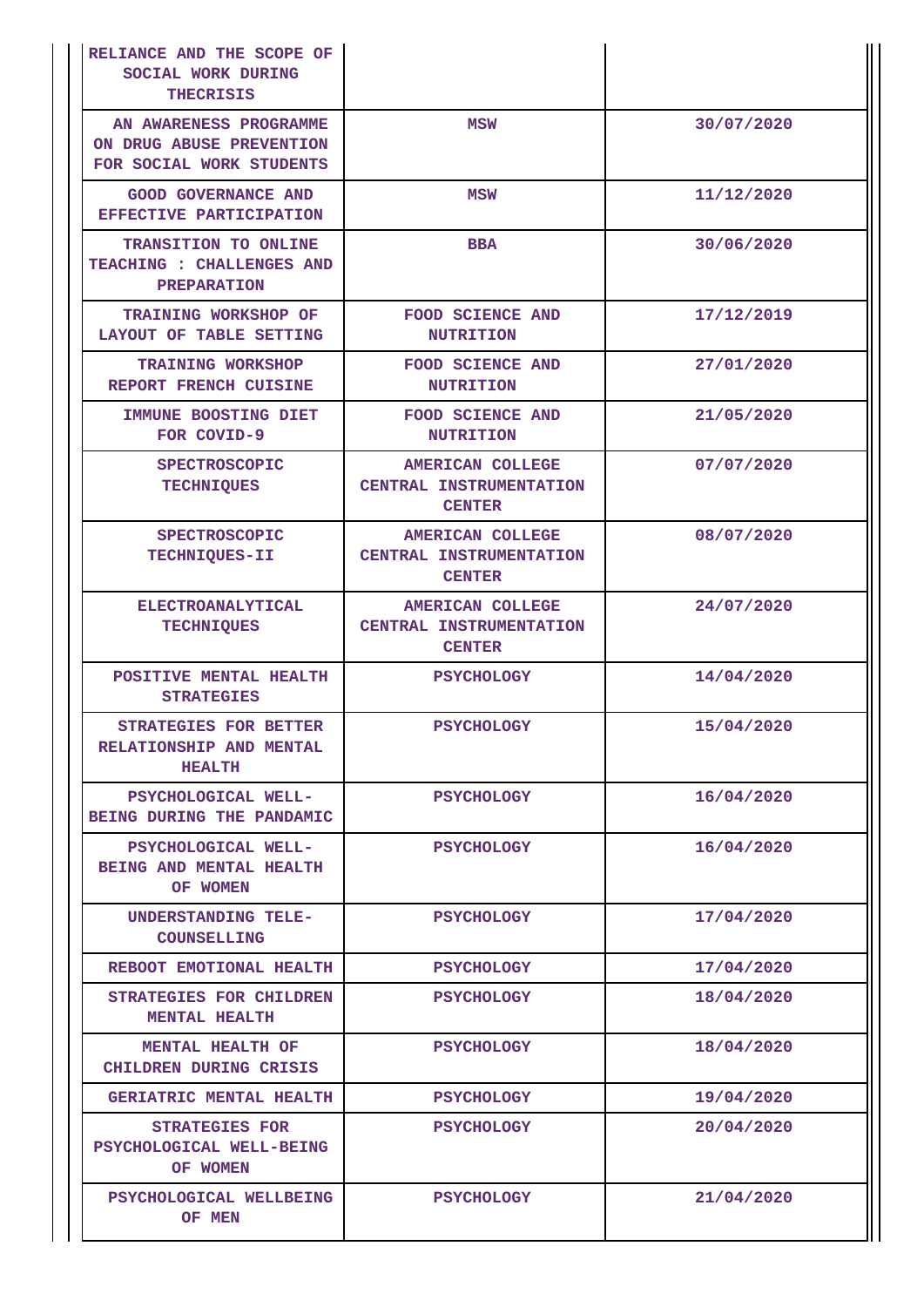| <b>STAY CREATIVE DURING</b><br>THIS LOCKDOWN                                                                                                 | <b>PSYCHOLOGY</b> | 22/04/2020 |
|----------------------------------------------------------------------------------------------------------------------------------------------|-------------------|------------|
| IMPORTANCE OF SOCIAL<br>MEDIA DISTANCING IN THIS<br>MEDICAL WAR                                                                              | <b>PSYCHOLOGY</b> | 22/04/2020 |
| <b>ADOLESCENT MENTAL</b><br>HEALTH AND ONLINE SAFETY                                                                                         | <b>PSYCHOLOGY</b> | 23/04/2020 |
| POSITIVE LIVING                                                                                                                              | <b>PSYCHOLOGY</b> | 23/04/2020 |
| HUMANISTIC STRATEGIES<br>FOR MENTAL HEALTH AND<br>WELLBEING                                                                                  | <b>PSYCHOLOGY</b> | 24/04/2020 |
| <b>ADOLESCENT MENTAL</b><br><b>HEALTH AND ONLINE SAFETY</b><br>$(Q/A$ SESSION)                                                               | <b>PSYCHOLOGY</b> | 24/04/2020 |
| YOUTH AND MENTAL HEALTH                                                                                                                      | <b>PSYCHOLOGY</b> | 25/04/2020 |
| THE POWER OF GRATITUDE<br>IN FIGHTING THE PANDEMIC                                                                                           | <b>PSYCHOLOGY</b> | 25/04/2020 |
| PRACTICING POSITIVE<br>MENTAL HEALTH STRATEGIES                                                                                              | <b>PSYCHOLOGY</b> | 25/04/2020 |
| PSYCHOLOGY OF HAPPINESS                                                                                                                      | <b>PSYCHOLOGY</b> | 26/04/2020 |
| <b>LOOKING AFTER YOUR</b><br><b>MENTAL HEALTH DURING</b><br>COVID <sub>19</sub>                                                              | <b>PSYCHOLOGY</b> | 26/04/2020 |
| LOVE LANGUAGE                                                                                                                                | <b>PSYCHOLOGY</b> | 26/04/2020 |
| THE PEDAGOGICAL<br>TRANSFORMATIVE DRAMA AND<br>THE WAY OF USING IN<br><b>SCHOOL AND CULTURAL</b><br>INSTITUTION,<br>INTERNATIONAL EXPERIENCE | <b>PSYCHOLOGY</b> | 27/04/2020 |
| LEARNING DISABILITY                                                                                                                          | <b>PSYCHOLOGY</b> | 27/04/2020 |
| EMOTIONAL INTELLIHENCE                                                                                                                       | <b>PSYCHOLOGY</b> | 28/04/2020 |
| MENTAL HEALTH OF<br><b>CHILDREN</b>                                                                                                          | <b>PSYCHOLOGY</b> | 28/04/2020 |
| ENRICHING RELATIONSHIP                                                                                                                       | <b>PSYCHOLOGY</b> | 29/04/2020 |
| IMPORTANCE OF ETHICS IN<br><b>MENTAL HEALTH</b>                                                                                              | <b>PSYCHOLOGY</b> | 29/04/2020 |
| MITIGATING LONG TERM<br>PSYCHOLOGICAL EFFECT OF<br>THE COVID 19 PAMDEMIC IN<br><b>CHILDREN</b>                                               | <b>PSYCHOLOGY</b> | 29/04/2020 |
| LEARNED HELPLESSNESS                                                                                                                         | <b>PSYCHOLOGY</b> | 30/04/2020 |
| CONTRIBUTIONS OF THE<br>LOGOTHERAPY BY VICTOR<br>FRANKL IN TIMES OF FEAR,<br>UNCERTAINITY AND<br><b>CONFINEMENT</b>                          | <b>PSYCHOLOGY</b> | 10/05/2020 |
| <b>MENTAL HEALTH AND</b>                                                                                                                     | <b>PSYCHOLOGY</b> | 11/05/2020 |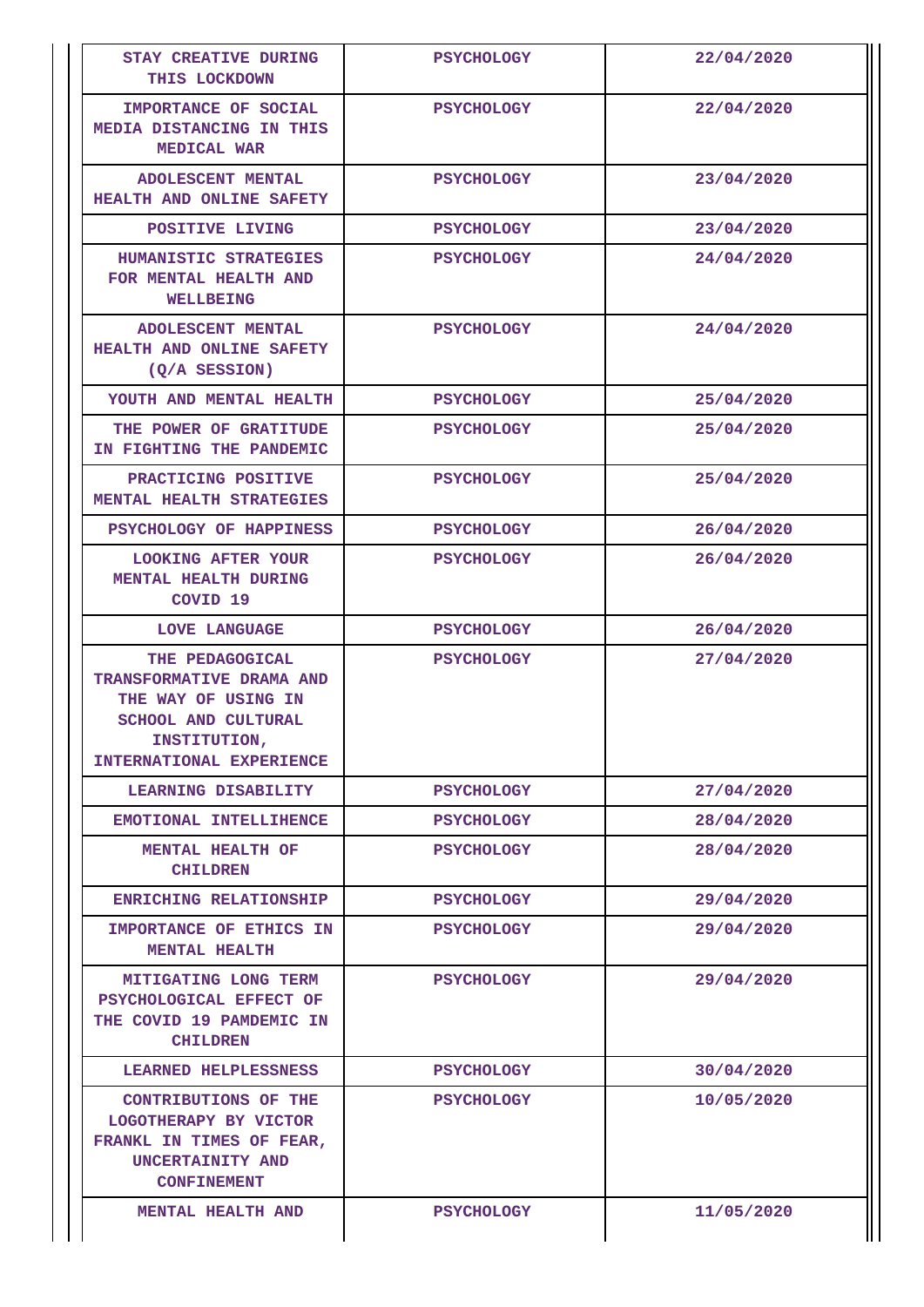| <b>EXPRESSIVE MOVEMENT</b><br><b>THERAPY</b>                                                                                   |                   |            |
|--------------------------------------------------------------------------------------------------------------------------------|-------------------|------------|
| HORMONES AND MENTAL<br><b>HEALTH</b>                                                                                           | <b>PSYCHOLOGY</b> | 11/05/2020 |
| <b>HAPPINESS</b>                                                                                                               | <b>PSYCHOLOGY</b> | 12/05/2020 |
| SAY HELLO TO HAPPINESS                                                                                                         | <b>PSYCHOLOGY</b> | 12/05/2020 |
| <b>AWARENESS ON CHILD</b><br>TRAFFICING AND PREVENTION<br>ROLE OF MENTAL HEALTH<br><b>PROFESSIONALS</b>                        | <b>PSYCHOLOGY</b> | 13/05/2020 |
| COPING WITH STRESS<br>DURING COVID-19 LOCKDOWN                                                                                 | <b>PSYCHOLOGY</b> | 13/05/2020 |
| EMOTIONS AND HEALTH OF<br>CARDIAC AND RESPIRATORY                                                                              | <b>PSYCHOLOGY</b> | 14/05/2020 |
| CHANGE AND RESILIENCE-<br>TRANSACTIONAL ANALYSIS<br><b>BASED STRATEGIES FOR</b><br><b>GROWTH DURING THE</b><br><b>PANDEMIC</b> | <b>PSYCHOLOGY</b> | 14/05/2020 |
| POWER OF POSITIVE<br><b>MINDSET</b>                                                                                            | <b>PSYCHOLOGY</b> | 15/05/2020 |
| PROMOTING MENTAL HEALTH<br>OF CHILDREN                                                                                         | <b>PSYCHOLOGY</b> | 15/05/2020 |
| PREVENTION OF CHILD<br>SEXUAL ABUSE- ROLE OF<br><b>MENTAL HEALTH</b><br>PROFESSIONALS, PARENTS,<br><b>AND TEACHERS</b>         | <b>PSYCHOLOGY</b> | 16/06/2020 |
| <b>DYSLEXIA AND MENTAL</b><br><b>HEALTH</b>                                                                                    | <b>PSYCHOLOGY</b> | 16/05/2020 |
| LIFE SKILLS                                                                                                                    | <b>PSYCHOLOGY</b> | 17/05/2020 |
| PSYCHOLOGY OF MEN                                                                                                              | <b>PSYCHOLOGY</b> | 18/05/2020 |
| SPECIFIC LEARNING<br><b>DISABILITY</b>                                                                                         | <b>PSYCHOLOGY</b> | 18/05/2020 |
| ROLE OF NLP IN MENTAL<br>HEALTH, PERSONAL AND<br><b>CAREER DEVELOPENT</b>                                                      | <b>PSYCHOLOGY</b> | 19/05/2020 |
| <b>KEEPING CHILDREN SAFE</b><br>ONLINE DURING THE COVID<br>19 PANDEMIC                                                         | <b>PSYCHOLOGY</b> | 26/05/2020 |
| <b>GRADUAL EXPOSURE</b><br><b>THERAPY</b>                                                                                      | <b>PSYCHOLOGY</b> | 27/05/2020 |
| COVID AND MENTL HEALTH:<br>PAST, PRESENT AND FUTURE                                                                            | <b>PSYCHOLOGY</b> | 27/05/2020 |
| DYSLEXIA, MULTIPLW<br><b>INTELLIGENCES AND</b><br><b>PARENTING</b>                                                             | <b>PSYCHOLOGY</b> | 28/05/2020 |
| <b>MARINE PSYCHOLOGY</b>                                                                                                       | <b>PSYCHOLOGY</b> | 28/05/2020 |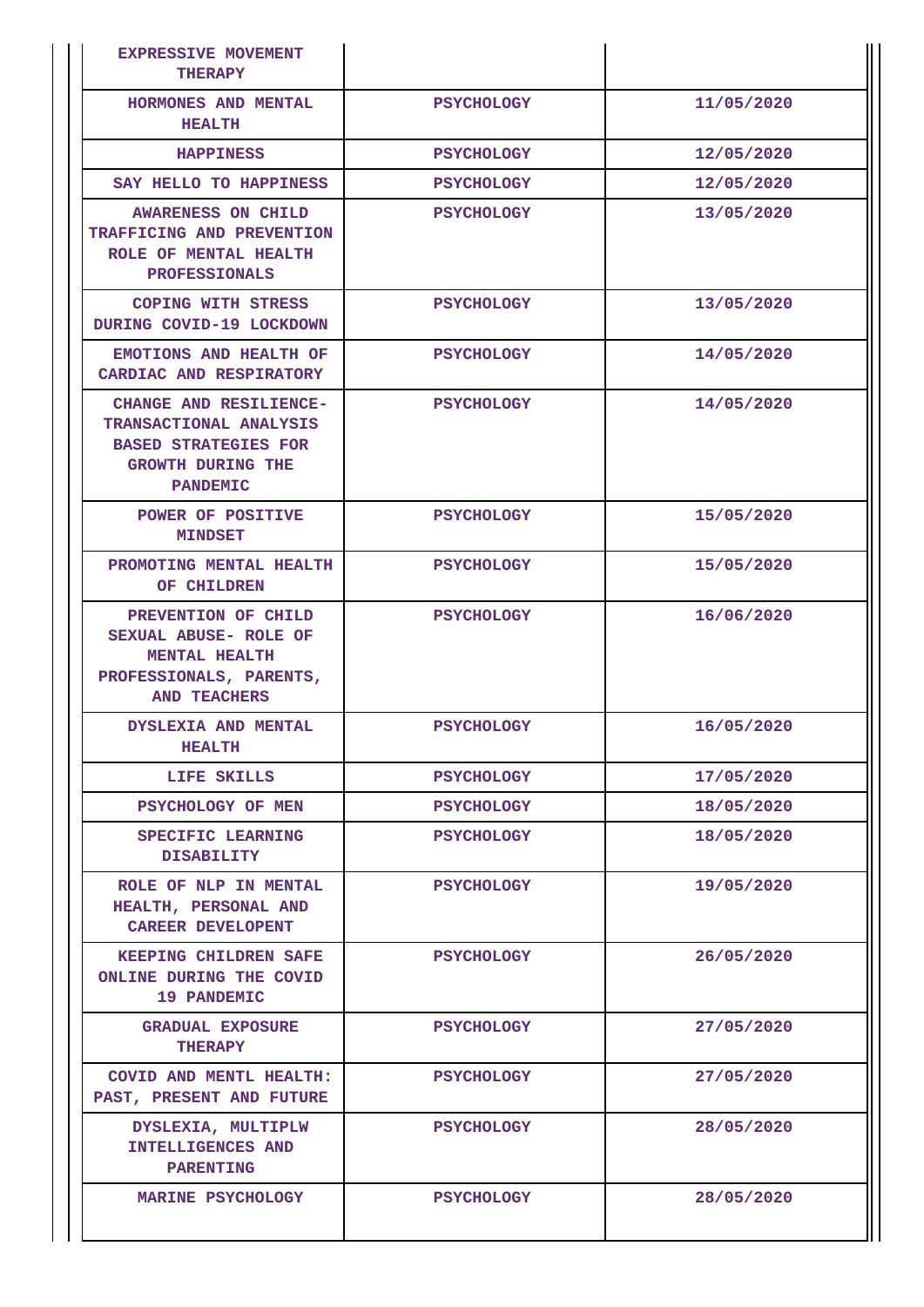| WORKING THROUGH GRIEF<br>IN TODAYS WORLD                                                       | <b>PSYCHOLOGY</b> | 29/05/2020 |
|------------------------------------------------------------------------------------------------|-------------------|------------|
| THE VALUE OF HOPE IN<br><b>CHALLENGING TIME</b>                                                | <b>PSYCHOLOGY</b> | 29/05/2020 |
| TALK ON MENTAL HEALTH<br>AND ELDERLY WELLBEING IN<br><b>INDIA</b>                              | <b>PSYCHOLOGY</b> | 30/05/2020 |
| SPORTS PSYCHOLOGY:<br>EMERGENCE IN CONTEMPORARY<br>SPORTING WORLD                              | <b>PSYCHOLOGY</b> | 30/05/2020 |
| SCREEN TIME IN THE TIME<br>OF COVID 19 AND OTHER<br>ISSUES OF PARENTAL LIMIT<br><b>SETTING</b> | <b>PSYCHOLOGY</b> | 31/05/2020 |
| <b>BEHAVIOUR ECONOMICS 101</b>                                                                 | <b>PSYCHOLOGY</b> | 31/05/2020 |
| LAUGHTER YOGA                                                                                  | <b>PSYCHOLOGY</b> | 01/06/2020 |
| INCLUSION THROUGH<br>RECREATION FOR PEOPLE<br>WITH SPECIAL ABILITIES                           | <b>PSYCHOLOGY</b> | 02/06/2020 |
| THE HAPPINESS<br><b>PRINCIPLES</b>                                                             | <b>PSYCHOLOGY</b> | 03/06/2020 |
| <b>MENTAL HEALT AND</b><br>REHABILITATION: MY<br><b>EXPERIENCE</b>                             | <b>PSYCHOLOGY</b> | 04/06/2020 |
| <b>AUTISM SPECTRUM</b><br><b>DISORDERS</b>                                                     | <b>PSYCHOLOGY</b> | 05/06/2020 |
| PSYCHOSOCIAL IMPACT OF<br>COVID 19 LOCKDOWN ON<br><b>ELDERLY</b>                               | <b>PSYCHOLOGY</b> | 06/06/2020 |
| HUMOR - AN ESSENTIAL<br>LIFE SKILL                                                             | <b>PSYCHOLOGY</b> | 07/06/2020 |
| <b>GRIEF AND BEREAVEMENT</b><br>IN CHILDREN                                                    | <b>PSYCHOLOGY</b> | 07/06/2020 |
| PSYCHO SEXUAL THERAPY                                                                          | <b>PSYCHOLOGY</b> | 08/06/2020 |
| NEED FOR PROFESSIONAL<br>SUPERVISION IN MENTAL<br>HEALTH PRACTICE                              | <b>PSYCHOLOGY</b> | 09/06/2020 |
| ASTANGA YOGA AND MENTAL<br><b>HEALTH</b>                                                       | <b>PSYCHOLOGY</b> | 10/06/2020 |
| TOBACCO CESSATION                                                                              | <b>PSYCHOLOGY</b> | 11/06/2020 |
| DEVELOPING VALUES IN<br><b>CHILDREN</b>                                                        | <b>PSYCHOLOGY</b> | 12/06/2020 |
| PSYCHO SOCIAL WELLBEING<br>DURING COVID 19                                                     | <b>PSYCHOLOGY</b> | 13/06/2020 |
| <b>CYBER SAFETY</b><br><b>APPLICATIONS TO REGULATE</b><br><b>ONLINE ACTIVITY</b>               | <b>PSYCHOLOGY</b> | 14/06/2020 |
| MAGIC IN YOUR MIND                                                                             | <b>PSYCHOLOGY</b> | 15/06/2020 |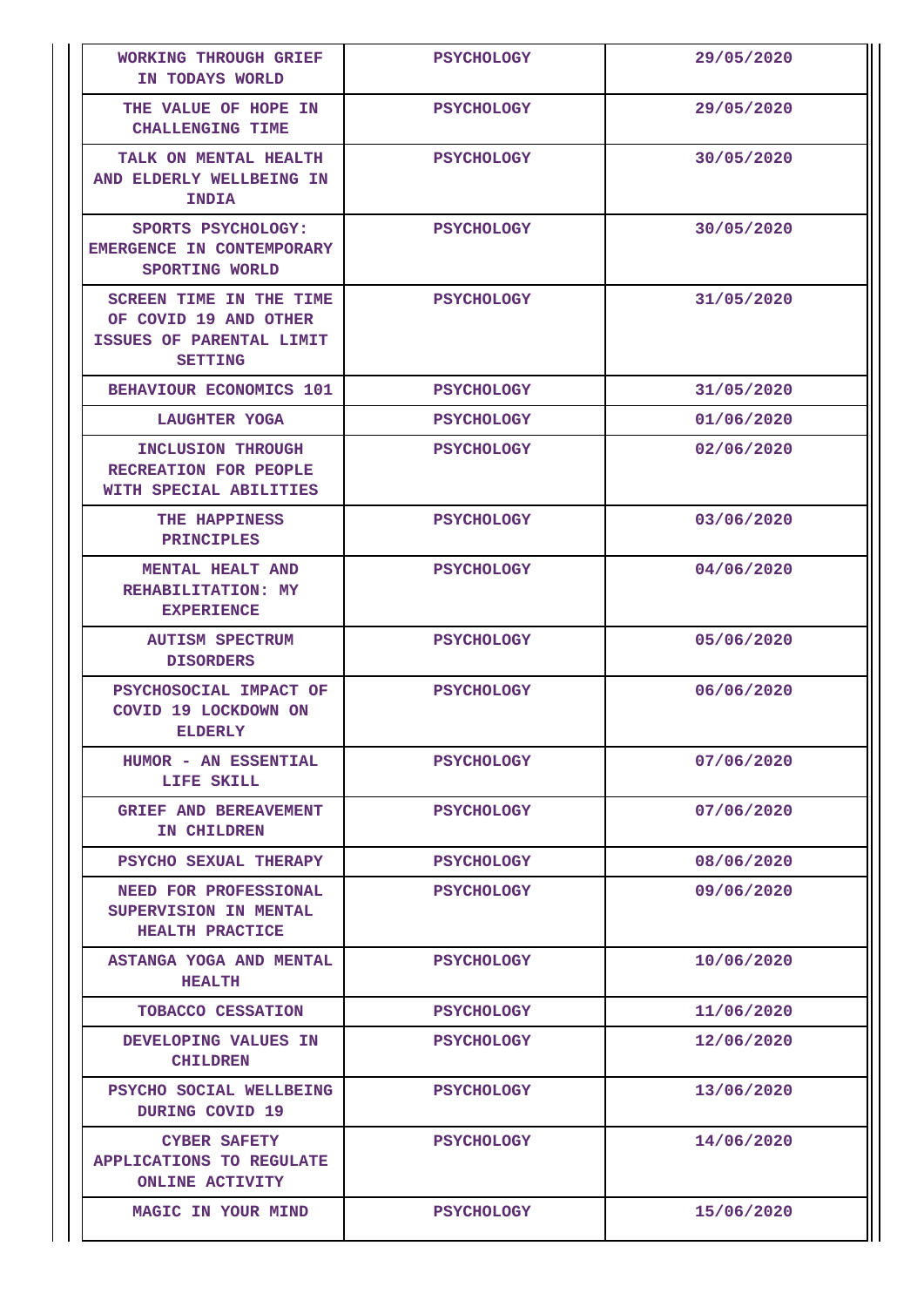| <b>INTRODUCING AURA</b><br><b>HEALING AS AN INTEGRATED</b><br><b>INTERVENTION</b>                  | <b>PSYCHOLOGY</b> | 16/06/2020 |
|----------------------------------------------------------------------------------------------------|-------------------|------------|
| <b>GRATITUDE MANDALA- AN</b><br>EXPERIMENTAL ART BASED<br><b>WORKSHOP</b>                          | <b>PSYCHOLOGY</b> | 17/06/2020 |
| <b>ATTITUDE OF RELATIVES</b><br>TOWARDS INFORMATION AND<br>COMMUNICATION IN CANCER                 | <b>PSYCHOLOGY</b> | 18/06/2020 |
| CRIMINAL AND VICTIM<br><b>PSYCHOLOGY</b>                                                           | <b>PSYCHOLOGY</b> | 19/06/2020 |
| POWER OF MUSIC TO<br>MANAGE PANDAMIC BLUES                                                         | <b>PSYCHOLOGY</b> | 20/06/2020 |
| <b>ADOLESCENT MENTAL</b><br><b>HEALTH</b>                                                          | <b>PSYCHOLOGY</b> | 21/06/2020 |
| CHOOSE A CAREER PATH<br>WHILE AT THE CROSSROAD                                                     | <b>PSYCHOLOGY</b> | 22/08/2020 |
| <b>PSYCHOBIOTICS</b>                                                                               | <b>PSYCHOLOGY</b> | 23/06/2020 |
| ROLE OF ASHTANGA YOGA<br>IN MENTAL HEALTH                                                          | <b>PSYCHOLOGY</b> | 24/06/2020 |
| ANGER MANAGEMENT<br>THROUGH BEHAVIOR THERAPY                                                       | <b>PSYCHOLOGY</b> | 25/06/2020 |
| <b>CHALLENGES OF</b><br><b>ADOLESCENCE</b>                                                         | <b>PSYCHOLOGY</b> | 26/06/2020 |
| PSYCHOLOGY FOR THE NON<br><b>PSYCHOLOGISTS</b>                                                     | <b>PSYCHOLOGY</b> | 27/06/2020 |
| REPLACING CODEPENDENT<br><b>RELATIONSHIP WITH</b><br><b>INTERDEPENDENT</b><br><b>RELATIONSHIPS</b> | <b>PSYCHOLOGY</b> | 28/06/2020 |
| POWER OF PERCEPTION                                                                                | <b>PSYCHOLOGY</b> | 29/06/2020 |
| PRISON PSYCHOLOGY                                                                                  | <b>PSYCHOLOGY</b> | 30/06/2020 |
| ENHANCEMENT OF SELF<br><b>REGULATION IN MENTAL</b><br><b>WELLBEING</b>                             | <b>PSYCHOLOGY</b> | 01/07/2020 |
| FOLLOW. LIKE. SHARE.<br>REPEAT. SOCIAL MEDIA- THE<br>NEW AGE ADDICTION                             | <b>PSYCHOLOGY</b> | 02/06/2020 |
| <b>ANGER MANAGEMENT</b><br><b>TECHNIQUES</b>                                                       | <b>PSYCHOLOGY</b> | 03/07/2020 |
| SELF LOVE DURING CRISIS<br>TIME                                                                    | <b>PSYCHOLOGY</b> | 04/07/2020 |
| SELF LOVE                                                                                          | <b>PSYCHOLOGY</b> | 04/07/2020 |
| MENTAL HEALTH OF<br><b>ADOLESCENTS</b>                                                             | <b>PSYCHOLOGY</b> | 05/07/2020 |
| <b>APROSEXIA</b>                                                                                   | <b>PSYCHOLOGY</b> | 17/10/2020 |
| MEMORY IMPROVEMENT NEXT-<br><b>GEN</b>                                                             | <b>PSYCHOLOGY</b> | 18/10/2020 |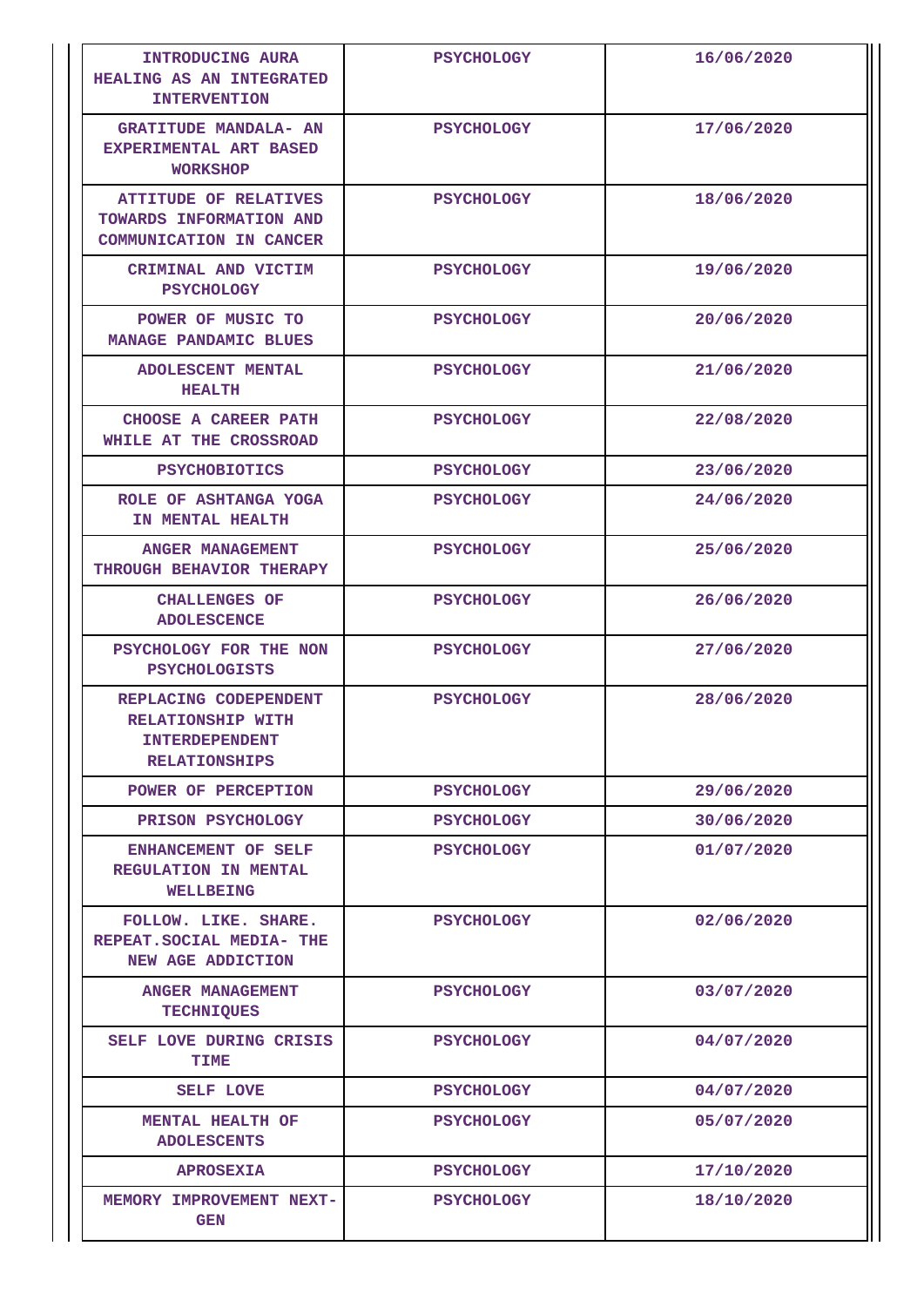| <b>VIRTUAL LEARNING</b><br><b>ANXIETY</b>                                                          | <b>PSYCHOLOGY</b> | 19/12/2020 |
|----------------------------------------------------------------------------------------------------|-------------------|------------|
| MINDFULLY MIND YOUR<br><b>MIND</b>                                                                 | <b>PSYCHOLOGY</b> | 20/10/2020 |
| <b>RECOGNITION</b>                                                                                 | <b>PSYCHOLOGY</b> | 21/10/2020 |
| SUBJECTIVE WELLBEING<br><b>THROUGH CHILD PSYCHOLOGY</b>                                            | <b>PSYCHOLOGY</b> | 22/10/2020 |
| <b>COPING STRATEGIES</b>                                                                           | <b>PSYCHOLOGY</b> | 23/10/2020 |
| POLICIES AND NORMS TO<br>ESTABLISH A NGO OR HOME<br>FOR PEOPLE WITH MENTAL<br><b>HEALTH ISSUES</b> | <b>PSYCHOLOGY</b> | 24/10/2020 |
| MEND IT, DONT END IT                                                                               | <b>PSYCHOLOGY</b> | 25/10/2020 |
| MENTAL HEALTH FOR ALL:<br>A JOURNEY                                                                | <b>PSYCHOLOGY</b> | 26/10/2020 |
| ROYS ADAPTATION MODEL -<br>AN OVER VIEW                                                            | <b>PSYCHOLOGY</b> | 27/10/2020 |
| A ROAD MAP TO MEMORY                                                                               | <b>PSYCHOLOGY</b> | 28/10/2020 |
| IMPORTANCE OF<br>RELATIONSHIP ENHANCEMENT<br><b>COUNSELING</b>                                     | <b>PSYCHOLOGY</b> | 29/10/2020 |
| A ROAD MAP TO MEMORY-<br>PART 2 (NEUROTRANSMITTER<br>PERSPECTIVE)                                  | <b>PSYCHOLOGY</b> | 30/10/2020 |
| A ROAD MAP TO MEMORY-<br>PART 3 (STRATEGIES AND<br><b>TECHNIQUES)</b>                              | <b>PSYCHOLOGY</b> | 31/10/2020 |
| LETS OPEN THE KEY TO<br>CHILDS WORLD: PLAY<br><b>THERAPY</b>                                       | <b>PSYCHOLOGY</b> | 04/11/2020 |
| <b>STRATEGIES FOR SELF</b><br>AWARENESS AND SOCIAL<br><b>AWARENESS</b>                             | <b>PSYCHOLOGY</b> | 05/11/2020 |
| ANGER MANAGEMENT                                                                                   | <b>PSYCHOLOGY</b> | 06/11/2020 |
| INFERTILITY COUNSELING                                                                             | <b>PSYCHOLOGY</b> | 07/11/2020 |
| SELF AS A TOOL FOR<br><b>CHANGE</b>                                                                | <b>PSYCHOLOGY</b> | 08/11/2020 |
| FERTILITY COUNSELLING                                                                              | <b>PSYCHOLOGY</b> | 09/11/2020 |
| MONEY ANXIETY DISORDER                                                                             | <b>PSYCHOLOGY</b> | 10/11/2020 |
| NATURE AND WELLNESS                                                                                | <b>PSYCHOLOGY</b> | 11/11/2020 |
| PHOBIA AND INTERVENTION                                                                            | <b>PSYCHOLOGY</b> | 12/11/2020 |
| NUTRITION AND IMMUNITY                                                                             | <b>PSYCHOLOGY</b> | 13/11/2020 |
| SCHOOL PSYCHOLOGY                                                                                  | <b>PSYCHOLOGY</b> | 14/11/2020 |
| <b>STRESS MANAGEMENT AND</b><br><b>RESILIENCE</b>                                                  | <b>PSYCHOLOGY</b> | 15/11/2020 |
| SUCCESS IS A JOURNEY                                                                               | <b>PSYCHOLOGY</b> | 16/11/2020 |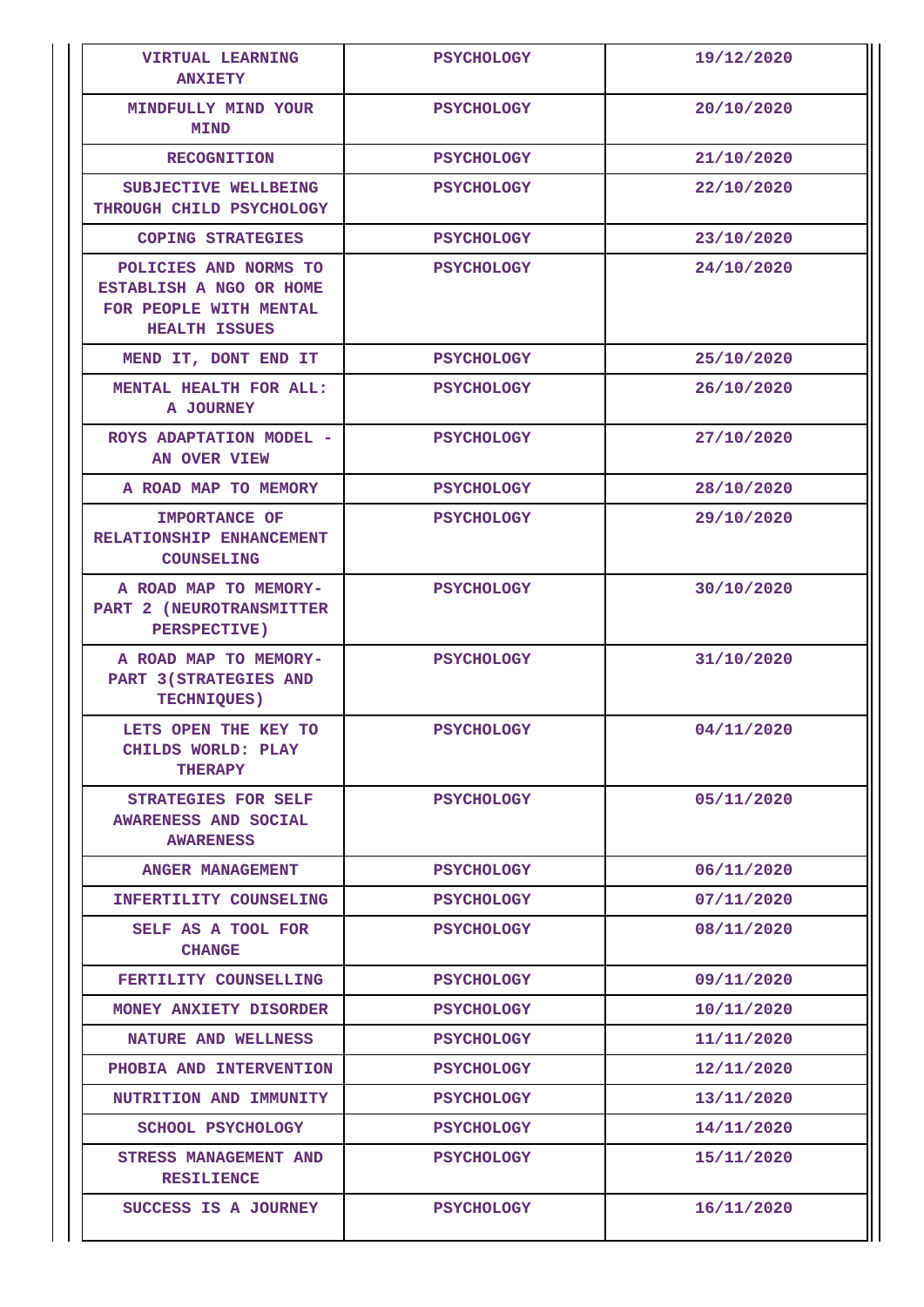| DELINQUENCY: THE<br>PROBLEM AND ITS<br><b>PREVENTION</b>                  | <b>PSYCHOLOGY</b> | 17/11/2020 |
|---------------------------------------------------------------------------|-------------------|------------|
| <b>LASTING HAPPINESS</b>                                                  | <b>PSYCHOLOGY</b> | 18/11/2020 |
| MEN AND MENTAL HEALTH                                                     | <b>PSYCHOLOGY</b> | 19/11/2020 |
| <b>SELF CARE</b>                                                          | <b>PSYCHOLOGY</b> | 20/11/2020 |
| NEED FOR COUNSELLING IN<br>PRESIDENTIAL SCHOOLS AND<br><b>ORPHANAGES</b>  | <b>PSYCHOLOGY</b> | 21/11/2020 |
| <b>SCHOOL BULLYING- NATURE</b><br>AND CONSEQUENCES                        | <b>PSYCHOLOGY</b> | 22/11/2020 |
| FOOD IS FUEL NOT<br><b>THERAPY</b>                                        | <b>PSYCHOLOGY</b> | 23/11/2020 |
| LETS DISCUSS A POPULAR<br>FORM OF SELF SABOTAGE-<br><b>PROCASTINATION</b> | <b>PSYCHOLOGY</b> | 24/11/2020 |
| INTRODUCTION OF<br>PSYCHOLOGICAL FIRST AID                                | <b>PSYCHOLOGY</b> | 25/11/2020 |
| NATURE OF YOUR<br>UNCONSCIOUS MIND                                        | <b>PSYCHOLOGY</b> | 26/10/2020 |
| COUNSELING PROTOCOLS                                                      | <b>PSYCHOLOGY</b> | 27/11/2020 |
| ROLE OF CBR AND PEER<br>SUPPORT IN MENTAL HEALTH                          | <b>PSYCHOLOGY</b> | 28/11/2020 |
| EMOTIONAL INTELLIGENCE<br>AND WAYS TO IMPROVE IT                          | <b>PSYCHOLOGY</b> | 29/11/2020 |
| <b>LOVE LANGUAGE</b>                                                      | <b>PSYCHOLOGY</b> | 30/11/2020 |
| LEARNING DISABILITIES                                                     | <b>PSYCHOLOGY</b> | 01/12/2020 |
| SUPPORTIVE CARE FOR<br><b>CAREGIVERS</b>                                  | <b>PSYCHOLOGY</b> | 11/10/2020 |
| <b>BODY SHAMING</b>                                                       | <b>PSYCHOLOGY</b> | 12/10/2020 |
| BENEFITS OF EXERCISE ON<br><b>MENTAL HEALTH</b>                           | <b>PSYCHOLOGY</b> | 13/10/2020 |
| <b>BROWAING PERSONALITIES</b>                                             | <b>PSYCHOLOGY</b> | 14/10/2020 |
| SOCIAL COMPARISON IN<br><b>EVERY DAY LIFE</b>                             | <b>PSYCHOLOGY</b> | 15/10/2020 |
| TECHNOLOGY AND<br><b>PSYCHOLOGY</b>                                       | <b>PSYCHOLOGY</b> | 16/10/2020 |
| <b>STRESS MANAGEMENT</b>                                                  | <b>PSYCHOLOGY</b> | 02/12/2020 |
| <b>STRESS MANAGEMENT</b><br>THROUGH LIFESTYLE                             | <b>PSYCHOLOGY</b> | 03/12/2020 |
| MENTAL HEALTH OF<br><b>IMMIGRANT WORKERS</b>                              | <b>PSYCHOLOGY</b> | 04/12/2020 |
| COGNITIVE COMPETENCIES<br>AND PSYCHOLOGICAL<br>WELLBEING                  | <b>PSYCHOLOGY</b> | 05/12/2020 |
| FORGIVING ONESELF AND<br><b>OTHERS</b>                                    | <b>PSYCHOLOGY</b> | 06/12/2020 |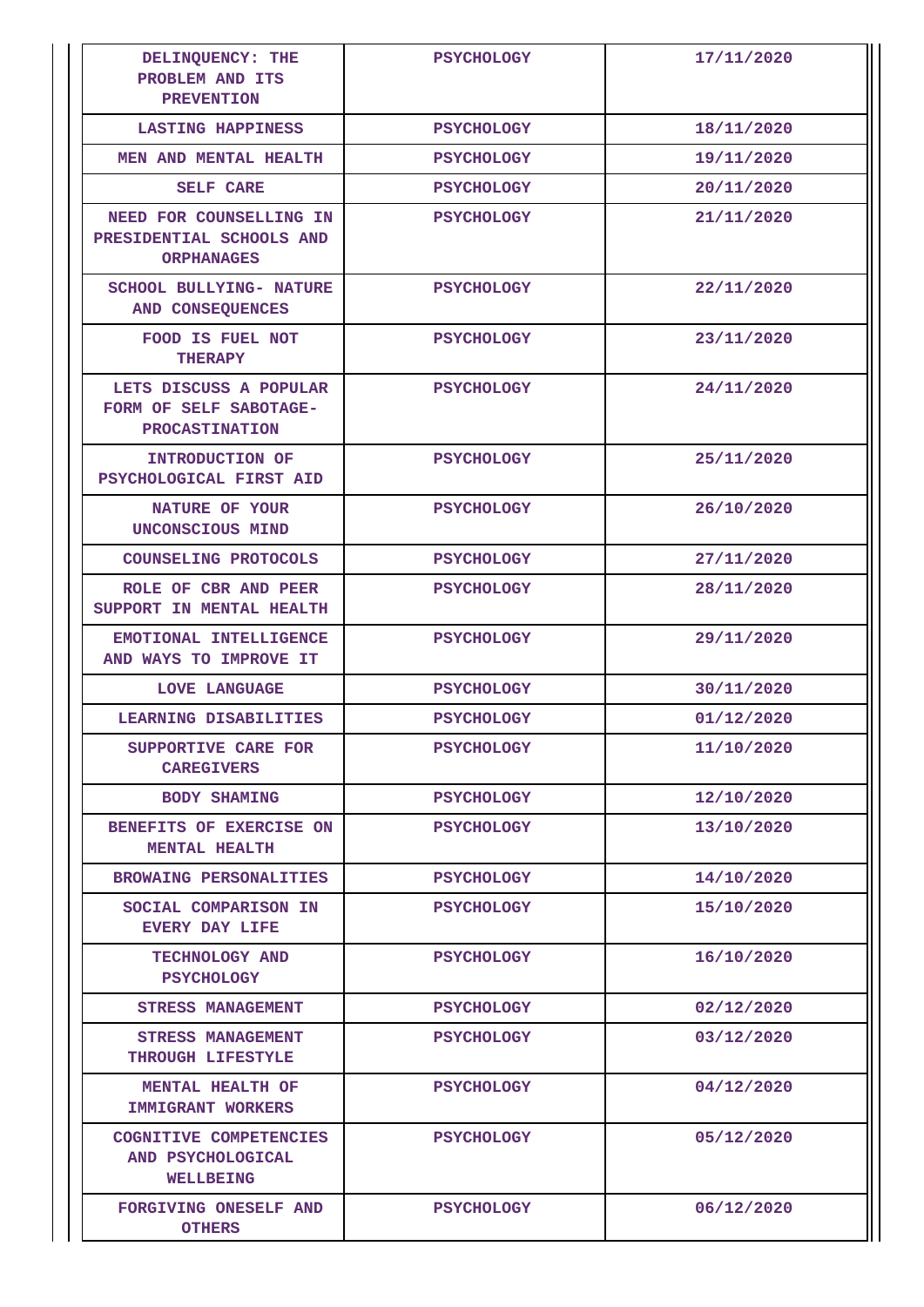| WORK LIFE INTEGRATION                                                                | <b>PSYCHOLOGY</b> | 07/12/2020 |
|--------------------------------------------------------------------------------------|-------------------|------------|
| PSYCHOLOGY OF EXERCISE<br><b>BEHAVIOUR</b>                                           | <b>PSYCHOLOGY</b> | 08/12/2020 |
| SECRET OF LIFE<br><b>SUSTAINABILITY</b>                                              | <b>PSYCHOLOGY</b> | 09/12/2020 |
| RECOGNIZING CHALLENGES<br>AND EXPANDING NEW IDEA<br>FOR YOUNG                        | <b>PSYCHOLOGY</b> | 10/12/2020 |
| WAYS TO AVOID<br>PLAGIARISM IN RESEARCH<br><b>PAPERS</b>                             | <b>PSYCHOLOGY</b> | 11/12/2020 |
| DECONSTRUCTION AND<br><b>PSYCHOLOGY</b>                                              | <b>PSYCHOLOGY</b> | 12/12/2020 |
| <b>HAPPINESS</b>                                                                     | <b>PSYCHOLOGY</b> | 13/12/2020 |
| <b>GRATITUDE</b>                                                                     | <b>PSYCHOLOGY</b> | 14/12/2020 |
| DIMENSION OF TEACHING                                                                | <b>PSYCHOLOGY</b> | 15/12/2020 |
| <b>CREATIVITY</b>                                                                    | <b>PSYCHOLOGY</b> | 16/12/2020 |
| PARENTING FOR SPECIAL<br><b>NEEDS CHILDREN</b>                                       | <b>PSYCHOLOGY</b> | 17/12/2020 |
| <b>GIFT OF EMOTIONS</b>                                                              | <b>PSYCHOLOGY</b> | 18/12/2020 |
| <b>MENTAL HEALTH AND</b><br>INTENTIONAL AND<br>UNINTENTIOAL NATURE<br><b>THERAPY</b> | <b>PSYCHOLOGY</b> | 19/12/2020 |
| KINDNESS- A KEY TO<br><b>WELLNESS</b>                                                | <b>PSYCHOLOGY</b> | 20/12/2020 |
| MENTAL HEALTH PHYSICAL<br><b>HEALTH: TO BRIGHTEN UP</b><br><b>YOURSELF</b>           | <b>PSYCHOLOGY</b> | 21/12/2020 |
| SELF COMPASSION                                                                      | <b>PSYCHOLOGY</b> | 22/12/2020 |
| AN OVERVIEW OF NATIONAL<br>INSITITUE OF OPEN<br><b>SCHOOLING</b>                     | <b>PSYCHOLOGY</b> | 23/12/2020 |
| DEMENTIA- A ROAD<br>WITHOUT SIGNAL                                                   | <b>PSYCHOLOGY</b> | 24/12/2020 |
| GROUNDED OPTIMISM AND<br>OPTIMISM SKILLS FOR<br><b>CHILDREN</b>                      | <b>PSYCHOLOGY</b> | 25/12/2020 |
| LEARNING DISABILITY                                                                  | <b>PSYCHOLOGY</b> | 26/12/2020 |
| UNDERASTANDING NON-<br><b>VERBAL CUES</b>                                            | <b>PSYCHOLOGY</b> | 27/12/2020 |
| NLP FOR EXCELLANCE                                                                   | <b>PSYCHOLOGY</b> | 28/12/2020 |
| RELATIONSHIP ENRICHMENT                                                              | <b>PSYCHOLOGY</b> | 30/04/2020 |
| <b>CHALLENGES IN</b><br><b>COUNSELING</b>                                            | <b>PSYCHOLOGY</b> | 01/05/2020 |
| POSITIVE PARENTING                                                                   | <b>PSYCHOLOGY</b> | 01/05/2020 |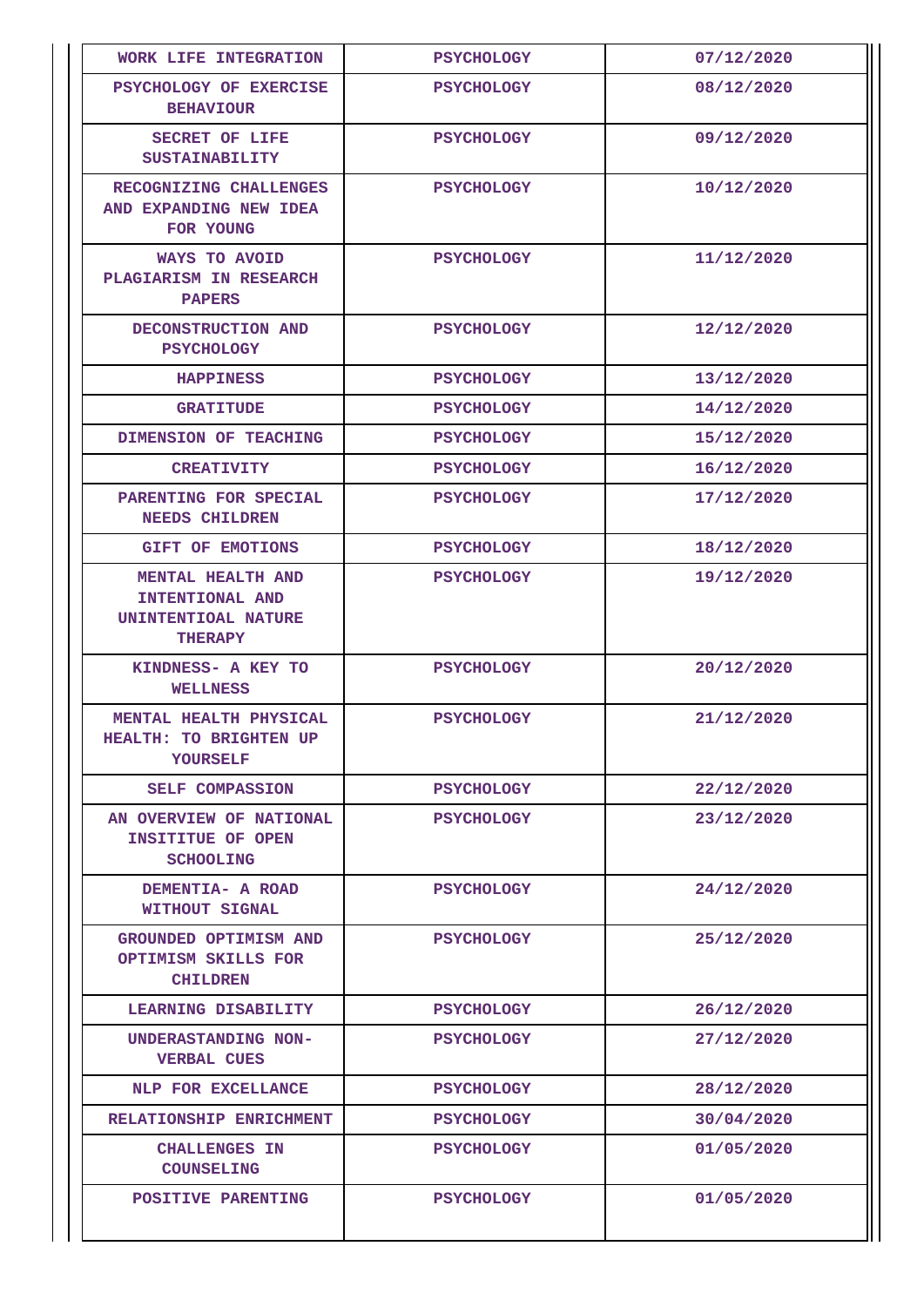| <b>CHASING HAPPINESS- THE</b><br><b>MYTHICAL MONSTER</b>                                                 | <b>PSYCHOLOGY</b> | 02/05/2020 |
|----------------------------------------------------------------------------------------------------------|-------------------|------------|
| EFFECTIVE PARENTING                                                                                      | <b>PSYCHOLOGY</b> | 02/05/2020 |
| MENTAL HEALTH DURING<br><b>CRISES</b>                                                                    | <b>PSYCHOLOGY</b> | 03/05/2020 |
| SECRET OF SUCCESS                                                                                        | <b>PSYCHOLOGY</b> | 02/05/2020 |
| SUBSTANCE ABUSE AND<br>POSITIVE MENTAL HEALTH                                                            | <b>PSYCHOLOGY</b> | 03/05/2020 |
| GESTALT THERAPY AND ITS<br>USES IN MENTAL HEALTH                                                         | <b>PSYCHOLOGY</b> | 01/10/2020 |
| <b>COMPETENCY MAPPING</b>                                                                                | <b>PSYCHOLOGY</b> | 02/10/2020 |
| <b>SELF HYPNOSIS</b>                                                                                     | <b>PSYCHOLOGY</b> | 03/10/2020 |
| STORIES AND PATTERNS-<br>THE SHIFT TO WELL BEING                                                         | <b>PSYCHOLOGY</b> | 04/10/2020 |
| <b>CATHARSIS</b>                                                                                         | <b>PSYCHOLOGY</b> | 05/10/2020 |
| HOW TO COPE UP WITH<br><b>DEPRESSION</b>                                                                 | <b>PSYCHOLOGY</b> | 06/10/2020 |
| GENDER ISSUES DURING<br><b>COVID CRISIS</b>                                                              | <b>PSYCHOLOGY</b> | 07/10/2020 |
| <b>ANXIETY MANAGEMENT</b><br><b>TECHNIQUES</b>                                                           | <b>PSYCHOLOGY</b> | 08/10/2020 |
| PHYSICAL HEALTH VS<br>MENTAL HEALTH- A<br>REALISTIC PERSPECTIVE                                          | <b>PSYCHOLOGY</b> | 09/10/2020 |
| THE ART OF DELIVERING<br><b>BAD NEWS IN CANCER CARE</b><br>AS AN ESSENTIAL<br><b>COMMUNICATION SKILL</b> | <b>PSYCHOLOGY</b> | 14/07/2020 |
| <b>MERITS OF MINDFULNESS</b>                                                                             | <b>PSYCHOLOGY</b> | 15/07/2020 |
| <b>RELATIONSHIP</b><br>COUNSELLING PROTOCOL                                                              | <b>PSYCHOLOGY</b> | 16/07/2020 |
| <b>CREATIVE CONFIDENCE</b>                                                                               | <b>PSYCHOLOGY</b> | 17/07/2020 |
| <b>ENHANCING COPING SKILLS</b>                                                                           | <b>PSYCHOLOGY</b> | 18/07/2020 |
| <b>ONLINE SAFETY</b>                                                                                     | <b>PSYCHOLOGY</b> | 19/07/2020 |
| THE YOGIC ART AND<br><b>SCIENCE OF BREATHING</b>                                                         | <b>PSYCHOLOGY</b> | 19/07/2020 |
| <b>GASLIGHTING</b>                                                                                       | <b>PSYCHOLOGY</b> | 20/07/2020 |
| NATIONAL SEMINAR ON<br>DIALOGUE WITH CREATORS (5<br>DAYS SEMINAR)                                        | <b>TAMIL</b>      | 03/09/2019 |
| NATURE AND MENTAL<br><b>HEALTH</b>                                                                       | <b>PSYCHOLOGY</b> | 19/05/2020 |
| DEVELOPING VALUES IN<br>CHILDREN DURING LOCK DOWN                                                        | <b>PSYCHOLOGY</b> | 20/05/2020 |
| REVISITING STRESS AND<br>WELLBEING: MINDFULNESS-<br><b>BASED STRESS REDUCTION</b>                        | <b>PSYCHOLOGY</b> | 20/05/2020 |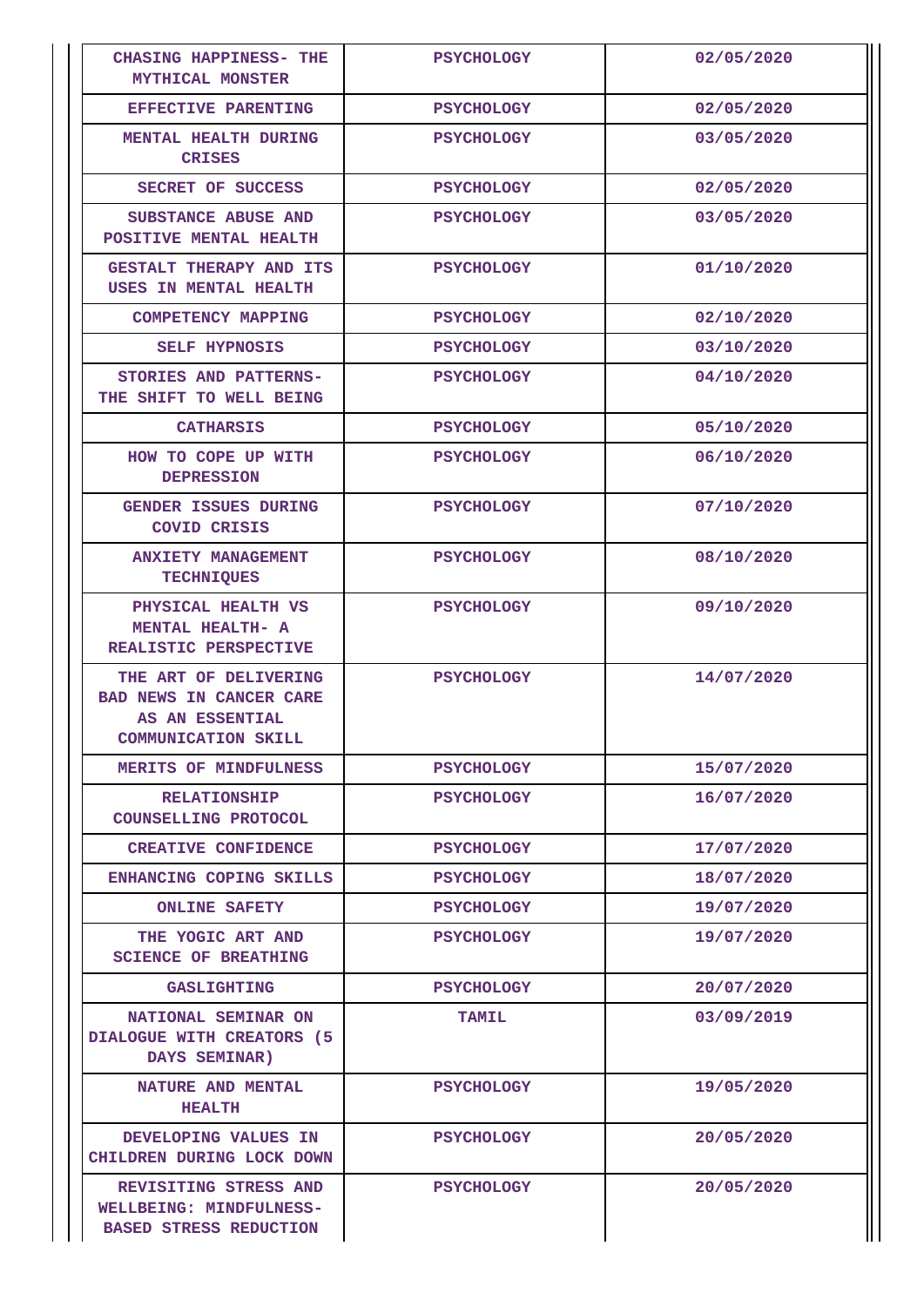| PROGRAM- AN INTRODUCTION                                                                         |                    |            |
|--------------------------------------------------------------------------------------------------|--------------------|------------|
| PSYCHOLOGY OF WOMEM                                                                              | <b>PSYCHOLOGY</b>  | 21/05/2020 |
| INCLUSIVENESS AND<br>MISCONCEPTIONS ! BREAKING<br>THE STIGMA                                     | <b>PSYCHOLOGY</b>  | 21/05/2020 |
| <b>CREATIVE MOVEMENT</b><br>THERAPY: A PARTICIPATORY<br>LECTURE- DEMONSTRATION                   | <b>PSYCHOLOGY</b>  | 22/05/2020 |
| UNDERSTANDING AND<br>MANAGEMENT OF BOUNDARIES<br>IN COUNSELLING                                  | <b>PSYCHOLOGY</b>  | 22/05/2020 |
| <b>MAINTAINING QUALITY</b><br>LIFE DURING COVID ERA                                              | <b>BBA</b>         | 03/07/2020 |
| <b>HINDI BHASHA KE</b><br>VAISHVIK PARIDHURISHYA                                                 | <b>HINDI</b>       | 22/11/2019 |
| SUSTAINABILITY,<br>TRANSFORMATION AND<br>DEVELOPMENT IN BUSINESS<br>AND MANAGEMENT               | <b>COMMERCE</b>    | 24/01/2020 |
| ENTREPRENEUR DEXTERITY<br>AND EVOLVEMENT 2020                                                    | <b>COMMERCE</b>    | 10/03/2020 |
| COVID-19 AND CONTINUING<br><b>RELEVANCE</b>                                                      | <b>COMMERCE</b>    | 23/05/2020 |
| <b>TEACHING FOR</b><br>TRANSFORMATION EXCELLENCE<br>IN POST COVID ERA                            | <b>COMMERCE</b>    | 06/06/2020 |
| IMPACT OF COVID 19 ON<br>EDUCATIONAL SERVICES AND<br>ALTERNATING STRATEGIES                      | <b>COMMERCE</b>    | 20/06/2020 |
| A PERSPICACIOUS VIEW ON<br>ELECTRONIC PAYMENTS                                                   | <b>COMMERCE</b>    | 03/07/2020 |
| NAVIGATE FINANCIAL<br>CRISIS DURING PANDEMIC                                                     | <b>COMMERCE</b>    | 17/07/2020 |
| ORGANIZED ONE DAY<br>SPECIAL PROGRAMME ON<br><b>CURRENT PROBLEMS FUTURE</b><br>IN INDIAN ECONOMY | <b>ECONOMICS</b>   | 21/08/2019 |
| COVID-19 AND INDIAN<br><b>ECONOMY</b>                                                            | <b>ECONOMICS</b>   | 11/06/2020 |
| COVID-19 AND LABOUR<br><b>ISSUES IN INDIA</b>                                                    | <b>ECONOMICS</b>   | 15/06/2020 |
| IMPACT OF COVID 19 ON<br>INDIAS EXTERNAL SECTOR                                                  | <b>ECONOMICS</b>   | 19/06/2020 |
| COVID-19 AND INDIAN<br>INDUSTRY-CHALANGES AHEAD                                                  | <b>ECONOMICS</b>   | 23/06/2020 |
| Philosophical Trends<br>Liberation                                                               | <b>RPS</b>         | 11/07/2020 |
| <b>EMERGING TRENDS IN</b><br><b>GRAPH THEORY</b>                                                 | <b>MATHEMATICS</b> | 08/08/2019 |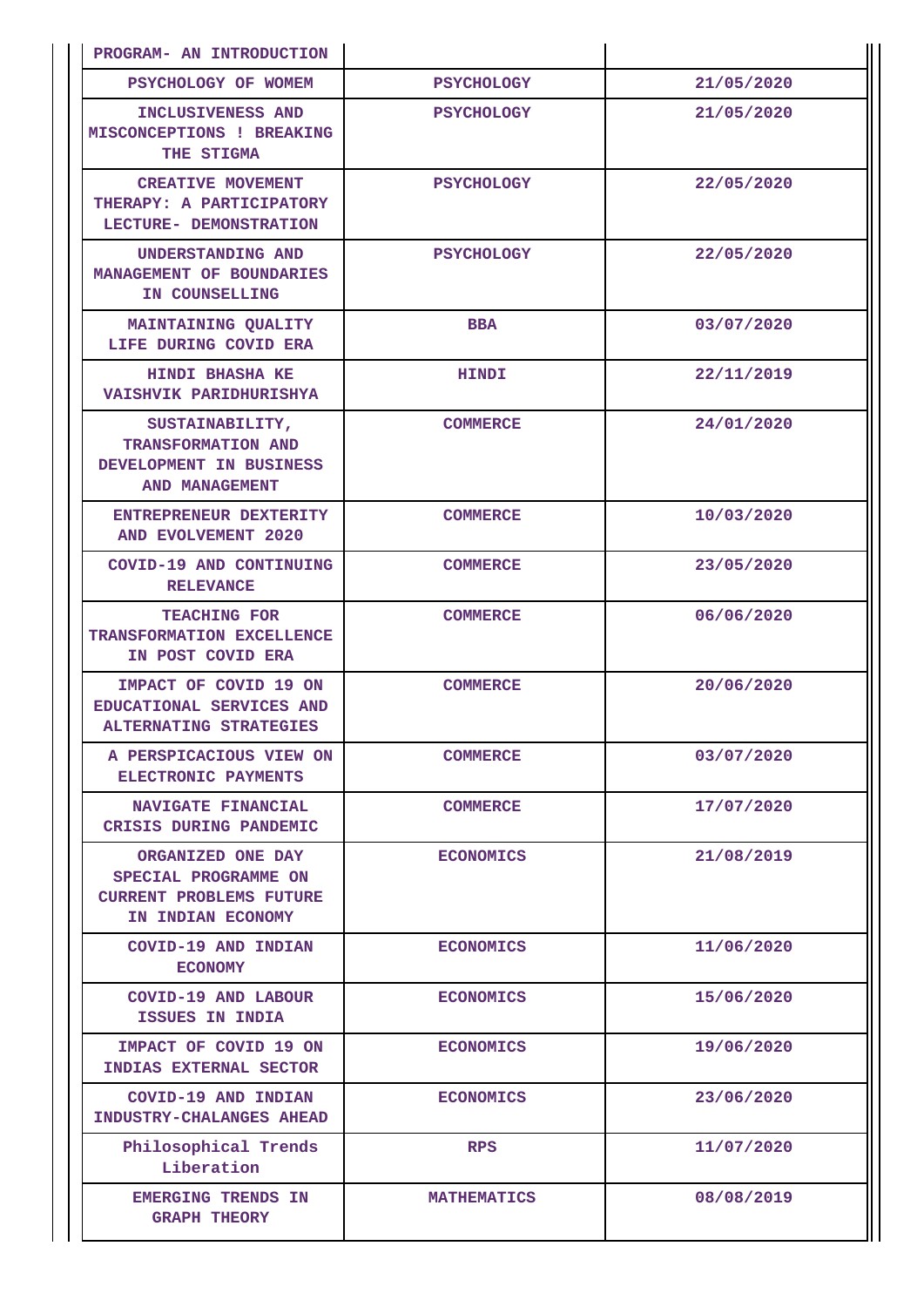| MATHEMATICS ROLE IN<br>SATELLITE IMAGE<br><b>PROCESSING</b>                                                                                                | <b>MATHEMATICS</b> | 16/08/2019 |
|------------------------------------------------------------------------------------------------------------------------------------------------------------|--------------------|------------|
| <b>WORKSHOP ON "FUNCTIONS</b><br>OF COMPLEX VARIABLES AND<br>ITS APPLICATIONS"                                                                             | <b>MATHEMATICS</b> | 28/09/2019 |
| TWO DAYS WORKSHOP ON<br>NET PREPARATION                                                                                                                    | <b>MATHEMATICS</b> | 06/03/2020 |
| ONLINE WORKSHOP ON DATA<br><b>ANALYSIS USING SPSS</b>                                                                                                      | <b>MATHEMATICS</b> | 28/05/2020 |
| HACKS TIPS: CSIR-UGC-<br>NET EXAMINATION IN<br><b>MATHEMATICS</b>                                                                                          | <b>MATHEMATICS</b> | 06/07/2020 |
| MATHEMATICAL,<br><b>COMPUTATIONAL</b><br>INTELLIGENCE AND<br><b>ENGINEERING APPROACHES TO</b><br>HEALTHCARE, BUSINESS AND<br><b>TOURISM ANALYTICS 2020</b> | <b>MATHEMATICS</b> | 20/12/2020 |
| INTERNATIONAL WEBINAR<br>ON RECENT TRENDS IN<br>ADVANCE MATERIAL SCIENCE                                                                                   | <b>PHYSICS</b>     | 19/06/2020 |
| <b>INTERNATIONAL</b><br><b>CONFERENCE ON FRONTIER</b><br>AREAS IN CHEMISTRY, THE<br>AMERICAN COLLEGE,<br><b>MADURAI,</b>                                   | <b>CHEMISTRY</b>   | 15/05/2020 |
| SUPPORTIVE CARE FOR<br><b>CAREGIVERS</b>                                                                                                                   | <b>PSYCHOLOGY</b>  | 11/10/2020 |
| <b>BODY SHAMING</b>                                                                                                                                        | <b>PSYCHOLOGY</b>  | 12/10/2020 |
| MENTAL HEALTH OF WOMEN                                                                                                                                     | <b>PSYCHOLOGY</b>  | 10/07/2020 |
| YOUR LIFE IS A MASTER<br><b>PIECE</b>                                                                                                                      | <b>PSYCHOLOGY</b>  | 11/07/2020 |
| MARRIAGE AND CONFLICT                                                                                                                                      | <b>PSYCHOLOGY</b>  | 12/07/2020 |
| LIVING LIGE BY CHOICE<br>OR CHANGE                                                                                                                         | <b>PSYCHOLOGY</b>  | 12/07/2020 |
| <b>ADHD</b>                                                                                                                                                | <b>PSYCHOLOGY</b>  | 13/08/2020 |
| RESILIENCE- EMOTIONAL<br>STRENGTH AND THE PROCESS<br>OF BOUNCING BACK                                                                                      | <b>PSYCHOLOGY</b>  | 06/08/2020 |
| HOW TO INCREASE<br>CONFIDENCE AND OVERCOME<br>LOW SELF ESTEEM ISSUES?                                                                                      | <b>PSYCHOLOGY</b>  | 07/08/2020 |
| HOW SELF LOVE IMPROVES<br>YOUR QUALITY OF LIFE                                                                                                             | <b>PSYCHOLOGY</b>  | 08/08/2020 |
| MENTAL HEALTH IN PRE<br>AND POST COVID SCENARIO                                                                                                            | <b>PSYCHOLOGY</b>  | 09/08/2020 |
| <b>MENTAL HEALTH AND</b><br><b>HYGIENE</b>                                                                                                                 | <b>PSYCHOLOGY</b>  | 10/08/2020 |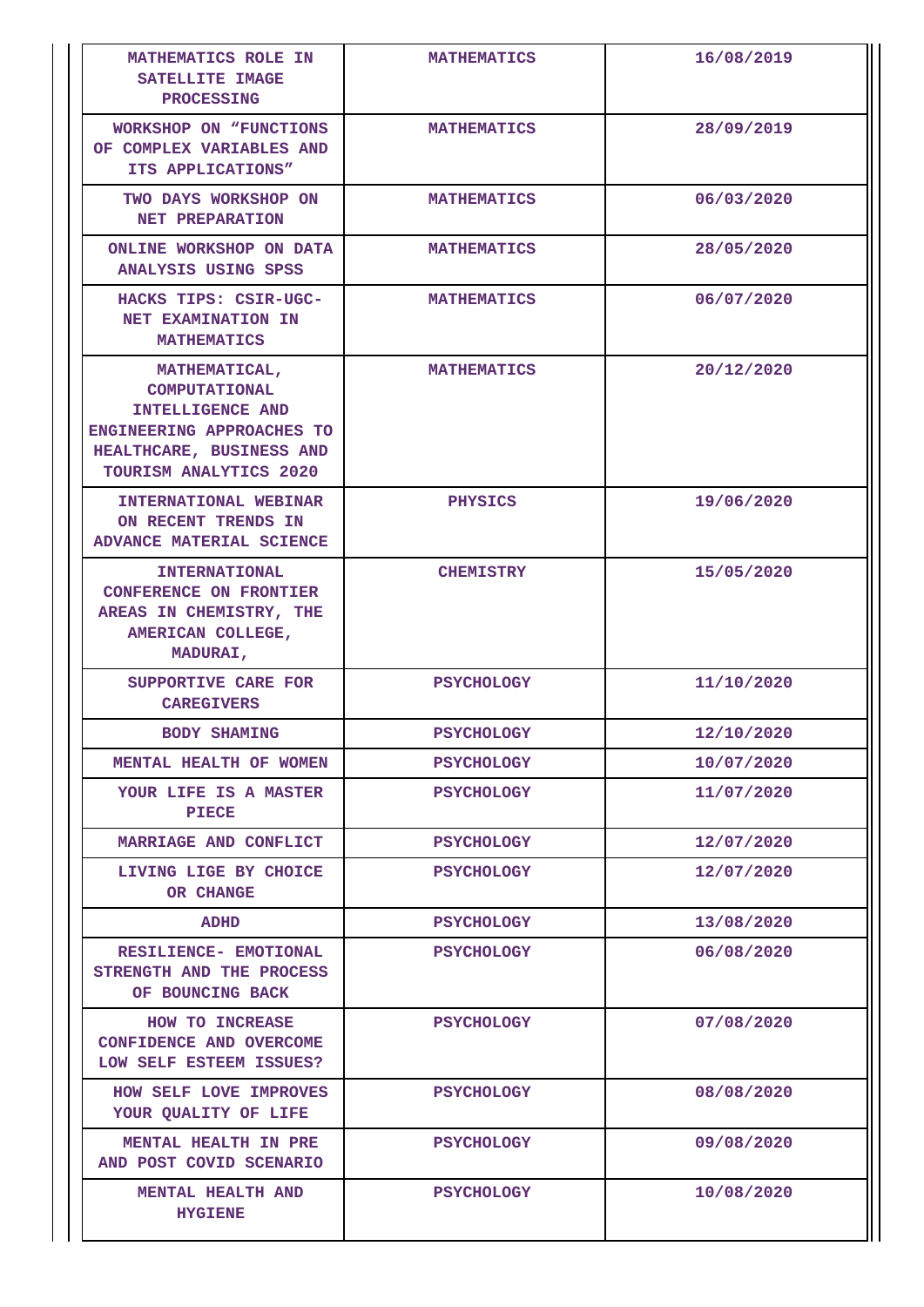| EMOTIONAL WELLBEING OF<br>CHILDREN WITH AUTISM                                                       |                         | <b>PSYCHOLOGY</b>                 |                                                                             |            | 11/08/2020    |            |  |
|------------------------------------------------------------------------------------------------------|-------------------------|-----------------------------------|-----------------------------------------------------------------------------|------------|---------------|------------|--|
| MEANING AND WELLNESS                                                                                 |                         |                                   | <b>PSYCHOLOGY</b>                                                           |            | 12/08/2020    |            |  |
| DIGITAL WELLNESS                                                                                     |                         |                                   | <b>PSYCHOLOGY</b>                                                           |            | 13/08/2020    |            |  |
| FOOD AND MOOD                                                                                        |                         |                                   | <b>PSYCHOLOGY</b>                                                           |            | 14/08/2020    |            |  |
| <b>BOUNDARIES: SETTING AND</b><br>ENFORCING BOUNDARIES                                               |                         |                                   | <b>PSYCHOLOGY</b>                                                           |            |               | 15/08/2020 |  |
| ENHANCING MENTAL HEALTH<br>OF NURSES                                                                 |                         | <b>PSYCHOLOGY</b>                 |                                                                             |            | 16/08/2020    |            |  |
| <b>EMOTIONAL FIRST AID</b>                                                                           |                         |                                   | <b>PSYCHOLOGY</b>                                                           |            | 16/08/2020    |            |  |
| EMOTIONAL HEALTH OF<br>EMPLOYEES AT WORKPLACE                                                        |                         |                                   | <b>PSYCHOLOGY</b>                                                           |            | 17/08/2020    |            |  |
| <b>NATURE AND WELLNESS</b>                                                                           |                         |                                   | <b>PSYCHOLOGY</b>                                                           |            |               | 18/08/2020 |  |
| FORGIVENESS AND FREEDOM<br>TO LIFE                                                                   |                         |                                   | <b>PSYCHOLOGY</b>                                                           |            |               | 19/08/2020 |  |
|                                                                                                      |                         |                                   | View File                                                                   |            |               |            |  |
| 3.3.2 - Awards for Innovation won by Institution/Teachers/Research scholars/Students during the year |                         |                                   |                                                                             |            |               |            |  |
| Title of the innovation                                                                              | Name of Awardee         |                                   | Awarding Agency                                                             |            | Date of award | Category   |  |
| young<br>scientist award                                                                             | Dr.S.Priyadha<br>rshini |                                   | Science<br>Father                                                           |            | 18/04/2020    | Teacher    |  |
| young<br>scientist award                                                                             | Dr.J.Gracia             |                                   | Science<br>Father                                                           | 18/04/2020 |               | Teacher    |  |
| young<br>scientist award                                                                             | Dr.S.Priyadha<br>rshini |                                   | indian<br>association of<br>applied<br>microbiology                         | 28/11/2019 |               | Teacher    |  |
| Best Senior<br>Faculty Award<br>Dr.R.Jeyapandi                                                       |                         |                                   | Novel<br>Research<br>Academy,<br>Puducherry,<br>India. UAN:<br>PY03Dooo3488 | 01/12/2019 |               | Teacher    |  |
| Best Young<br>Faculty award                                                                          | J. Immanuel<br>Suresh   |                                   | Rotary Club<br>of Trichy Dt<br>Pride                                        | 02/02/2020 |               | Teacher    |  |
| J. Immanuel<br>Nayagan<br>Educationist<br>Suresh<br>Award                                            |                         | Rotary<br>diamond city,<br>Trichy | 16/03/2020                                                                  |            | Teacher       |            |  |
| Best Young<br>Faculty award                                                                          | J. Immanuel<br>Suresh   |                                   | <b>Novel</b><br>Research<br>Academy                                         | 01/12/2019 |               | Teacher    |  |
| <b>Best</b><br>Assistant<br>Professor Award<br>in Immunology<br>and<br>Microbiology                  | M.Andrew<br>Pradeep     |                                   | Pearl<br>Foundation                                                         |            | 15/03/2020    | Teacher    |  |
| M.Andrew<br><b>Best</b>                                                                              |                         |                                   | Science                                                                     |            | 11/01/2020    | Teacher    |  |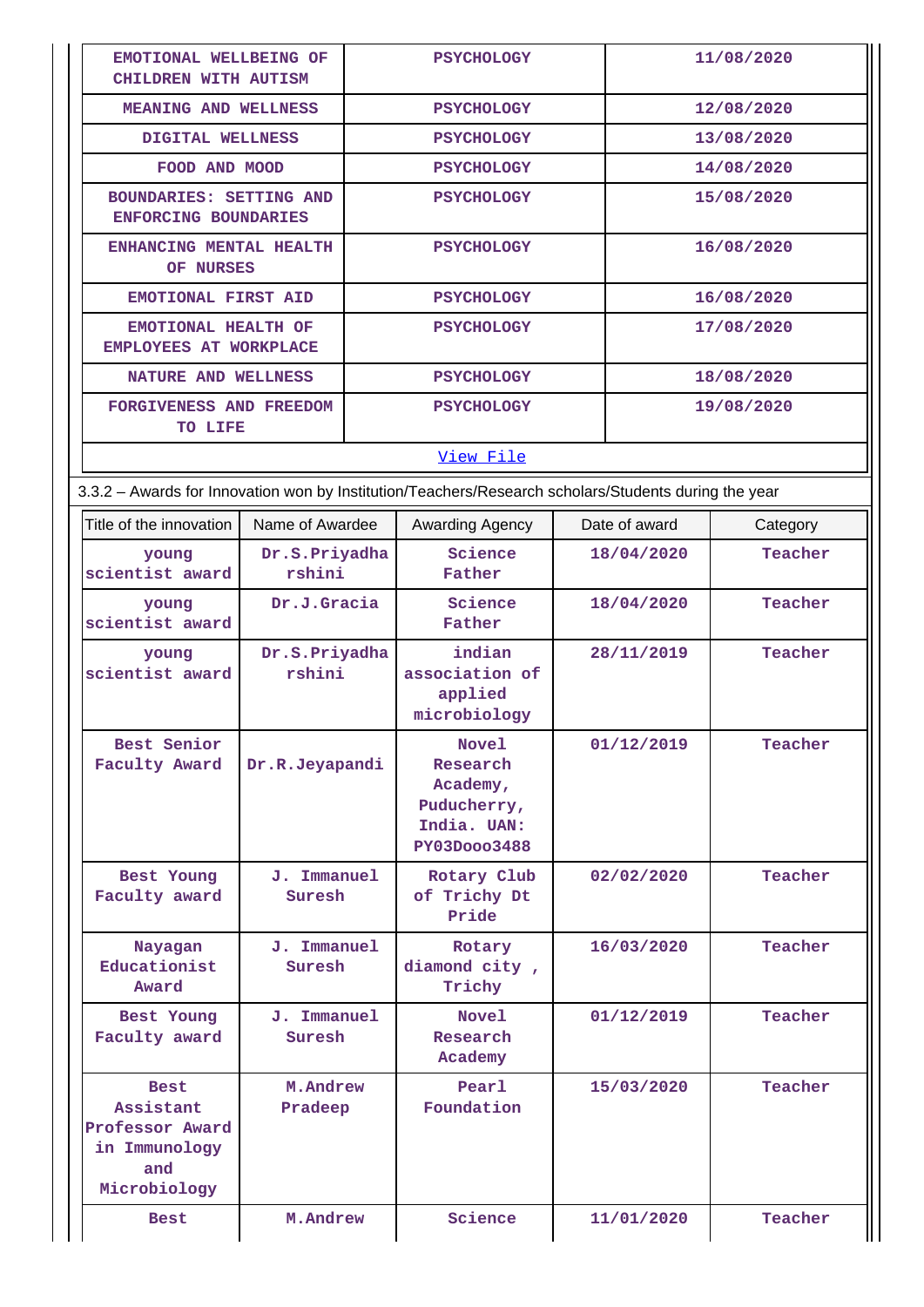| Assistant<br>Professor Award                                                                                                                                            | Pradeep                             |             | Father                        |                                                                                       |            |                           |                    |                         |  |  |
|-------------------------------------------------------------------------------------------------------------------------------------------------------------------------|-------------------------------------|-------------|-------------------------------|---------------------------------------------------------------------------------------|------------|---------------------------|--------------------|-------------------------|--|--|
| Best Faculty<br>Award                                                                                                                                                   | M.Andrew<br>Pradeep                 |             | Research<br>Academy           | <b>Novel</b>                                                                          |            | 30/11/2019                | Teacher            |                         |  |  |
| View File                                                                                                                                                               |                                     |             |                               |                                                                                       |            |                           |                    |                         |  |  |
| 3.3.3 - No. of Incubation centre created, start-ups incubated on campus during the year                                                                                 |                                     |             |                               |                                                                                       |            |                           |                    |                         |  |  |
| Incubation<br>Center                                                                                                                                                    | Name<br>Sponsered By                |             |                               | Name of the<br>Start-up                                                               |            | Nature of Start-<br>up    |                    | Date of<br>Commencement |  |  |
| <b>NIL</b>                                                                                                                                                              | <b>NIL</b>                          |             | <b>NIL</b>                    |                                                                                       | <b>NIL</b> |                           | Nill<br><b>NIL</b> |                         |  |  |
|                                                                                                                                                                         | View File                           |             |                               |                                                                                       |            |                           |                    |                         |  |  |
| 3.4 - Research Publications and Awards                                                                                                                                  |                                     |             |                               |                                                                                       |            |                           |                    |                         |  |  |
| $3.4.1$ – Ph. Ds awarded during the year                                                                                                                                |                                     |             |                               |                                                                                       |            |                           |                    |                         |  |  |
|                                                                                                                                                                         | Name of the Department              |             |                               |                                                                                       |            | Number of PhD's Awarded   |                    |                         |  |  |
|                                                                                                                                                                         | <b>ENGLISH</b>                      |             |                               |                                                                                       |            | 3                         |                    |                         |  |  |
|                                                                                                                                                                         | <b>PHYSICS</b>                      |             |                               |                                                                                       |            | 3                         |                    |                         |  |  |
|                                                                                                                                                                         | <b>CHEMISTRY</b>                    |             |                               |                                                                                       |            | 6                         |                    |                         |  |  |
|                                                                                                                                                                         | <b>COMMERCE</b>                     |             |                               |                                                                                       |            | $\overline{a}$            |                    |                         |  |  |
|                                                                                                                                                                         | <b>TAMIL</b>                        |             | 3                             |                                                                                       |            |                           |                    |                         |  |  |
|                                                                                                                                                                         |                                     |             |                               | 3.4.2 - Research Publications in the Journals notified on UGC website during the year |            |                           |                    |                         |  |  |
| Department<br><b>Type</b>                                                                                                                                               |                                     |             | Number of Publication<br>any) |                                                                                       |            | Average Impact Factor (if |                    |                         |  |  |
| International<br><b>BBA</b>                                                                                                                                             |                                     |             | 3                             |                                                                                       |            | 3.9                       |                    |                         |  |  |
| International<br>Chemistry                                                                                                                                              |                                     |             | 22                            |                                                                                       |            | 2.58                      |                    |                         |  |  |
|                                                                                                                                                                         | International<br>Commerce           |             |                               | 35                                                                                    |            |                           | 5.53               |                         |  |  |
| International                                                                                                                                                           |                                     |             | Computer Science              |                                                                                       | 9          |                           |                    | 0.48                    |  |  |
| International                                                                                                                                                           |                                     | Economics   |                               | 1                                                                                     |            |                           |                    | 0.11                    |  |  |
| International                                                                                                                                                           |                                     | Hindi       |                               | $\overline{\mathbf{2}}$                                                               |            |                           |                    | 7.08                    |  |  |
| International                                                                                                                                                           |                                     | Mathematics |                               | 20                                                                                    |            |                           | 1.13               |                         |  |  |
|                                                                                                                                                                         | International<br><b>MBA</b>         |             | 3                             |                                                                                       |            | 5.78                      |                    |                         |  |  |
| International                                                                                                                                                           |                                     | Zoology     |                               |                                                                                       | 14         |                           |                    | 1.07                    |  |  |
| International                                                                                                                                                           |                                     | Physics     |                               | 2.14<br>32                                                                            |            |                           |                    |                         |  |  |
| View File<br>3.4.3 - Books and Chapters in edited Volumes / Books published, and papers in National/International Conference<br>Proceedings per Teacher during the year |                                     |             |                               |                                                                                       |            |                           |                    |                         |  |  |
|                                                                                                                                                                         | Number of Publication<br>Department |             |                               |                                                                                       |            |                           |                    |                         |  |  |
|                                                                                                                                                                         | <b>TAMIL</b>                        |             |                               | 14                                                                                    |            |                           |                    |                         |  |  |
| <b>ENGLISH</b>                                                                                                                                                          |                                     |             |                               | 7                                                                                     |            |                           |                    |                         |  |  |
| <b>HINDI</b>                                                                                                                                                            |                                     |             |                               | 15                                                                                    |            |                           |                    |                         |  |  |
|                                                                                                                                                                         | 4                                   |             |                               |                                                                                       |            |                           |                    |                         |  |  |
| <b>COMMERCE</b>                                                                                                                                                         |                                     |             |                               | 44                                                                                    |            |                           |                    |                         |  |  |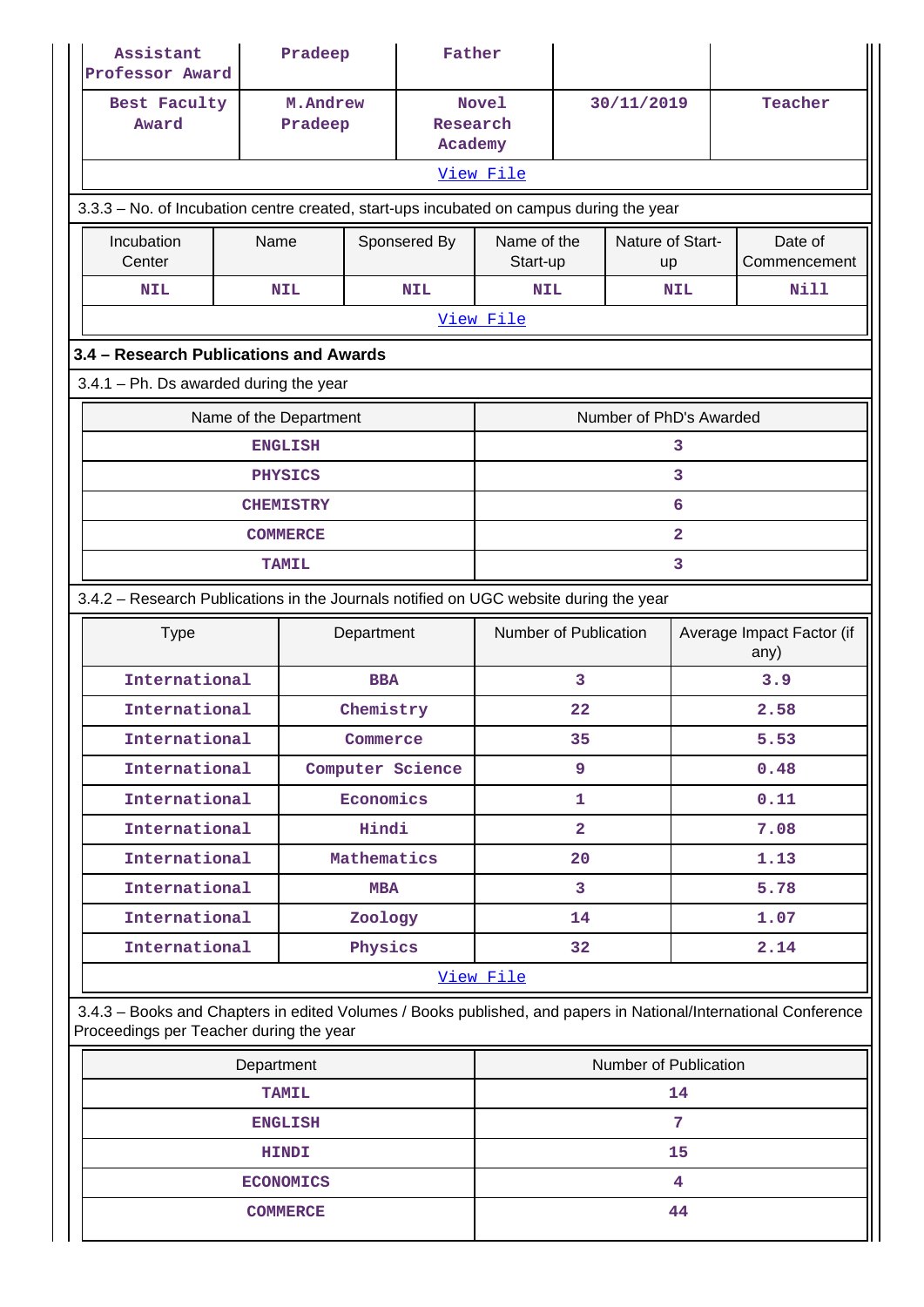| <b>MATHEMATICS</b>                                                                                                          |                                                                                                                                                                                |                       |                                                                                                                    |       | 14                                    |                       |                                                                    |                                                      |  |  |  |
|-----------------------------------------------------------------------------------------------------------------------------|--------------------------------------------------------------------------------------------------------------------------------------------------------------------------------|-----------------------|--------------------------------------------------------------------------------------------------------------------|-------|---------------------------------------|-----------------------|--------------------------------------------------------------------|------------------------------------------------------|--|--|--|
| <b>PHYSICS</b>                                                                                                              |                                                                                                                                                                                |                       |                                                                                                                    |       | 4                                     |                       |                                                                    |                                                      |  |  |  |
| <b>CHEMISTRY</b>                                                                                                            |                                                                                                                                                                                |                       |                                                                                                                    |       | 9                                     |                       |                                                                    |                                                      |  |  |  |
| <b>BOTANY</b>                                                                                                               |                                                                                                                                                                                |                       |                                                                                                                    |       | 7                                     |                       |                                                                    |                                                      |  |  |  |
|                                                                                                                             |                                                                                                                                                                                | <b>ZOOLOGY</b>        |                                                                                                                    |       |                                       |                       | 4                                                                  |                                                      |  |  |  |
|                                                                                                                             | View File                                                                                                                                                                      |                       |                                                                                                                    |       |                                       |                       |                                                                    |                                                      |  |  |  |
|                                                                                                                             | 3.4.4 - Patents published/awarded during the year                                                                                                                              |                       |                                                                                                                    |       |                                       |                       |                                                                    |                                                      |  |  |  |
|                                                                                                                             | <b>Patent Details</b>                                                                                                                                                          |                       | Patent status                                                                                                      |       | <b>Patent Number</b><br>Date of Award |                       |                                                                    |                                                      |  |  |  |
| The removal and<br>Published<br>recovery of heavy<br>metals from an<br>industrial effulent<br>by automated batch<br>reactor |                                                                                                                                                                                |                       | 202041027943 A<br>17/07/2020                                                                                       |       |                                       |                       |                                                                    |                                                      |  |  |  |
|                                                                                                                             | Filed<br>Physiologically<br>stable gold (III)<br>complex as<br>anticancer,<br>antioxidant agent<br>thereof                                                                     |                       |                                                                                                                    | 62437 |                                       |                       | 20/07/2020                                                         |                                                      |  |  |  |
|                                                                                                                             |                                                                                                                                                                                |                       |                                                                                                                    |       | View File                             |                       |                                                                    |                                                      |  |  |  |
|                                                                                                                             | Web of Science or PubMed/ Indian Citation Index                                                                                                                                |                       | 3.4.5 - Bibliometrics of the publications during the last academic year based on average citation index in Scopus/ |       |                                       |                       |                                                                    |                                                      |  |  |  |
|                                                                                                                             | Title of the<br>Paper                                                                                                                                                          | Name of<br>Author     | Year of<br>Title of journal<br>publication                                                                         |       |                                       | <b>Citation Index</b> | Institutional<br>affiliation as<br>mentioned in<br>the publication | Number of<br>citations<br>excluding self<br>citation |  |  |  |
|                                                                                                                             | Spintron<br>$ics - A$<br>mini<br>review                                                                                                                                        | Chandras<br>ekar L.B. | Superlat<br>tices and<br>Microstruc<br>tures                                                                       | 2019  |                                       | 0                     | The<br>American<br>College                                         | Nill                                                 |  |  |  |
|                                                                                                                             | Impact<br>of electro<br>plating<br>industry<br>effluent<br>on the ele<br>ctrophoret<br>ic protein<br>pattern of<br>serum in<br>the<br>freshwater<br>fish<br>cyprinus<br>carpio | Thatheyus<br>A. J.    | Indian<br>Journal of<br>Biochemist<br>ry and<br>Biophysics                                                         |       | 2019                                  | $\mathbf 0$           | The<br>American<br>College                                         | <b>Nill</b>                                          |  |  |  |
|                                                                                                                             | <b>Effect</b><br>of<br>pressure<br>and temper<br>ature on s                                                                                                                    | Gnanasekar<br>K.      | Physics<br>Letters,<br>Section A:<br>General,<br>Atomic and                                                        |       | 2019                                  | $\mathbf 0$           | The<br>American<br>College                                         | <b>Nill</b>                                          |  |  |  |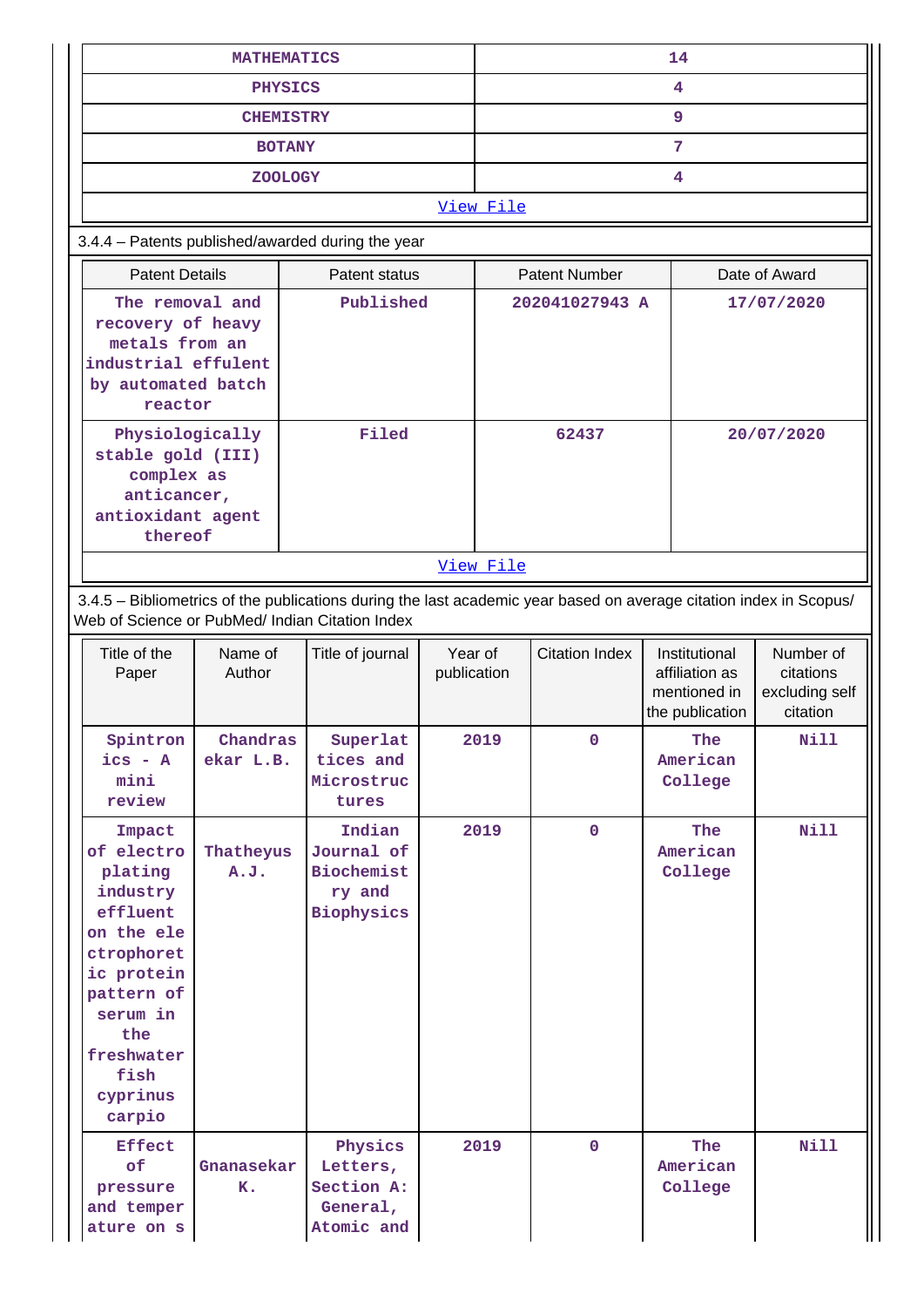| pin-<br>dependent<br>tunneling<br>in<br>InAs/GaAs<br>heterostru<br>cture with<br>Dresselhau<br>s spin-<br>orbit inte<br>raction                                                                |                            | Solid<br><b>State</b><br>Physics                                                                |      |                |                            |              |
|------------------------------------------------------------------------------------------------------------------------------------------------------------------------------------------------|----------------------------|-------------------------------------------------------------------------------------------------|------|----------------|----------------------------|--------------|
| <b>Effect</b><br>of<br>pressure<br>and temper<br>ature on s<br>pin-<br>dependent<br>tunneling<br>in<br>InAs/GaAs<br>heterostru<br>cture with<br>Dresselhau<br>s spin-<br>orbit inte<br>raction | Chandras<br>ekar L.B.      | Physics<br>Letters,<br>Section A:<br>General,<br>Atomic and<br>Solid<br><b>State</b><br>Physics | 2019 | $\mathbf 0$    | The<br>American<br>College | <b>Nill</b>  |
| Molecular<br>dynamics<br>simulation<br>studies on<br>influenza<br>A virus<br><b>H5N1</b><br>complexed<br>with<br>sialic<br>acid and f<br>luorinated<br>sialic<br>acid                          | Priyadar<br>zini<br>T.R.K. | Journal<br>of Biomole<br>cular<br>Structure<br>and<br>Dynamics                                  | 2019 | $\overline{3}$ | The<br>American<br>College | 3            |
| Pyrimidine<br>Derivative<br>Schiff<br><b>Base</b><br>Ligand<br>Stabilized<br>Copper and<br>Nickel Nan<br>oparticles<br>by Two<br><b>Step Phase</b><br>Transfer<br>Method in<br>Vitro Anti      | Dhaveethu<br>Raja J.       | Journal<br>of Fluores<br>cence                                                                  | 2020 | $\mathbf{1}$   | The<br>American<br>college | $\mathbf{1}$ |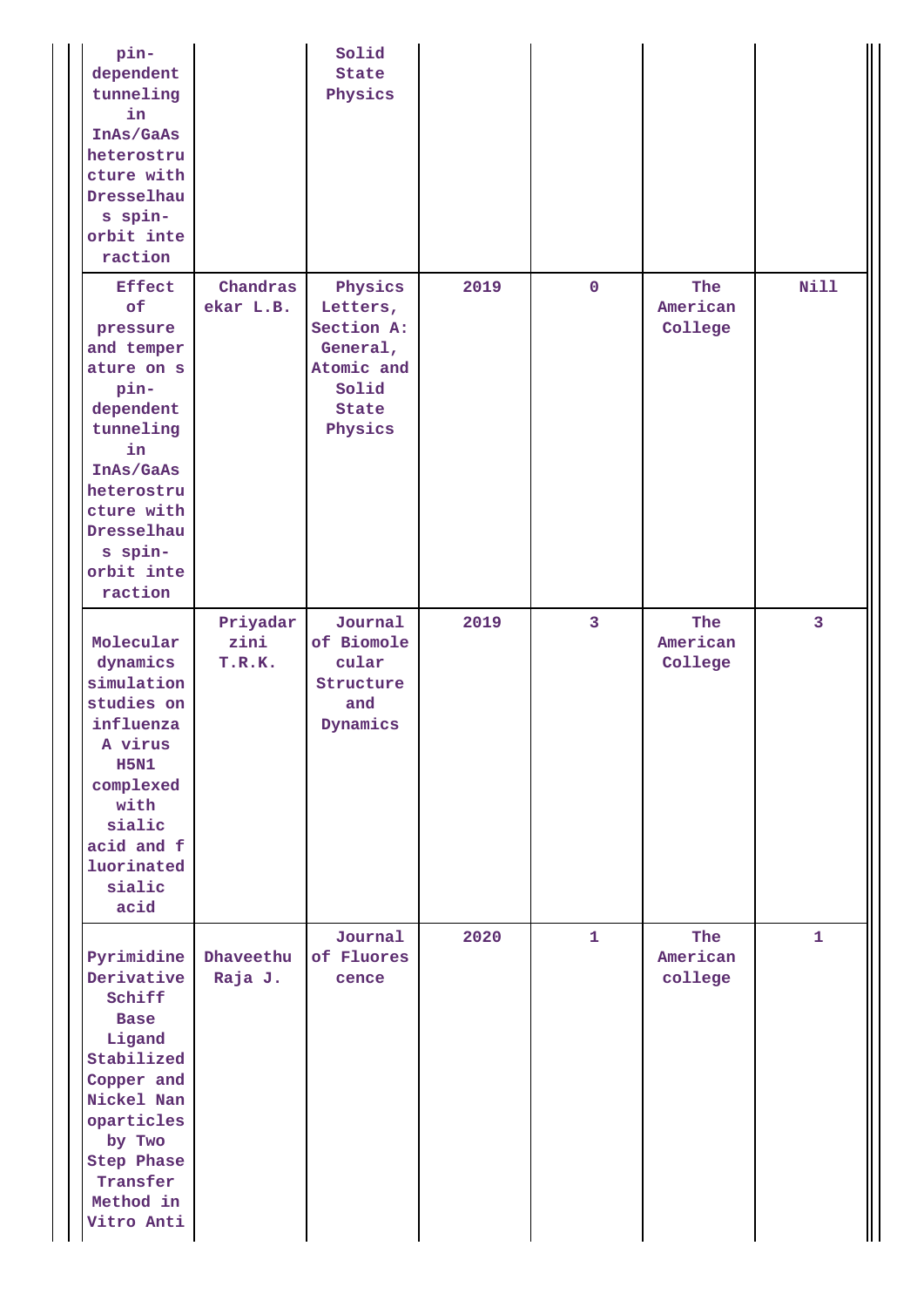| cancer, An<br>tioxidant,<br>Anti-<br>Microbial<br>and DNA In<br>teractions                                                                                                              |                                                                                                      |                                                                             |      |              |                            |              |  |  |  |
|-----------------------------------------------------------------------------------------------------------------------------------------------------------------------------------------|------------------------------------------------------------------------------------------------------|-----------------------------------------------------------------------------|------|--------------|----------------------------|--------------|--|--|--|
| Synthesis<br>of methoxy<br>substitute<br>d<br>pyrimidine<br>derivative<br>imine<br>stabilized<br>copper nan<br>oparticles<br>in organic<br>phase and<br>its<br>biological<br>evaluation | Raja<br>J.D.                                                                                         | Journal<br>of<br>Molecular<br>Liquids                                       | 2020 | $\mathbf{1}$ | The<br>American<br>college | $\mathbf{1}$ |  |  |  |
| <b>DIBPrese</b><br>nt: A<br>dynamic<br>integer<br>based ligh<br>tweight cr<br>yptography<br>for<br>resource c<br>onstrained<br>devices                                                  | Girija<br>M.                                                                                         | Internat<br>ional<br>Journal of<br>Advanced<br>Science<br>and<br>Technology | 2020 | $\mathbf 0$  | The<br>American<br>college | <b>Nill</b>  |  |  |  |
| <b>Brain</b><br>tumor iden<br>tification<br>using<br>hybrid<br>genetic<br>algorithm<br>with OTSU<br>segmentati<br>on                                                                    | Mohan C.                                                                                             | Test Eng<br>ineering<br>and<br>Management                                   | 2020 | $\mathbf 0$  | The<br>American<br>college | <b>Nill</b>  |  |  |  |
| Aceclofe<br>nac and in<br>teractions<br>analysis<br>in the<br>crystal<br>and COX<br>protein<br>active<br>site                                                                           | Samuel<br>I.                                                                                         | Journal<br>of<br>Molecular<br>Structure                                     | 2020 | $\mathbf 0$  | The<br>American<br>college | <b>Nill</b>  |  |  |  |
|                                                                                                                                                                                         | View File                                                                                            |                                                                             |      |              |                            |              |  |  |  |
|                                                                                                                                                                                         | 3.4.6 - h-Index of the Institutional Publications during the year. (based on Scopus/ Web of science) |                                                                             |      |              |                            |              |  |  |  |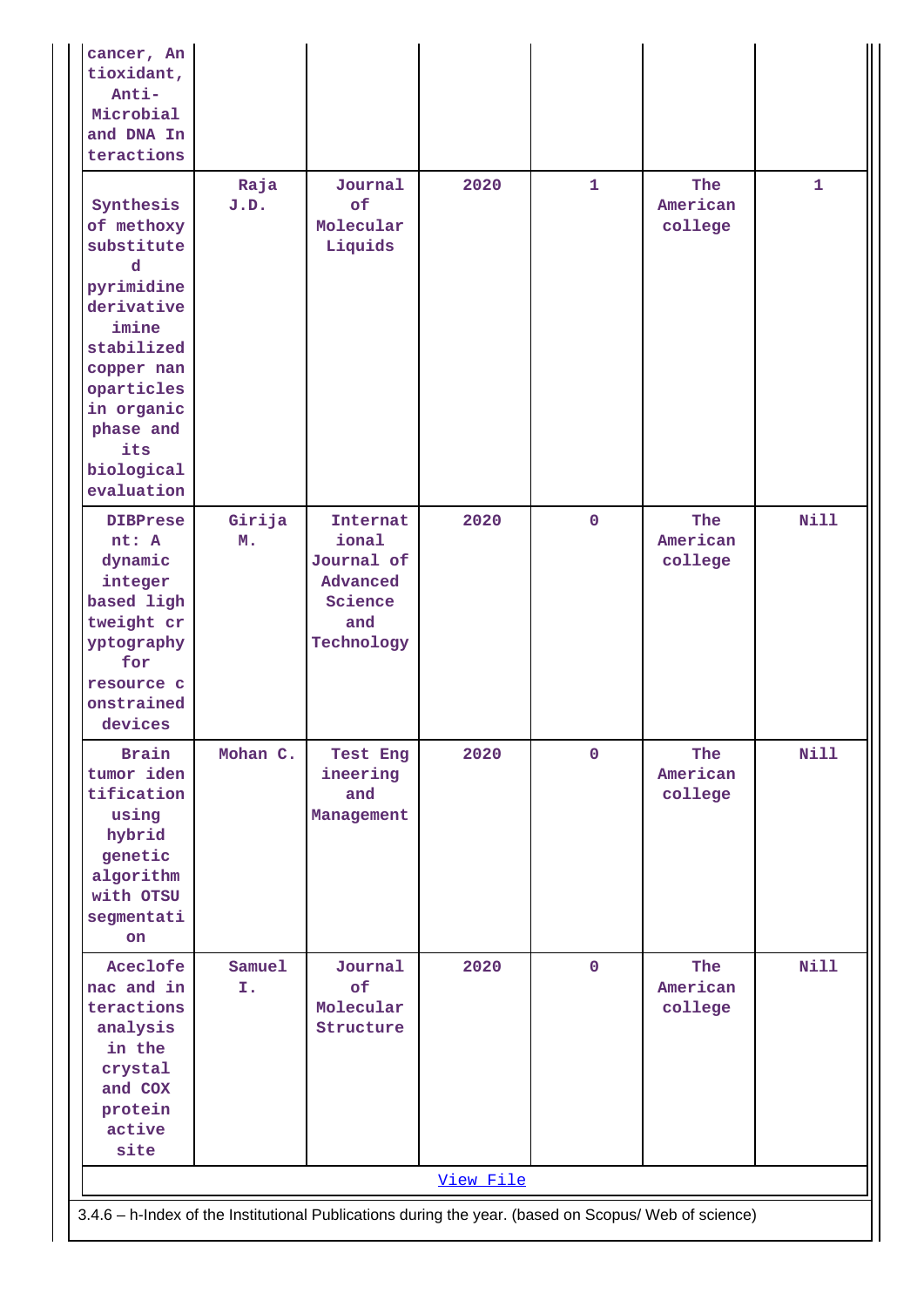| Title of the<br>Paper                                                                                                                                                                                                                                                   | Name of<br>Author                  | Title of journal                                       | Year of<br>publication | h-index | Number of<br>citations<br>excluding self<br>citation | Institutional<br>affiliation as<br>mentioned in<br>the publication |
|-------------------------------------------------------------------------------------------------------------------------------------------------------------------------------------------------------------------------------------------------------------------------|------------------------------------|--------------------------------------------------------|------------------------|---------|------------------------------------------------------|--------------------------------------------------------------------|
| Pyrimidine<br>Derivative<br>Schiff<br><b>Base</b><br>Ligand<br>Stabilized<br>Copper and<br>Nickel Nan<br>oparticles<br>by Two<br><b>Step Phase</b><br>Transfer<br>Method in<br>Vitro Anti<br>cancer, An<br>tioxidant,<br>Anti-<br>Microbial<br>and DNA In<br>teractions | Dhaveethu<br>Raja J.               | Journal<br>of Fluores<br>cence                         | 2020                   | 68      | <b>Nill</b>                                          | The<br>American<br>College                                         |
| A DFT<br>study on<br>structural<br>and<br>bonding<br>analysis<br>of transit<br>ion-metal<br>carbonyls<br>with<br>terminal h<br>aloborylen<br>e ligands<br>[M(CO)3(BX)]<br>$)$ ] (M Ni,<br>Pd, and Pt<br>X F, C1,<br>Br, and $I$ )                                       | Christop<br>her<br>Jeyakumar<br>T. | Computat<br>ional and<br>Theoretica<br>ı.<br>Chemistry | 2020                   | 85      | <b>Nill</b>                                          | The<br>American<br>College                                         |
| Corrigen<br>dum to "<br>Structural<br>and<br>optical<br>properties<br>of Mn<br>doped ZnO<br>nanopartic<br>les<br>prepared<br>by co-prec<br>ipitation<br>method―                                                                                                         | Inbanathan<br>S.S.R.               | Physica<br>B:<br>Condensed<br>Matter                   | 2020                   | 105     | Nill                                                 | The<br>American<br>College                                         |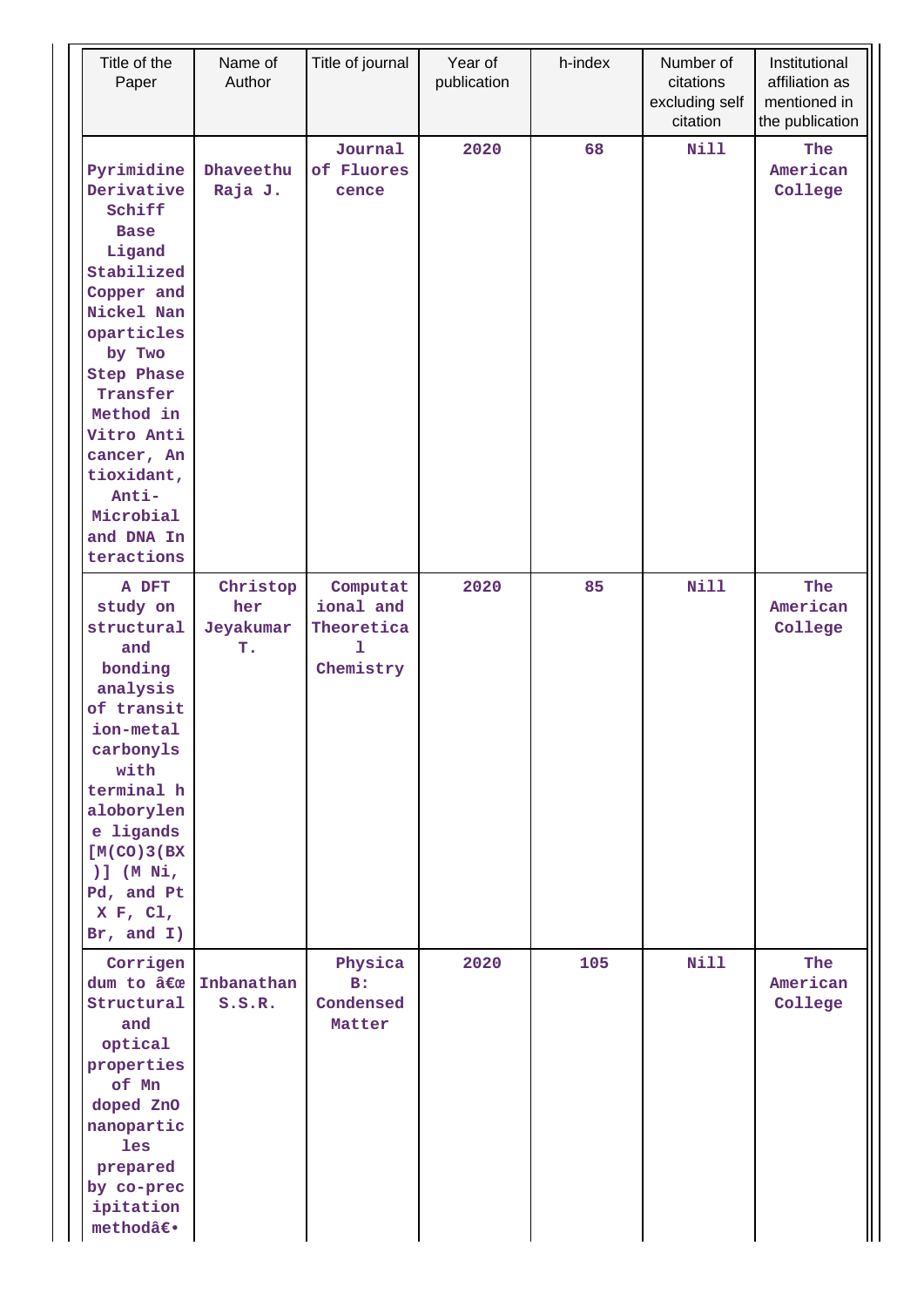| [Phys. B:<br>Phys.<br>Condens.<br>Matter 574<br>(2019)<br>411668]<br>(Physica)<br><b>B: Physics</b><br>of<br>Condensed<br>Matter<br>(2019)<br>574, (S092<br>1452619305<br>$617)$ ,<br>(10.1) |                            |                                                                |      |     |                |                            |
|----------------------------------------------------------------------------------------------------------------------------------------------------------------------------------------------|----------------------------|----------------------------------------------------------------|------|-----|----------------|----------------------------|
| Fabricat<br>ion of<br>triazine<br>based colo<br>rimetric<br>and electr<br>ochemical<br>sensor for<br>the quanti<br>fication<br>of Co2 ion                                                    | Sheela<br>C.D.             | Journal<br>of<br>Molecular<br>Modeling                         | 2020 | 65  | <b>Nill</b>    | The<br>American<br>College |
| Experime<br>ntal<br>validation<br>of<br>bifurcated<br>hydrogen<br>bond of 2,<br>5-lutidini<br>um bromani<br>late and<br>its charge<br>density di<br>stribution                               | Israel<br>Samuel           | Israel<br>Samuel                                               | 2020 | 40  | Nill           | The<br>American<br>College |
| Molecular<br>dynamics<br>simulation<br>studies on<br>influenza<br>A virus<br><b>H5N1</b><br>complexed<br>with<br>sialic<br>acid and f<br>luorinated<br>sialic<br>acid                        | Priyadar<br>zini<br>T.R.K. | Journal<br>of Biomole<br>cular<br>Structure<br>and<br>Dynamics | 2019 | 58  | $\overline{3}$ | The<br>American<br>College |
| <b>Effect</b>                                                                                                                                                                                | Chandras                   | Physics                                                        | 2019 | 159 | <b>Nill</b>    | The                        |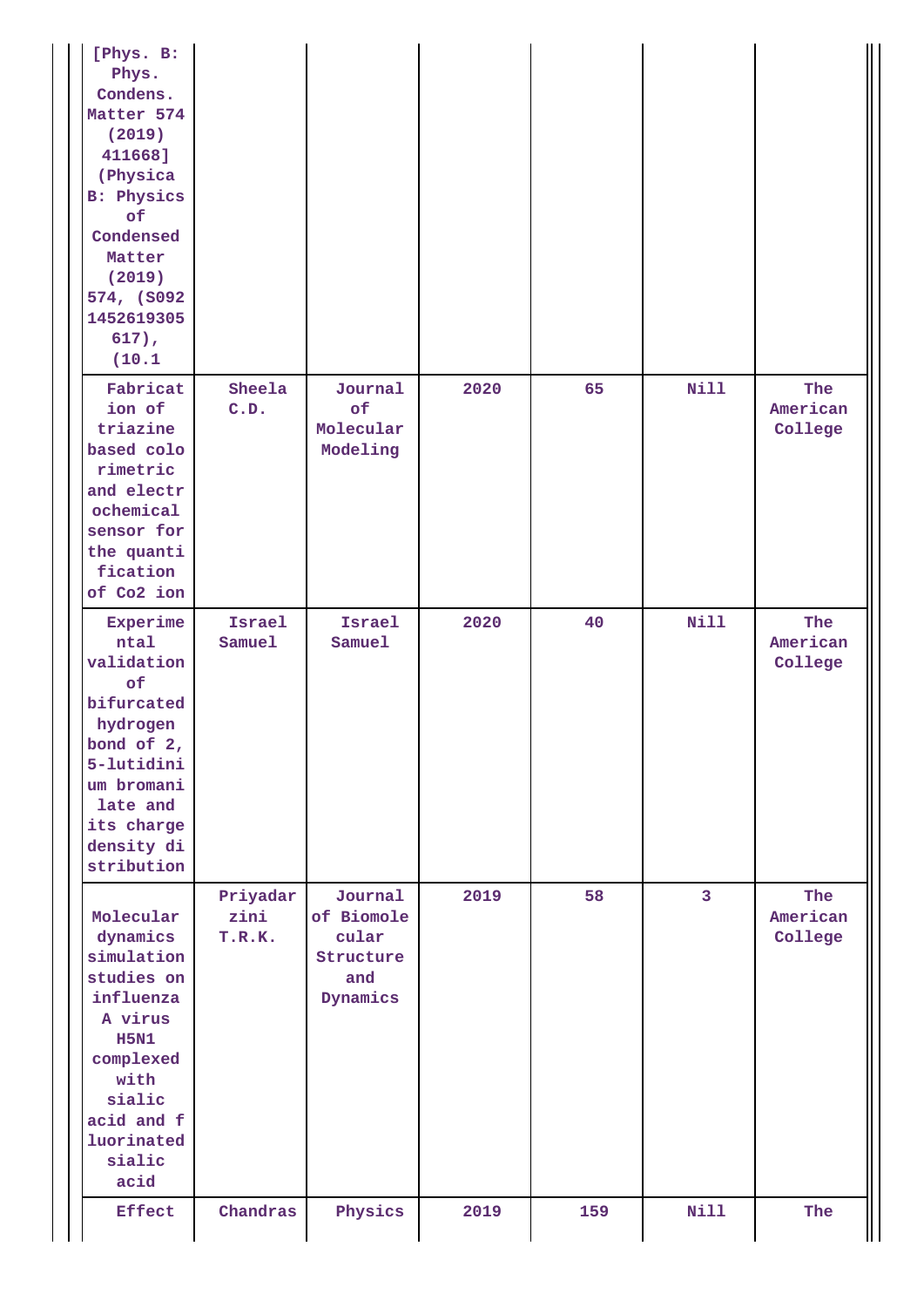| of<br>pressure<br>and temper<br>ature on s<br>pin-<br>dependent<br>tunneling<br>in<br>InAs/GaAs<br>heterostru<br>cture with<br>Dresselhau<br>s spin-<br>orbit inte<br>raction                  |  | ekar L.B.             | Letters,<br>Section A:<br>General,<br>Atomic and<br>Solid<br>State<br>Physics            |           |              |             | American<br>College        |
|------------------------------------------------------------------------------------------------------------------------------------------------------------------------------------------------|--|-----------------------|------------------------------------------------------------------------------------------|-----------|--------------|-------------|----------------------------|
| <b>Effect</b><br>of<br>pressure<br>and temper<br>ature on s<br>pin-<br>dependent<br>tunneling<br>in<br>InAs/GaAs<br>heterostru<br>cture with<br>Dresselhau<br>s spin-<br>orbit inte<br>raction |  | Gnanasekar<br>K.      | Physics<br>Letters,<br>Section A:<br>General,<br>Atomic and<br>Solid<br>State<br>Physics | 2019      | 159          | <b>Nill</b> | The<br>American<br>College |
| Impact<br>of electro<br>plating<br>industry<br>effluent<br>on the ele<br>ctrophoret<br>ic protein<br>pattern of<br>serum in<br>the<br>freshwater<br>fish<br>cyprinus<br>carpio                 |  | Thatheyus<br>A.J.     | Indian<br>Journal of<br><b>Biochemist</b><br>ry and<br>Biophysics                        | 2019      | 37           | <b>Nill</b> | The<br>American<br>College |
| Spintron<br>$ics - A$<br>mini                                                                                                                                                                  |  | Chandras<br>ekar L.B. | Superlat<br>tices and<br>Microstruc                                                      | 2019      | 66           | Nill        | The<br>American<br>College |
| review                                                                                                                                                                                         |  |                       | tures                                                                                    | View File |              |             |                            |
| 3.4.7 - Faculty participation in Seminars/Conferences and Symposia during the year                                                                                                             |  |                       |                                                                                          |           |              |             |                            |
| Number of Faculty                                                                                                                                                                              |  |                       | International                                                                            | National  | <b>State</b> |             | Local                      |
| Attended/Semi<br>nars/Workshops                                                                                                                                                                |  | 480                   | 1386                                                                                     | 267       |              | 249         |                            |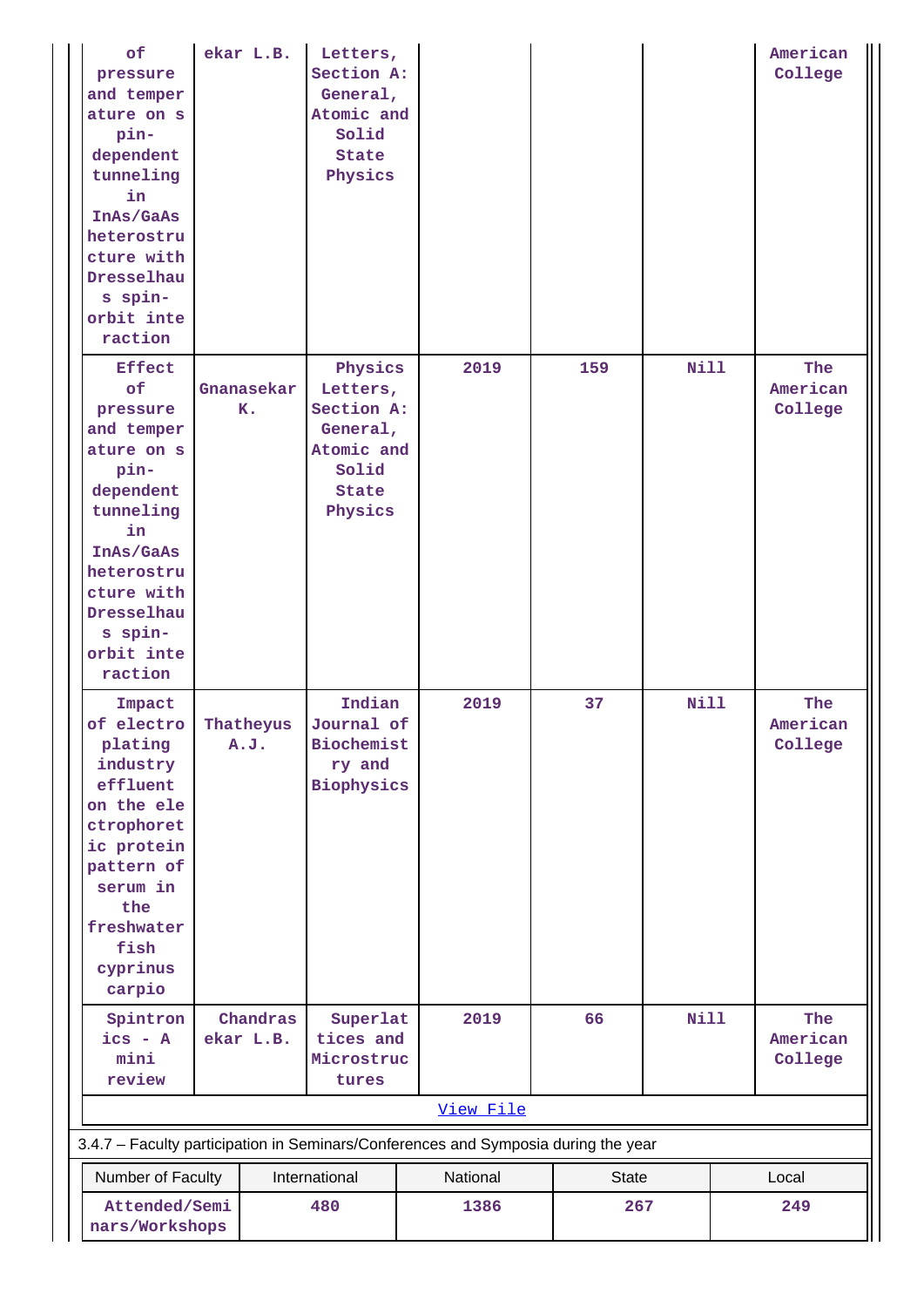| Presented<br>papers                                                                                                             |                                                            | 106                                   |  | 75                                                           | 5                                                     |                                         | 1            |  |  |
|---------------------------------------------------------------------------------------------------------------------------------|------------------------------------------------------------|---------------------------------------|--|--------------------------------------------------------------|-------------------------------------------------------|-----------------------------------------|--------------|--|--|
| Resource<br>persons                                                                                                             |                                                            | 53                                    |  | 50                                                           | 39                                                    |                                         | 61           |  |  |
|                                                                                                                                 |                                                            |                                       |  | View File                                                    |                                                       |                                         |              |  |  |
| 3.5 - Consultancy                                                                                                               |                                                            |                                       |  |                                                              |                                                       |                                         |              |  |  |
|                                                                                                                                 | 3.5.1 – Revenue generated from Consultancy during the year |                                       |  |                                                              |                                                       |                                         |              |  |  |
| Name of the Consultan(s)<br>department                                                                                          |                                                            | Name of consultancy<br>project        |  | Consulting/Sponsoring<br>Agency                              |                                                       | Revenue generated<br>(amount in rupees) |              |  |  |
| Dr.D. Lourdu<br>Immaculate,<br>Department of<br>Mathematics                                                                     |                                                            | Google Classroom<br><b>Extensions</b> |  | CSI Jeyaraj<br>Annapackim Nursing<br>College, Madurai        |                                                       |                                         | 2000         |  |  |
| Mrs. D. Anandha<br>Selvam, Department<br>of Mathematics                                                                         |                                                            | Google Classroom<br><b>Extensions</b> |  |                                                              | CSI Jeyaraj<br>Annapackim Nursing<br>College, Madurai |                                         | 2000         |  |  |
| Dr.D. Lourdu<br>Immaculate Mrs.<br>D.Anandha Selvam<br>Department of<br>Mathematics and Dr.<br>Sujana, Department<br>of Physics |                                                            | Google Classroom                      |  | The American<br>College, Madurai                             |                                                       | $\mathbf 0$                             |              |  |  |
| Dr. Nithya,<br>Department of Food<br>Science                                                                                    |                                                            | Millet based<br>health drinks         |  | The Chopstix -<br>Madurai                                    |                                                       | 7000                                    |              |  |  |
| Dr.D. Lourdu<br>Immaculate and<br>Mrs.D.Anandha<br>Selvam, Department<br>of Mathematics                                         |                                                            | Google Classroom                      |  | Economics<br>Department, The<br>American<br>College, Madurai |                                                       |                                         | $\mathbf 0$  |  |  |
| Dr.Suganya, and<br>Mr. Sudhersan,<br>Department of<br>Computer Science                                                          |                                                            | Google Classroom                      |  |                                                              | The American<br>College, Madurai                      |                                         | $\mathbf 0$  |  |  |
| Mrs.Anziline,<br>Department of<br>Physics                                                                                       |                                                            | Solar Panel<br>maintenance            |  |                                                              | Fuji Electricals,<br>Madurai                          |                                         | 2500         |  |  |
| Dr.T.R.K. Priya<br>Darzini, Department<br>of Physics                                                                            |                                                            | Solar Panel<br>maintenance            |  |                                                              | Fuji Electricals,<br>Madurai                          |                                         | 2500         |  |  |
|                                                                                                                                 |                                                            |                                       |  | View File                                                    |                                                       |                                         |              |  |  |
| 3.5.2 - Revenue generated from Corporate Training by the institution during the year                                            |                                                            |                                       |  |                                                              |                                                       |                                         |              |  |  |
| Name of the<br>Consultan(s)<br>department                                                                                       | Title of the<br>programme                                  |                                       |  | Agency seeking /<br>training                                 | Revenue generated<br>(amount in rupees)               | Number of trainees                      |              |  |  |
| nil                                                                                                                             |                                                            | nil                                   |  | nil                                                          | 0                                                     |                                         | $\mathbf{0}$ |  |  |
|                                                                                                                                 |                                                            |                                       |  | No file uploaded.                                            |                                                       |                                         |              |  |  |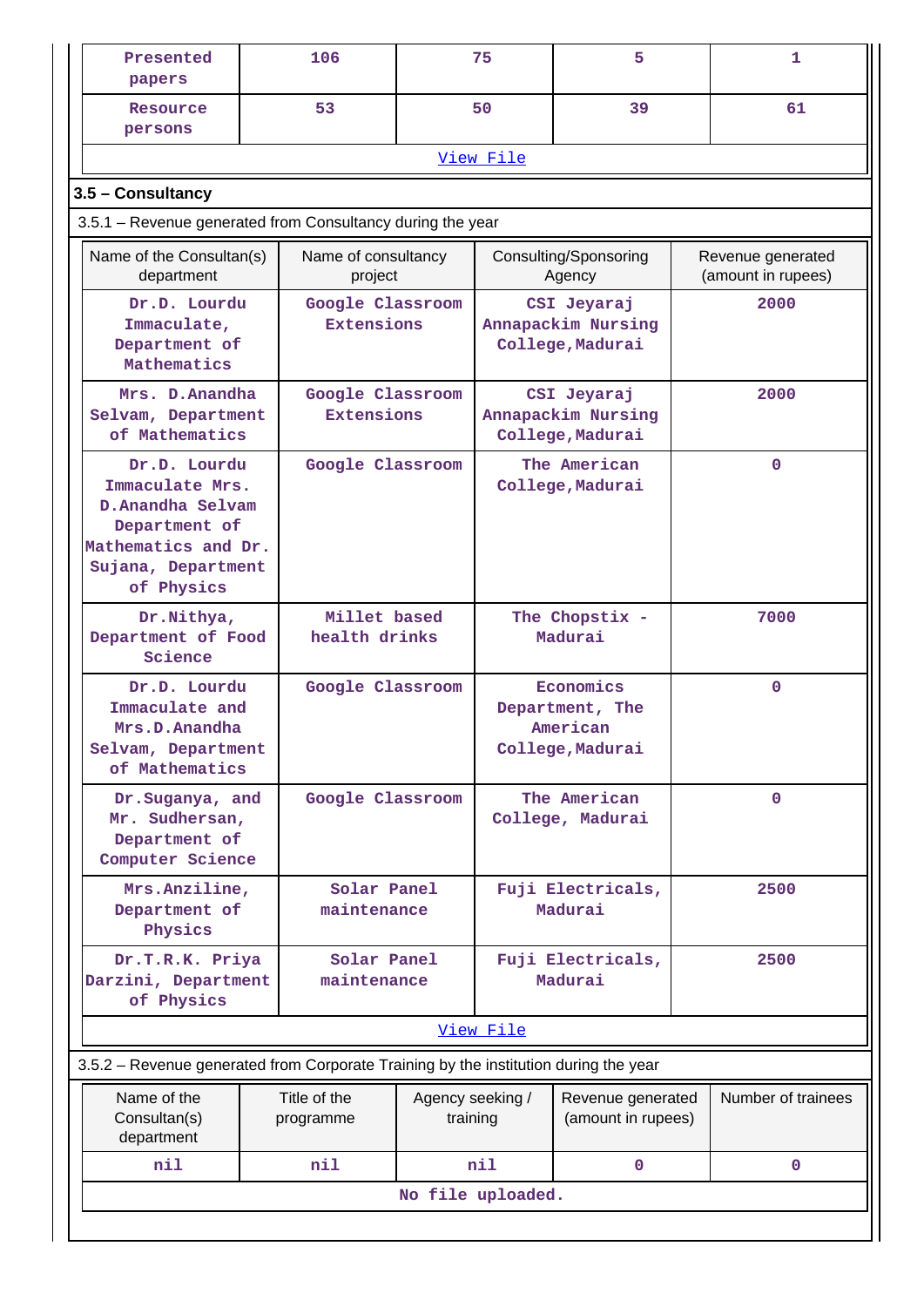# **3.6 – Extension Activities**

| 3.6.1 – Number of extension and outreach programmes conducted in collaboration with industry, community and |
|-------------------------------------------------------------------------------------------------------------|
| Non- Government Organisations through NSS/NCC/Red cross/Youth Red Cross (YRC) etc., during the year         |

| Title of the activities                  | Organising unit/agency/<br>collaborating agency | Number of teachers<br>participated in such<br>activities | Number of students<br>participated in such<br>activities |  |  |  |
|------------------------------------------|-------------------------------------------------|----------------------------------------------------------|----------------------------------------------------------|--|--|--|
| Morning/ Evening<br>Camp (25.07.2019)    | <b>NSS</b>                                      | $\mathbf{1}$                                             | 15                                                       |  |  |  |
| Morning/ Evening<br>Camp (24.07.2019)    | <b>NSS</b>                                      | $\mathbf{1}$                                             | 12                                                       |  |  |  |
| Morning/ Evening<br>Camp (23.07.2019)    | <b>NSS</b>                                      | $\mathbf{1}$                                             | 17                                                       |  |  |  |
| Morning/ Evening<br>Camp (19.07.2019)    | <b>NSS</b>                                      | $\mathbf{1}$                                             | 17                                                       |  |  |  |
| Morning/ Evening<br>Camp (18.07.2019)    | <b>NSS</b>                                      | $\mathbf{1}$                                             | 12                                                       |  |  |  |
| Morning/ Evening<br>Camp (15.07.2019)    | <b>NSS</b>                                      | $\mathbf{1}$                                             | 3                                                        |  |  |  |
| Orientation<br>Programme<br>(26.06.2019) | <b>NSS</b>                                      | 5                                                        | 74                                                       |  |  |  |
| Orientation<br>Programme<br>(25.06.2019) | <b>NSS</b>                                      | $\mathbf{1}$                                             | 8                                                        |  |  |  |
| Orientation<br>Programme<br>(25.06.2019) | <b>NSS</b>                                      | $6\overline{6}$                                          | 149                                                      |  |  |  |
| Orientation<br>Programme<br>(24.06.2019) | <b>NSS</b>                                      | $\mathbf{1}$                                             | 10                                                       |  |  |  |
| View File                                |                                                 |                                                          |                                                          |  |  |  |

 3.6.2 – Awards and recognition received for extension activities from Government and other recognized bodies during the year

| Name of the activity                                                        | Award/Recognition                               | <b>Awarding Bodies</b> | Number of students<br><b>Benefited</b> |
|-----------------------------------------------------------------------------|-------------------------------------------------|------------------------|----------------------------------------|
| TSS-Championship-<br>Sharuk.V                                               | Gold Medal                                      | Government of<br>India | 1                                      |
| RDC - Sudarsan<br>Prasannaraj.                                              | Third Position                                  | Government of<br>India | 1                                      |
| Bose- 18PHY09-IUC-<br>NSC Camp<br>$(03 - 08 - 2019)$ to<br>$13 - 08 - 2019$ | Gold Medal<br>(Health and<br>Hygiene, Cultural) | Government of<br>India | 1                                      |
| Muthuchamy<br>18PHY37 IUC-NSC<br>Camp (03-08-2019 to<br>$13 - 08 - 2019$    | Gold Medal<br>(Semaphore,<br>Cultural)          | Government of<br>India | 1.                                     |
| Muthuchamy<br>18PHY37IUC-NSC Camp                                           | Silver in Drill<br>Best Cadet,                  | Government of<br>India | 1                                      |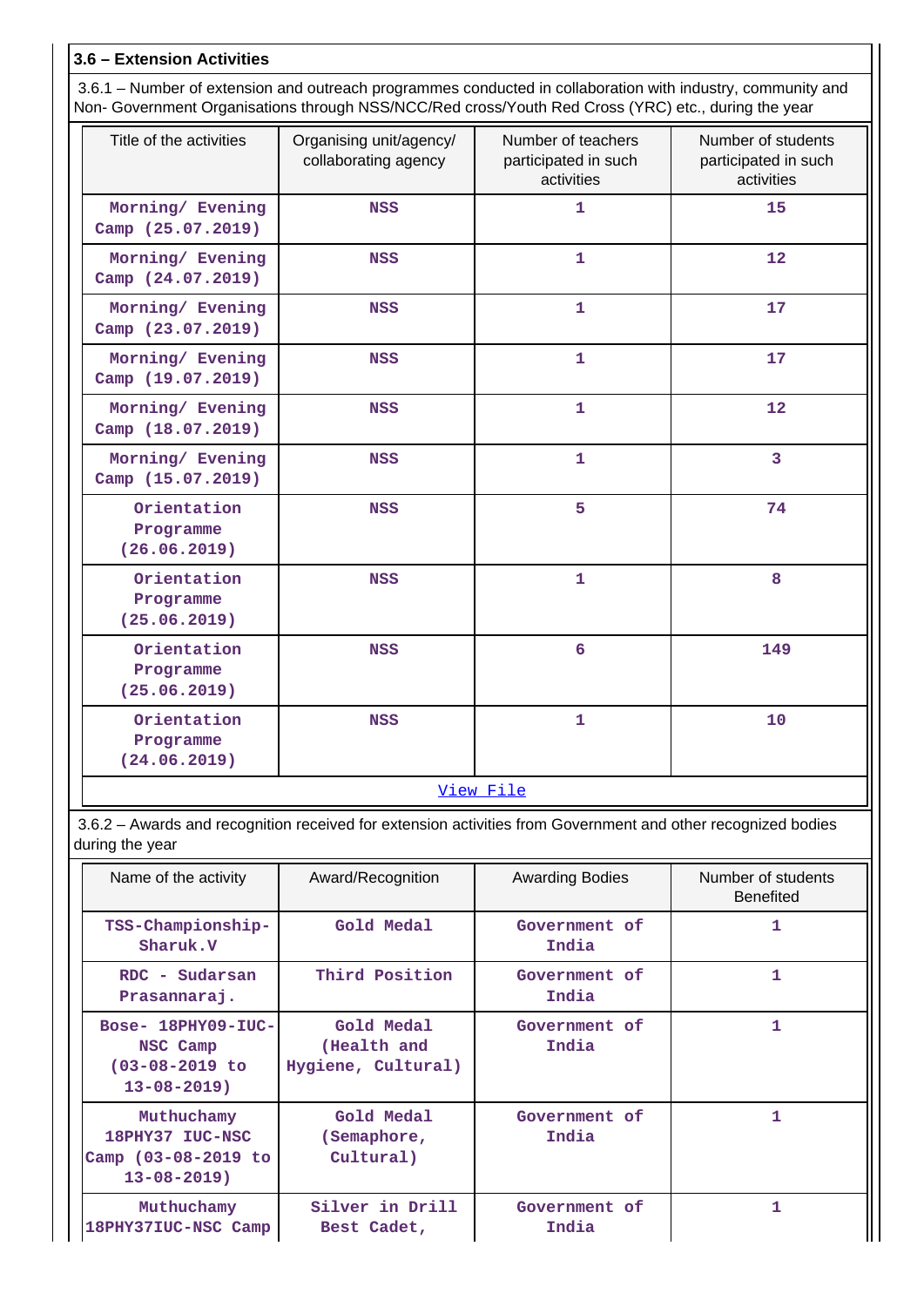|  | $(03 - 08 - 2019)$ to<br>$13 - 08 - 2019$                                                                                                                                                                      |                                                                                                    |                                                    |                                        |                        |                                                         |              |                                                         |
|--|----------------------------------------------------------------------------------------------------------------------------------------------------------------------------------------------------------------|----------------------------------------------------------------------------------------------------|----------------------------------------------------|----------------------------------------|------------------------|---------------------------------------------------------|--------------|---------------------------------------------------------|
|  | $13 - 08 - 2019$ )                                                                                                                                                                                             | Silver in Drill<br>Anandha Ruban 18<br>RPS 03-IUC-NSC Camp<br>Best Cadet,<br>$(03 - 08 - 2019)$ to |                                                    |                                        |                        | Government of<br>India                                  |              | 1                                                       |
|  | Zonal Shooting-<br>Sharuk.V                                                                                                                                                                                    |                                                                                                    | Gold Medal                                         |                                        | Governmnet of<br>India |                                                         | 1            |                                                         |
|  | Silver Medal<br>South Zone<br>Shooting -Sharuk.V                                                                                                                                                               |                                                                                                    |                                                    |                                        | Government of<br>India |                                                         | $\mathbf{1}$ |                                                         |
|  |                                                                                                                                                                                                                |                                                                                                    |                                                    |                                        | View File              |                                                         |              |                                                         |
|  | 3.6.3 - Students participating in extension activities with Government Organisations, Non-Government<br>Organisations and programmes such as Swachh Bharat, Aids Awareness, Gender Issue, etc. during the year |                                                                                                    |                                                    |                                        |                        |                                                         |              |                                                         |
|  | Name of the scheme                                                                                                                                                                                             |                                                                                                    | Organising unit/Agen<br>cy/collaborating<br>agency | Name of the activity                   |                        | Number of teachers<br>participated in such<br>activites |              | Number of students<br>participated in such<br>activites |
|  | NSS-Swatch<br>Bharath                                                                                                                                                                                          |                                                                                                    | The American<br>College                            |                                        | Cleaning Camp          | 1                                                       |              | 13                                                      |
|  | NSS-Swatch<br>Bharath                                                                                                                                                                                          |                                                                                                    | The American<br>College                            |                                        | Cleaning Camp          | 1                                                       |              | 8                                                       |
|  | NSS-Swatch<br>Bharath                                                                                                                                                                                          |                                                                                                    | The American<br>College                            |                                        | Cleaning Camp          | 1                                                       |              | 5                                                       |
|  | NSS-Aids<br>awareness                                                                                                                                                                                          |                                                                                                    | The American<br>College                            | awareness<br>Special<br>Programme      | Aids<br>9              |                                                         |              | 203                                                     |
|  | NSS-FIT India<br>Movement                                                                                                                                                                                      |                                                                                                    | The American<br>College                            | FIT India<br>Moment                    |                        | $\overline{a}$                                          |              | 25                                                      |
|  | NSS-Swatch<br>Bharath                                                                                                                                                                                          |                                                                                                    | Indian Post                                        | Indian Post                            |                        | $\overline{a}$                                          |              | 23                                                      |
|  | NSS-Adopted<br>village                                                                                                                                                                                         |                                                                                                    | The American<br>College                            | Plantation                             | Sapling                | 5                                                       |              | 164                                                     |
|  | NSS-Jai<br>Shakhi Abhiyan                                                                                                                                                                                      |                                                                                                    | The American<br>College                            | Programme on<br>Jai Shakhi<br>Abhiyan  | Special                | 4                                                       |              | 98                                                      |
|  | NSS-Fit India<br>Movement                                                                                                                                                                                      |                                                                                                    | The American<br>College                            | Programme on<br>Nutrition<br>Awareness | Special                | 9                                                       |              | 233                                                     |
|  | NSS-Fit India<br>Movement                                                                                                                                                                                      |                                                                                                    | The American<br>College                            | Program on Fit<br>India Moment         | Special                | $\overline{2}$                                          |              | 26                                                      |
|  |                                                                                                                                                                                                                |                                                                                                    |                                                    |                                        | View File              |                                                         |              |                                                         |
|  | 3.7 - Collaborations                                                                                                                                                                                           |                                                                                                    |                                                    |                                        |                        |                                                         |              |                                                         |
|  | 3.7.1 – Number of Collaborative activities for research, faculty exchange, student exchange during the year                                                                                                    |                                                                                                    |                                                    |                                        |                        |                                                         |              |                                                         |
|  | Nature of activity<br>Technical                                                                                                                                                                                |                                                                                                    | Participant<br>1                                   |                                        |                        | Source of financial support<br>self supportive          |              | Duration<br>7                                           |
|  |                                                                                                                                                                                                                |                                                                                                    |                                                    |                                        |                        |                                                         |              |                                                         |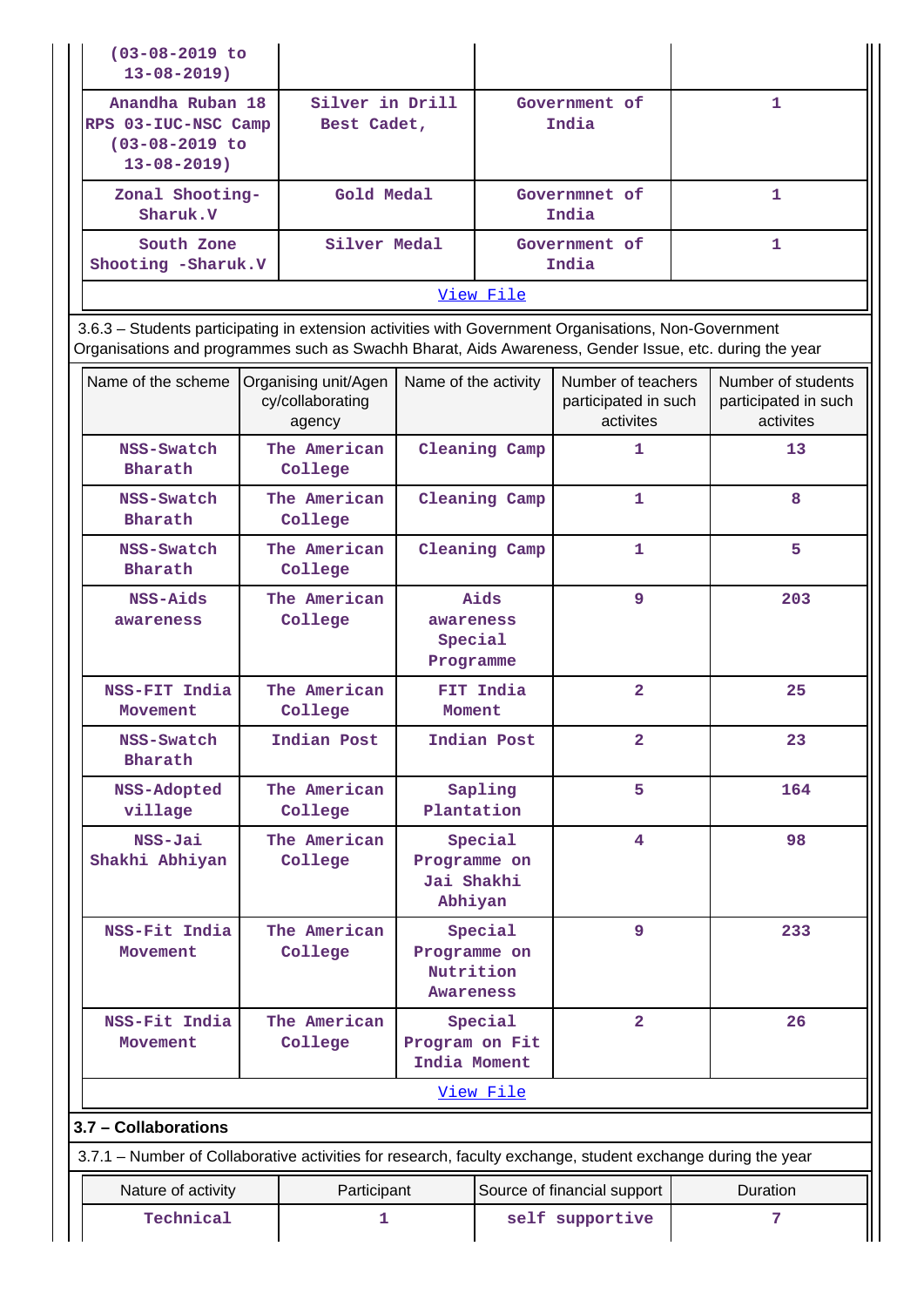| support- anticancer<br>studies with Trichy<br><b>Biotech</b>                         |    |                 |   |  |  |
|--------------------------------------------------------------------------------------|----|-----------------|---|--|--|
| Molecular studies<br>with Exon<br>Technologies                                       |    | self supportive |   |  |  |
| Online<br>Certificate Course<br>on Good Governance<br>and Effective<br>Participation | 62 | self supportive | 4 |  |  |
| View File                                                                            |    |                 |   |  |  |

 3.7.2 – Linkages with institutions/industries for internship, on-the- job training, project work, sharing of research facilities etc. during the year

| Nature of linkage | Title of the<br>linkage           | Name of the<br>partnering<br>institution/<br>industry<br>/research lab<br>with contact<br>details                                | <b>Duration From</b> | Duration To | Participant    |
|-------------------|-----------------------------------|----------------------------------------------------------------------------------------------------------------------------------|----------------------|-------------|----------------|
| Academics         | School<br>Internship<br>programme | Arulmigu<br>Sundarajah<br>High School,<br>Madurai                                                                                | 02/03/2020           | 02/03/2020  | 40             |
| Academics         | Internship                        | Spirulina<br>Production<br>Research<br>Training<br>Centre (A<br>unit of<br>Spirulina<br>Nutritech<br>Foundation<br>$\mathcal{L}$ | 02/03/2020           | 02/03/2020  | 19             |
| Academics         | Internship                        | Manoj<br>Consultancy<br>Food<br>Processing<br>Training<br>Centre,<br>Madurai                                                     | 03/06/2019           | 04/06/2019  | 50             |
| Academics         | Internship                        | Chocosnack-<br>Bakery Confe<br>ctionery,<br>South Veli<br>Street,<br>Madurai -<br>625001                                         | 01/11/2019           | 20/11/2019  | 9              |
| Academics         | Internship                        | Tamil Nadu<br>Food Grains<br>Marketing<br>Yard,                                                                                  | 01/06/2019           | 03/06/2019  | $\overline{4}$ |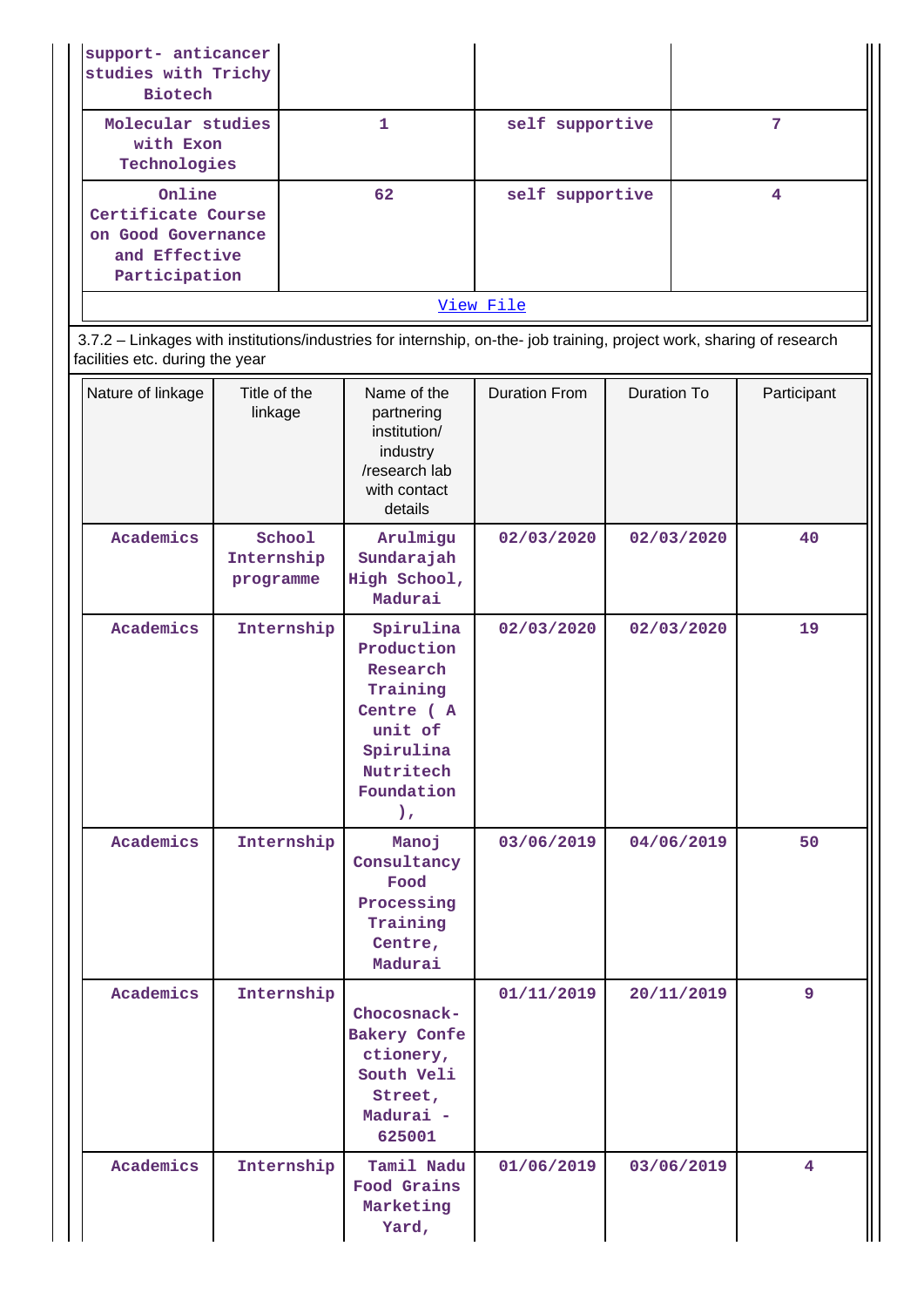|                                                                                                                                                       |                                                                       |            | Sikkandar ch<br>avadi, madura<br>$i - 625008$                                                                                           |                              |  |                                                           |     |
|-------------------------------------------------------------------------------------------------------------------------------------------------------|-----------------------------------------------------------------------|------------|-----------------------------------------------------------------------------------------------------------------------------------------|------------------------------|--|-----------------------------------------------------------|-----|
| Academics                                                                                                                                             |                                                                       | Internship | Grace<br>Kennet<br>Foundation<br>Hospital,<br>Madurai. Ph<br>No:<br>0452-2341066                                                        | 01/06/2019                   |  | 05/08/2020                                                | 95  |
| Academics                                                                                                                                             | Internship<br>Internship                                              |            | Saravana<br>Multi<br>Specialty<br>Hospital,<br>Madurai. Pn<br>No:<br>0452-2446000<br>$E$ -mail: $shmc.$<br>1992@gmail.c<br>$\mathbf{m}$ | 01/06/2019                   |  | 05/08/2020                                                | 100 |
| Academics                                                                                                                                             |                                                                       |            | Christian<br>Mission<br>Hospital,<br>Madurai. Ph<br>No:<br>0452-2321708<br>9443475393 E-<br>mail: csiden<br>tal@gmail.co<br>m           | 01/06/2019                   |  | 05/08/2020                                                | 90  |
|                                                                                                                                                       |                                                                       |            |                                                                                                                                         | View File                    |  |                                                           |     |
| 3.7.3 - MoUs signed with institutions of national, international importance, other institutions, industries, corporate<br>houses etc. during the year |                                                                       |            |                                                                                                                                         |                              |  |                                                           |     |
| Organisation                                                                                                                                          |                                                                       |            | Date of MoU signed                                                                                                                      | Purpose/Activities           |  | Number of<br>students/teachers<br>participated under MoUs |     |
| DREAM ZONE                                                                                                                                            |                                                                       |            | 23/06/2020                                                                                                                              | Animation                    |  |                                                           | 9   |
| <b>BRANDING DUDE</b>                                                                                                                                  |                                                                       |            | 04/06/2020                                                                                                                              | Editing                      |  |                                                           | 9   |
| PINNACLE CREATIVE<br><b>STUDIOS</b>                                                                                                                   |                                                                       |            | 04/06/2020                                                                                                                              | Advertising<br>management    |  |                                                           | 9   |
| KADALOSAI FM                                                                                                                                          |                                                                       |            | 05/06/2020                                                                                                                              | Audition                     |  |                                                           | 9   |
|                                                                                                                                                       | Anugraha<br>Institute of Social<br>Sciences,<br>Nochodaipatty,        |            | 13/08/2019                                                                                                                              | Preparation for<br>NAAC work |  | 5                                                         |     |
|                                                                                                                                                       | St. Antonys<br>College of Arts and<br>Science for Women,<br>Dindigul, |            | 13/08/2019                                                                                                                              | Preparation for<br>NAAC work |  |                                                           | 5   |
| C.S.1 College of<br>Arts and Science<br>for Women, Madurai,                                                                                           |                                                                       |            | 16/08/2019                                                                                                                              | Preparation for<br>NAAC work |  | 5                                                         |     |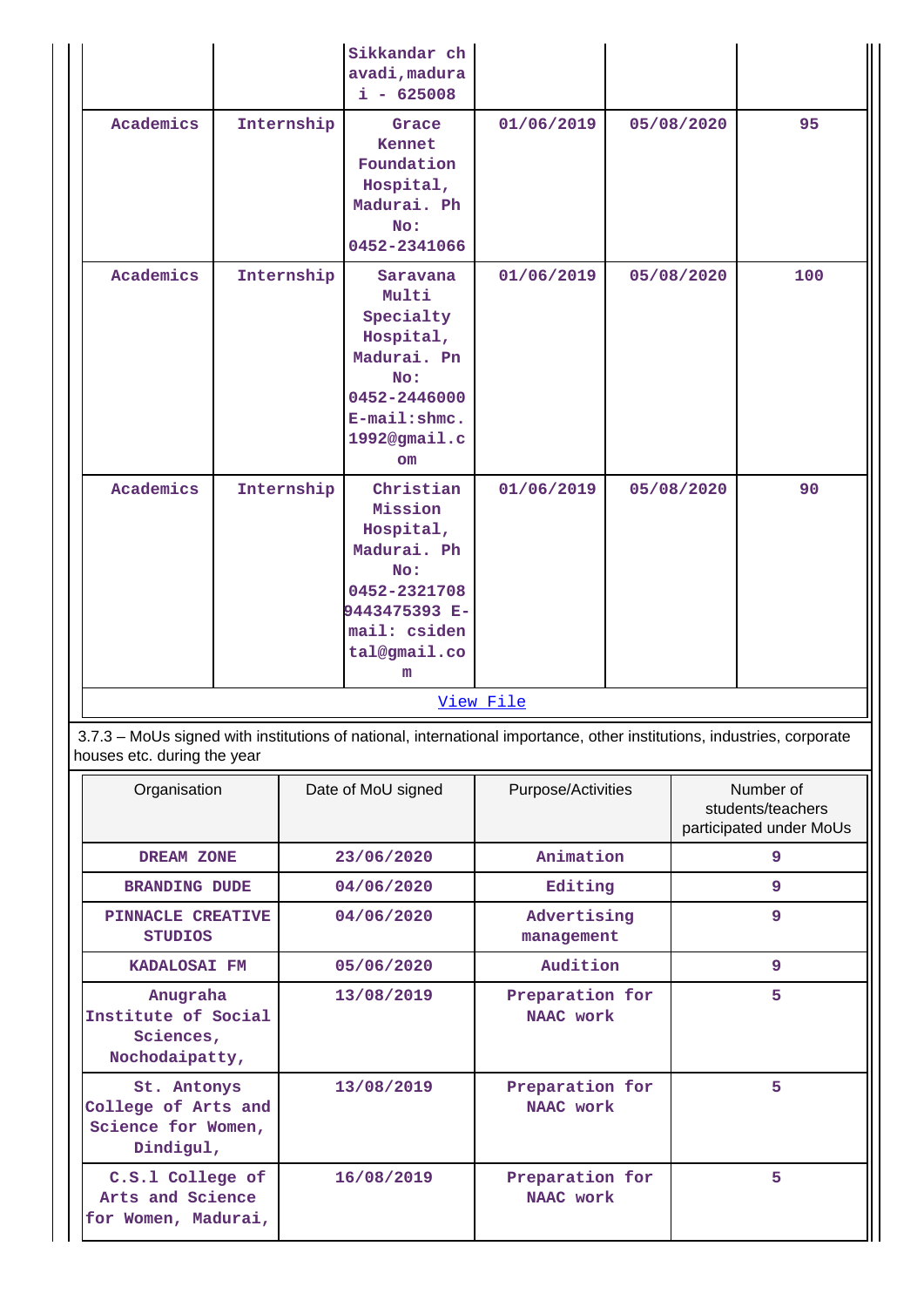| <b>SLS MAVMM AIYRA</b><br>VAISYAR COLLEGE,<br>Kallampatti,<br>Madurai                       |                   | 16/08/2019                                                                                     |  | Preparation for<br>NAAC work   |                                                |  |             | 5                  |
|---------------------------------------------------------------------------------------------|-------------------|------------------------------------------------------------------------------------------------|--|--------------------------------|------------------------------------------------|--|-------------|--------------------|
| Mary Matha<br>college of Arts and<br>Science, Theni                                         |                   | 14/08/2019                                                                                     |  |                                | Preparation for<br>NAAC work                   |  |             | 5                  |
| Muthupandi Fish<br>shop, Madurai                                                            |                   | 12/06/2020                                                                                     |  |                                | Hands on training                              |  |             | 27                 |
|                                                                                             | View File         |                                                                                                |  |                                |                                                |  |             |                    |
| <b>CRITERION IV - INFRASTRUCTURE AND LEARNING RESOURCES</b>                                 |                   |                                                                                                |  |                                |                                                |  |             |                    |
| 4.1 - Physical Facilities                                                                   |                   |                                                                                                |  |                                |                                                |  |             |                    |
| 4.1.1 - Budget allocation, excluding salary for infrastructure augmentation during the year |                   |                                                                                                |  |                                |                                                |  |             |                    |
| Budget allocated for infrastructure augmentation                                            |                   |                                                                                                |  |                                | Budget utilized for infrastructure development |  |             |                    |
|                                                                                             | 623.62            |                                                                                                |  |                                |                                                |  | 856.86      |                    |
| 4.1.2 - Details of augmentation in infrastructure facilities during the year                |                   |                                                                                                |  |                                |                                                |  |             |                    |
|                                                                                             | <b>Facilities</b> |                                                                                                |  | <b>Existing or Newly Added</b> |                                                |  |             |                    |
|                                                                                             | Campus Area       |                                                                                                |  |                                |                                                |  | Existing    |                    |
|                                                                                             | Class rooms       |                                                                                                |  | Newly Added                    |                                                |  |             |                    |
|                                                                                             | Laboratories      |                                                                                                |  | Newly Added                    |                                                |  |             |                    |
|                                                                                             | Seminar Halls     |                                                                                                |  |                                |                                                |  | Existing    |                    |
|                                                                                             |                   | Classrooms with LCD facilities                                                                 |  |                                |                                                |  | Existing    |                    |
|                                                                                             |                   | Seminar halls with ICT facilities                                                              |  |                                |                                                |  | Newly Added |                    |
|                                                                                             | Video Centre      |                                                                                                |  |                                |                                                |  | Existing    |                    |
|                                                                                             |                   | Value of the equipment purchased<br>during the year (rs. in lakhs)                             |  | Newly Added                    |                                                |  |             |                    |
|                                                                                             | Others            |                                                                                                |  | Newly Added                    |                                                |  |             |                    |
|                                                                                             |                   | Number of important equipments<br>purchased (Greater than 1-0 lakh)<br>during the current year |  | Newly Added                    |                                                |  |             |                    |
|                                                                                             |                   | Classrooms with Wi-Fi OR LAN                                                                   |  | Newly Added                    |                                                |  |             |                    |
|                                                                                             |                   |                                                                                                |  | View File                      |                                                |  |             |                    |
| 4.2 - Library as a Learning Resource                                                        |                   |                                                                                                |  |                                |                                                |  |             |                    |
| 4.2.1 - Library is automated {Integrated Library Management System (ILMS)}                  |                   |                                                                                                |  |                                |                                                |  |             |                    |
| Name of the ILMS<br>software                                                                |                   | Nature of automation (fully<br>or patially)                                                    |  |                                | Version                                        |  |             | Year of automation |
| koha                                                                                        |                   | Fully                                                                                          |  |                                | 20.05                                          |  |             | 2020               |
| 4.2.2 - Library Services                                                                    |                   |                                                                                                |  |                                |                                                |  |             |                    |
| Library<br>Service Type                                                                     |                   | Existing                                                                                       |  |                                | Newly Added                                    |  | Total       |                    |
| Text<br><b>Books</b>                                                                        | 155828            | <b>Nill</b>                                                                                    |  | 4648                           | 1689020                                        |  | 160476      | 1689020            |
| e-Books                                                                                     | Nill              | 33275                                                                                          |  | 3135000                        | 5900                                           |  | 3135000     | 39175              |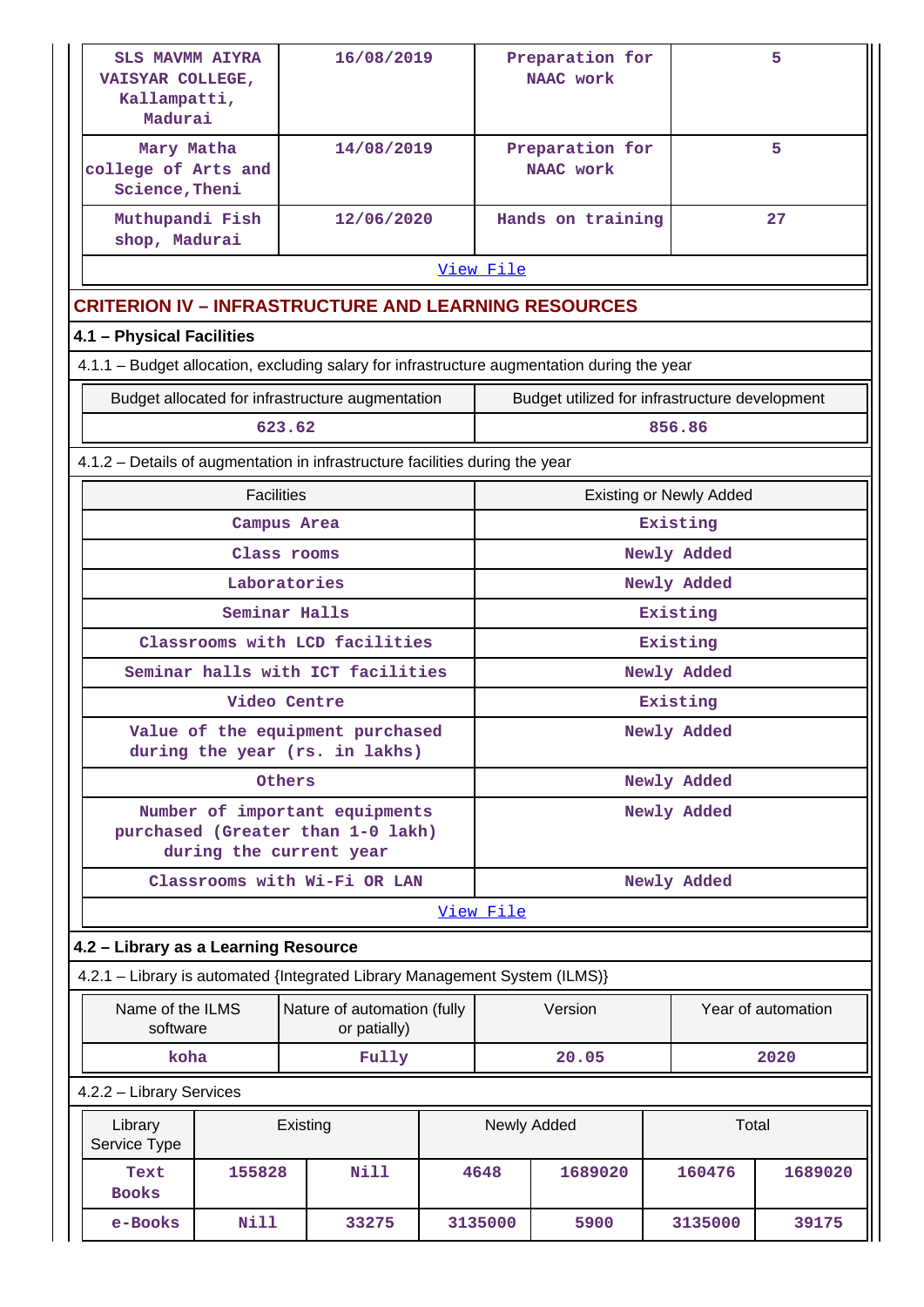| Journals                                                                                                                                                                                                                                                |                                          | 406             | 388837                                                                              |                                         | 112                 | 713298                                              |                    | 518                                               |  | 1102135       |
|---------------------------------------------------------------------------------------------------------------------------------------------------------------------------------------------------------------------------------------------------------|------------------------------------------|-----------------|-------------------------------------------------------------------------------------|-----------------------------------------|---------------------|-----------------------------------------------------|--------------------|---------------------------------------------------|--|---------------|
| $e-$<br>Journals                                                                                                                                                                                                                                        |                                          | Nill            | Nill                                                                                |                                         | 6000                | Nill                                                |                    | 6000                                              |  | Nill          |
| $CD \&$<br>Video                                                                                                                                                                                                                                        |                                          | 301             | <b>Nill</b>                                                                         |                                         | 13                  | Nill                                                |                    | 314                                               |  | Nill          |
|                                                                                                                                                                                                                                                         |                                          |                 |                                                                                     |                                         | View File           |                                                     |                    |                                                   |  |               |
| 4.2.3 - E-content developed by teachers such as: e-PG- Pathshala, CEC (under e-PG- Pathshala CEC (Under<br>Graduate) SWAYAM other MOOCs platform NPTEL/NMEICT/any other Government initiatives & institutional<br>(Learning Management System (LMS) etc |                                          |                 |                                                                                     |                                         |                     |                                                     |                    |                                                   |  |               |
| Name of the Teacher                                                                                                                                                                                                                                     |                                          |                 | Name of the Module                                                                  |                                         |                     | Platform on which module<br>is developed            |                    | Date of launching e-<br>content                   |  |               |
| Christober                                                                                                                                                                                                                                              | Dr.M.Davamani                            |                 | Topology                                                                            |                                         |                     | INSTITUTIONAL LMS                                   |                    | 15/07/2019                                        |  |               |
|                                                                                                                                                                                                                                                         | Dr. A. Amutha                            |                 | Glimpses of<br>Research                                                             |                                         |                     | INSTITUTIONAL LMS                                   |                    | 20/08/2019                                        |  |               |
| Mr.A.David<br>Christopher                                                                                                                                                                                                                               |                                          |                 | Number Theory                                                                       |                                         |                     | INSTITUTIONAL LMS                                   |                    | 10/09/2019                                        |  |               |
|                                                                                                                                                                                                                                                         | Dr.R.Jeyapandi                           |                 | <b>BioMolecules</b>                                                                 |                                         |                     | INSTITUTIONAL LMS                                   |                    | 27/07/2019                                        |  |               |
|                                                                                                                                                                                                                                                         | Mrs. P. Kala                             |                 | Circularatory<br>System                                                             |                                         |                     | INSTITUTIONAL LMS                                   |                    | 19/08/2019                                        |  |               |
| Mr.D.GideonPrem<br>Singh                                                                                                                                                                                                                                |                                          |                 | coreldraw                                                                           | <b>Business card</b><br>designing using |                     | INSTITUTIONAL LMS                                   |                    | 07/07/2019                                        |  |               |
| Dr.J.S.Gigi<br>Christobel                                                                                                                                                                                                                               |                                          |                 | Tamil Ilakiya<br>Varalaru                                                           |                                         |                     | INSTITUTIONAL LMS                                   |                    | 30/07/2019                                        |  |               |
|                                                                                                                                                                                                                                                         | Dr.S.Jeyarani                            |                 | IS-LM Model                                                                         |                                         | INSTITUTIONAL LMS   |                                                     | 18/09/2019         |                                                   |  |               |
|                                                                                                                                                                                                                                                         | Mrs.M.Girija                             |                 | C Programming                                                                       |                                         |                     | INSTITUTIONAL LMS                                   |                    | 20/08/2019                                        |  |               |
| Hameed                                                                                                                                                                                                                                                  | Dr.M.A. Shahul                           |                 | Introduction to<br>Indian Philosophy                                                |                                         |                     | INSTITUTIONAL LMS                                   |                    | 29/07/2019                                        |  |               |
|                                                                                                                                                                                                                                                         |                                          |                 |                                                                                     |                                         | View File           |                                                     |                    |                                                   |  |               |
|                                                                                                                                                                                                                                                         | 4.3 - IT Infrastructure                  |                 |                                                                                     |                                         |                     |                                                     |                    |                                                   |  |               |
|                                                                                                                                                                                                                                                         | 4.3.1 - Technology Upgradation (overall) |                 |                                                                                     |                                         |                     |                                                     |                    |                                                   |  |               |
| <b>Type</b>                                                                                                                                                                                                                                             | <b>Total Co</b><br>mputers               | Computer<br>Lab | Internet                                                                            | <b>Browsing</b><br>centers              | Computer<br>Centers | Office                                              | Departme<br>nts    | Available<br><b>Bandwidt</b><br>h (MBPS/<br>GBPS) |  | <b>Others</b> |
| Existin<br>g                                                                                                                                                                                                                                            | 601                                      | 278             | 200                                                                                 | 36                                      | 131                 | 59                                                  | 97                 | 200                                               |  | 111           |
| Added                                                                                                                                                                                                                                                   | 203                                      | 148             | 60                                                                                  | 26                                      | 25                  | 1                                                   | 3                  | 60                                                |  | 47            |
| Total                                                                                                                                                                                                                                                   | 804                                      | 426             | 260                                                                                 | 62                                      | 156                 | 60                                                  | 100                | 260                                               |  | 158           |
|                                                                                                                                                                                                                                                         |                                          |                 | 4.3.2 - Bandwidth available of internet connection in the Institution (Leased line) |                                         |                     |                                                     |                    |                                                   |  |               |
|                                                                                                                                                                                                                                                         |                                          |                 |                                                                                     |                                         | 260 MBPS/ GBPS      |                                                     |                    |                                                   |  |               |
|                                                                                                                                                                                                                                                         | 4.3.3 - Facility for e-content           |                 |                                                                                     |                                         |                     |                                                     |                    |                                                   |  |               |
|                                                                                                                                                                                                                                                         |                                          |                 | Name of the e-content development facility                                          |                                         |                     | Provide the link of the videos and media centre and | recording facility |                                                   |  |               |
|                                                                                                                                                                                                                                                         |                                          |                 |                                                                                     |                                         |                     |                                                     |                    |                                                   |  |               |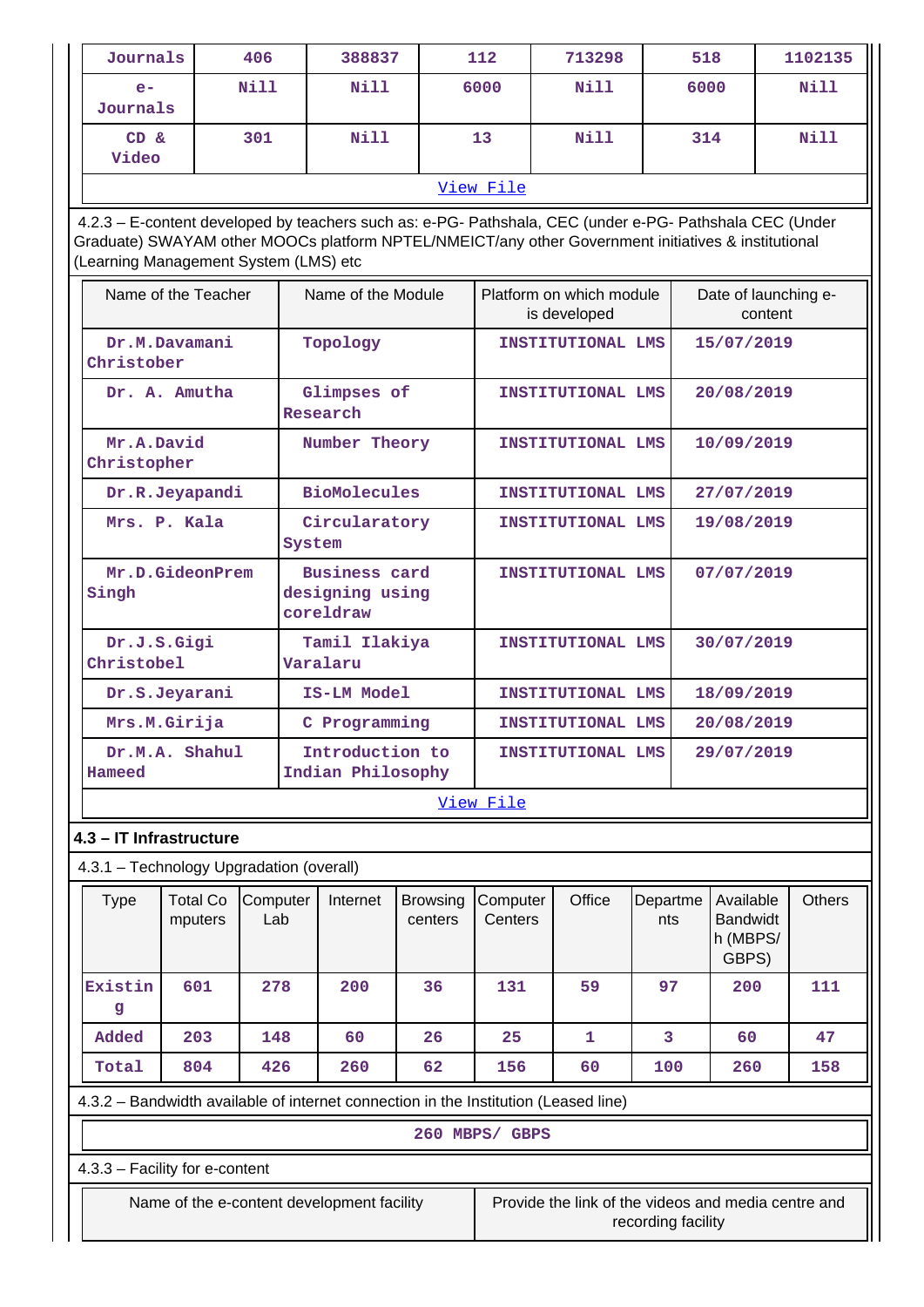#### **4.4 – Maintenance of Campus Infrastructure**

 4.4.1 – Expenditure incurred on maintenance of physical facilities and academic support facilities, excluding salary component, during the year

| Assigned Budget on<br>academic facilities | Expenditure incurred on<br>maintenance of academic<br><b>facilities</b> | Assigned budget on<br>physical facilities | Expenditure incurredon<br>maintenance of physical<br>facilites |  |
|-------------------------------------------|-------------------------------------------------------------------------|-------------------------------------------|----------------------------------------------------------------|--|
| 205                                       | 206.85                                                                  | 220                                       | 259.28                                                         |  |

 4.4.2 – Procedures and policies for maintaining and utilizing physical, academic and support facilities - laboratory, library, sports complex, computers, classrooms etc. (maximum 500 words) (information to be available in institutional Website)

 **The College has an estate office and designated officer is the Bursar who is the faculty of the College. The office is equipped with work force and automated using Tally9. The Mission of Bursar's office is to enable cashiering and assist students to meet financial obligation with integrity and accountability. The Bursar's office vision is to ? Create transparency and accountability. ? Create cost effective and innovative solutions to changes in regular requirements. ? Continue development, maintenance and enhancement of infrastructure facility. ? E-governance has transformed to promote inclusive growth that covers electronic services like online payment of fees and online transactions of attendance and mark. ? The college ensures the optimal allocation and utilizes the funds for maintenance of infrastructure and purchase of equipments. Stock register is maintained for recording equipments. At the end of the financial year an internal financial audit is carried out. Laboratories: ? Equipped with fire management systems, first aid kits, fume cupboards and exhausts. ? Adequate lab assistants are placed to maintain lab equipments. ? Issue, stock and breakage registers are maintained. ? AC,Computer and network facilities are maintained by AMC(or)serviced by agencies with system manager. Parking: ? Adequate parking facilities with paver block structures with water percolation are structured at various locations. Security: ? Security operation is outsourced a team of 23persons are involved. ? CCTV is initialized in all primary locations in the campus. Water: ? There are 5RO Plants and water tanks available for clean drinking water facilities and are regularly serviced. ? Rain Water harvesting is implemented throughout and the campus has 44 rain water harvesting wells. ? A solid waste management unit (Vermi Compost) is developed from which a good quality manure is produced. Sport Complex: ? Sports equipments are periodically maintained ? Cleaning,cutting and maintenance of various grounds are done regularly ? Indoor stadium is maintained properly ? Separate Gymnasium for boys and girls that helped them to acquire stress free and healthy life ? Play grounds and play courts are fully utilized throughout the year. Zonal and state level competitions are regularly conducted. Besides NCC Army and Navel cadets use ground facilities for their training. Power generation: ? All buildings are connected with 380KW capacity generators that ensure uninterrupted power supply throughout. ? Five generators of 15KW/250KW are used separately for seminar halls and administrative blocks. ? 3Solar plants of 200KW capacities also are used for generating electricity. Library: ? Digitize rare books can be utilized through website. ? Free browsing center with 26computers for student's utilization is provided. ? UGC recommended Plagiarism software URKUND installed. ? Institutional membership registered with National Digital Library of India. ? American College Faculty's profile created through http://americancollege.irins.org/ Others: ? The college is a venue for competitive examinations conducted by central and state Government. ? Agreement has been made with the canteen, satellite canteen, security guards, and sanitary workers with yearly renewal basis. ? An Audio–visual centre is**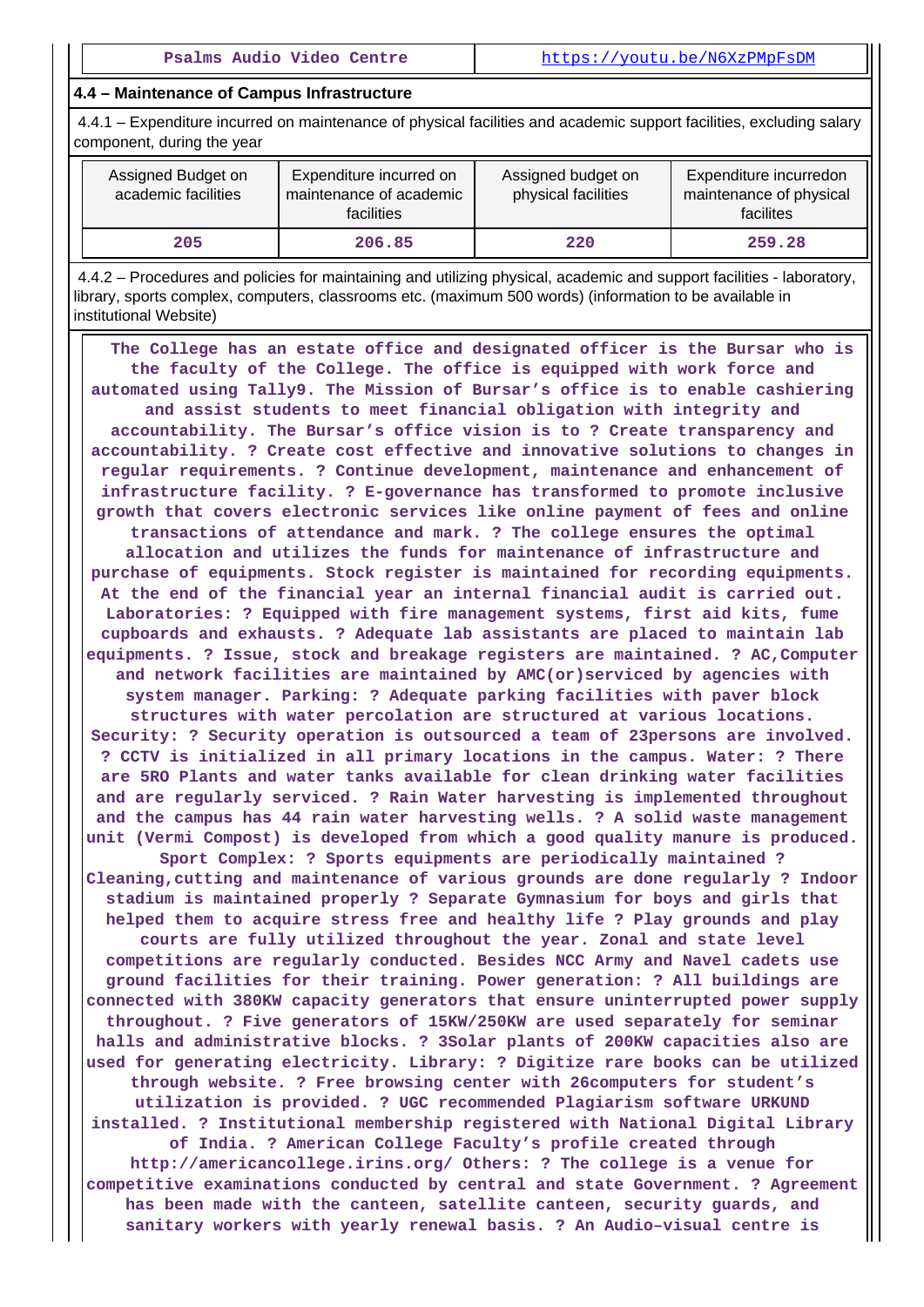**installed to train the students in editing and shooting.**

<https://americancollege.edu.in/wp-content/uploads/2021/03/4.4.2-2020-1.pdf>

### **CRITERION V – STUDENT SUPPORT AND PROGRESSION**

# **5.1 – Student Support**

### 5.1.1 – Scholarships and Financial Support

|                                         | Name/Title of the scheme                                                                                                                                                                                            | Number of students | <b>Amount in Rupees</b> |  |  |
|-----------------------------------------|---------------------------------------------------------------------------------------------------------------------------------------------------------------------------------------------------------------------|--------------------|-------------------------|--|--|
| Financial Support<br>from institution   | Sports Students<br>Scholarship, Earn<br>While Learn, Lunch<br>Assistance<br>Programme,<br>Endowment Cash<br>Scholarship,<br>Principals<br>Discretion Fund for<br>students and<br>children of Non-<br>Teaching Staff | 269                | 4287679                 |  |  |
| Financial Support<br>from Other Sources |                                                                                                                                                                                                                     |                    |                         |  |  |
| a) National                             | SC/SCC ST, BC/MBC<br>(FRESH RENEWAL)<br><b>SCHOLARSHIP,</b><br>Special Scholarship<br>Hostel Students,<br>Minority<br>Scholarship                                                                                   |                    | 2666546                 |  |  |
| b) International                        | <b>Nill</b>                                                                                                                                                                                                         |                    | <b>Nill</b>             |  |  |
|                                         | View File                                                                                                                                                                                                           |                    |                         |  |  |

 5.1.2 – Number of capability enhancement and development schemes such as Soft skill development, Remedial coaching, Language lab, Bridge courses, Yoga, Meditation, Personal Counselling and Mentoring etc.,

| Name of the capability<br>enhancement scheme                                        | Date of implemetation | Number of students<br>enrolled | Agencies involved                                                                                                                       |
|-------------------------------------------------------------------------------------|-----------------------|--------------------------------|-----------------------------------------------------------------------------------------------------------------------------------------|
| $ZOO -$ Hands on<br>Training on Gene<br>Amplification by<br><b>PCR</b>              | 12/03/2020            | 18                             | Mrs. M. Saranya,<br>Training Executive,<br>Eppendrof India<br>Private Limited,<br>Chennai                                               |
| COS - Exploring<br><b>TOT</b>                                                       | 26/02/2020            | 120                            | Dr. S.<br>Sivaranjani, Head<br>Associate<br>Professor, Sethu<br>Institute of<br>Technology                                              |
| $ZOO -$<br>Communicable<br>diseases in India<br>with special<br>emphasis on Dengue. | 30/09/2019            | 126                            | Dr. John Victor,<br>M.Sc., Ph.<br>D. District Malaria<br>Officer, Department<br>of Public Health<br>and Preventive<br>Medicine, Madurai |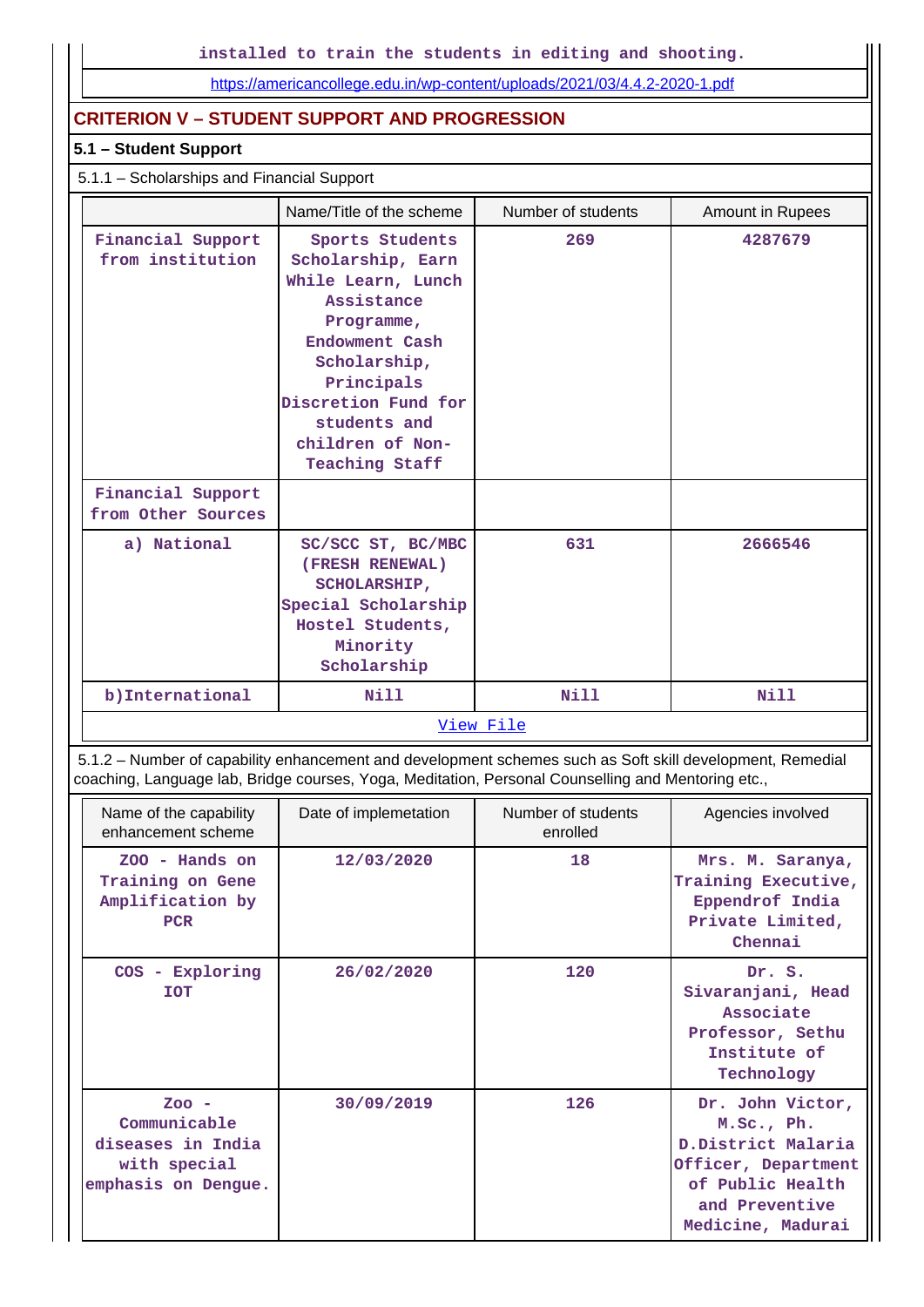| $MBA -$<br>Communication<br>Skills                            |                                               |                   | 24/10/2019                                                           | 150                                                                                                       |                                                 |           | Dr. Lawrance,<br>Associate Professor<br>in English, The<br>American College,<br>Madurai                             |
|---------------------------------------------------------------|-----------------------------------------------|-------------------|----------------------------------------------------------------------|-----------------------------------------------------------------------------------------------------------|-------------------------------------------------|-----------|---------------------------------------------------------------------------------------------------------------------|
| BBA - 'Improve<br>your abilities"                             |                                               |                   | 20/02/2020                                                           | 83                                                                                                        |                                                 |           | I Dreamz, 2nd<br>Floor, House No.<br>949, 45th Cross,<br>Kumaraswamy Layout,<br>Bangalore - 560078                  |
| Commerce -<br>Personality<br>development and<br>body language |                                               |                   | 20/09/2019                                                           | 180                                                                                                       |                                                 |           | Dr. Lawrance,<br>Associate Professor<br>in English, The<br>American College,<br>Madurai                             |
| Tamil - Computer<br>Training Programme                        |                                               |                   | 04/01/2020                                                           | 30                                                                                                        |                                                 |           | Mr. Karthick, The<br>American College,<br>Madurai                                                                   |
| Commerce - Guest<br>lecture on Digital<br>Marketing           |                                               |                   | 13/09/2019                                                           | 124                                                                                                       |                                                 |           | Mr. Prakash,<br>Trainer in<br>Software, Prakash<br>graphic design,<br>ellisnagar,<br>Madurai. Mobile:<br>7867032568 |
| MCA - Search<br>Engine Open Source                            |                                               |                   | 27/07/2019                                                           | 85                                                                                                        |                                                 |           | Mr.Jeeva<br>Velumani, Senior<br>Systems Manager,<br>Leidos Corporation,<br>Texas                                    |
|                                                               |                                               |                   |                                                                      | View File                                                                                                 |                                                 |           |                                                                                                                     |
| institution during the year                                   |                                               |                   |                                                                      | 5.1.3 - Students benefited by guidance for competitive examinations and career counselling offered by the |                                                 |           |                                                                                                                     |
| Year                                                          | Name of the<br>scheme                         |                   | Number of<br>benefited<br>students for<br>competitive<br>examination | Number of<br>benefited<br>students by<br>career<br>counseling<br>activities                               | students who<br>have passedin<br>the comp. exam | Number of | Number of<br>studentsp placed                                                                                       |
| 2020                                                          | service<br>exams<br>guidance and<br>awareness | <b>BBA- Civil</b> | 142                                                                  | <b>Nill</b>                                                                                               |                                                 | Nill      | <b>Nill</b>                                                                                                         |
| 2020                                                          | Coaching for<br>Professional<br>Courses       | Commerce -        | 27                                                                   | <b>Nill</b>                                                                                               |                                                 | 17        | <b>Nill</b>                                                                                                         |

**Nill 358 Nill Nill** Nill

 **2020 BBA-**

**"Design your destiny" career counselling**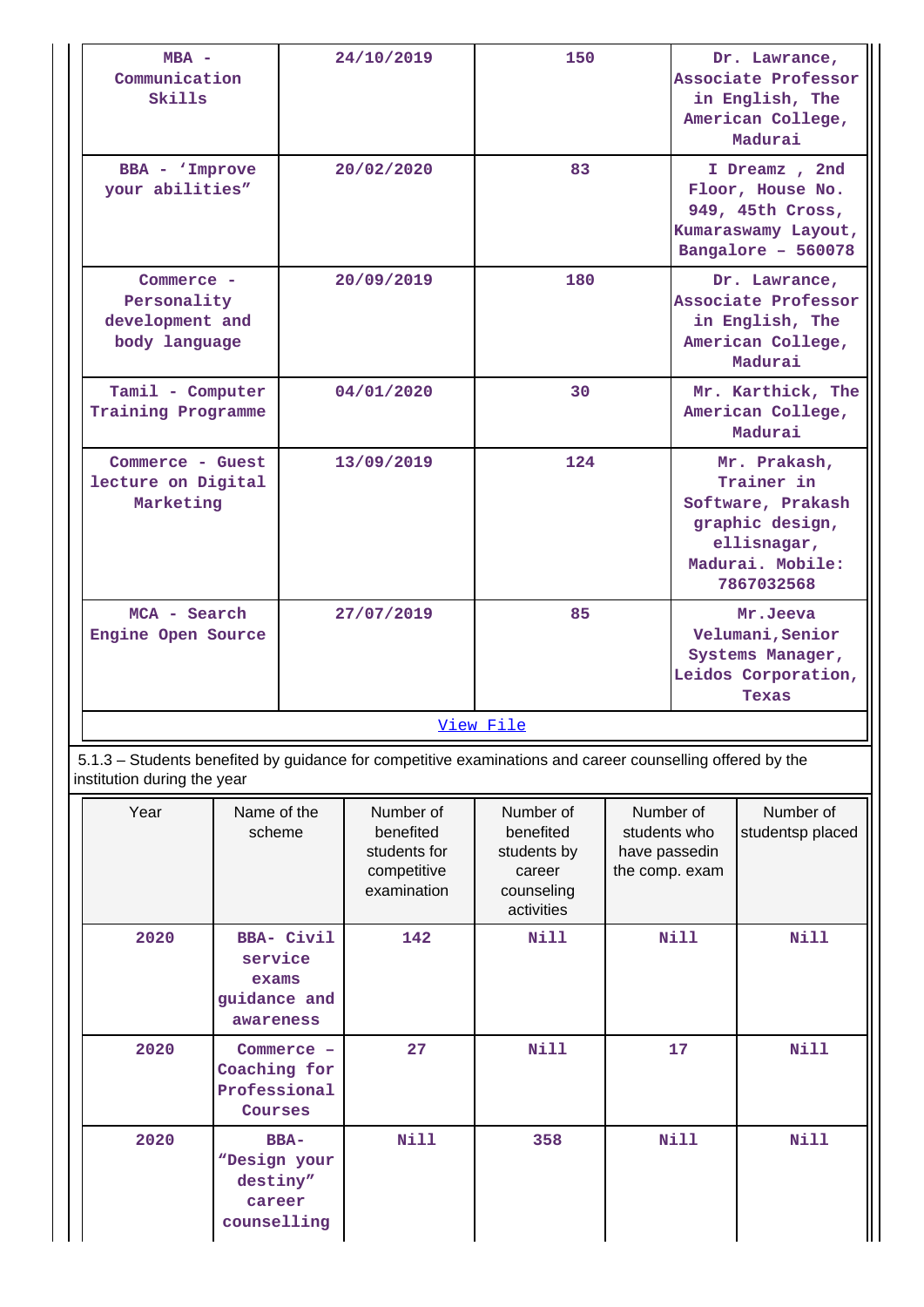|      | by Mr.Ram<br>Chankya                                                                                                                                                                                                                       |             |     |             |             |
|------|--------------------------------------------------------------------------------------------------------------------------------------------------------------------------------------------------------------------------------------------|-------------|-----|-------------|-------------|
| 2020 | BBA- "Job<br>opportunitie<br>s in the<br>government<br>sector"<br>career<br>counselling<br>by Balsu's<br>academy                                                                                                                           | Nill        | 169 | <b>Nill</b> | <b>Nill</b> |
| 2020 | BBA- "Job<br>opportunitie<br>s in banking<br>sector"<br>career<br>counselling<br>by National<br>Institute of<br>banking                                                                                                                    | Nill        | 93  | <b>Nill</b> | <b>Nill</b> |
| 2020 | <b>BBA-</b><br>"Career oppo<br>rtunities In<br>India and<br>abroad"<br>career<br>counselling<br>by T.I.M.E<br>institute                                                                                                                    | <b>Nill</b> | 96  | <b>Nill</b> | <b>Nill</b> |
| 2019 | Commerce -<br>Workshop on<br>GST on<br>05.07.2019                                                                                                                                                                                          | <b>Nill</b> | 139 | <b>Nill</b> | <b>Nill</b> |
| 2020 | Commerce -<br>Entrepreneur<br>Dexterity<br>Evolvement<br>on<br>10.03.2020                                                                                                                                                                  | Nill        | 186 | <b>Nill</b> | <b>Nill</b> |
| 2020 | $200 - Entr$<br>epreneurship<br>Development<br>Programme in<br>Sericulture<br>Dr.S.<br>Rajaram<br>Scientist D,<br>Dr. A.<br>MahimaSanthi<br>Scientist D,<br>Central Silk<br>Board,<br>(Government<br>of India)<br>and Research<br>Training | <b>Nill</b> | 80  | <b>Nill</b> | <b>Nill</b> |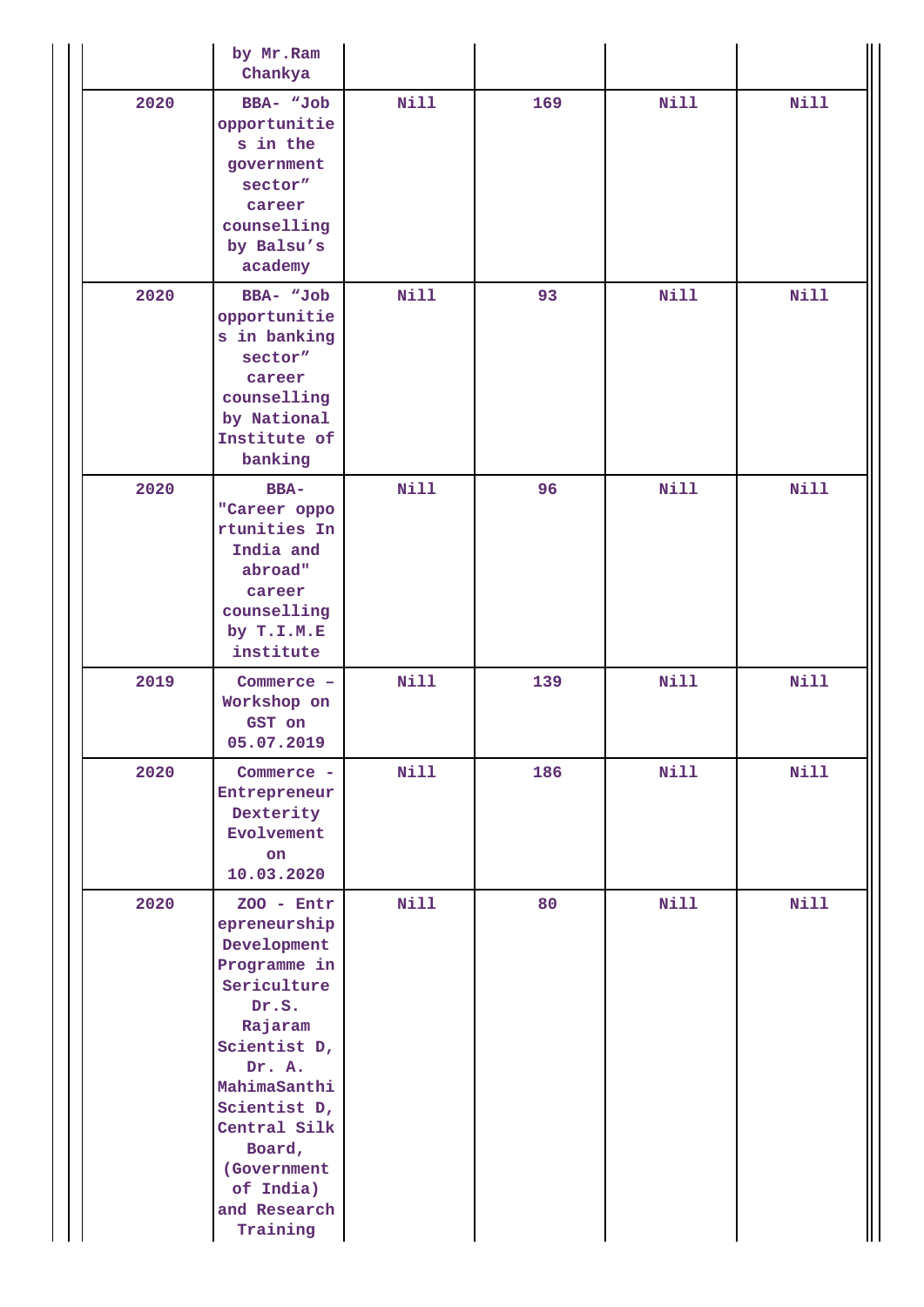|                                    | Institute<br>Mysuru's<br>research<br><b>Extension</b><br>centre,                                                                                               |                                |                                                                                                                                                                                                 |                                                |                                     |
|------------------------------------|----------------------------------------------------------------------------------------------------------------------------------------------------------------|--------------------------------|-------------------------------------------------------------------------------------------------------------------------------------------------------------------------------------------------|------------------------------------------------|-------------------------------------|
|                                    | Samyanallur,<br>Madur                                                                                                                                          |                                |                                                                                                                                                                                                 |                                                |                                     |
| 2020                               | $Tami1 -$<br>Development<br>through Arts                                                                                                                       | <b>Nill</b>                    | 40                                                                                                                                                                                              | <b>Nill</b>                                    | <b>Nill</b>                         |
|                                    |                                                                                                                                                                |                                | View File                                                                                                                                                                                       |                                                |                                     |
|                                    | 5.1.4 - Institutional mechanism for transparency, timely redressal of student grievances, Prevention of sexual<br>harassment and ragging cases during the year |                                |                                                                                                                                                                                                 |                                                |                                     |
| Total grievances received          |                                                                                                                                                                | Number of grievances redressed |                                                                                                                                                                                                 | Avg. number of days for grievance<br>redressal |                                     |
|                                    | 27                                                                                                                                                             |                                | 19                                                                                                                                                                                              |                                                | 10                                  |
| 5.2 - Student Progression          |                                                                                                                                                                |                                |                                                                                                                                                                                                 |                                                |                                     |
|                                    | 5.2.1 - Details of campus placement during the year                                                                                                            |                                |                                                                                                                                                                                                 |                                                |                                     |
|                                    | On campus                                                                                                                                                      |                                |                                                                                                                                                                                                 | Off campus                                     |                                     |
| Nameof<br>organizations<br>visited | Number of<br>students<br>participated                                                                                                                          | Number of<br>stduents placed   | Nameof<br>organizations<br>visited                                                                                                                                                              | Number of<br>students<br>participated          | Number of<br>stduents placed        |
| Nil                                | <b>Nill</b>                                                                                                                                                    | <b>Nill</b>                    | TCS, Chenn<br>ai, BioconBio<br>logics India<br>Ltd,<br>Bangalore,<br>FCM Travel<br>Solutions<br>Pvt Ltd, HCL<br>Technologies<br>Ltd, Sez<br>Unit-1,<br>Tower-1,<br>Elcot,<br>Madurai,<br>Amazon | 100                                            | 53                                  |
|                                    |                                                                                                                                                                |                                | View File                                                                                                                                                                                       |                                                |                                     |
|                                    | 5.2.2 - Student progression to higher education in percentage during the year                                                                                  |                                |                                                                                                                                                                                                 |                                                |                                     |
| Year                               | Number of<br>students<br>enrolling into<br>higher education                                                                                                    | Programme<br>graduated from    | Depratment<br>graduated from                                                                                                                                                                    | Name of<br>institution joined                  | Name of<br>programme<br>admitted to |
| 2020                               | 1                                                                                                                                                              | M.Sc                           | Chemistry                                                                                                                                                                                       | IIT,<br>Madras                                 | Ph.D                                |
| 2020                               | $\mathbf{1}$                                                                                                                                                   | <b>BBA</b>                     | <b>Business A</b><br>dministratio<br>n                                                                                                                                                          | Concordia<br>College, USA                      | <b>Business</b><br>Course           |
| 2020                               | $\mathbf{1}$                                                                                                                                                   | B.Com                          | Commerce                                                                                                                                                                                        | Christ<br>University,                          | <b>MBA</b>                          |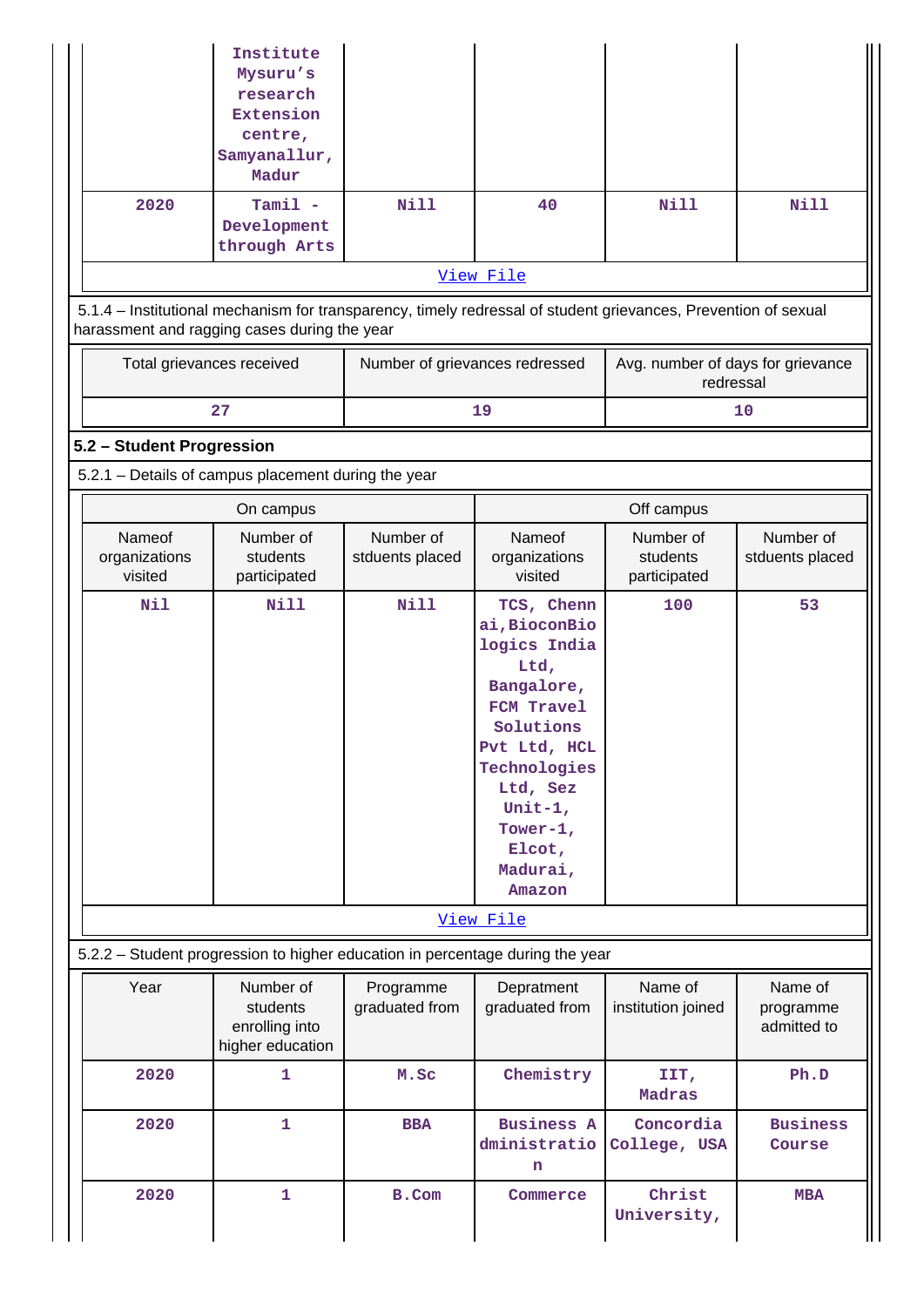|                                                                                                                                                                                        |                      |                    |                     | Bangalore                                                                                                |                              |  |
|----------------------------------------------------------------------------------------------------------------------------------------------------------------------------------------|----------------------|--------------------|---------------------|----------------------------------------------------------------------------------------------------------|------------------------------|--|
| 2020                                                                                                                                                                                   | 1                    | B.Com              | Commerce            | Sona<br>College of<br>Technology                                                                         | <b>MBA</b>                   |  |
| 2020                                                                                                                                                                                   | $\mathbf 1$          | B.Sc               | Computer<br>Science | Sri<br>Krishna<br>College,<br>Coimbatore                                                                 | <b>MBA</b>                   |  |
| 2020                                                                                                                                                                                   | $\mathbf{1}$         | B.Sc               | Chemistry           | Karunya<br>University                                                                                    | M.Sc<br>Chemistry            |  |
| 2020                                                                                                                                                                                   | $\mathbf{1}$         | B.Sc               | Chemistry           | Jain<br>University,<br>Bangalore                                                                         | M.Sc<br>Chemistry            |  |
| 2020                                                                                                                                                                                   | $\mathbf{1}$         | M.Sc               | Mathematics         | Arabindo<br>Meera<br>College                                                                             | $B$ , $Ed$                   |  |
| 2020                                                                                                                                                                                   | $\mathbf 1$          | B.Sc               | Computer<br>Science | Lady Doak<br>College,<br>Madurai                                                                         | M.Sc.<br>Computer<br>Science |  |
| 2020                                                                                                                                                                                   | $\mathbf{1}$         | <b>B.Com CA</b>    | Commerce            | Mepco<br>Schlenk<br>Engineering<br>College                                                               | <b>MBA</b>                   |  |
|                                                                                                                                                                                        |                      |                    | View File           |                                                                                                          |                              |  |
| 5.2.3 - Students qualifying in state/ national/ international level examinations during the year<br>(eg:NET/SET/SLET/GATE/GMAT/CAT/GRE/TOFEL/Civil Services/State Government Services) |                      |                    |                     |                                                                                                          |                              |  |
|                                                                                                                                                                                        | Items                |                    |                     | Number of students selected/ qualifying                                                                  |                              |  |
|                                                                                                                                                                                        | NET                  |                    |                     | 50                                                                                                       |                              |  |
|                                                                                                                                                                                        | <b>GATE</b>          |                    |                     |                                                                                                          |                              |  |
|                                                                                                                                                                                        | <b>CAT</b>           |                    |                     | 4                                                                                                        |                              |  |
|                                                                                                                                                                                        | Any Other            |                    |                     | 12                                                                                                       |                              |  |
|                                                                                                                                                                                        |                      |                    | View File           |                                                                                                          |                              |  |
|                                                                                                                                                                                        |                      |                    |                     | 5.2.4 - Sports and cultural activities / competitions organised at the institution level during the year |                              |  |
| Activity                                                                                                                                                                               |                      |                    | Level               | Number of Participants                                                                                   |                              |  |
|                                                                                                                                                                                        | Axiomatica           |                    | Inter Collegiate    |                                                                                                          | 282                          |  |
| Micro-Fiesta                                                                                                                                                                           |                      |                    | Inter Collegiate    |                                                                                                          | 207                          |  |
| ASIR HOCKEY TOURNAMENT                                                                                                                                                                 |                      | <b>State level</b> |                     | 126                                                                                                      |                              |  |
| MUTHIAH AMBALAM VOLLEY<br><b>BALL TOURNAMENT</b>                                                                                                                                       |                      | Inter Collegiate   |                     | 144                                                                                                      |                              |  |
|                                                                                                                                                                                        |                      |                    |                     |                                                                                                          |                              |  |
|                                                                                                                                                                                        | Commas               |                    | Inter Collegiate    |                                                                                                          | 377                          |  |
|                                                                                                                                                                                        | PANOROMIA 2020       |                    | Inter Collegiate    |                                                                                                          | 512                          |  |
|                                                                                                                                                                                        | REPHISO 2020         |                    | Inter Collegiate    |                                                                                                          | 150                          |  |
|                                                                                                                                                                                        | National Science Day |                    | National            |                                                                                                          | 70                           |  |
|                                                                                                                                                                                        | Oikos 2020           |                    | Inter Collegiate    |                                                                                                          | 120                          |  |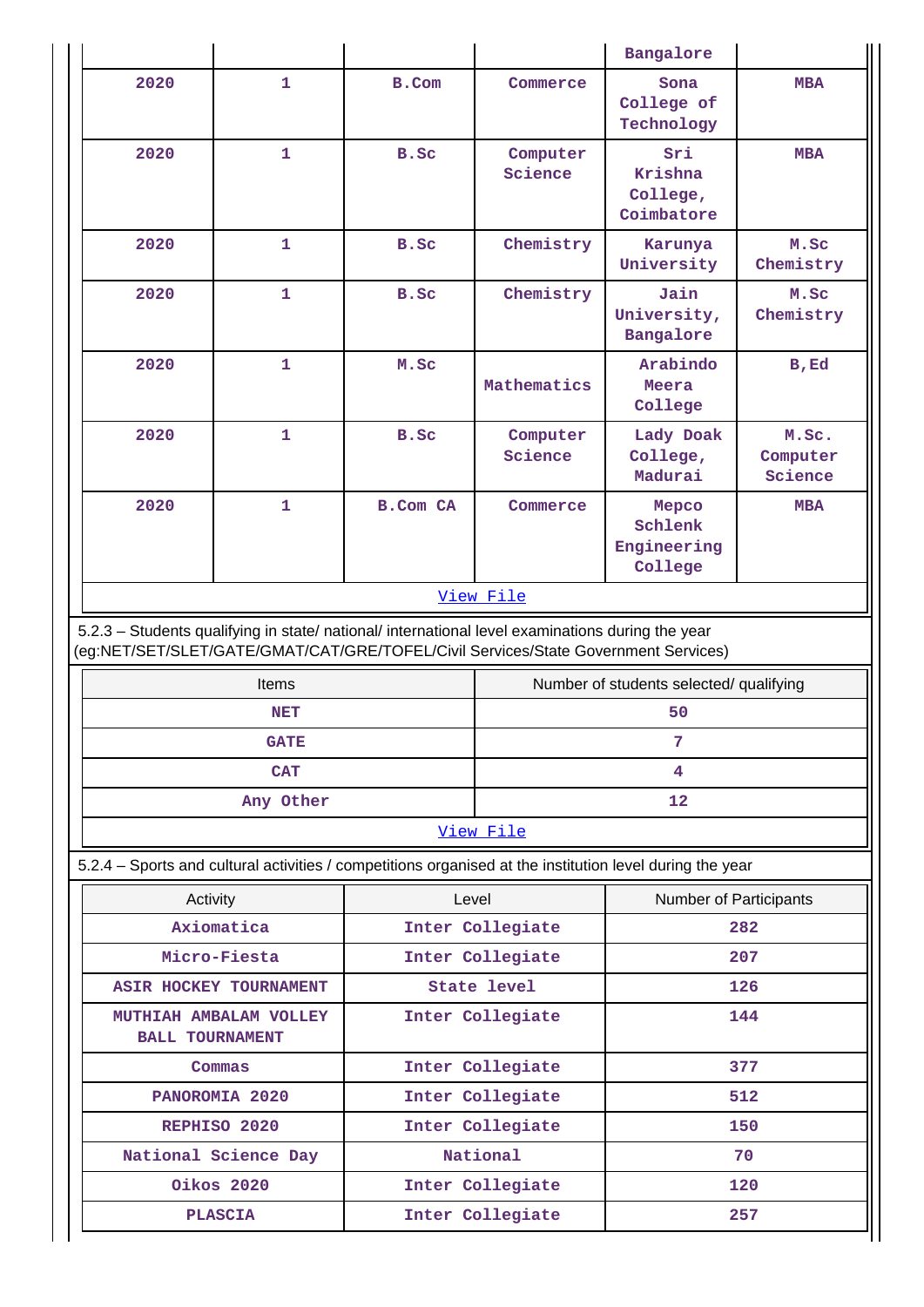[View File](https://assessmentonline.naac.gov.in/public/Postacc/Activities_Organised/6156_Activities_Organised_1614698382.xlsx)

### **5.3 – Student Participation and Activities**

 5.3.1 – Number of awards/medals for outstanding performance in sports/cultural activities at national/international level (award for a team event should be counted as one)

| Year      | Name of the<br>award/medal                                                                    | National/<br>Internaional | Number of<br>awards for<br>Sports | Number of<br>awards for<br>Cultural | Student ID<br>number | Name of the<br>student |
|-----------|-----------------------------------------------------------------------------------------------|---------------------------|-----------------------------------|-------------------------------------|----------------------|------------------------|
| 2019      | <b>FIRST</b><br>PRIZE<br><b>BOXING</b>                                                        | National                  | 1.                                | <b>Nill</b>                         | <b>18CME217</b>      | Ganesh<br>Aakash R     |
| 2019      | <b>SECOND</b><br><b>PRIZE</b><br><b>YOGASANA</b>                                              | Internat<br>ional         | 1                                 | Nill                                | <b>19TAM59</b>       | Salman<br>Khan J       |
| 2019      | <b>GOLD</b><br><b>MEDAL ALL</b><br><b>INDIA NAU</b><br><b>SAINIK</b><br>Camp<br><b>HEALTH</b> | National                  | $\mathbf{1}$                      | <b>Nill</b>                         | <b>18ECE29</b>       | Moulinat<br>han P      |
| 2019      | <b>REPUBLIC</b><br>DAY CAMP<br><b>DELHI</b>                                                   | National                  | 1                                 | <b>Nill</b>                         | <b>18PHY34</b>       | Samson M               |
| 2019      | <b>SECOND</b><br><b>PRIZE</b><br><b>TABLE</b><br><b>TENNIS</b>                                | National                  | 1                                 | <b>Nill</b>                         | <b>19PSE05</b>       | Arun<br>Prashanth      |
| 2019      | <b>GOLD</b><br><b>MEDAL ALL</b><br><b>INDIA NAU</b><br><b>SAINIK</b><br>Camp DRILL            | National                  | 1                                 | <b>Nill</b>                         | <b>18PHY37</b>       | Muthuchamy<br>Ć        |
| 2019      | <b>PARTICIP</b><br><b>ATION</b><br><b>UNDER 19</b><br><b>BOYS</b><br>SINGLE (BA<br>DMINTON)   | <b>Internat</b><br>ional  | 1                                 | <b>Nill</b>                         | 18BBA187             | Adarsh S<br>ubramanian |
| View File |                                                                                               |                           |                                   |                                     |                      |                        |

 5.3.2 – Activity of Student Council & representation of students on academic & administrative bodies/committees of the institution (maximum 500 words)

 **The American College believes in creating space for students' increased participation in the activities of the institution. Students play an active role in, Board of Studies, Department Associations, Hostel college level committees such as Students Service Committee, Student Christian Movement, NCC committee, NSS committee, SLP Committee, Library Committee, Athletic Committee, Anti-Ragging Committee, Green Club, Book Club, and Rotaract Club. Academic Activities Students play a dynamic role in designing the curriculum. Each class topper representing undergraduate, postgraduate and MPhil programme participate in the Board of Studies of each department and provides valuable inputs in shaping the curriculum. Academic Associations Students of the college automatically become members of their department associations. Student**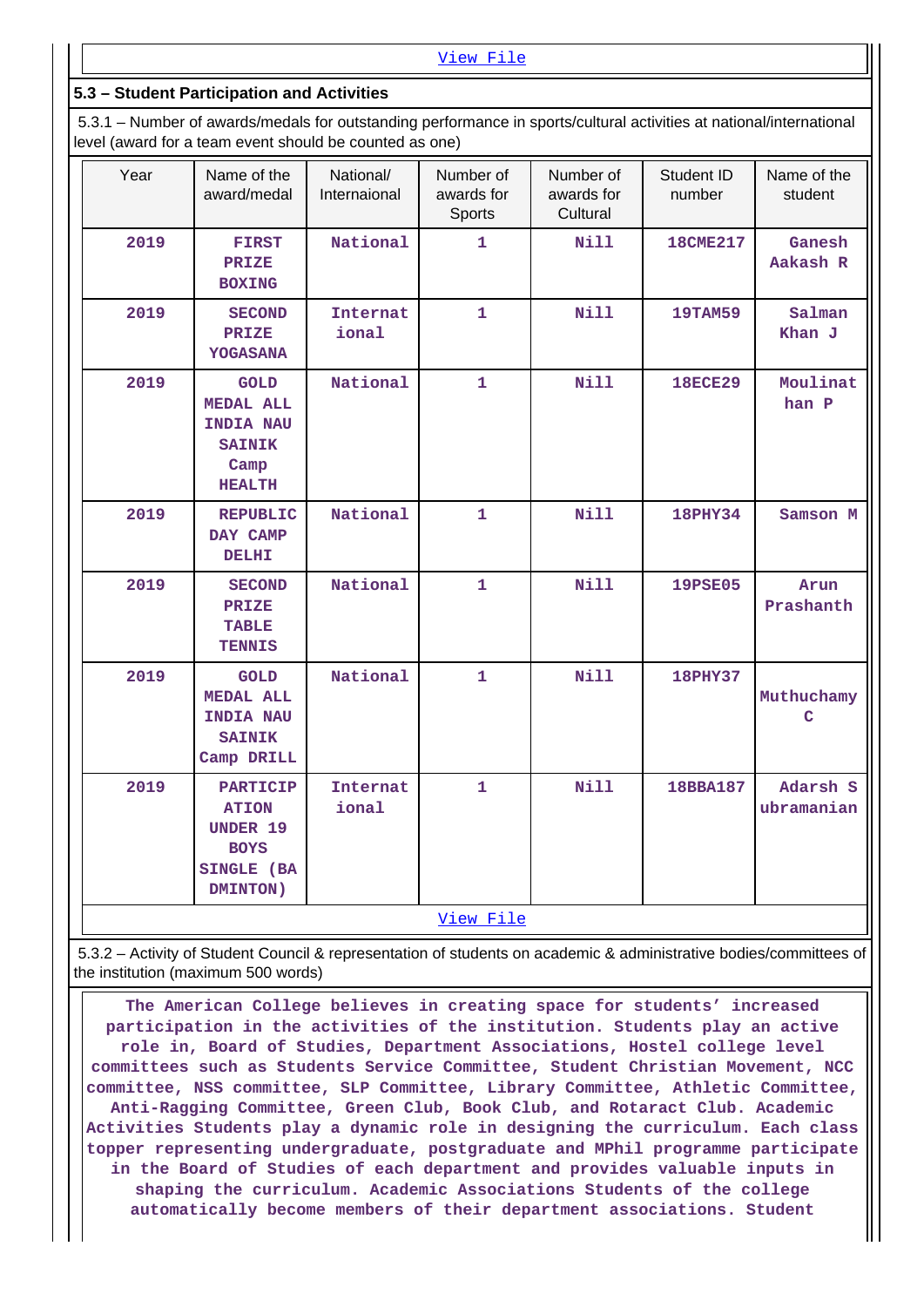**representatives of each class are elected in a democratic manner and they become the office bearers of their respective department associations. Students play a major role in planning and executing the academic and cultural activities of the association where the role of the faculty is that of a facilitator. In Hostel Committees, each student hostel has a committee consisting of a General Secretary, Mess Secretary, Prayer Secretary and Study in charge. The members of the committees are elected by the hostelites and thus ensuring smooth functioning of the hostel. College Level Committees a. NCC and**

**NSS Committees. Student representatives participate in coordinating activities of NCC, NSS and SLP as student leaders and help in organising various programmes. Student leaders in NCC and NSS are actively involved in providing guidance, coaching and training to junior cadets and in managing the units, organising awareness programmes, blood donation camps, traffic management in the city and activities in adopted villages. Students in SLP are actively involved in preserving environment and enhancing social awareness through various outreach activities. b. Student Services Committee The SSC of the college enriches the skills of students by involving them in various cultural activities. Students participate in various state and national level programmes representing the college. c. Student Christian Movement. The SCM of the college focuses on enhancing the spiritual life and skills of the students. Interested Students from Christian and other faiths participate actively in the SCM and plan and organise its activities. Students become active members of the College Choir. d. Other committees Students participate and serve in various committees of the institution including library committee, athletic committee and antiragging committee. Student representatives participating in the library committee provide suggestions regarding the functioning of the library on a daily basis based on the inputs from their counterparts. Student members of the athletic committee are involved in participating and organising sports and games. Student representatives in the anti-Ragging committee help in mitigating ragging inside campus through interaction and representation at the college level. e. Clubs. Students are active participants in the clubs including Green Club, Book Club and Rotaract Club. The student members of Green club are actively involved in cherishing and preserving the green environment. Students enhance their passion towards reading by becoming active members of the Book Club. Rotaract club helps students to enhance their leadership skills.**

#### **5.4 – Alumni Engagement**

5.4.1 – Whether the institution has registered Alumni Association?

#### **Yes**

 **The Alumni Association of the American College was registered under societies Registration Act of XXI of 1860 on 01.04.1974 with the Registration number 43. The American College Alumni Cell (ACAC) is facilitating old students of the college through maintaining a separate office. The ACAC helps to understand the profile of Alumni, to make effective Social/Academic network, to create Documentation/Database, to help our Alumni, Faculty and students, to empower our Alumni in terms of democratic participation in the college activities, knowledge sharing with the academic community, and to strengthen Alumni. The college boasts itself of its alumni spread across the globe and the active global networking of alumni effectively contributes to their alma mater. Activities of ACAC help students for availing employment opportunities alumni sponsored training programmes for students, Industrial visit and entrepreneurship training. Alumni are participating in decision making processes at the Academic Council, Boards of Studies to make relevant curriculum. Alumni's contribution to the students lunch assistance programme, organizing workshops and seminars is encouraging. Alumni are part of the college IQAC and they are helping the college to plan for innovative curriculum and new programmes. Technology, particularly social media is effectively**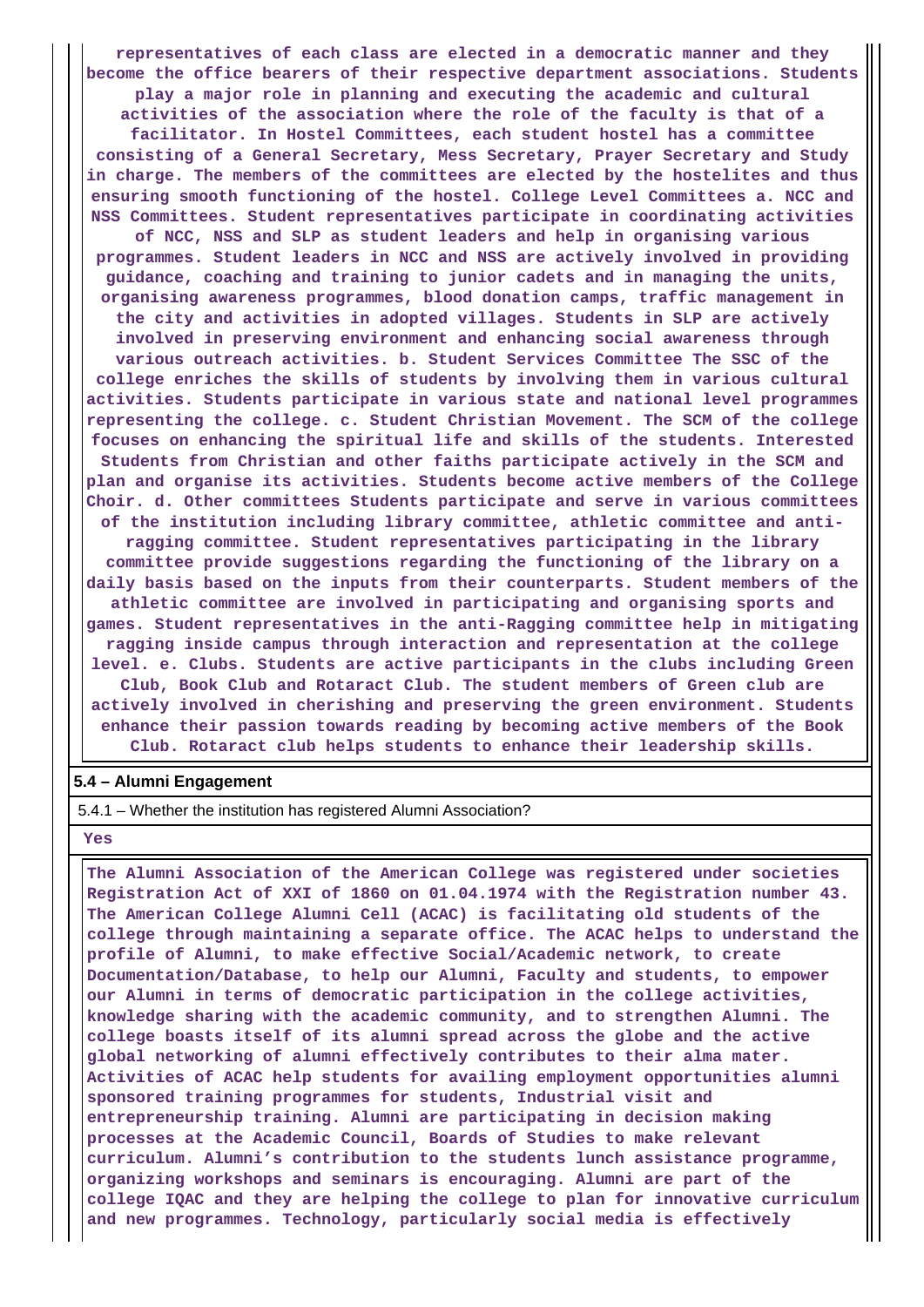**harvested for the purpose of easy and immediate contact between the College Community and the alumni who are present all over the world. The numbers of registered alumni during 2015-2020 are 6986. The ACAC has its presence in the social media through a Facebook Page in which 4760 friends network on a daily basis. It can be viewed at https://www.facebook.com/americancollege.alumnicell? The department-wise alumni and Series-wise alumni are quite strong in the College and they are regularly meeting at their respective departments and they contribute their mite with finance and technical inputs. The Alumni Meet is centrally organized twice a year: on the Republic Day after the flag hoisting and in the evening before the College Day Functions. The meeting of the Chennai chapter was held in 2016 in which one hundred members actively participated. The meeting of the New Jersey, USA chapter was held in 2017 which was attended by five members, and the meeting of the Alumni – Singapore Chapter was held in 2018 in which 20 members who are presently faculty members working various government education institutions of Singapore. Alumni own a separate building in the premises with a spacious air-conditioned seminar hall and a couple of rooms that house not only the Alumni office but also other service providers like Students Service Committee. In 2015, a distinguished Alumnus Mr. Manohar Devadoss, Writer and Artist, in 2016, Dr. Periasamy, Former Dean of School of Chemistry, University of Hyderabad, an alumnus of Chemistry Department, in 2017, distinguished alumni, Mr. Jaffar Sait, Additional DGP, Chennai and Padma Shri Vivek, in 2018, Mr. Hani Babu an old student of Botany, Proprietor of Hannah Medical Services, Dubai and Mr. Anis, Film Director, and in 2019, Mr. Varalotti Rengasamy, an old student of Commerce and a famous writer graced the occasion with a toast to the college in the College day**

5.4.2 – No. of registered Alumni:

**2062**

5.4.3 – Alumni contribution during the year (in Rupees) :

**469966**

5.4.4 – Meetings/activities organized by Alumni Association :

 **Name of the alumni Date of the programme No of alumni attended 1970-1973 Batch Bcom 24.02.2019 25 Annual Alumni Meet 30.03.2019 250 94 CHE 11.05.2019 17 91ENG 18.05.2019 25 2000 Maths 08.06.2019 13 69-72 BSc Chemistry 06.07.2019 40 94-97 Zoology 19.07.2019 20 06 BSc Computer science 24.08.2019 30 78 Commerce 29.11.2019 30 BA Economics English 1976-79 30.11.2019 19 20132014PGC Chemistry 12.03.2020 100**

### **CRITERION VI – GOVERNANCE, LEADERSHIP AND MANAGEMENT**

#### **6.1 – Institutional Vision and Leadership**

 6.1.1 – Mention two practices of decentralization and participative management during the last year (maximum 500 words)

 **Our Institution encourages decentralization of power and policy implementation on various fronts including • Governance • Finance and property management • Academic affairs • Student welfare • Faculty welfare and other matters In order to effectively handle various issues, committees are formed that will take care of institutional responsibilities. These committees will consist of members from various walk of lives and staff members, students of our own institution. The decisions and suggestions emanated by these committees are taken for consideration and proper implementation. Some of the committees that help Principal Secretary on the issues of Governance and participative management are: i) Governing council: The college is governed by this council which is headed by the Bishop of Madurai – Ramnad diocese as the chairman and the members of the council includes the ex-officio of our college, nominee from**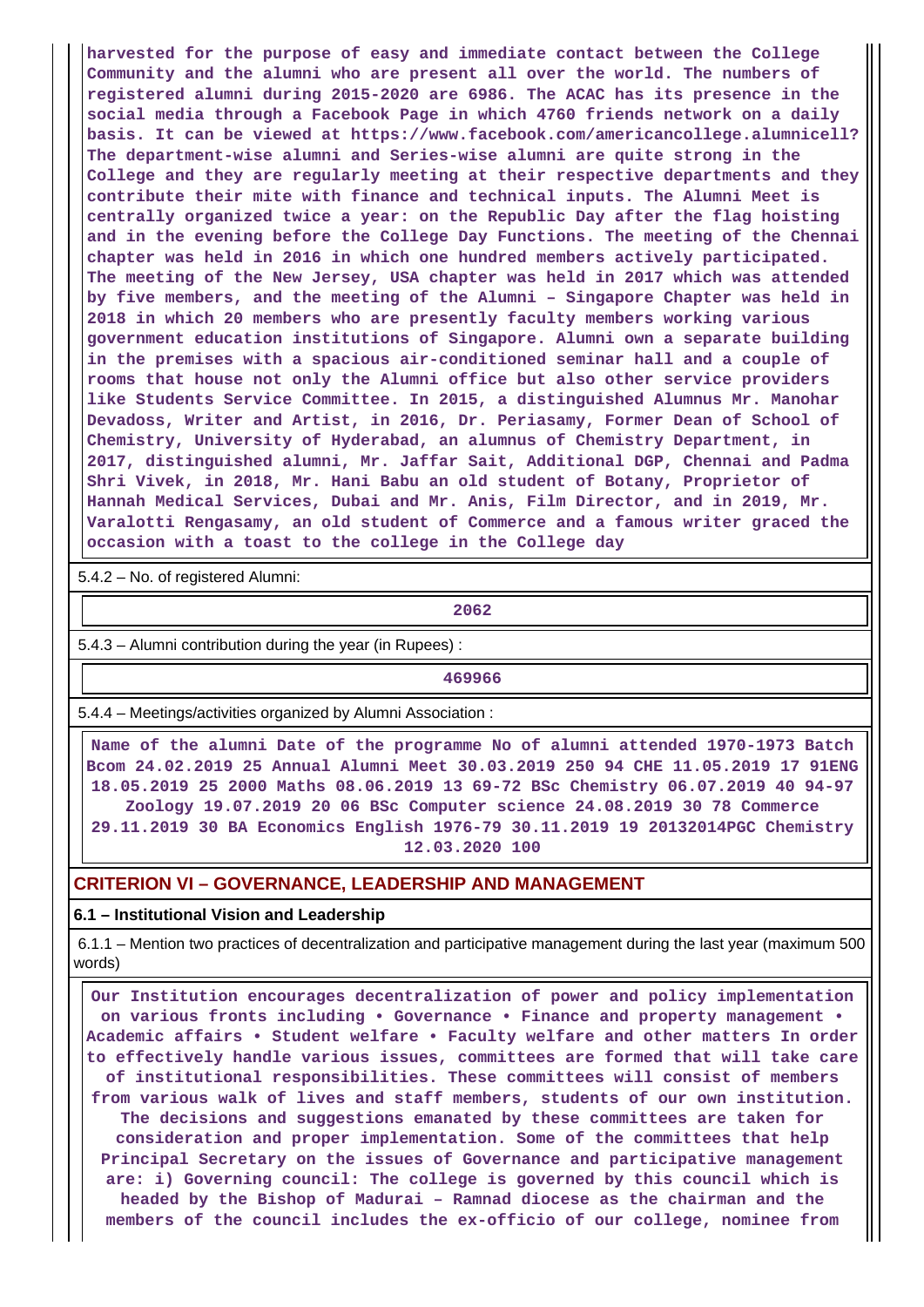**university, various institutions and organizations along with two elected members from the faculty fraternity. This council is the powerful council that helps the management to take various critical decisions for the welfare of the institution, faculty and student community. ii) Statutory bodies: The college has the following committees, Senatus, Finance and property committee, Investment committee, Academic council, Board of studies Religious life and work committee, Research and development board and Hostel Board to ensure effective management of academic, financial and general administrative affairs of the institution. As per the UGC guidelines for autonomous colleges the Governing body of the college is constituted in this academic year. The academic council structure is reframed to promote the interdisciplinary and skill oriented approach in curriculum. iii) Decentralization of responsibilities distributed to various deans Decentralizing various responsibilities to deans and affiliated committees has been in practice since the inception of autonomy of the institution. Deans and additional deans are selected from senior faculty members from both aided and self-financed scheme and are given responsibilities. Some of the responsibilities of the deans are as follows: • Initiating academic policies • Internal monitoring of academic programs • General academic administration • General development and promotion of curriculum • Promotion of research activity • Articulation and advocating of policies in curriculum development research • Bringing collaborations from institution abroad • Academic counseling of students • Coordination of CBCS • Academic and curricular interfacing of the departments • Protecting in general the welfare of women students on campus • Addressing gender issues in curriculum development and research • Validating the academic performance of**

**students • Specifically addressing their grievances**

6.1.2 – Does the institution have a Management Information System (MIS)?

*Yes* 

#### **6.2 – Strategy Development and Deployment**

6.2.1 – Quality improvement strategies adopted by the institution for each of the following (with in 100 words each):

| <b>Strategy Type</b>                 | Details                                                                                                                                                                                                                                                                                                                                                                                                                                                                            |
|--------------------------------------|------------------------------------------------------------------------------------------------------------------------------------------------------------------------------------------------------------------------------------------------------------------------------------------------------------------------------------------------------------------------------------------------------------------------------------------------------------------------------------|
| Admission of Students                | Admissions of students have been done<br>as per Government norms and reservation<br>policies. Wide advertisements were<br>given at the college website and<br>national dailies in both Tamil and<br>English. Registration, application<br>upload, and fees payment were carried<br>out through online. Admission process<br>is completely computerized. Selected<br>candidate are intimated through SMS and<br>uploaded in the college website.                                    |
| Industry Interaction / Collaboration | Students are exposed to the practical<br>working environment by visiting the<br>organisations such as CECRI, ISRO,<br>IISC, IISER and industries in and<br>around Tamil Nadu. Experts from these<br>organisations have been invited as<br>resource persons for various programs<br>organized by the college. Students are<br>encouraged to participate in<br>Internship/ training programme in<br>collaborations with various industries<br>such as Hatsun Agro Product Ltd, Febin |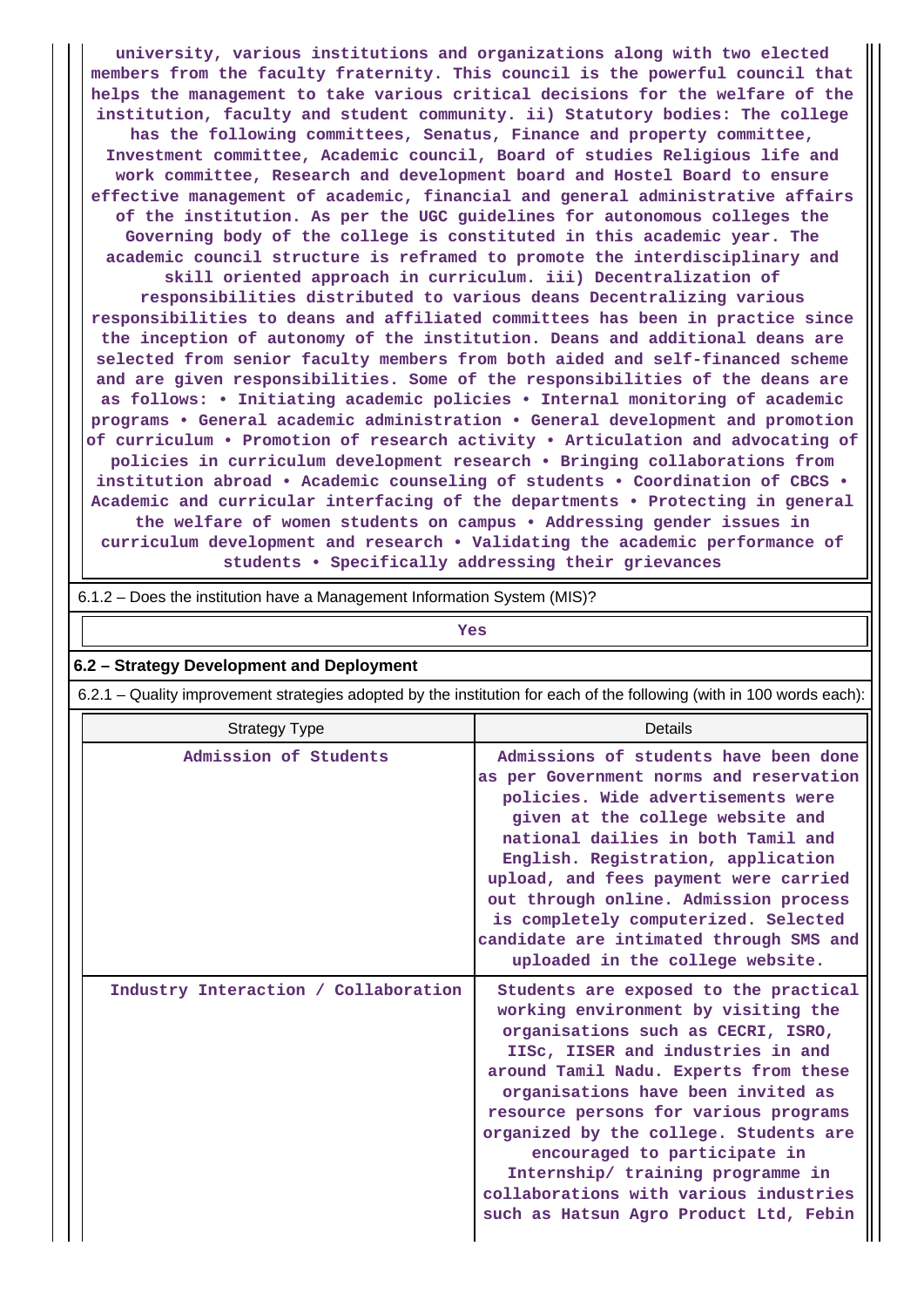|                                                               | marine foods, Lakshmi feed mills<br>Villapuram, TamilNadu Foodgrains<br>Marketing Yard Madurai etc. Industrial<br>Experts serve as members in IQAC and<br>academic bodies for curriculum<br>designing.                                                                                                                                                                                                                                                                                                                                                                                                                                                                                                                                                                                  |
|---------------------------------------------------------------|-----------------------------------------------------------------------------------------------------------------------------------------------------------------------------------------------------------------------------------------------------------------------------------------------------------------------------------------------------------------------------------------------------------------------------------------------------------------------------------------------------------------------------------------------------------------------------------------------------------------------------------------------------------------------------------------------------------------------------------------------------------------------------------------|
| Human Resource Management                                     | The college has an effective managing<br>system with exclusive heads/<br>coordinators for UG, PG, M. Phil. /<br>Research programmes and co-curricular<br>programmes. Faculties are serving as<br>residential wardens and<br>superintendents. Apart from the<br>officers of the college, separate Deans<br>and additional Deans for Policies<br>Administration, Academic advising,<br>Curriculum Development Research,<br>International Exchange Study Abroad,<br>Women students and self financed<br>programmes. Two elected members from<br>the faculty are part of the Governing<br>council of the college. Five faculty<br>representatives are elected to senates.<br>There is a multi-tier support staff<br>system. Residences were provided for<br>officers and Supportive staffs. |
| Library, ICT and Physical<br>Infrastructure / Instrumentation | 1. The UGC recommended Plagiarism<br>checker URKAND Software was installed<br>2. KOHA Library Management system (LMS)<br>with RFID Technology has been<br>introduced. 3. New books were added to<br>SCILET a unique research library for<br>English language and translation. 4.<br>The institution has ICT enabled<br>classrooms, English Language lab,<br>multipurpose Gymnasium, Indoor Sports<br>Training Facility with Wooden Flooring<br>(Tongue and Groove system)<br>amphitheatre, seminar halls,<br>examination halls, and audio-video<br>recording theatre 5. Each department<br>has instrumentation lab and a<br>departmental library. 6. Free Wi-fi<br>facility with 200Mbps speed in main<br>campus and 60Mbps speed in satellite<br>campus is provided to students        |
| Research and Development                                      | The college provides extensive<br>opportunities for faculty and students<br>to promote research activity. 1. The<br>College has created Indian Research<br>Information Network System (IRINS) for<br>the sharing of research contribution by<br>the faculty globally and it is<br>available at americancollege.irins.org<br>2. Management provides seed money for<br>research and financial assistance for<br>attending Conferences, seminars,                                                                                                                                                                                                                                                                                                                                          |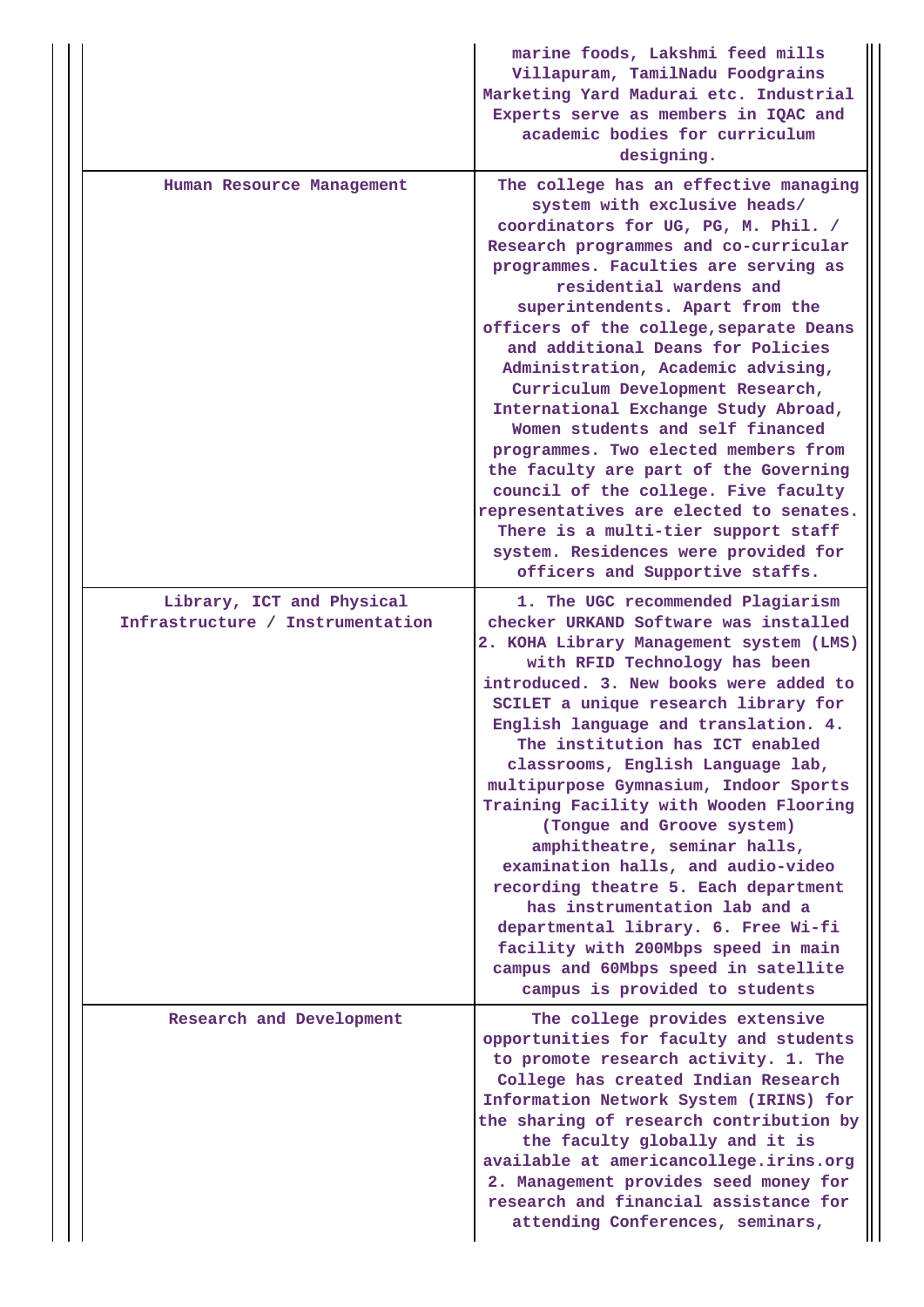|                            | workshops and FDP and training<br>programs. 3. The institution has a<br>central instrumentation facility to<br>promote research in newly emerging<br>areas. 4. Funds were allocated in the<br>budget for organising<br>seminars/workshops/ conferences for<br>each department. 5. Almost all PG<br>departments are upgraded to Research<br>departments.                                                                                                                                                                                                                                                                                                                                                                                                                                                                           |
|----------------------------|-----------------------------------------------------------------------------------------------------------------------------------------------------------------------------------------------------------------------------------------------------------------------------------------------------------------------------------------------------------------------------------------------------------------------------------------------------------------------------------------------------------------------------------------------------------------------------------------------------------------------------------------------------------------------------------------------------------------------------------------------------------------------------------------------------------------------------------|
| Examination and Evaluation | 1. Continuous Internal Assessment<br>(CIA) is adopted to measure student<br>learning and improving teaching. 2. End<br>of Semester Examination(EOS) are<br>appraised by External Examiners and OMR<br>sheet based MCQ testing which is<br>evaluated by Software . 3. Outcome<br>Based Assessment Activities like<br>laboratory skill evaluation with<br>Formative and Summative Assessment is<br>conducted. 4. An array of assessment<br>methodologies like classroom quizzes,<br>projects and seminars have been<br>undertaken. 5. Surveillance of CCTV<br>Services in all the examination venues.<br>6. Participation based Assessment<br>Activities like NSS/NCC/SLP and<br>Physical Education are conducted with<br>an overall objective of personality                                                                       |
|                            | development through community service.                                                                                                                                                                                                                                                                                                                                                                                                                                                                                                                                                                                                                                                                                                                                                                                            |
| Teaching and Learning      | 1. ICT Based Teaching and Learning is<br>employed by incorporating technology<br>into teaching. 2. Activity Based<br>Teaching strategies are used in<br>classrooms like brainstorming, group<br>work, discussions, formulating<br>questions, problem solving and<br>reflection which foster critical<br>thinking. 3. Case Study and Field Study<br>Based Teaching is done where students<br>work collaboratively and practice<br>social skills. 4. Project Based<br>Learning is adopted where students<br>acquire knowledge through active<br>exploration. 5. Peer Interactions<br>through Seminars and presentations are<br>facilitated where learners get to<br>experiment and learn, allowing greater<br>understanding. 6. Feedback Sessions are<br>conducted to measure students learning<br>and improve quality of teaching. |
| Curriculum Development     | 1. The curriculum is framed with<br>innovative Core disciplines and a<br>variety of Interdisciplinary and<br>Multidisciplinary courses. 2. Life<br>Skill Courses are framed to provide<br>learning by observation and co-relating                                                                                                                                                                                                                                                                                                                                                                                                                                                                                                                                                                                                 |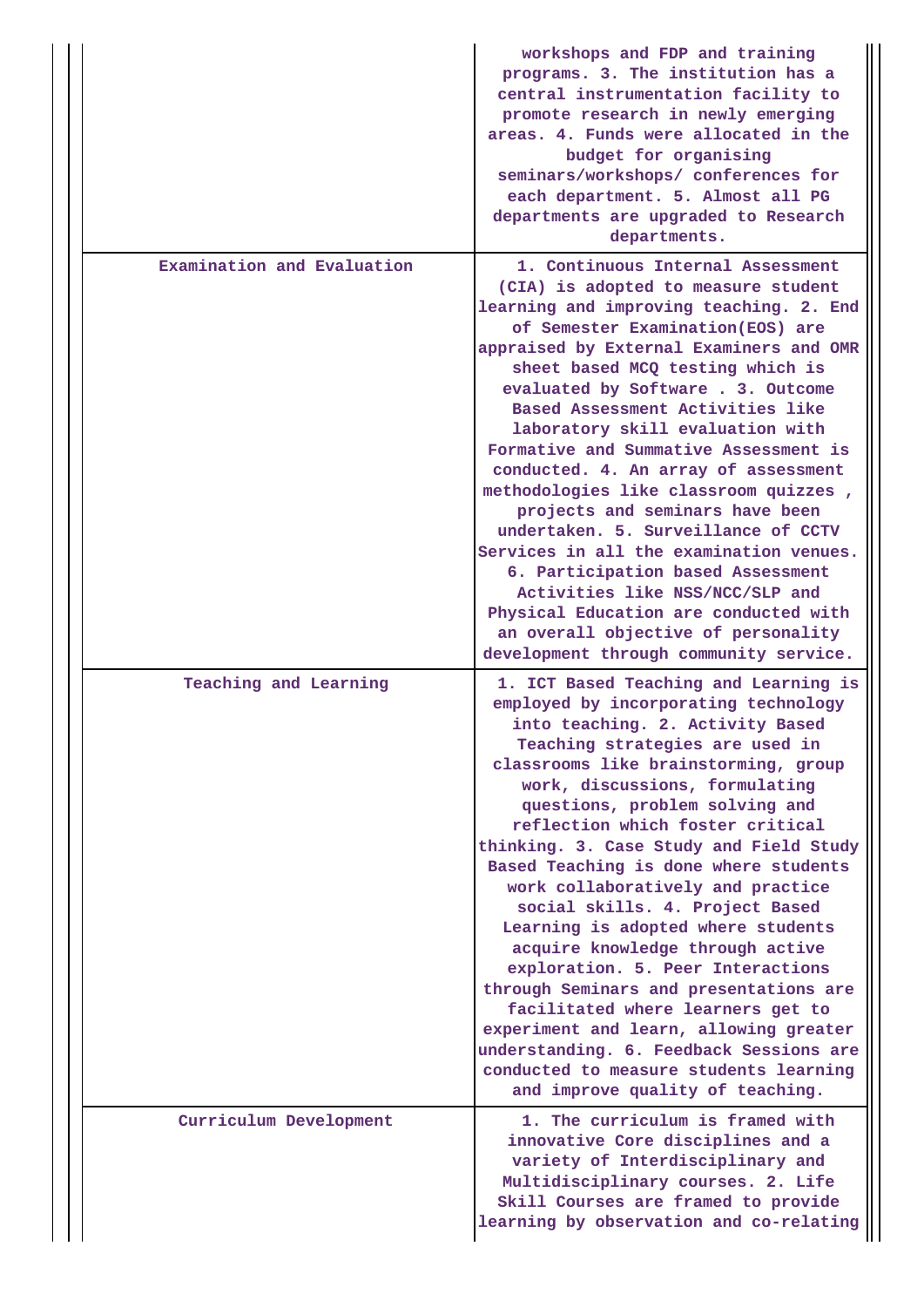| Germany. |
|----------|
|----------|

| E-governace area              | <b>Details</b>                                                                                                                                                                                                                                                                                                                                                                                                                                                                                                                                                                                                                                                                                                                                                        |
|-------------------------------|-----------------------------------------------------------------------------------------------------------------------------------------------------------------------------------------------------------------------------------------------------------------------------------------------------------------------------------------------------------------------------------------------------------------------------------------------------------------------------------------------------------------------------------------------------------------------------------------------------------------------------------------------------------------------------------------------------------------------------------------------------------------------|
| Planning and Development      | The Institution is able to interact<br>with all stakeholders in a convenient<br>and efficient manner through e-<br>governance. The various activities of<br>departments, and various units are well<br>organized and implemented with the use<br>of technology                                                                                                                                                                                                                                                                                                                                                                                                                                                                                                        |
| Administration                | In order to carry out effective<br>communication, notification for the<br>faculty meeting, senatus and academic<br>council will be sent to the individual<br>members through email. All other<br>communications to the academic<br>officers, Heads and faculty members<br>also forwarded to the members through<br>email. Paperless environment is<br>appreciated by the usage of E- copy of<br>the documents such as calendar, minutes<br>of the meetings, CIA and EOS schedule,<br>invitations and online registration.<br>All announcements to students,<br>programmes organized by the college and<br>departments are displayed in the<br>college website and digital display.<br>Feedback from various stakeholders on<br>curriculum is received through online. |
| Finance and Accounts          | Fees payment and salary dispersal is<br>processed only through online. Students<br>should pay their fees such as tuition<br>fee, examination fee, mess fee and<br>other fees through online. Payments of<br>bills for the purchase of chemicals,<br>instruments and other amenities can be<br>done through NEFT transfer or cheque<br>payment. Salary for both teaching and<br>nonteaching staff is distributed<br>through NEFT transfer.                                                                                                                                                                                                                                                                                                                             |
| Student Admission and Support | Student's admission is done through<br>online. The process of admission<br>includes registration of application,                                                                                                                                                                                                                                                                                                                                                                                                                                                                                                                                                                                                                                                      |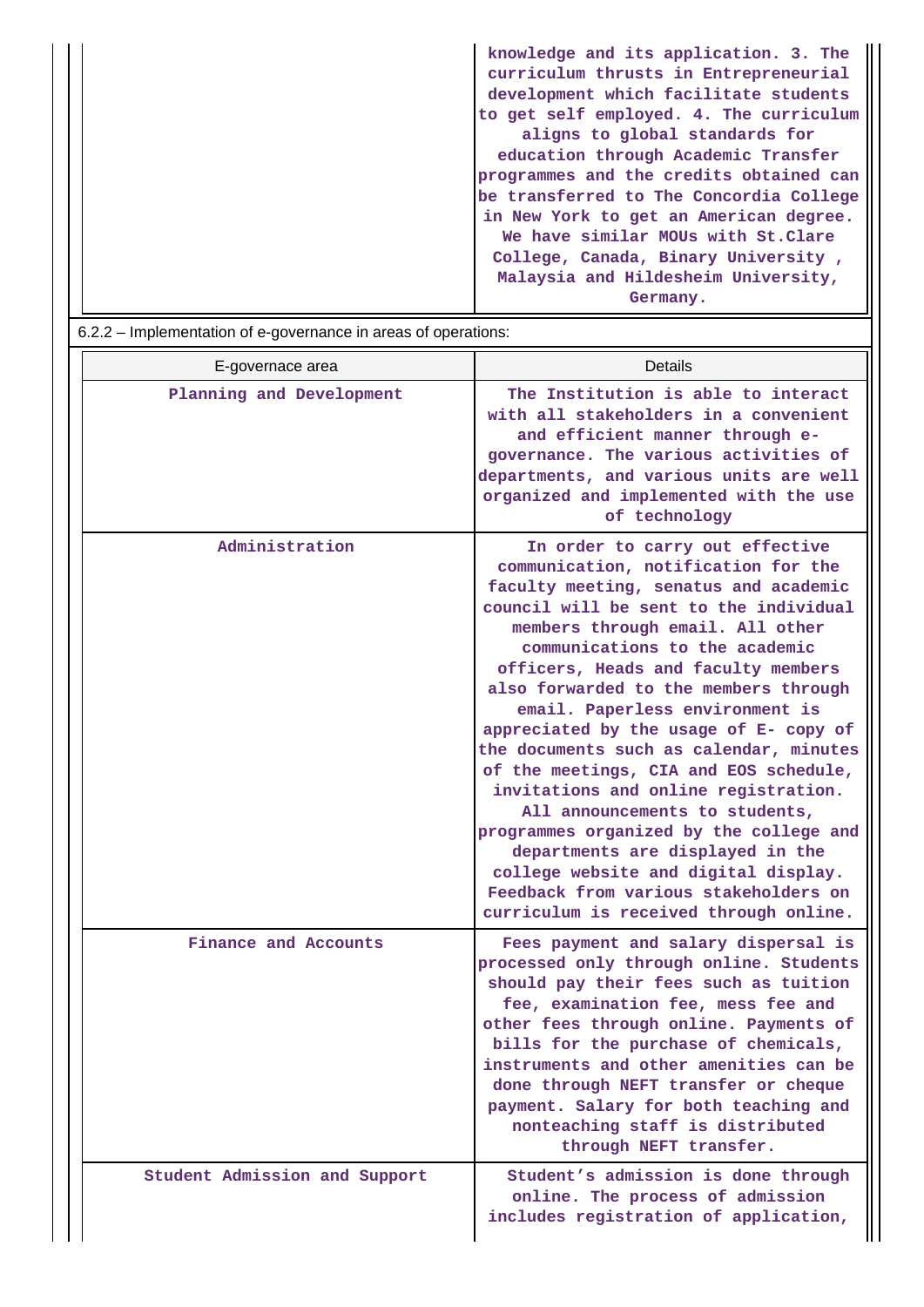|             | uploading documents, computerised<br>selection list based on government<br>norms, selection intimation SMS,<br>downloading admission card from the<br>college website, online payment of<br>fees. There is separate login for<br>student, parent and faculty with<br>security protection. Attendance,<br>formative and summative tests marks can<br>be entered through online. Both<br>Students and parents can view the time<br>table, attendance status and formative<br>and summative marks easily through<br>their login in the college website.<br>CBCS course registration can be done by<br>the students through online.                                                                      |
|-------------|------------------------------------------------------------------------------------------------------------------------------------------------------------------------------------------------------------------------------------------------------------------------------------------------------------------------------------------------------------------------------------------------------------------------------------------------------------------------------------------------------------------------------------------------------------------------------------------------------------------------------------------------------------------------------------------------------|
| Examination | Students should register their<br>courses of study except lab and field<br>study courses for the summative<br>examination through online. Payments of<br>examination fee are also done through<br>online. The hall ticket with QR code is<br>downloaded from the college website and<br>the attendance at the examination hall<br>is verified by scanning the QR code.<br>Objective type questions in section A<br>is marked in the OMR sheet and<br>computerised valuation is carried out.<br>Students can view their statement of<br>marks in their log in. There is<br>separate provision given for complaints<br>related with examination and marks and<br>they can view their complaint status. |

# **6.3 – Faculty Empowerment Strategies**

 6.3.1 – Teachers provided with financial support to attend conferences / workshops and towards membership fee of professional bodies during the year

| Year | Name of Teacher       | Name of conference/<br>workshop attended<br>for which financial<br>support provided | Name of the<br>professional body for<br>which membership<br>fee is provided | Amount of support |
|------|-----------------------|-------------------------------------------------------------------------------------|-----------------------------------------------------------------------------|-------------------|
| 2019 | Dr.<br>Vasanthakumar  | IRINS,<br>Gujarat                                                                   |                                                                             | 2500              |
| 2019 | Mr. Justin<br>Manohar | IRINS,<br>Gujarat                                                                   |                                                                             | 2500              |
| 2019 | Dr. John<br>Sekar     | Acquisition<br>of English: A<br>Heutagogical<br>Approach                            |                                                                             | 10000             |
| 2019 | Dr. David<br>Jebaraj  | Workshop On<br>Basics Of<br>Accreditation,<br>Trichy                                |                                                                             | 4445              |
| 2019 | Dr. David<br>Jebaraj  | Faculty<br>Workshop On                                                              |                                                                             | 1192              |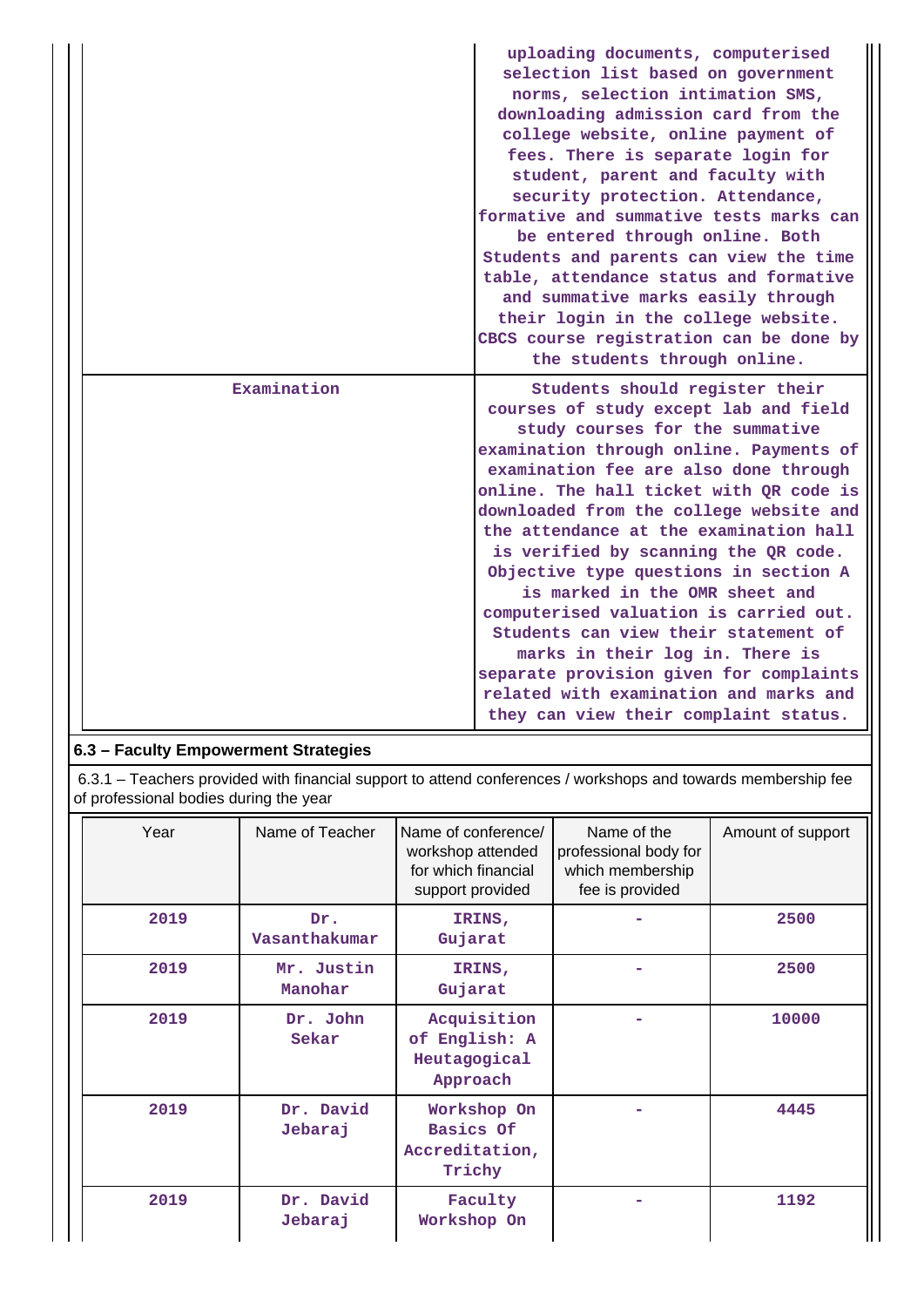|                                                                                                                                                                  |  |                                                                                             | <b>Science Through</b><br>Inquiry And<br>Research,<br>Trichy                                      |                                               |                                                                                 |            |            |                                                  |      |                                                      |
|------------------------------------------------------------------------------------------------------------------------------------------------------------------|--|---------------------------------------------------------------------------------------------|---------------------------------------------------------------------------------------------------|-----------------------------------------------|---------------------------------------------------------------------------------|------------|------------|--------------------------------------------------|------|------------------------------------------------------|
| 2019                                                                                                                                                             |  |                                                                                             | Dr.C.Caleb<br>Johnson                                                                             |                                               | Faculty<br>Workshop On<br>Science Through<br>Inquiry And<br>Research,<br>Trichy |            |            |                                                  | 1192 |                                                      |
| 2019<br>Dr.Anandaselvam                                                                                                                                          |  |                                                                                             | Faculty<br>Workshop On<br>Science Through<br>Inquiry And<br>Research,<br>Trichy                   |                                               |                                                                                 |            | 1192       |                                                  |      |                                                      |
| 2019                                                                                                                                                             |  |                                                                                             | Dr.M.Vathanar<br>uba                                                                              |                                               | Faculty<br>Workshop On<br>Science Through<br>Inquiry And<br>Research,<br>Trichy |            |            |                                                  | 1192 |                                                      |
| 2019                                                                                                                                                             |  |                                                                                             | Dr.P.Aribabu                                                                                      |                                               | Tamil<br>Maanadu,<br>Srilanka                                                   |            |            |                                                  | 5364 |                                                      |
| 2019                                                                                                                                                             |  |                                                                                             | Dr.Scb Samuel<br>Anbu Selvan                                                                      | Annual<br>Research<br>Conference,<br>Srilanka |                                                                                 |            |            |                                                  | 4250 |                                                      |
|                                                                                                                                                                  |  |                                                                                             | View File                                                                                         |                                               |                                                                                 |            |            |                                                  |      |                                                      |
| 6.3.2 - Number of professional development / administrative training programmes organized by the Colleges for<br>teaching and non teaching staff during the year |  |                                                                                             |                                                                                                   |                                               |                                                                                 |            |            |                                                  |      |                                                      |
| Year                                                                                                                                                             |  | Title of the<br>professional<br>development<br>programme<br>organised for<br>teaching staff | Title of the<br>administrative<br>training<br>programme<br>organised for<br>non-teaching<br>staff |                                               | From date                                                                       |            | To Date    | Number of<br>participants<br>(Teaching<br>staff) |      | Number of<br>participants<br>(non-teaching<br>staff) |
| 2020                                                                                                                                                             |  | $\mathbf{E}-$<br>learning<br>tools                                                          |                                                                                                   | 16/05/2020                                    |                                                                                 | 17/05/2020 | 80         |                                                  | Nill |                                                      |
| 2019                                                                                                                                                             |  | Role of<br>teachers<br>in society                                                           |                                                                                                   |                                               | 05/09/2019                                                                      |            | 05/09/2019 | 234                                              |      | <b>Nill</b>                                          |
| 2019                                                                                                                                                             |  | MOOC ori<br>entation-<br>Making ETV<br>films and<br>e-content<br>Developmen<br>t            |                                                                                                   |                                               | 06/09/2019                                                                      |            | 06/09/2019 | 73                                               |      | <b>Nill</b>                                          |
| 2019                                                                                                                                                             |  | Faculty                                                                                     |                                                                                                   |                                               |                                                                                 |            |            | 160                                              |      | <b>Nill</b>                                          |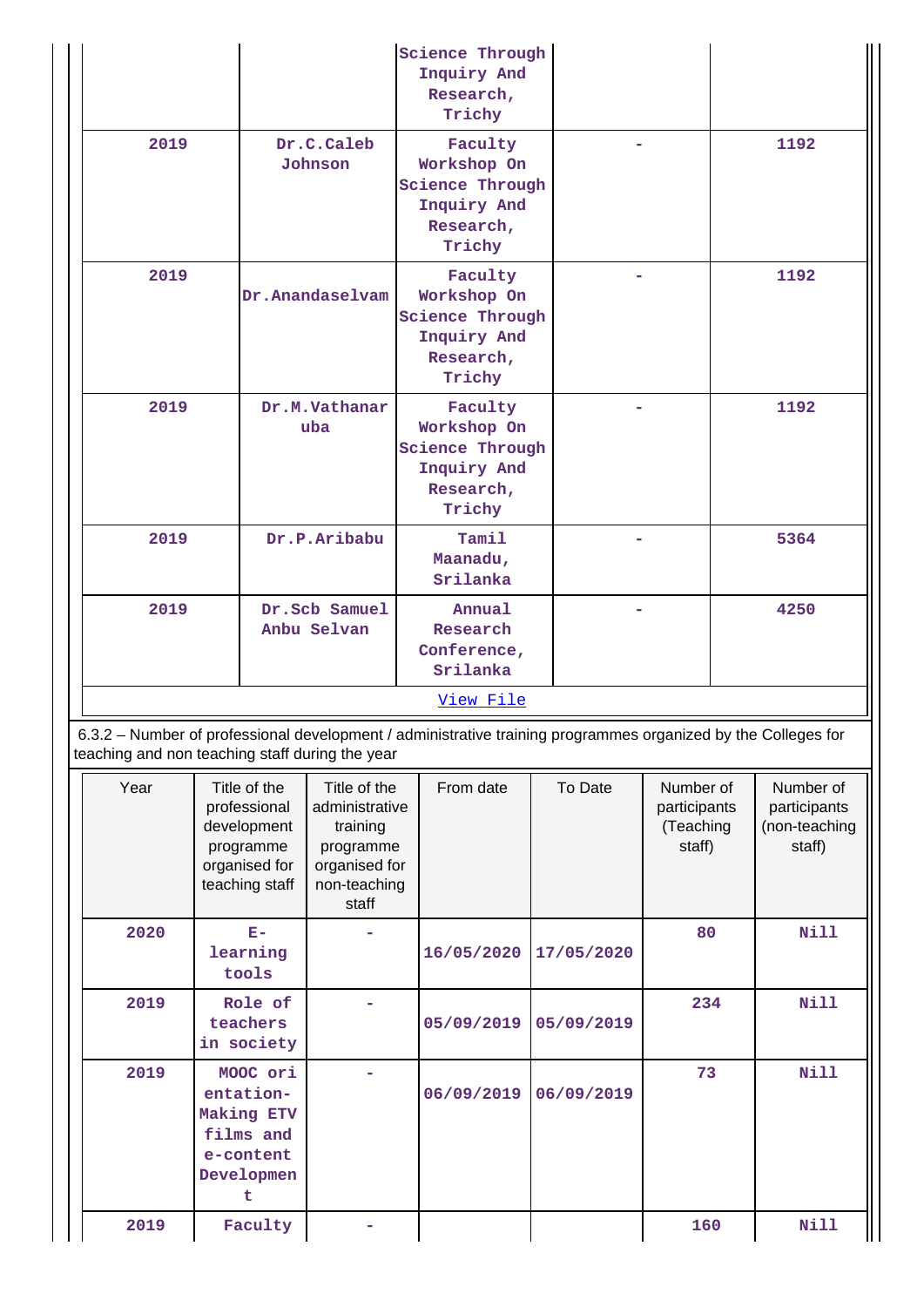|           | orientatio<br>n<br>programme-                                                                               |                                   | 27/09/2019 27/09/2019 |            |      |             |
|-----------|-------------------------------------------------------------------------------------------------------------|-----------------------------------|-----------------------|------------|------|-------------|
| 2019      | Mental<br>health at<br>work place                                                                           | ÷                                 | 10/10/2019            | 10/10/2019 | 95   | Nill        |
| 2019      |                                                                                                             | Mental<br>health at<br>work place | 10/10/2019            | 10/10/2019 | Nill | 40          |
| 2019      | Eliminat<br>ion of<br>violence<br>against<br>women                                                          |                                   | 11/12/2019            | 11/12/2019 | 50   | Nill        |
| 2020      | Faculty<br>developmen<br>ŧ<br>programme<br>on<br>emerging<br>leaders of<br>service<br>learning<br>programme |                                   | 13/02/2020            | 16/02/2020 | 50   | 50          |
| 2020      | Google<br>classroom                                                                                         |                                   | 19/03/2020            | 19/03/2020 | 25   | <b>Nill</b> |
| 2020      | Software<br>project<br>management<br>using<br>artificial<br>intelligen<br>ce                                |                                   | 14/05/2020            | 15/05/2020 | 95   | Nill        |
| View File |                                                                                                             |                                   |                       |            |      |             |

 6.3.3 – No. of teachers attending professional development programmes, viz., Orientation Programme, Refresher Course, Short Term Course, Faculty Development Programmes during the year

| Title of the<br>professional<br>development<br>programme                            | Number of teachers<br>who attended | From Date  | To date    | Duration |
|-------------------------------------------------------------------------------------|------------------------------------|------------|------------|----------|
| Online<br>Faculty<br>Develepoment<br>Programme on<br>Managing online<br>Classes 2.0 | 1                                  | 18/05/2020 | 03/06/2020 | 16       |
| Refresher<br>Course                                                                 | $\overline{2}$                     | 23/10/2019 | 05/11/2019 | 14       |
| Refresher<br>Course                                                                 | $\overline{2}$                     | 20/11/2019 | 03/12/2019 | 14       |
| Refresher<br>Course                                                                 | 1                                  | 05/03/2020 | 18/03/2020 | 14       |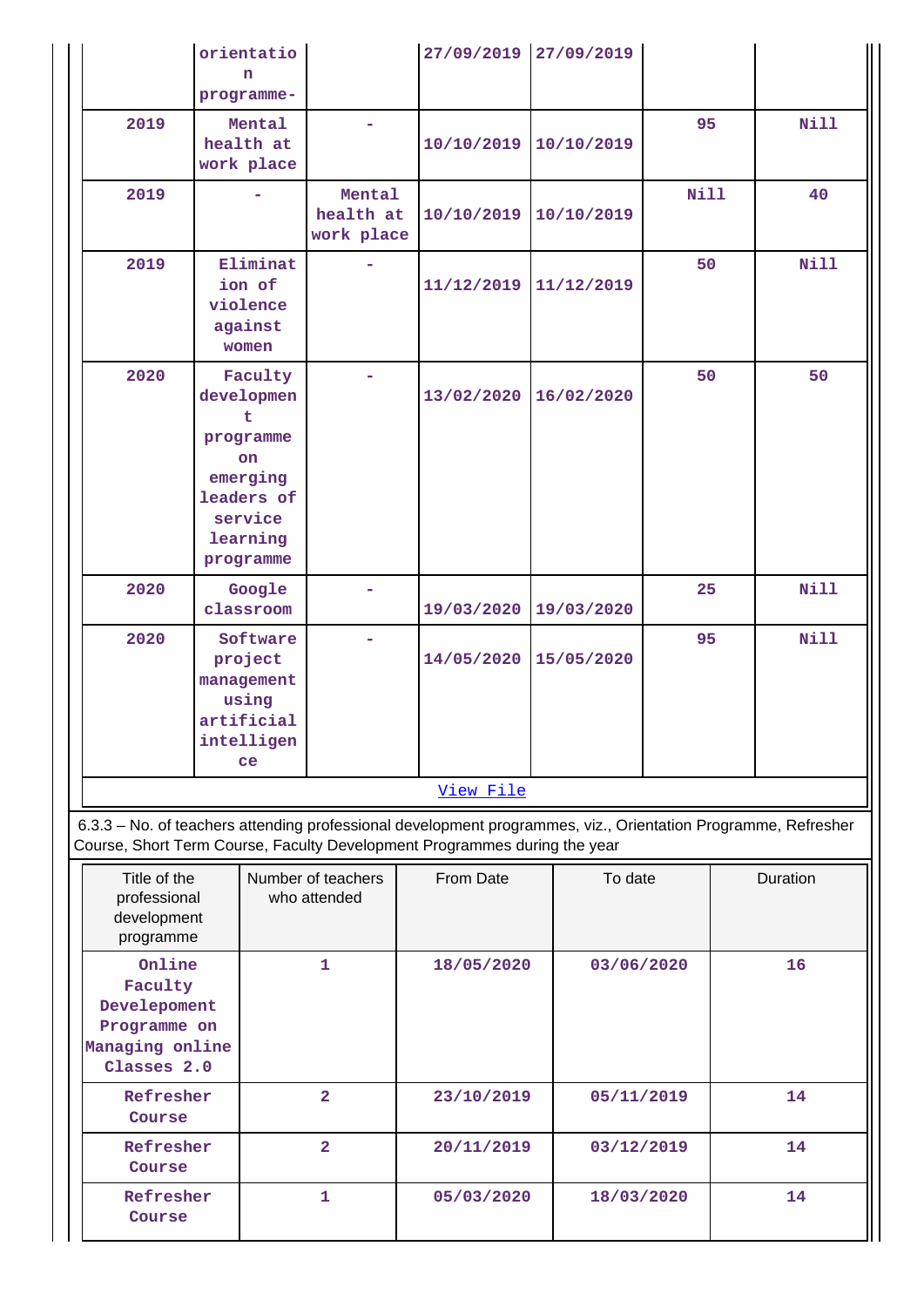| Refresher<br>Course                                                    | 1                |  | 21/01/2020 | 03/02/2020   | 14        |  |  |
|------------------------------------------------------------------------|------------------|--|------------|--------------|-----------|--|--|
| Refresher<br>course                                                    | $\mathbf{1}$     |  | 18/02/2020 | 02/03/2020   | 14        |  |  |
| Refresher<br>course                                                    | 2                |  | 06/12/2019 | 19/12/2019   | 14        |  |  |
| Refresher<br>course                                                    | $\mathbf{1}$     |  | 13/02/2020 | 26/02/2020   | 14        |  |  |
| Refresher<br>Course in<br>French                                       | $\mathbf{1}$     |  | 21/08/2019 | 03/09/2019   | 14        |  |  |
| UGC Sponsored<br>Orientation<br>Programme                              | 18               |  | 10/07/2019 | 30/07/2019   | 21        |  |  |
|                                                                        | View File        |  |            |              |           |  |  |
| 6.3.4 - Faculty and Staff recruitment (no. for permanent recruitment): |                  |  |            |              |           |  |  |
|                                                                        | Teaching         |  |            | Non-teaching |           |  |  |
| Permanent                                                              | <b>Full Time</b> |  |            | Permanent    | Full Time |  |  |
| 63                                                                     | 63               |  |            | 26           | 26        |  |  |

6.3.5 – Welfare schemes for

| 1. Preference in<br>Educational assistance<br>Earn while you learn<br>College Admission is<br>for children, Free<br>programme, Lunch<br>given for the wards of<br>Housing for residential<br>Assistance Programme,<br>the staff. 2.<br>staff, Annual festival<br>Free hostel facilities to<br>Registration fee provided<br>advance, Annual bonus for<br>sports students, Fee<br>for attending<br>waivement<br>management staff, Free<br>Conferences/Seminar in<br>dresses for all<br>India and Abroad. 3.<br>management staff, Free<br>Institution arranged<br>Annual retreat (Expenses<br>faculty development<br>borne by the management),<br>International Retreat @<br>programme on a regular<br>basis. 4. Annual retreat@<br>free of cost, Christmas<br>50 subsidized cost for<br>Gift for Children,<br>aided staff and 60<br>Exertia teas and coffee<br>subsidiary cost for SF<br>everyday during the break<br>staff 5. Annual medical<br>for the Non-teaching in<br>checkup @ subsidized cost<br>the Bursar office, COE<br>office and Principal<br>6. Annual picnic to women<br>faculty 7. Christmas Gift<br>Office, Principal<br>for Children 8. Free<br>Discretionary Fund (PDF)<br>Boarding Lodging for Hall<br>for NT staffs, Free<br>Superintendents 9. Field<br>medical consultation on<br>Trip Assistance to<br>all working days in the<br>faculty who accompanying<br>College dispensary,<br>Thrift society<br>students 10. Retiring<br>Staffs are Honored with<br>gold ring 11. Maternity<br>Leave 12. Free medical<br>consultation on all<br>working days in the |  |
|----------------------------------------------------------------------------------------------------------------------------------------------------------------------------------------------------------------------------------------------------------------------------------------------------------------------------------------------------------------------------------------------------------------------------------------------------------------------------------------------------------------------------------------------------------------------------------------------------------------------------------------------------------------------------------------------------------------------------------------------------------------------------------------------------------------------------------------------------------------------------------------------------------------------------------------------------------------------------------------------------------------------------------------------------------------------------------------------------------------------------------------------------------------------------------------------------------------------------------------------------------------------------------------------------------------------------------------------------------------------------------------------------------------------------------------------------------------------------------------------------------------------------------------------------------------------------------|--|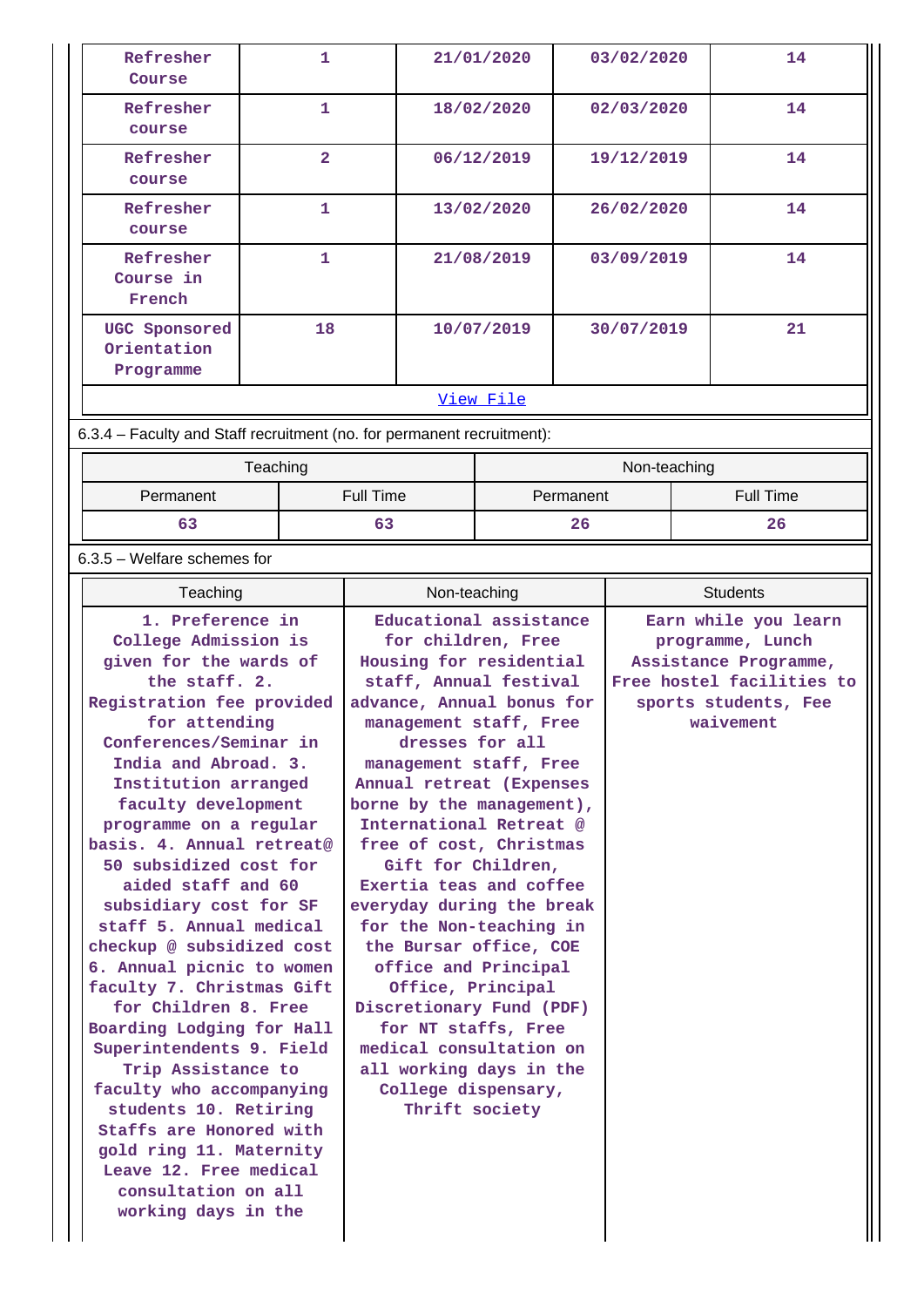**College dispensary. 13. Limited residence for teaching staff inside the campus. 14. Thrift Society**

#### **6.4 – Financial Management and Resource Mobilization**

6.4.1 – Institution conducts internal and external financial audits regularly (with in 100 words each)

 **An effective internal audit is conducted periodically to improve and nourish the institutional practices of the college by the Finance and Property Committee. The Principal, The Vice-Principal, Bursar and four members elected by the Governing council of the college are the members of the Finance and Property Committee. Internal audit is carried out by the external expert Mr. I. Daniel Selvaraj, Chartered Accountant, Manohar Chowdhry Associates for each financial year. The institutional accounts are audited regularly by both Internal and statutory audits. External audit is done by Government Auditors through Regional Joint Directorate of Collegiate Education, Madurai every year. All the audit reports are placed before the Finance and Property Committee for its scrutiny and then submitted at the Governing Council of the college for its approval. The approved audit reports are sent to the competent authorities like the Registrar of Societies and Income-Tax Departments.**

 6.4.2 – Funds / Grants received from management, non-government bodies, individuals, philanthropies during the year(not covered in Criterion III)

| Name of the non government<br>funding agencies /individuals | Funds/ Grnats received in Rs. | Purpose                                          |
|-------------------------------------------------------------|-------------------------------|--------------------------------------------------|
| Board of trustees, USA                                      | 1170993                       | Construction of Men's<br>Hostel Telfer Mook Hall |

[View File](https://assessmentonline.naac.gov.in/public/Postacc/Funds_or_Grants/6156_Funds_or_Grants_1604668055.xlsx)

6.4.3 – Total corpus fund generated

# **0**

### **6.5 – Internal Quality Assurance System**

6.5.1 – Whether Academic and Administrative Audit (AAA) has been done?

| <b>Audit Type</b> | External   |                                                                  | Internal   |                                                              |  |  |
|-------------------|------------|------------------------------------------------------------------|------------|--------------------------------------------------------------|--|--|
|                   | Yes/No     | Agency                                                           | Yes/No     | Authority                                                    |  |  |
| Academic          | <b>Yes</b> | <b>ACADEMIC</b>                                                  | Yes        | Evaluation<br>and Monitoring<br>Ce11                         |  |  |
| Administrative    | <b>Yes</b> | Joint<br>Directorate of<br>Collegiate<br>Education<br>Government | <b>Yes</b> | Finance<br>Property<br>Committee and<br>Governing<br>Council |  |  |

6.5.2 – Activities and support from the Parent – Teacher Association (at least three)

 **PTA Endowment (Rs 1, 00,000) Activities of Parents Teachers Association • Regular Interactions with administrators and faculty • Participate and support college activities like sports College day functions and cultural • activities • Departments hold periodic PTA meetings and updates the academic progress of the students through the respective academic advisors**

6.5.3 – Development programmes for support staff (at least three)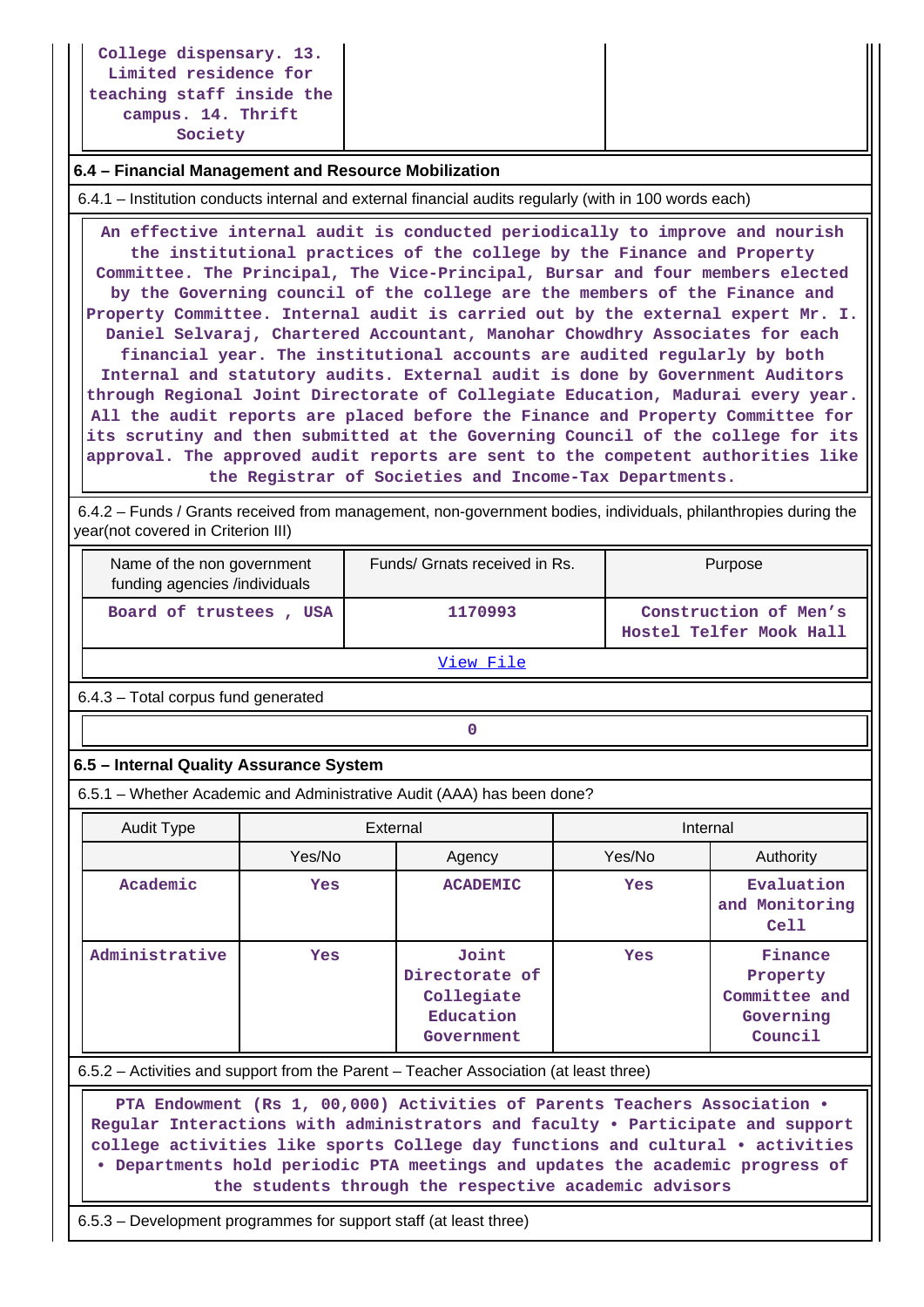| . Encouraging to Increase their qualification . Regular ICT-related training in<br>office administration . Mental health programme |                                                                                                                                                                                                                                 |                            |                      |             |                           |  |  |  |  |  |
|------------------------------------------------------------------------------------------------------------------------------------|---------------------------------------------------------------------------------------------------------------------------------------------------------------------------------------------------------------------------------|----------------------------|----------------------|-------------|---------------------------|--|--|--|--|--|
| 6.5.4 – Post Accreditation initiative(s) (mention at least three)                                                                  |                                                                                                                                                                                                                                 |                            |                      |             |                           |  |  |  |  |  |
|                                                                                                                                    | ? Reform in curriculum by adopting outcome based education ? Training for<br>Online teaching through Google classroom and e- content development ?<br>Introduction of Value added courses in all departments for all semesters. |                            |                      |             |                           |  |  |  |  |  |
|                                                                                                                                    | 6.5.5 - Internal Quality Assurance System Details                                                                                                                                                                               |                            |                      |             |                           |  |  |  |  |  |
|                                                                                                                                    | a) Submission of Data for AISHE portal<br>Yes                                                                                                                                                                                   |                            |                      |             |                           |  |  |  |  |  |
|                                                                                                                                    | b) Participation in NIRF                                                                                                                                                                                                        |                            |                      | Yes         |                           |  |  |  |  |  |
|                                                                                                                                    | c)ISO certification                                                                                                                                                                                                             |                            |                      | <b>No</b>   |                           |  |  |  |  |  |
|                                                                                                                                    | d)NBA or any other quality audit                                                                                                                                                                                                |                            |                      | No          |                           |  |  |  |  |  |
|                                                                                                                                    | 6.5.6 - Number of Quality Initiatives undertaken during the year                                                                                                                                                                |                            |                      |             |                           |  |  |  |  |  |
| Year                                                                                                                               | Name of quality<br>initiative by IQAC                                                                                                                                                                                           | Date of<br>conducting IQAC | <b>Duration From</b> | Duration To | Number of<br>participants |  |  |  |  |  |
| 2019                                                                                                                               | Internatio<br>nal Seminar<br>on Globaliza<br>tion of<br>English and<br>Changing<br>Definitions<br>оf<br>proficiency<br>collaboratio<br>ns with Anna<br>University                                                               | 03/07/2019                 | 03/07/2019           | 03/07/2019  | 152                       |  |  |  |  |  |
| 2019                                                                                                                               | Internatio<br>nal<br>Conference<br>On Frontier<br>Areas In<br>Chemistry                                                                                                                                                         | 05/07/2019                 | 05/07/2019           | 05/07/2019  | 134                       |  |  |  |  |  |
| Nill                                                                                                                               | Soroptimist<br>Internationa<br>1 and<br>Soropti<br>Youth Club<br>of our<br>college<br>jointly<br>organised a<br>workshop on<br>Elimination<br>of violence<br>against<br>women                                                   | 11/12/2019                 | 11/12/2019           | 11/12/2019  | 1500                      |  |  |  |  |  |
| 2019                                                                                                                               | Listen to<br>Shashi<br>Deshpande<br>with Nancy                                                                                                                                                                                  | 13/08/2019                 | 13/08/2019           | 18/08/2019  | 93                        |  |  |  |  |  |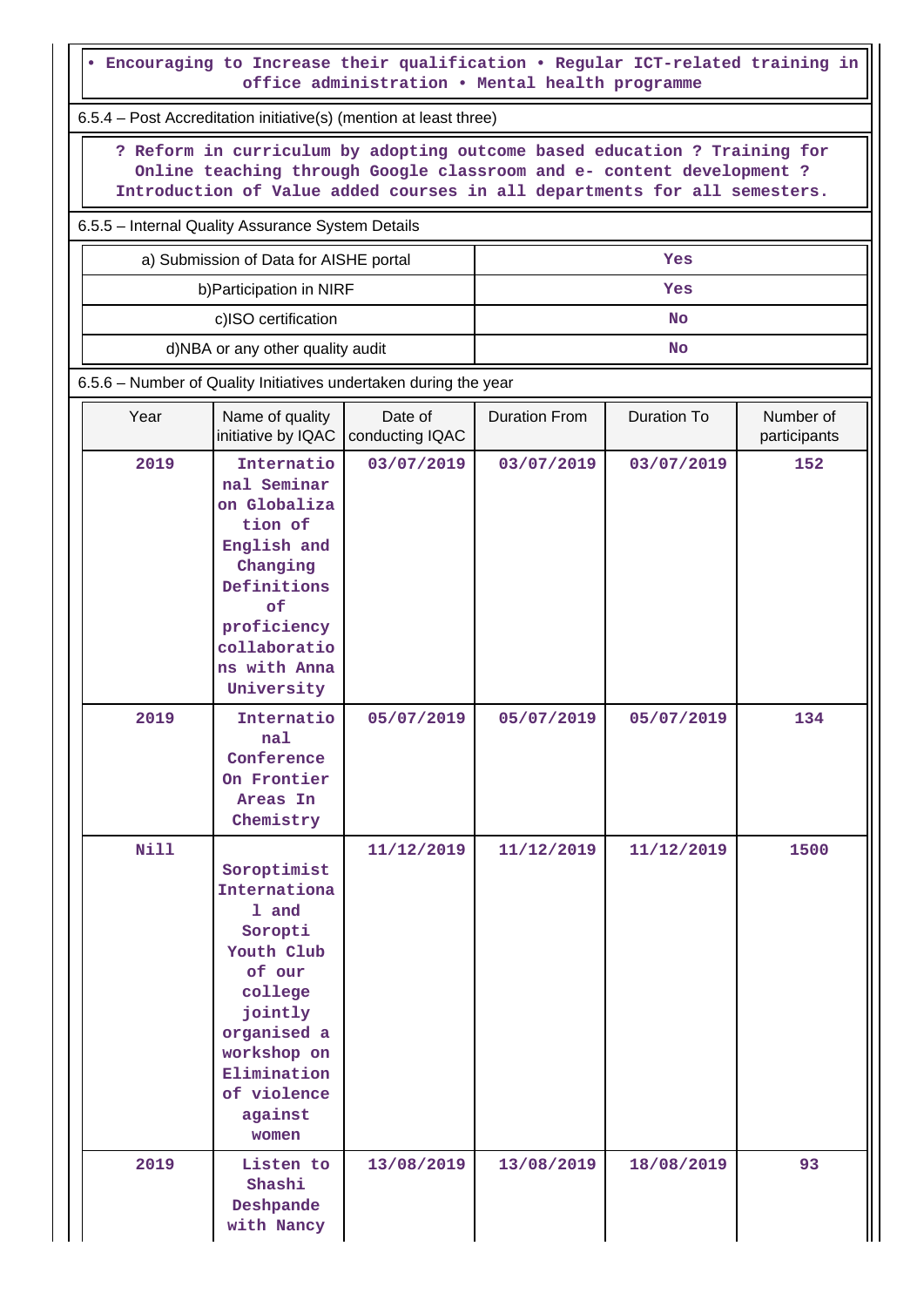|      | Ellen Batty<br>author of<br>ring of reco<br>llections by<br><b>SCILET</b>                                         |            |            |            |     |
|------|-------------------------------------------------------------------------------------------------------------------|------------|------------|------------|-----|
| 2019 | One day<br>seminar on<br>Current<br>Trends in<br>Magic Number<br>Metal<br>Nanoclusters                            | 13/12/2019 | 13/12/2019 | 13/12/2019 | 44  |
| 2019 | Workshop<br>On Vegetable<br>Fruit<br>Carving                                                                      | 14/10/2019 | 14/10/2019 | 14/10/2019 | 60  |
| 2019 | Participat<br>ion in NIRF                                                                                         | 14/12/2019 | 14/12/2019 | 14/12/2019 | 68  |
| 2019 | Submission<br>of AQAR<br>$2018 - 19$                                                                              | 18/12/2019 | 18/12/2019 | 18/12/2019 | 63  |
| 2019 | National<br>Seminar On<br>Chorkalin Pa<br>gadaiyattam<br>Yuvan Chandr<br>asekarin Pun<br>aiyulagam"<br><b>B21</b> | 19/10/2019 | 19/10/2019 | 19/10/2019 | 200 |
| 2019 | Hindi<br>Bhasha Ke<br>Vaishvik Par<br>idhurishya                                                                  | 22/11/2019 | 22/11/2019 | 22/11/2019 | 300 |
|      |                                                                                                                   |            | View File  |            |     |
|      | <b>CRITERION VII - INSTITUTIONAL VALUES AND BEST PRACTICES</b>                                                    |            |            |            |     |
|      | 7.1 - Institutional Values and Social Responsibilities                                                            |            |            |            |     |

7.1.1 – Gender Equity (Number of gender equity promotion programmes organized by the institution during the year)

| Title of the<br>programme                                                                                                    | Period from | Period To  | <b>Number of Participants</b> |      |  |  |
|------------------------------------------------------------------------------------------------------------------------------|-------------|------------|-------------------------------|------|--|--|
|                                                                                                                              |             |            | Female                        | Male |  |  |
| State Level<br>Conference on<br>Lesbian Gay<br>Bisexual<br>Transgender<br>Queer organised<br>by Department<br>of Social Work | 05/09/2019  | 06/09/2019 | 200                           | 300  |  |  |
| Introduction<br>of Kavalan, a<br>SOS App for                                                                                 | 18/11/2019  | 18/11/2019 | 80                            | 200  |  |  |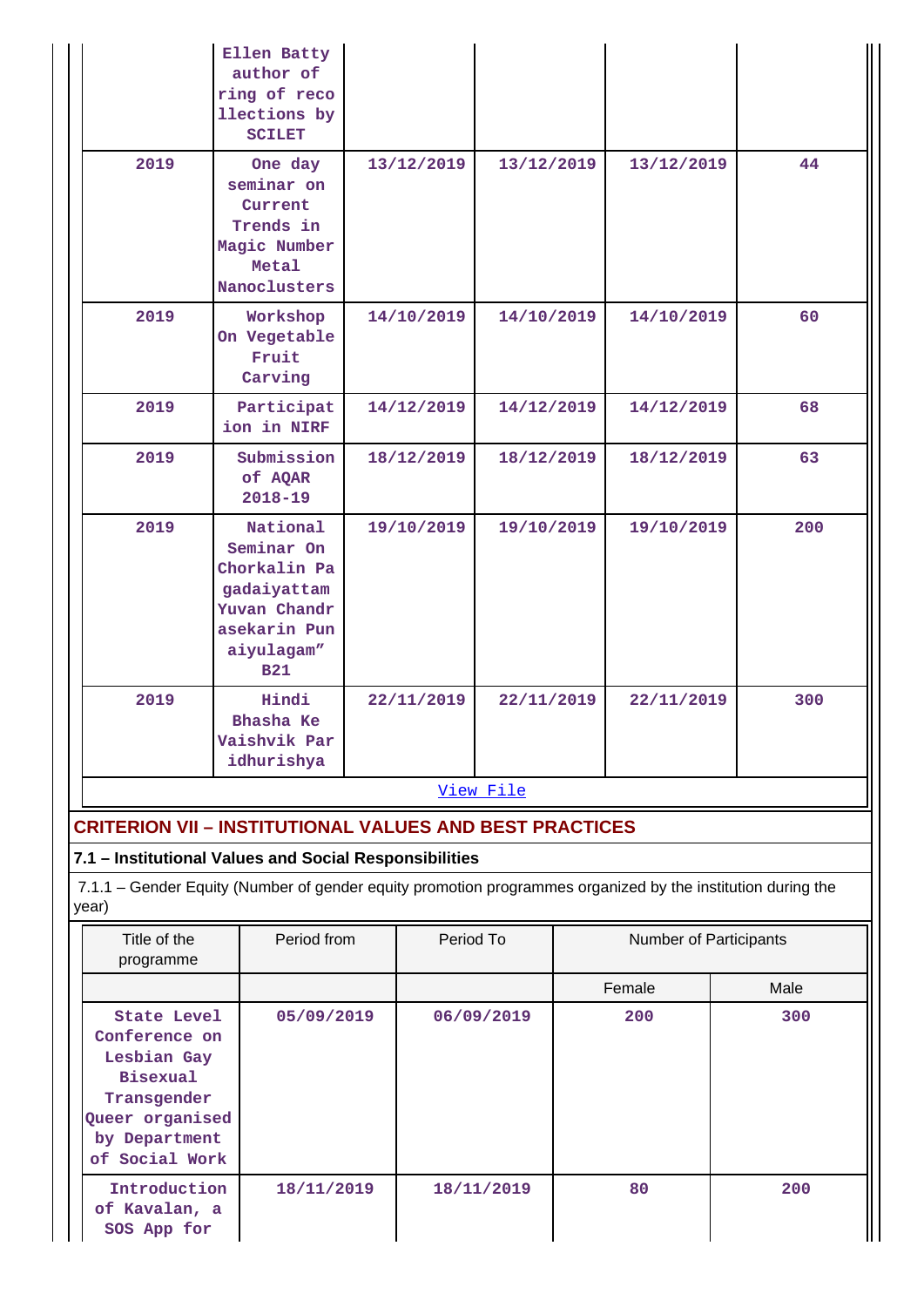| women safety,<br>City Police<br>Commissioner,<br>S. Davidson<br>Deva<br>Asirvatham,<br>Actor Sasikumar<br>and<br>Samuthirakani                                                                                                                                                                         |            |            |      |             |
|--------------------------------------------------------------------------------------------------------------------------------------------------------------------------------------------------------------------------------------------------------------------------------------------------------|------------|------------|------|-------------|
| Workshop on<br><i><b>WElimination of</b></i><br>violence<br>against women"<br>Commissioner of<br>Police Davidson<br>Devasirvatham,<br>Mrs. Uma<br>Kannan, Mrs.<br>Valli Annamalai<br>organized<br>jointly by<br>Soropti Youth<br><b>Club&amp;</b><br>Soroptimist<br>International -<br>Madurai Chapter | 12/12/2019 | 12/12/2019 | 2000 | <b>Nill</b> |
| Women's Day<br>Celebrations<br>"Legal<br>Awareness for<br>Women Safety",<br>Tmt. T.K. Lilly<br>Grace,<br>Assistant<br>Commissioner of<br>Police, Law and<br>Order Range,<br>Anna Nagar,<br>Madurai City.                                                                                               | 08/03/2020 | 08/03/2020 | 700  | <b>Nill</b> |
| "Psychology<br>for Successful<br>Life", Dr.<br>Jenefa,<br>Professor and<br>Head, Dept of<br>Journalism &<br>Science<br>Communication,<br>School of<br>Linguistics and<br>Communication,<br>Madurai Kamaraj<br>University                                                                               | 08/03/2020 | 08/03/2020 | 700  | <b>Nill</b> |
| "Prevention,<br>prohibition and<br>redressal of                                                                                                                                                                                                                                                        | 28/02/2020 | 28/02/2020 | 5    | 4           |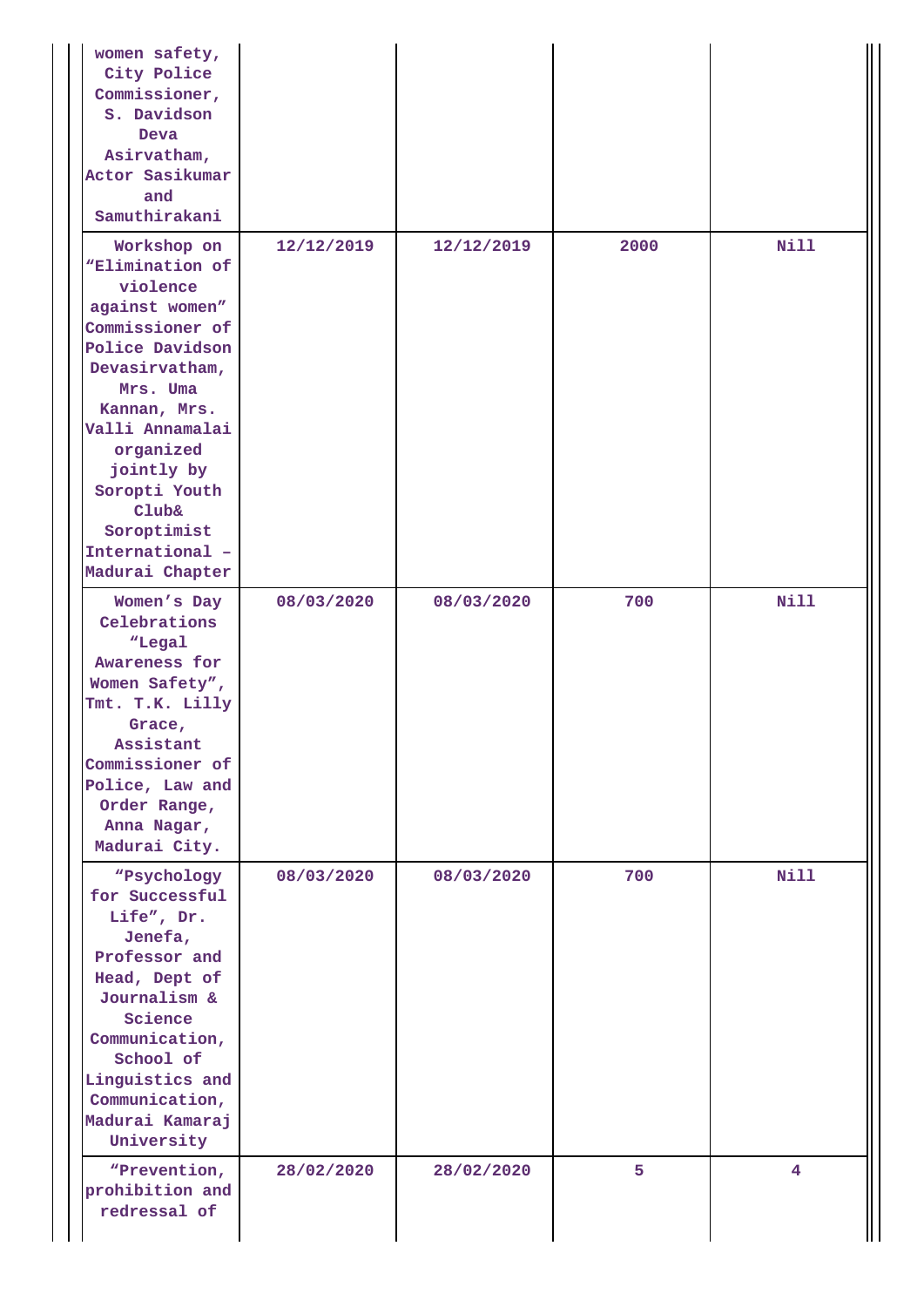| Sexual<br>Harassment of<br>Women at Work<br>Place"                                                                                                                     |            |            |     |             |
|------------------------------------------------------------------------------------------------------------------------------------------------------------------------|------------|------------|-----|-------------|
| 139th Annual<br>Sports Meet<br>Women students                                                                                                                          | 05/02/2020 | 05/02/2020 | 700 | Nill        |
| 139th Annual<br>Sports Meet<br>Women faculty                                                                                                                           | 05/02/2020 | 05/02/2020 | 150 | Nill        |
| Throwball for<br>Women,<br>Department of<br>Microbiology                                                                                                               | 03/03/2020 | 03/03/2020 | 60  | Nill        |
| Ladies Club<br>Meet, inaugural<br>address by<br>president Dr.<br>C. Jothi<br>Sophia,<br>Principal, CSI<br><b>JACON Pasumalai</b>                                       | 27/02/2020 | 27/02/2020 | 150 | <b>Nill</b> |
| Webinar on<br>"Nurture the<br>seeds", Dr. C.<br>Jothi Sophia,<br>Principal, CSI<br><b>JACON</b><br>Pasumalai,<br>Madurai<br>organized by<br>Ladies Club.               | 27/05/2020 | 27/05/2020 | 538 | 18          |
| Webinar on<br>"Painted for a<br>purpose and<br>breakthrough",<br>Program<br>Consultant,<br>South Asia<br>Program United<br>Boards, USA<br>organized by<br>Ladies Club. | 27/05/2020 | 27/05/2020 | 538 | 18          |
| Webinar on<br>"Women at Risk-<br>Blossom" - Mr.s<br>Jeya Abraham,<br>Leadership<br>Trainer &<br>Partner, AJ<br>Ventures,<br>Mumbai.<br>Organised by<br>Ladies Club     | 09/06/2020 | 09/06/2020 | 410 | 17          |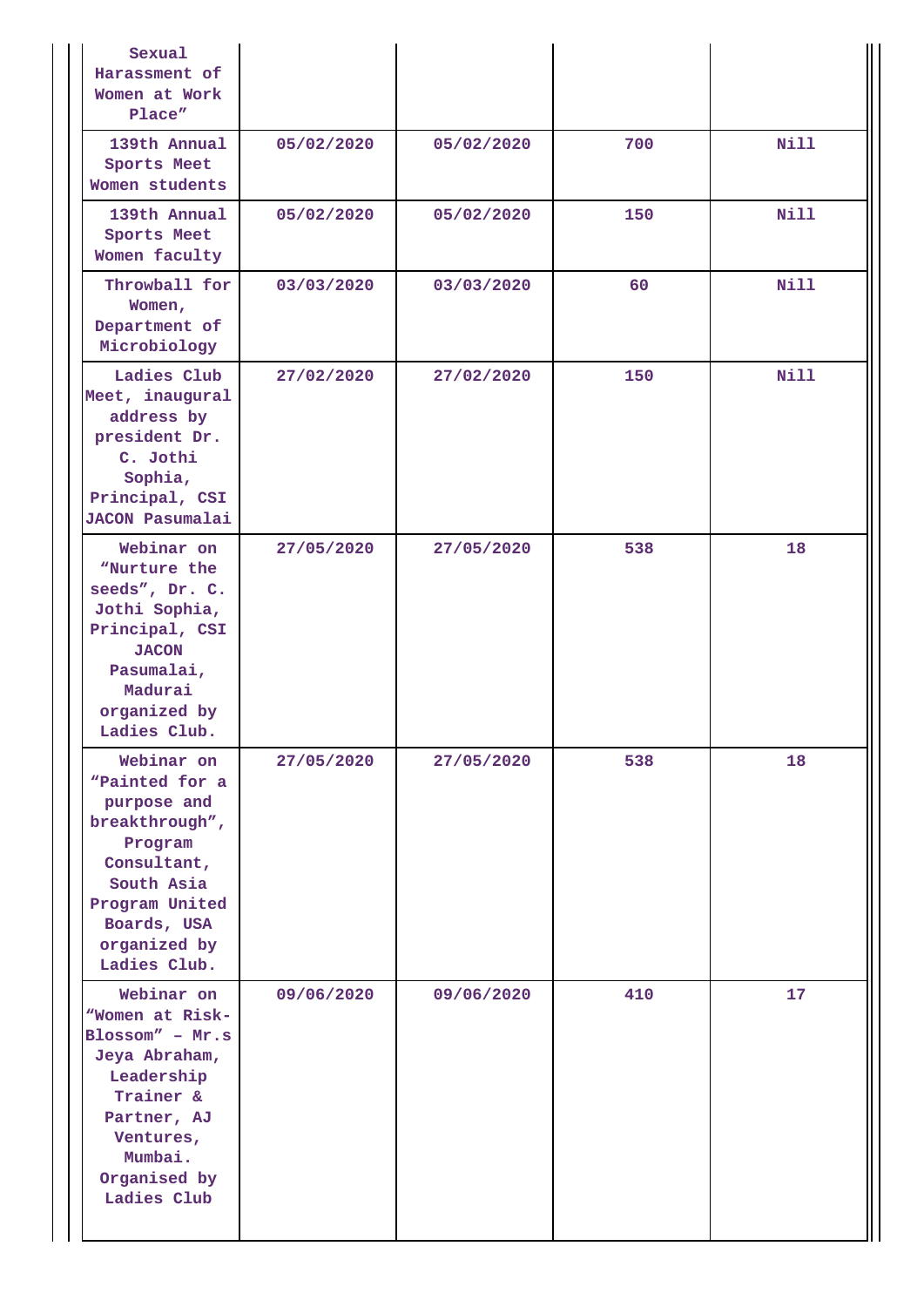| Webinar on<br>"Self-Awareness<br>& Social<br>Responsibility<br>during COVID-19<br>Pandemic" -<br>Mrs. Lilly<br>Grace, Asst.<br>Commissioner of<br>Police,<br>Madurai.<br>Organised by<br>Ladies Club                                                                                                                                                                   |                                                                    | 13/06/2020                                          |            |            | 13/06/2020 |    | 460                   | 43                                                                                    |                                                     |  |
|------------------------------------------------------------------------------------------------------------------------------------------------------------------------------------------------------------------------------------------------------------------------------------------------------------------------------------------------------------------------|--------------------------------------------------------------------|-----------------------------------------------------|------------|------------|------------|----|-----------------------|---------------------------------------------------------------------------------------|-----------------------------------------------------|--|
| Community<br>Christmas Eve<br>Organised by<br>Women Non-<br><b>Teaching Staff</b>                                                                                                                                                                                                                                                                                      |                                                                    | 21/12/2020                                          |            |            | 21/12/2020 |    | 36                    |                                                                                       | $12 \overline{ }$                                   |  |
| 7.1.2 - Environmental Consciousness and Sustainability/Alternate Energy initiatives such as:                                                                                                                                                                                                                                                                           |                                                                    |                                                     |            |            |            |    |                       |                                                                                       |                                                     |  |
|                                                                                                                                                                                                                                                                                                                                                                        |                                                                    |                                                     |            |            |            |    |                       | Percentage of power requirement of the University met by the renewable energy sources |                                                     |  |
| 23.03 Percentage Our college slowly moves to self-supportive energy resources.<br>As a part, college management installed solar panels from 2012-13 with 75 kv<br>capacity. And it is being updated to 200 kv capacity till date. As solar energy<br>is being consumed, the cost for electricity is being saved to the extent of Rs.<br>1,00,000 (Approx) every month. |                                                                    |                                                     |            |            |            |    |                       |                                                                                       |                                                     |  |
| 7.1.3 - Differently abled (Divyangjan) friendliness                                                                                                                                                                                                                                                                                                                    |                                                                    |                                                     |            |            |            |    |                       |                                                                                       |                                                     |  |
|                                                                                                                                                                                                                                                                                                                                                                        | Item facilities                                                    |                                                     |            |            | Yes/No     |    |                       | Number of beneficiaries                                                               |                                                     |  |
|                                                                                                                                                                                                                                                                                                                                                                        | Physical facilities                                                |                                                     |            | <b>Yes</b> |            |    |                       | 37                                                                                    |                                                     |  |
|                                                                                                                                                                                                                                                                                                                                                                        | Provision for lift                                                 |                                                     |            |            | <b>No</b>  |    | Nill                  |                                                                                       |                                                     |  |
|                                                                                                                                                                                                                                                                                                                                                                        | Ramp/Rails                                                         |                                                     |            |            | Yes        |    | 57                    |                                                                                       |                                                     |  |
|                                                                                                                                                                                                                                                                                                                                                                        | <b>Braille</b><br>Software/facilities                              |                                                     |            |            | <b>Yes</b> | 20 |                       |                                                                                       |                                                     |  |
|                                                                                                                                                                                                                                                                                                                                                                        | Rest Rooms                                                         |                                                     |            |            | <b>Yes</b> | 37 |                       |                                                                                       |                                                     |  |
|                                                                                                                                                                                                                                                                                                                                                                        | Scribes for examination                                            |                                                     | <b>Yes</b> |            |            |    | 746                   |                                                                                       |                                                     |  |
| Special skill<br>development for<br>differently abled<br>students                                                                                                                                                                                                                                                                                                      |                                                                    |                                                     |            | Yes        |            |    |                       | 53                                                                                    |                                                     |  |
|                                                                                                                                                                                                                                                                                                                                                                        | Any other similar<br>facility                                      |                                                     |            |            | Yes        |    |                       | 57                                                                                    |                                                     |  |
| Any other similar<br>facility                                                                                                                                                                                                                                                                                                                                          |                                                                    |                                                     |            |            | Yes        |    |                       | 19                                                                                    |                                                     |  |
| 7.1.4 - Inclusion and Situatedness                                                                                                                                                                                                                                                                                                                                     |                                                                    |                                                     |            |            |            |    |                       |                                                                                       |                                                     |  |
| Year                                                                                                                                                                                                                                                                                                                                                                   | Number of<br>initiatives to<br>address<br>locational<br>advantages | Number of<br>initiatives<br>taken to<br>engage with |            | Date       | Duration   |    | Name of<br>initiative | <b>Issues</b><br>addressed                                                            | Number of<br>participating<br>students<br>and staff |  |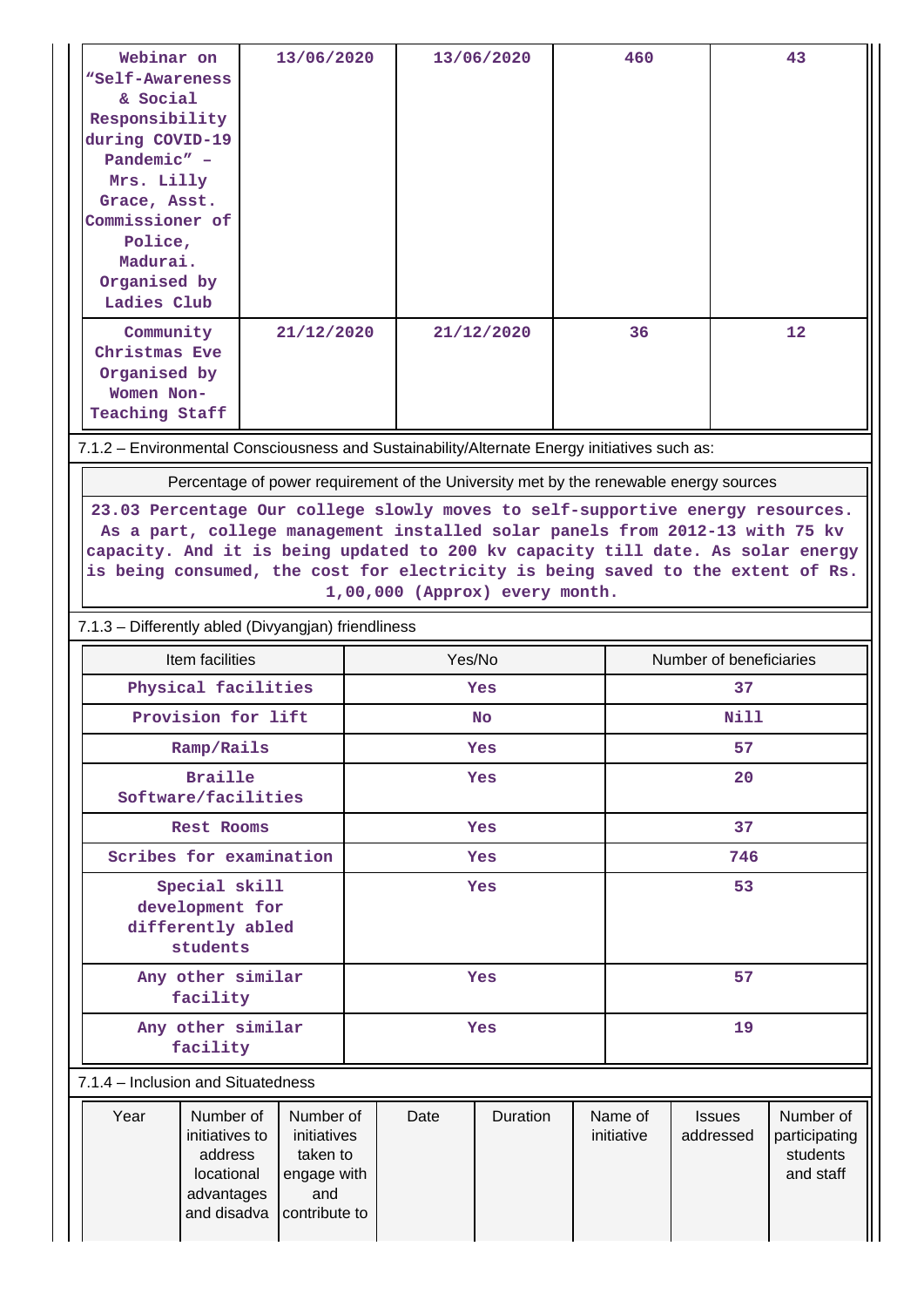|      | ntages | local<br>community |                |              |                                                                                                                                                                                                                                                         |                                                                                                                 |      |
|------|--------|--------------------|----------------|--------------|---------------------------------------------------------------------------------------------------------------------------------------------------------------------------------------------------------------------------------------------------------|-----------------------------------------------------------------------------------------------------------------|------|
| 2019 | 16     | 5                  | 01/08/2<br>019 | 223          | <b>Blood</b><br>Donation<br>Camp<br>along<br>with Govt to Econom<br>Rajaji<br>Hospital<br>nearer to<br>college                                                                                                                                          | 1767<br>units of<br>blood<br>donated<br>ically do<br>wntrodden                                                  | 1325 |
| 2019 | 16     | 8                  | 02/12/2<br>019 | 94           | School<br><b>Extension</b><br>Programme<br>By SLP                                                                                                                                                                                                       | Slow<br>learners<br>at<br>village<br>schools<br>are given<br>special<br>tuition<br>to 523<br>School<br>Children | 306  |
| 2019 | 16     | $\mathbf{1}$       | 18/08/2<br>019 | $\mathbf{1}$ | Medical<br>Camp Coll<br>aborated<br>with Illo<br>zhithozha<br>m Arakatt<br>alai Orga<br>nization<br>@<br>Bharathi<br>Adharavat<br>ror Anbu<br>Illam Old<br>Age Home<br>(run by<br>Tamil<br>Nadu<br>Cultural<br>Academy<br>Trust)<br>Pykara,<br>Madurai. | Provided<br>medicine<br>to $34$                                                                                 | 17   |
| 2019 | 16     | $\mathbf{1}$       | 30/11/2<br>019 | $\mathbf{1}$ | Eye<br>Camp<br>Aravind<br>Eye care<br>system,<br><b>New</b><br>Creation<br>Trust @<br>Erampatti                                                                                                                                                         | Free 17<br>cataract<br>operation<br>for<br>villagers<br>100<br>Opticals<br>provided<br>free of<br>cost.         | 117  |
| 2020 | 16     | $\mathbf{1}$       | 14/03/2<br>020 | $\mathbf{1}$ | Medical<br>Camp in C                                                                                                                                                                                                                                    | <b>Blood</b><br>sugar                                                                                           | 200  |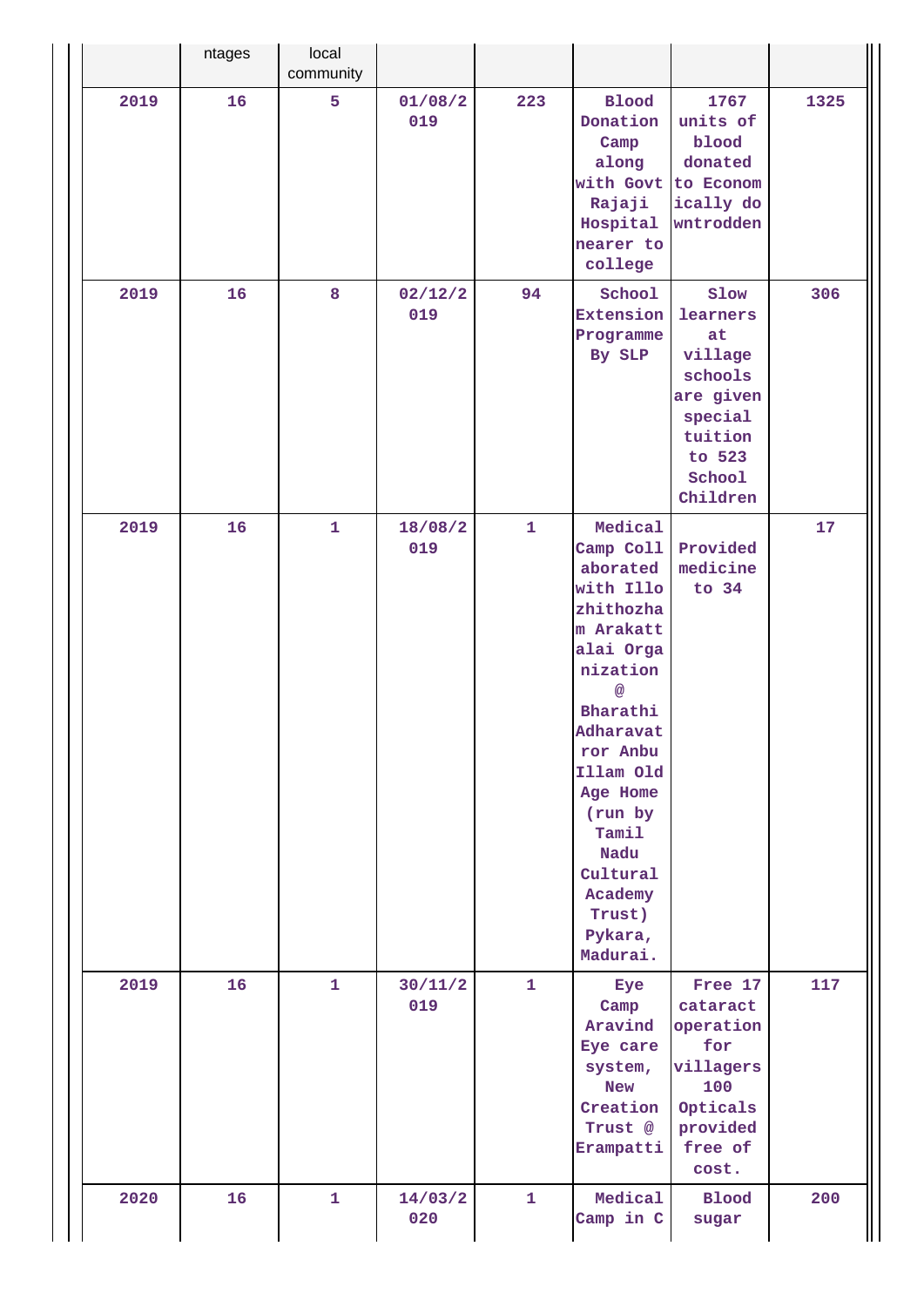|                                                                                    |                         |                |  |                     |                         |                           | ollaborat<br>ion with<br>Illozhith<br>olam Arak<br>attalai@<br>Arasampat<br>ti<br>village | test, BP,<br><b>BMI</b> test<br>and<br>nutrition<br>assessmen<br>t                                                                                                                                                                                                                                                                                                                                                                                                                                                                                                                                                                                                                                                                      |      |
|------------------------------------------------------------------------------------|-------------------------|----------------|--|---------------------|-------------------------|---------------------------|-------------------------------------------------------------------------------------------|-----------------------------------------------------------------------------------------------------------------------------------------------------------------------------------------------------------------------------------------------------------------------------------------------------------------------------------------------------------------------------------------------------------------------------------------------------------------------------------------------------------------------------------------------------------------------------------------------------------------------------------------------------------------------------------------------------------------------------------------|------|
| 2020                                                                               | $\overline{\mathbf{2}}$ | $\overline{2}$ |  | 21/01/2<br>020      | $\overline{\mathbf{2}}$ |                           | Vaigai<br>River<br>Ecology                                                                | Removal<br>of<br>polythene<br>packs                                                                                                                                                                                                                                                                                                                                                                                                                                                                                                                                                                                                                                                                                                     | 206  |
| 2020                                                                               | 120                     | 120            |  | 21/01/2<br>020      | 120                     | Traffic<br>Regulatio<br>n |                                                                                           | Helping<br>the City<br>Traffic<br>Police in<br>regulatin<br>g traffic<br>at<br>Tamukkam<br>and Gorip<br>alayam<br>signals                                                                                                                                                                                                                                                                                                                                                                                                                                                                                                                                                                                                               | 1300 |
|                                                                                    |                         |                |  |                     | View File               |                           |                                                                                           |                                                                                                                                                                                                                                                                                                                                                                                                                                                                                                                                                                                                                                                                                                                                         |      |
| 7.1.5 - Human Values and Professional Ethics                                       |                         |                |  |                     |                         |                           |                                                                                           |                                                                                                                                                                                                                                                                                                                                                                                                                                                                                                                                                                                                                                                                                                                                         |      |
|                                                                                    | <b>Title</b>            |                |  | Date of publication |                         | Follow up(max 100 words)  |                                                                                           |                                                                                                                                                                                                                                                                                                                                                                                                                                                                                                                                                                                                                                                                                                                                         |      |
| College Calendar<br>Section XVII (1 to 9)<br>XVIII (1 to 8) XIX, XX (1<br>to $18)$ |                         |                |  |                     | 09/07/2019              |                           |                                                                                           | Our students are given<br>orientation to adhere to<br>the College Policy and<br>Admin setup, Fees Payment<br>Schedule, Examination<br>Schedule, Various<br>Calendar Events on<br>campus. Codes conduct<br>regarding Exam hall<br>manners, Dress Code,<br>general behaviour in<br>campus and inside class<br>rooms are well defined in<br>the college colander. The<br>Hostel students are also<br>governed by a specific<br>code of conduct. This<br>calendar is also<br>available in pdf format<br>in college website for<br>reference. All the<br>disciplinary actions are<br>taken based on the Code<br>of Conduct only. Our<br>students are practiced to<br>use college calendar for<br>their academic planning<br>during the year. |      |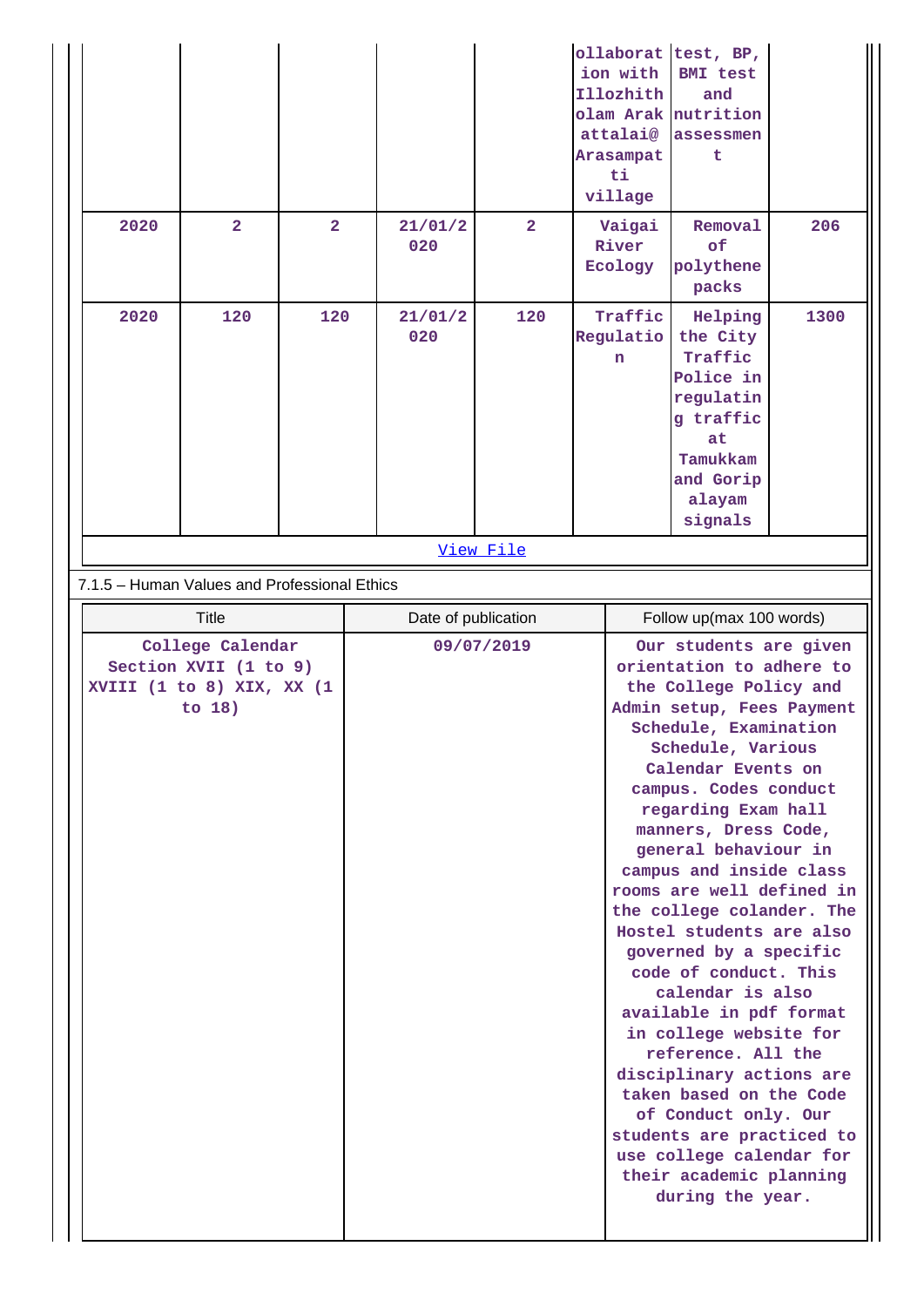| Human Value Education     | 17/06/2019 | The American College      |
|---------------------------|------------|---------------------------|
| Published by All India    |            | owes to bring a good      |
| Association for Christian |            | citizen of our nation.    |
| Higher Education, Delhi.  |            | The believes that the     |
|                           |            | purpose of education is   |
|                           |            | to make a student a       |
|                           |            | better human being. It is |
|                           |            | mandatory to all the      |
|                           |            | Third Year UG Students to |
|                           |            | complete their degree     |
|                           |            | programme. This Course is |
|                           |            | being handled by Religion |
|                           |            | Philosophy Sociology      |
|                           |            | Department faculty        |
|                           |            | members as well as        |
|                           |            | specially trained         |
|                           |            | teachers from every       |
|                           |            | department. The course    |
|                           |            | consists of audit classes |
|                           |            | and ends with             |
|                           |            | examinations. Top scorers |
|                           |            | in this course are being  |
|                           |            | awarded. After successful |
|                           |            | completion of the course, |
|                           |            | our students are well     |
|                           |            | behaved and more          |
|                           |            | humanized while           |
|                           |            | approaching a problem.    |

7.1.6 – Activities conducted for promotion of universal Values and Ethics

| Activity                                      | Duration From | Duration To | Number of participants |  |
|-----------------------------------------------|---------------|-------------|------------------------|--|
| Independence Day<br>Parade                    | 15/08/2019    | 15/08/2019  | 780                    |  |
| Tamizhar Thirunal<br>Festival (Pongal<br>Day) | 14/01/2020    | 14/01/2020  | 2620                   |  |
| Republic Day<br>Assembly                      | 26/01/2020    | 26/01/2020  | 750                    |  |
| Environment day                               | 05/06/2019    | 05/06/2019  | 45                     |  |
| Ozone Day                                     | 16/09/2019    | 16/09/2019  | 67                     |  |
| Soil day                                      | 05/12/2019    | 05/12/2019  | 50                     |  |
| International<br>Yoga Day                     | 21/06/2019    | 21/06/2019  | 100                    |  |
| No motor vehicle<br>day                       | 16/09/2019    | 16/09/2019  | 7525                   |  |
| Nutritional week<br>celebration               | 17/09/2019    | 23/09/2019  | 204                    |  |
| Global Warming<br>Climate Changes             | 20/09/2019    | 20/09/2019  | 700                    |  |
| View File                                     |               |             |                        |  |

7.1.7 – Initiatives taken by the institution to make the campus eco-friendly (at least five)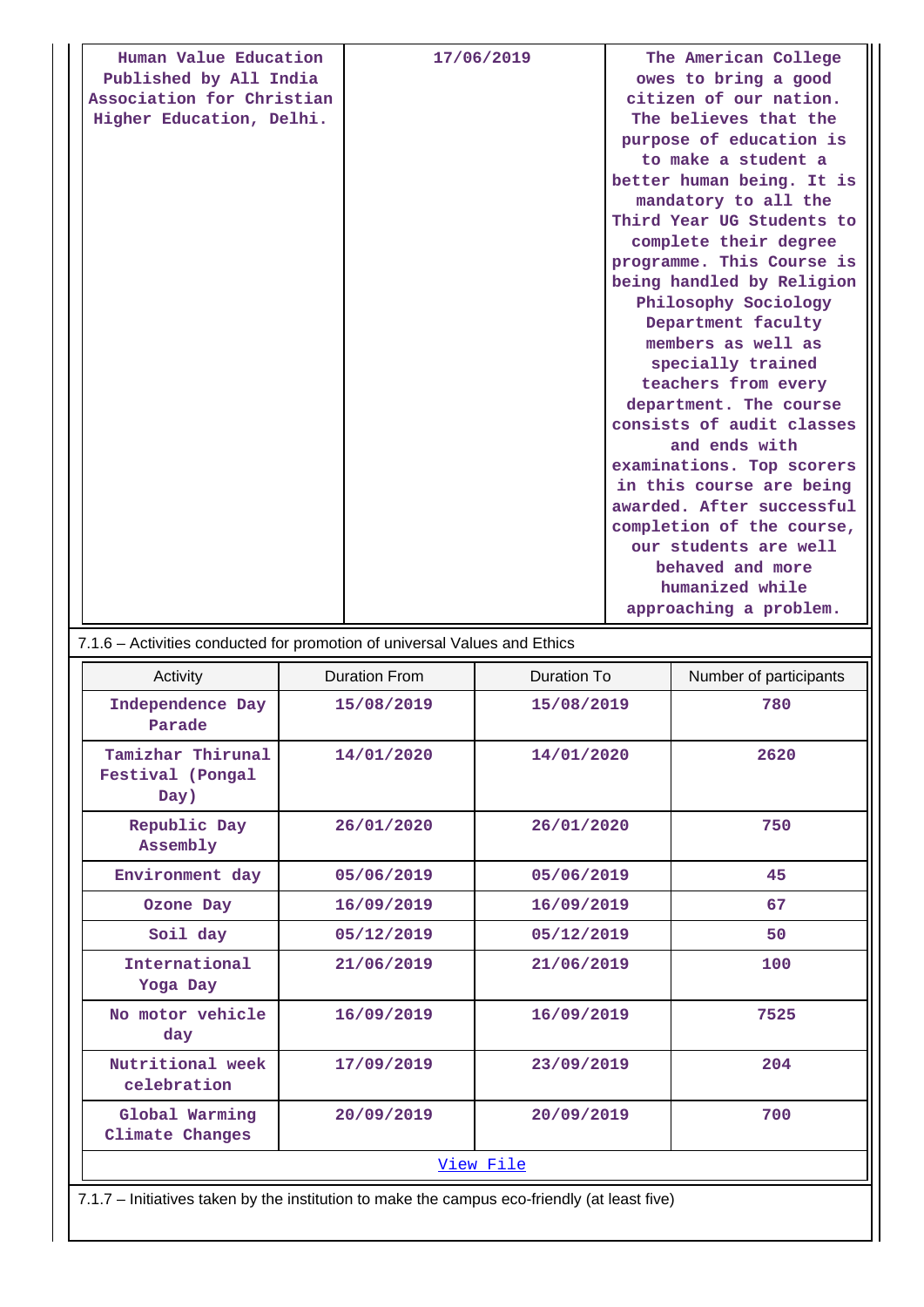**• College is situated at the bank of river Vaigai which is the city hub flooded with heavy traffic and noise as well as air pollution. As college is dense and green with huge trees, the college is a habitat for floras and faunas. • College campus is engulfed with trees, bushes and grasslands. The average campus temperature is 22 to 38 degree Centigrade. College management, staff and students are nourishing the ecology inside the campus. • Even though the college surrounding is recoded with 75 dB during peak hours, the campus noise level is not beyond 55 dB which is contusive for a quiet environment. • Greater Backyard Bird Count (GBBC): Green club identifies and counts the number of bird species in the campus in the second week of February to learn the biodiversity in campus. So far 38 species of bird are documented. [Bio-Diversity Map is Plotted] • No motor vehicles were allowed inside the college premises to make aware of students and staff on minimising carbon footprints. • As campus is plastic free zone, no flex boards and plastic banners are permitted inside the premises on any occasion. Instead, a digital board is used to propagate the ongoing events. Slogans on environment awareness, bible verses and quotes are scrolled every now and then. • The leaf drops are not smoked or burnt inside the campus. The leaf falls are collected and dumped in compost pits.**

## **7.2 – Best Practices**

#### 7.2.1 – Describe at least two institutional best practices

 **Best Practice I: 1. Title of the Practice: STUDENT-CENTERED MISSION 2. Objective: The Objective of Student-Centered mission is • To develop sense of belongingness among the students especially the sons of land. • To commit for the societal development. and • To achieve the vision of the institution, ie., to elevate the students to meet global standards. 3. The Context: Madurai city is cosmopolitan city comprises of many villages. Many of our college students are hailing from nearby villages and mostly of downtrodden. The present generation is highly dependent on their parents. In college life too they need parental care. The college life teaches them more than a classroom lecture. The American College acts as their second parents by taking them extra mile. Our college believes in stewardship education. Hence, college travels along with our students in attaining their goals. 4. The Practice: Many of our students are socio-economically underprivileged, the college cares their basic need. The Lunch Assistance Programme is really a boon to them. Apart from providing food, the students are provided with money to look after their educational requirements through Earn While You Learn Scheme. Free Internet Facility is provided through Wi-Fi repeaters throughout the year for free educational googling. Study circles promote a good ambience for group studying for competitive examinations. Free Coaching for Group Examinations are run by the management. Students are encouraged to actively part in academic and cultural festivals at their department level. The students' associations implant the organizational skills required for their career. The College placement cell gives free counselling and career guidance to every student those approaching. Career opportunities are displayed and circulated among the students by various means. In addition, college organises various international conference, seminars, workshops, symposia throughout the year in various disciplines. The resource persons and delegates from all parts of the world visit our college and interact with our students. Also, college organises conferences abroad. The international collaborations uplift the learning platform. Such on-campus activities enhance our students at par with global standards. Our college library obtained more than 300 Passports during the year as an extension activity without collecting any additional charges. Since college has a liaison with Railways, Commercial Banks, Regional Passport Office, Central Excise and Commercial Tax Offices, the students were trained and recruited directly on ad hoc basis in any surgical operations. College allows our student involvement in college official programmes. They voluntarily undertake the hardship from**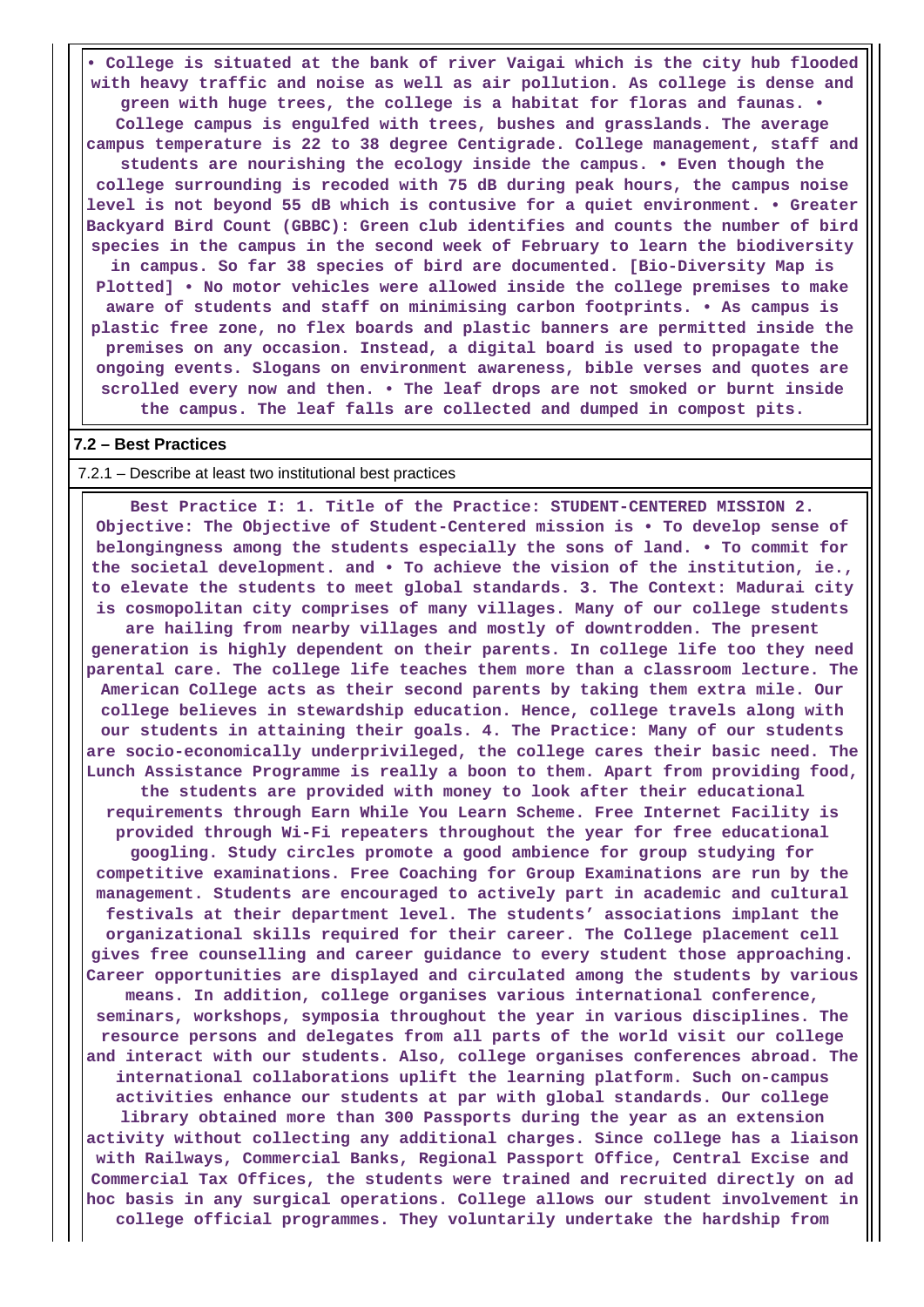**seating arrangement to capturing entire programme digitally. Our students after successful completion of their studies, placed well globally. 5. Evidence of Success: After graduation, every student optimistically flies and do reach their goals. Many of our meritorious alumni frequently visit college and offer knowledge-sharing, job opportunities, endowments and merit scholarships. 6. Problems encountered and resources required: The inception of student life in American College would be out of their higher secondary school marks. But growth and development are envisaged by travails they experience during their campus life. Thus, the moto of our college sounds loud. (Purificatus non Consumptus) Best Practice II: 1. Title of the Practice: NEED BASED CURRICULUM 2. Objective: The Objective of need based curriculum is • To meet the industrial requirement. • To impart entrepreneurial skills. • To induce continuous learning 3. The Context: India is the biggest nation with more youth population. Today's youths are the pillars of future India. Hence, every institution is responsible to produce prospective citizens for a prosperous nation. The institutions are not only degree awarding agencies they indoctrinate mind and soul. Curriculum is the prospectus of any degree program and institution. Migration of students from east to west and south to north would not be a scene anymore when an institution paradigm its curriculum well. The cross-border terrorism, racism and pandemic embargos the migration of Indian students to foreign universities. The cost of western or northern education is unimaginable and unreachable. 4. The Practice: The American College updates and upgrades its curriculum whenever needed. The 139-year-old American Missionary Institution was pioneer in obtaining its autonomous status in the year 1978. Over these years, the curriculum and syllabi are framed by the Board of Studies based on the industrial requirement and employability. The formal framework of curriculum development consists of Industrialists, policy makers, business persons, administrators, academicians, professionals and alumni. They all together brings out a viable curriculum. Also, our college has already signed with three international institutions for knowledge sharing and student exchange programmes. The affordable students make their dreams come true. Whereas, the economically underprivileged are not able to imagine on it. The Autonomy Body of our college instructs every department to sophisticate the curriculum for global opportunities rather than local requirements. As a result, the technically specialized courses like Visual Communication, Microbiology, Bio-Chemistry, Professional Accounting, Food and Nutrition Science, Immunology and Psychology courses are being offered with global standards in our college. The teachers should undergo orientation and training before they handle the classes. The faculty development programmes which are periodically organized either by college or by neighboring institutions or by foreign universities, reinforce our teachers to handle the international syllabi. The e-contents, virtual classrooms and digital learning media are common in our college. New form of education inspires both learner and teacher. College management insists every teacher to think out-of-box for reaching not only minds of the students, but also their souls. LMS like google classroom is instituted and our teachers are getting excel in it. The conventional teaching mode is also followed by many teachers for numerical and problem-solving courses. The delivery of subject is duly met by following lesson plans, prepared well in advance at the beginning of every semester. 5. Evidence of Success: The art of tethering off campus and on campus environments, the teachers are given autonomy to demonstrate at their convenient mode of teaching. Thus, our students bring laurels to our college. The autonomy in education makes the teachers to responsible for every student's career. The continuous increase in the number of applications (23,723 applications for 3,728 seats) for under graduate degree and post graduate degree programmes is the evidence of success. No college in Madurai city is most opted like this The American College. 6. Problems encountered and resources required: Carrying an international ensemble syllabus to a locally bred adolescent kid is a**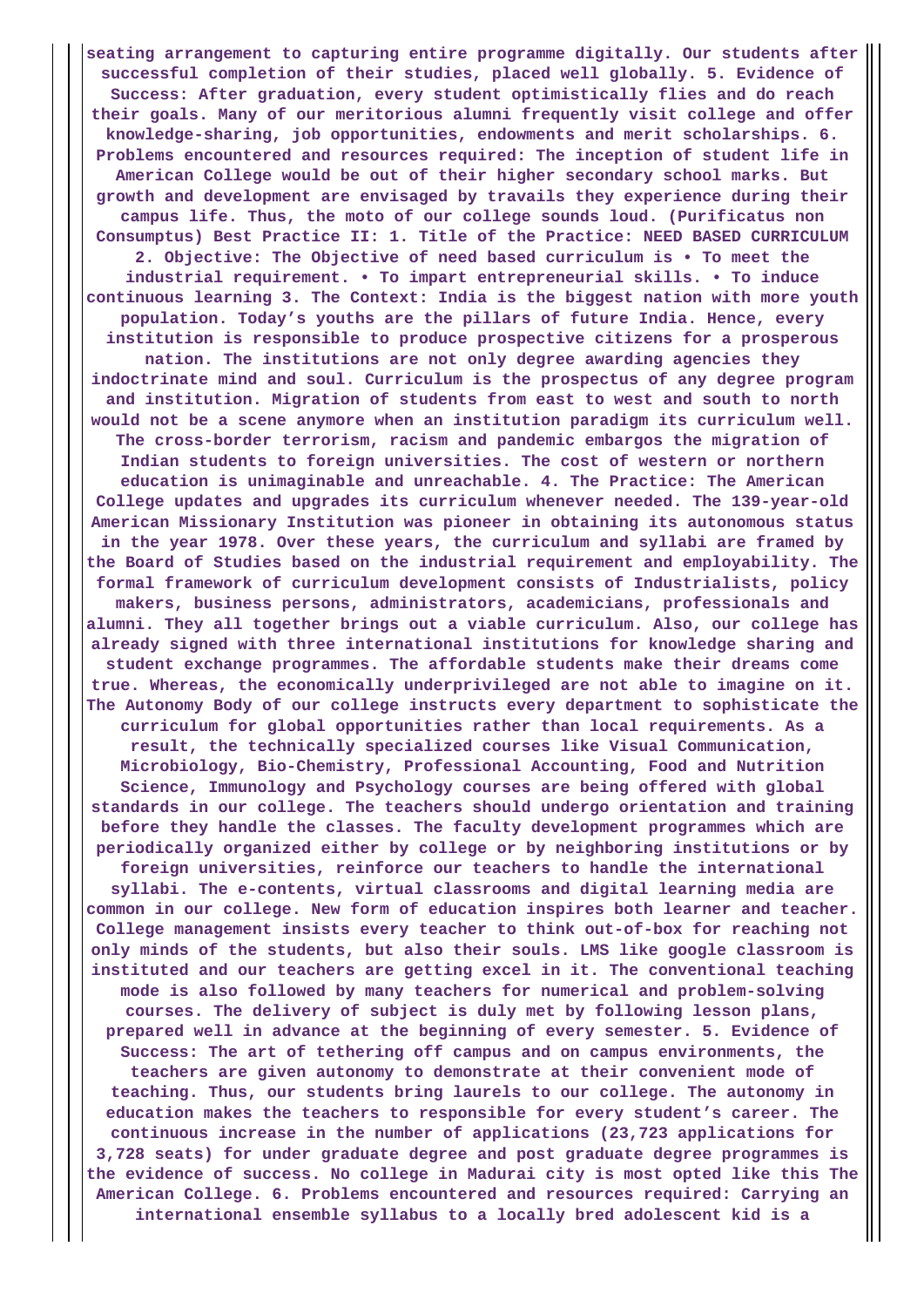**challenging one. The gap between school education and college education is tried to be bridged by various means like conducting remedial classes, students study circles, readers club, book walk and etc.**

 Upload details of two best practices successfully implemented by the institution as per NAAC format in your institution website, provide the link

[https://americancollege.edu.in/wp-content/uploads/2021/03/7.2-Best-](https://americancollege.edu.in/wp-content/uploads/2021/03/7.2-Best-Practices.pdf)[Practices.pdf](https://americancollege.edu.in/wp-content/uploads/2021/03/7.2-Best-Practices.pdf)

# **7.3 – Institutional Distinctiveness**

 7.3.1 – Provide the details of the performance of the institution in one area distinctive to its vision, priority and thrust in not more than 500 words

 **Campus sub culture: Our college is having a unique gesture of welcoming new students for over a century. This habitual practice is called as "Freshmen Orientation". Every student will be received at the college gate and given with orientation handout called Know Your College (KYC) depicting the college atmosphere along with Campus Map. The Freshets are then led by senior students for Installation Assembly. The Chaplain delivers devotion from Holy Bible followed by the Principal's greetings. Various Officers of the college are introduced to the students. The new students are taken up to campus tour as per the schedule. The first day of every student at our college is a green memory. During orientation week, the new students learn college protocols. The students' talent-tapping and selection of CBCS and Part V courses are done. As regular classes commence, the new students know their academic standing and access to library. Winking computers at departments, clinking test tubes in labs and whirling pages on library desks during late hours witness the academic virtue over 139 years. Apart from alma maters the physical wellbeing of students is concerned. The Food Science and Nutrition Department prepare the menus for both boys' hostel and girls' hostel. These menus meet all essential nutrients and adequate calories as per ICMR Dietary Allowances. Such care by the college prevents the risk of obesity, oxidative stress, malnutrition and other illness. To prompt the day-scholars not skip their breakfast, an interval of 25 minutes is given after the first two classes. The participation of students in various programmes and activities on campus transform them from apprentice to wizards. In the whole year, campus is busy and vibrant with colorful arches and rangolis as a symbol of ongoing conferences, workshops, symposia, cultural meets, and utsaves. The formal wears on auspicious days make our students a complete man or woman. A friendly morning wish from a student to teacher shows the grandeur of strong relationship that could not be seen anywhere. The unique characteristic of our college is 'Participatory Mandate'. The management, staff and students jointly plan every programme. The involvement of students in conducting official functions is the exhibit of belongingness. Thus, The American College is deeply rooted in every one's soul. The Candle Lighting Day is the last day to students and a Closing Assembly, biblically teaches everyone, "You are the Light of the World". While the candles melt and shed light, the students take pledge to Serve God and Humanity with tears welling up. To reach the unreached, Satellite Campus is developed at Chatrapatti (14 kms away from the main campus) to cater the needs of nearby villages. The local citizens are given priority in admissions. The hillsurrounded sylvan premises with smart classrooms, webinar halls and lounges are aesthetically designed with state of art technology. 5 UG programmes are being offered with hostel facilities. 4 buses are shuttling from main campus on all working days. 1005 students are studying at present. Specialized courses and International Collaborations are in gestation.**

Provide the weblink of the institution

[https://americancollege.edu.in/wp-content/uploads/2021/03/7.3-Institutional-](https://americancollege.edu.in/wp-content/uploads/2021/03/7.3-Institutional-Distinctiveness-1.pdf)